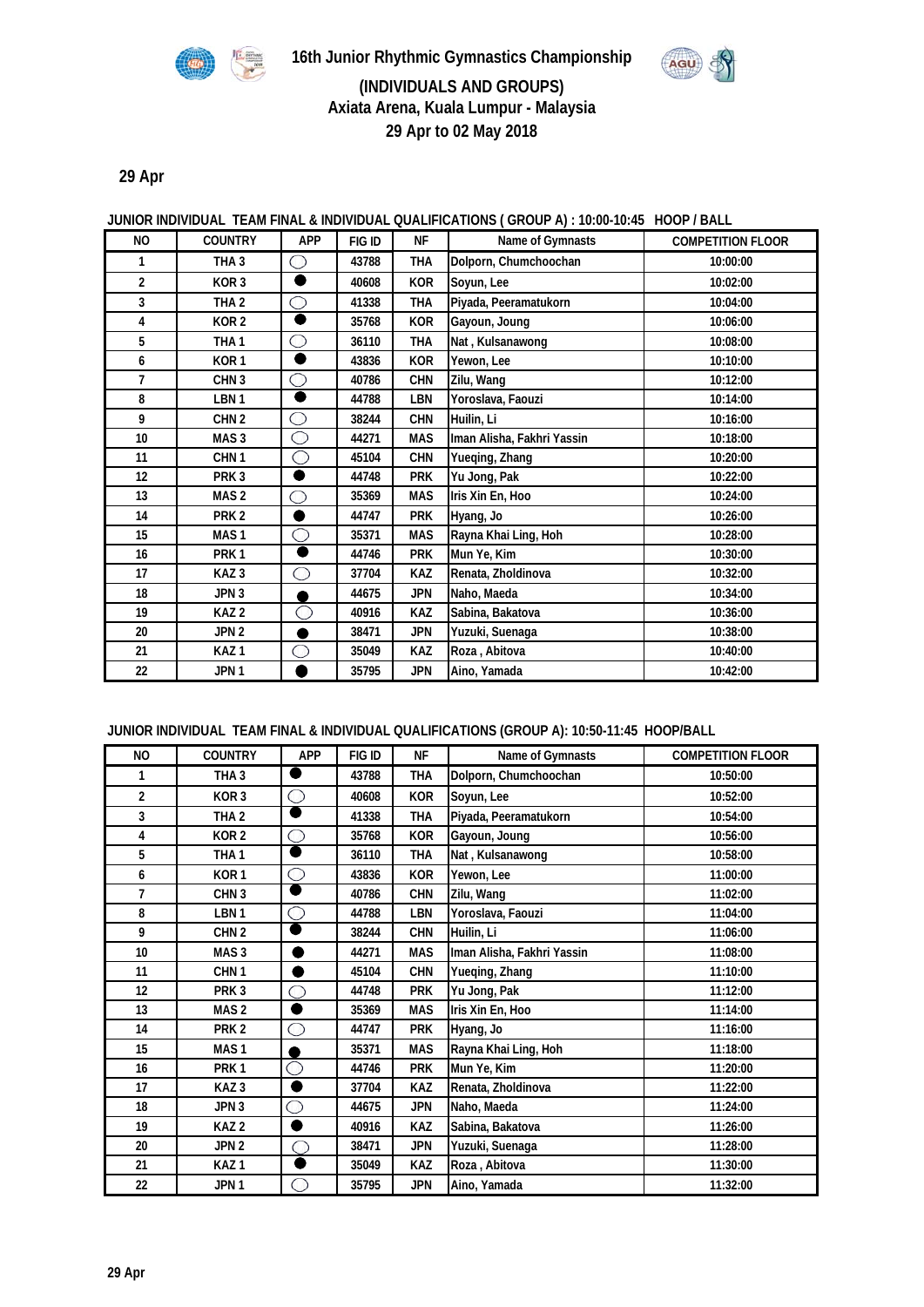

**16th Junior Rhythmic Gymnastics Championship**



## **(INDIVIDUALS AND GROUPS)**

**Axiata Arena, Kuala Lumpur - Malaysia 29 Apr to 02 May 2018**

**JUNIOR INDIVIDUAL TEAM FINAL & INDIVIDUAL QUALIFICATIONS (GROUP B) : 12:30-13:17 HOOP/BALL**

| <b>NO</b>       | <b>COUNTRY</b>   | <b>APP</b> | FIG ID | <b>NF</b>  | Name of Gymnasts       | <b>COMPETITION FLOOR</b> |
|-----------------|------------------|------------|--------|------------|------------------------|--------------------------|
| 1               | UZB <sub>3</sub> | ∩          | 35514  | <b>UZB</b> | Ekaterina, Fetisova    | 12:30:00                 |
| $\overline{2}$  | HKG <sub>3</sub> |            | 34986  | HKG        | Darynne Qingyan, Lee   | 12:32:00                 |
| 3               | UZB <sub>2</sub> | O          | 35146  | <b>UZB</b> | Milana, Tyan           | 12:34:00                 |
| 4               | HKG <sub>2</sub> |            | 34987  | HKG        | Sun Yi, Ali            | 12:36:00                 |
| 5               | UZB <sub>1</sub> | $\bigcirc$ | 33089  | <b>UZB</b> | Lola, Zakirova         | 12:38:00                 |
| 6               | HKG1             | D          | 44774  | <b>HKG</b> | Hei Thung, Cheung      | 12:40:00                 |
| $\overline{7}$  | VIE <sub>2</sub> | O          | 41052  | <b>VIE</b> | Truc Phuong, Nguyen    | 12:42:00                 |
| 8               | TPE <sub>3</sub> |            | 44543  | <b>TPE</b> | Chieh-Yi, Wang         | 12:44:00                 |
| 9               | VIE <sub>1</sub> | O          | 36673  | <b>VIE</b> | Ha My, Nguyen          | 12:46:00                 |
| 10 <sup>°</sup> | TPE <sub>2</sub> | D          | 40718  | <b>TPE</b> | Ying-Hsuan, Liu        | 12:48:00                 |
| 11              | SGP <sub>3</sub> | O          | 39794  | SGP        | Angeline, Lin          | 12:48:00                 |
| 12              | TPE <sub>1</sub> |            | 44741  | <b>TPE</b> | Wan-Ling, Tseng        | 12:48:00                 |
| 13              | SGP <sub>2</sub> | ∩          | 40490  | SGP        | Jordan, Prem           | 12:48:00                 |
| 14              | MGI <sub>3</sub> |            |        |            |                        | 12:48:00                 |
| 15              | SGP <sub>1</sub> | O          | 44782  | <b>SGP</b> | Yu Yenn, Low           | 12:48:00                 |
| 16              | MGL <sub>2</sub> |            | 34890  | <b>MGL</b> | Enkhjin, Sod-Od        | 12:48:00                 |
| 17              | TKM <sub>1</sub> | $\bigcirc$ |        |            |                        | 12:48:00                 |
| 18              | MGL <sub>1</sub> |            | 34892  | <b>MGL</b> | Enkhdalai, Enkhtuvshin | 12:48:00                 |
| 19              | IND <sub>3</sub> |            | 45124  | <b>IND</b> | Bhumika, Dhone         | 12:48:00                 |
| 20              | KGZ <sub>3</sub> | Ō          | 43244  | <b>KGZ</b> | Karina, Mustafina      | 12:48:00                 |
| 21              | IND <sub>2</sub> | D          | 44958  | <b>IND</b> | Shriya, Kulkarni       | 12:48:00                 |
| 22              | KGZ 2            | O          | 35914  | <b>KGZ</b> | Saule, Ashimova        | 12:48:00                 |
| 23              | IND <sub>1</sub> | D          | 44801  | <b>IND</b> | Priyanka, Acharya      | 12:48:00                 |
| 24              | KGZ <sub>1</sub> | ∩          | 34991  | KGZ        | Aisha, Izabekova       | 12:48:00                 |

**JUNIOR INDIVIDUAL TEAM FINAL & INDIVIDUAL QUALIFICATIONS (GROUP B) : 13:20-14:10 HOOP/BALL**

| N <sub>O</sub>  | <b>COUNTRY</b>   | <b>APP</b> | FIG ID | <b>NF</b>  | Name of Gymnasts       | <b>COMPETITION FLOOR</b> |
|-----------------|------------------|------------|--------|------------|------------------------|--------------------------|
| 1               | UZB <sub>3</sub> | Ð          | 35514  | UZB        | Ekaterina, Fetisova    | 13:20:00                 |
| $\overline{2}$  | HKG <sub>3</sub> | ∩          | 34986  | <b>HKG</b> | Darynne Qingyan, Lee   | 13:22:00                 |
| 3               | UZB <sub>2</sub> |            | 35146  | <b>UZB</b> | Milana, Tyan           | 13:24:00                 |
| 4               | HKG <sub>2</sub> | ∩          | 34987  | <b>HKG</b> | Sun Yi, Ali            | 13:26:00                 |
| 5               | UZB <sub>1</sub> |            | 33089  | <b>UZB</b> | Lola, Zakirova         | 13:28:00                 |
| 6               | HKG1             | ∩          | 44774  | <b>HKG</b> | Hei Thung, Cheung      | 13:30:00                 |
| $\overline{7}$  | VIE <sub>2</sub> |            | 41052  | VIE        | Truc Phuong, Nguyen    | 13:32:00                 |
| 8               | TPE <sub>3</sub> | ∩          | 44543  | <b>TPE</b> | Chieh-Yi, Wang         | 13:34:00                 |
| 9               | VIE <sub>1</sub> |            | 36673  | VIE        | Ha My, Nguyen          | 13:36:00                 |
| 10 <sup>°</sup> | TPE <sub>2</sub> | ∩          | 40718  | <b>TPE</b> | Ying-Hsuan, Liu        | 13:38:00                 |
| 11              | SGP <sub>3</sub> |            | 39794  | SGP        | Angeline, Lin          | 13:40:00                 |
| 12              | TPE <sub>1</sub> | ∩          | 44741  | <b>TPE</b> | Wan-Ling, Tseng        | 13:42:00                 |
| 13              | SGP <sub>2</sub> |            | 40490  | <b>SGP</b> | Jordan, Prem           | 13:44:00                 |
| 14              | MGL <sub>3</sub> | ∩          |        |            |                        | 13:46:00                 |
| 15              | SGP <sub>1</sub> |            | 44782  | SGP        | Yu Yenn, Low           | 13:48:00                 |
| 16              | MGL <sub>2</sub> | ∩          | 34890  | <b>MGL</b> | Enkhjin, Sod-Od        | 13:50:00                 |
| 17              | TKM <sub>1</sub> |            |        |            |                        | 13:52:00                 |
| 18              | MGL <sub>1</sub> | ∩          | 34892  | <b>MGL</b> | Enkhdalai, Enkhtuvshin | 13:54:00                 |
| 19              | IND <sub>3</sub> | ∩          | 44732  | <b>IND</b> | Asmi, Badade           | 13:56:00                 |
| 20              | KGZ <sub>3</sub> |            | 43244  | <b>KGZ</b> | Karina, Mustafina      | 13:58:00                 |
| 21              | IND <sub>2</sub> | ∩          | 44958  | <b>IND</b> | Shriya, Kulkarni       | 14:00:00                 |
| 22              | KGZ <sub>2</sub> |            | 35914  | KGZ        | Saule, Ashimova        | 14:02:00                 |
| 23              | IND <sub>1</sub> |            | 44801  | <b>IND</b> | Priyanka, Acharya      | 14:04:00                 |
| 24              | KGZ <sub>1</sub> |            | 34991  | KGZ        | Aisha, Izabekova       | 14:06:00                 |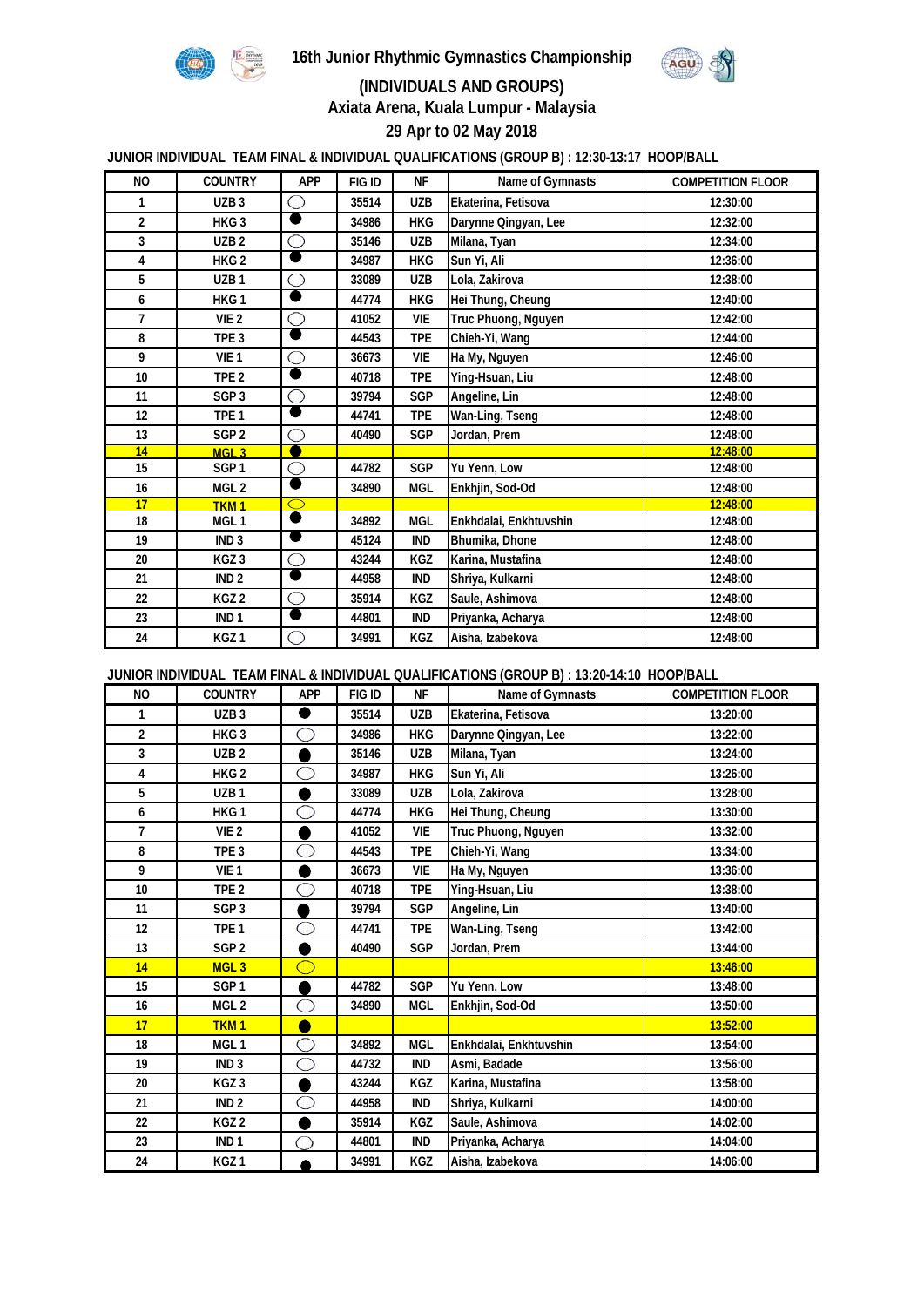

**16th Junior Rhythmic Gymnastics Championship (INDIVIDUALS AND GROUPS) Axiata Arena, Kuala Lumpur - Malaysia 29 Apr to 02 May 2018**



# **29 Apr**

## **JUNIOR GROUP QUALIFICATION ( 5 ROPES ) 14:30-15:00**

| ΝO | <b>NF</b>  | Name of Country   | <b>COMPETITION FLOOR</b> |
|----|------------|-------------------|--------------------------|
|    | <b>UZB</b> | <b>Uzbekistan</b> |                          |
| ∩  | <b>KAZ</b> | Kazakhstan        | 14:30:00                 |
| ົ  | <b>MGL</b> | Mongolia          | 14:33:00                 |
|    | <b>JPN</b> | Japan             | 14:36:00                 |
| 5  | <b>SGP</b> | <b>Singapore</b>  |                          |
|    | <b>CHN</b> | China             | 14:42:00                 |
|    | <b>IND</b> | India             | 14:45:00                 |
|    | <b>MAS</b> | Malaysia          | 14:48:00                 |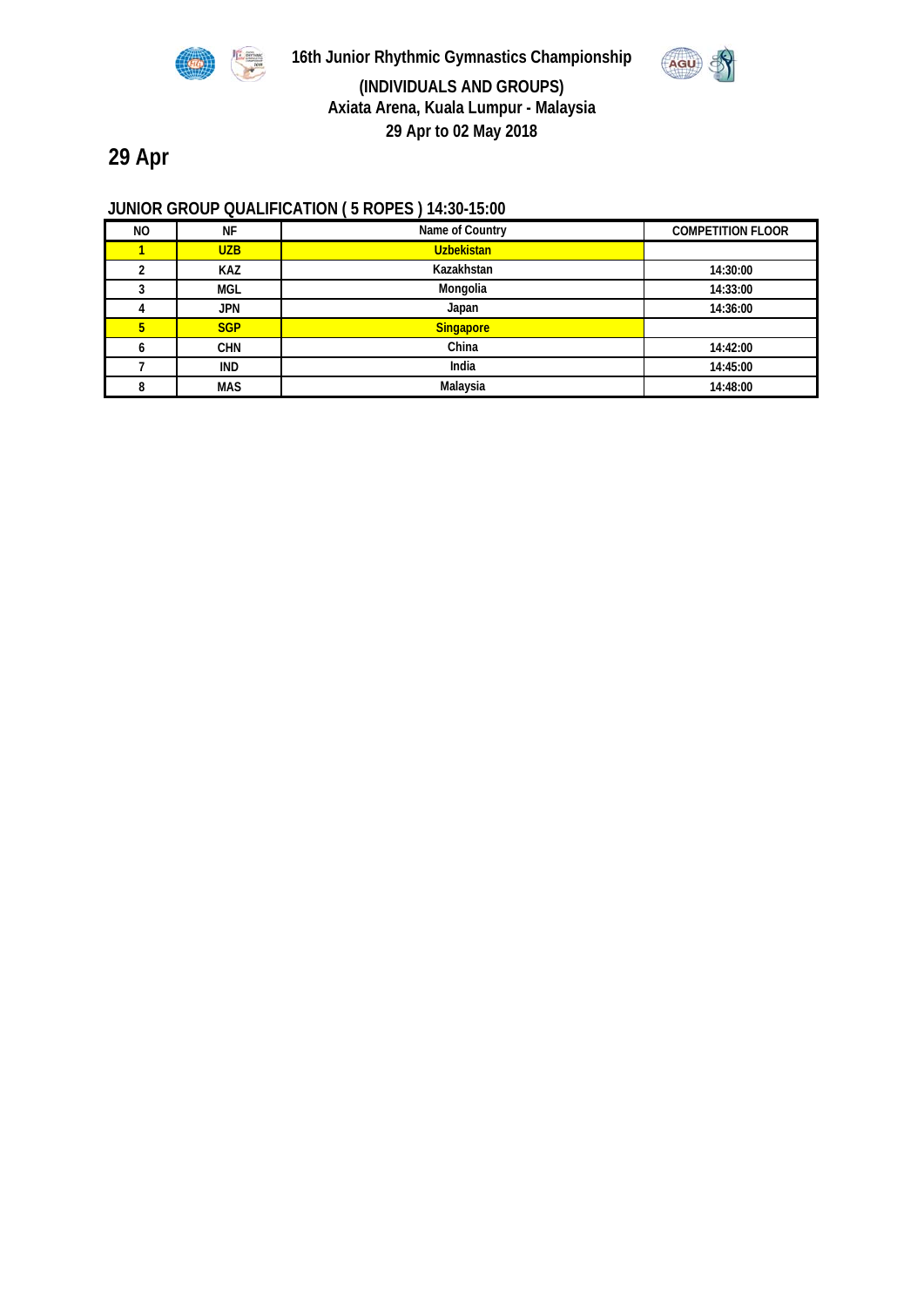



## **(INDIVIDUALS AND GROUPS) Axiata Arena, Kuala Lumpur - Malaysia 29 Apr to 02 May 2018**

## **30-Apr**

### **JUNIOR INDIVIDUAL TEAM FINAL & INDIVIDUAL QUALIFICATIONS (GROUP A) : 10:00-10:45 CLUBS/RIBBON**

| N <sub>O</sub>   | <b>COUNTRY</b>   | APP                      | FIG ID | <b>NF</b>  | Name of Gymnasts           | <b>COMPETITION FLOOR</b> |
|------------------|------------------|--------------------------|--------|------------|----------------------------|--------------------------|
| 1                | THA <sub>3</sub> | ¥                        | 43788  | <b>THA</b> | Dolporn, Chumchoochan      | 10:00:00                 |
| $\overline{2}$   | KOR <sub>3</sub> | P                        | 43836  | <b>KOR</b> | Yewon, Lee                 | 10:02:00                 |
| 3                | THA <sub>2</sub> | $\overline{\mathscr{C}}$ | 41338  | <b>THA</b> | Piyada, Peeramatukorn      | 10:04:00                 |
| 4                | KOR <sub>2</sub> | R                        | 35768  | <b>KOR</b> | Gayoun, Joung              | 10:06:00                 |
| 5                | THA <sub>1</sub> | H                        | 36110  | <b>THA</b> | Nat, Kulsanawong           | 10:08:00                 |
| 6                | KOR <sub>1</sub> | R                        | 40608  | <b>KOR</b> | Soyun, Lee                 | 10:10:00                 |
| $\overline{1}$   | CHN <sub>3</sub> | ¥                        | 40786  | <b>CHN</b> | Zilu, Wang                 | 10:12:00                 |
| 8                | LBN 1            | Þ                        | 44788  | <b>LBN</b> | Yoroslava, Faouzi          | 10:14:00                 |
| 9                | CHN <sub>2</sub> | H                        | 38244  | <b>CHN</b> | Huilin, Li                 | 10:16:00                 |
| 10 <sup>10</sup> | MAS <sub>3</sub> | H                        | 44271  | <b>MAS</b> | Iman Alisha, Fakhri Yassin | 10:18:00                 |
| 11               | CHN <sub>1</sub> | H                        | 45103  | <b>CHN</b> | Lanjing, Wang              | 10:20:00                 |
| 12               | PRK <sub>3</sub> | $\beta$                  | 44748  | <b>PRK</b> | Yu Jong, Pak               | 10:22:00                 |
| 13               | MAS <sub>2</sub> | H                        | 35369  | <b>MAS</b> | Iris Xin En, Hoo           | 10:24:00                 |
| 14               | PRK <sub>2</sub> | p                        | 44747  | <b>PRK</b> | Hyang, Jo                  | 10:26:00                 |
| 15               | MAS <sub>1</sub> | V                        | 35371  | <b>MAS</b> | Rayna Khai Ling, Hoh       | 10:28:00                 |
| 16               | PRK <sub>1</sub> | R                        | 44746  | <b>PRK</b> | Mun Ye, Kim                | 10:30:00                 |
| 17               | KAZ <sub>3</sub> | $\mathcal{C}$            | 37704  | <b>KAZ</b> | Renata, Zholdinova         | 10:32:00                 |
| 18               | JPN <sub>3</sub> | Q                        | 44675  | <b>JPN</b> | Naho, Maeda                | 10:34:00                 |
| 19               | KAZ <sub>2</sub> | H                        | 40916  | KAZ        | Sabina, Bakatova           | 10:36:00                 |
| 20               | JPN <sub>2</sub> | Þ                        | 38471  | <b>JPN</b> | Yuzuki, Suenaga            | 10:38:00                 |
| 21               | KAZ <sub>1</sub> | H                        | 35049  | <b>KAZ</b> | Roza, Abitova              | 10:40:00                 |
| 22               | JPN <sub>1</sub> | p                        | 35795  | <b>JPN</b> | Aino, Yamada               | 10:42:00                 |

#### **JUNIOR INDIVIDUAL TEAM FINAL & INDIVIDUAL QUALIFICATIONS(GROUP A ) : 10:50-11:45 CLUBS / RIBBON**

| N <sub>O</sub> | <b>COUNTRY</b>   | <b>APP</b>    | FIG ID | <b>NF</b>  | Name of Gymnasts      | <b>COMPETITION FLOOR</b> |
|----------------|------------------|---------------|--------|------------|-----------------------|--------------------------|
| 1              | THA <sub>3</sub> | Pa            | 43788  | <b>THA</b> | Dolporn, Chumchoochan | 10:50:00                 |
| 2              | KOR <sub>3</sub> | $\mathscr{C}$ | 43836  | <b>KOR</b> | Yewon, Lee            | 10:52:00                 |
| 3              | THA <sub>2</sub> | Þ             | 41338  | <b>THA</b> | Piyada, Peeramatukorn | 10:54:00                 |
| 4              | KOR <sub>2</sub> | H             | 44725  | <b>KOR</b> | Seyeon, Jung          | 10:56:00                 |
| 5              | THA <sub>1</sub> | R             | 36110  | <b>THA</b> | Nat, Kulsanawong      | 10:58:00                 |
| 6              | KOR <sub>1</sub> | H             | 40608  | <b>KOR</b> | Soyun, Lee            | 11:00:00                 |
| 7              | CHN <sub>3</sub> | Þ             | 40786  | <b>CHN</b> | Zilu, Wang            | 11:02:00                 |
| 8              | LBN <sub>1</sub> | ¥             | 44788  | <b>LBN</b> | Yoroslava, Faouzi     | 11:04:00                 |
| 9              | CHN <sub>2</sub> | R             | 38244  | <b>CHN</b> | Huilin, Li            | 11:06:00                 |
| 10             | MAS <sub>3</sub> | p             | 35370  | <b>MAS</b> | Mei Hui, Lok          | 11:08:00                 |
| 11             | CHN <sub>1</sub> | Q             | 45103  | <b>CHN</b> | Lanjing, Wang         | 11:10:00                 |
| 12             | PRK <sub>3</sub> | V             | 44748  | <b>PRK</b> | Yu Jong, Pak          | 11:12:00                 |
| 13             | MAS <sub>2</sub> | Þ             | 35369  | <b>MAS</b> | Iris Xin En, Hoo      | 11:14:00                 |
| 14             | PRK <sub>2</sub> | ¥             | 44747  | <b>PRK</b> | Hyang, Jo             | 11:16:00                 |
| 15             | MAS <sub>1</sub> | P             | 35371  | <b>MAS</b> | Rayna Khai Ling, Hoh  | 11:18:00                 |
| 16             | PRK <sub>1</sub> | ¥             | 44746  | <b>PRK</b> | Mun Ye, Kim           | 11:20:00                 |
| 17             | KAZ <sub>3</sub> | Q             | 40939  | <b>KAZ</b> | Aibota, Yertaikyzy    | 11:22:00                 |
| 18             | JPN <sub>3</sub> | ¥             | 44675  | <b>JPN</b> | Naho, Maeda           | 11:24:00                 |
| 19             | KAZ <sub>2</sub> | Q             | 37704  | <b>KAZ</b> | Renata, Zholdinova    | 11:26:00                 |
| 20             | JPN 2            | H             | 38471  | <b>JPN</b> | Yuzuki, Suenaga       | 11:28:00                 |
| 21             | KAZ <sub>1</sub> | Ιè            | 35049  | <b>KAZ</b> | Roza, Abitova         | 11:30:00                 |
| 22             | JPN <sub>1</sub> | H             | 35795  | <b>JPN</b> | Aino, Yamada          | 11:32:00                 |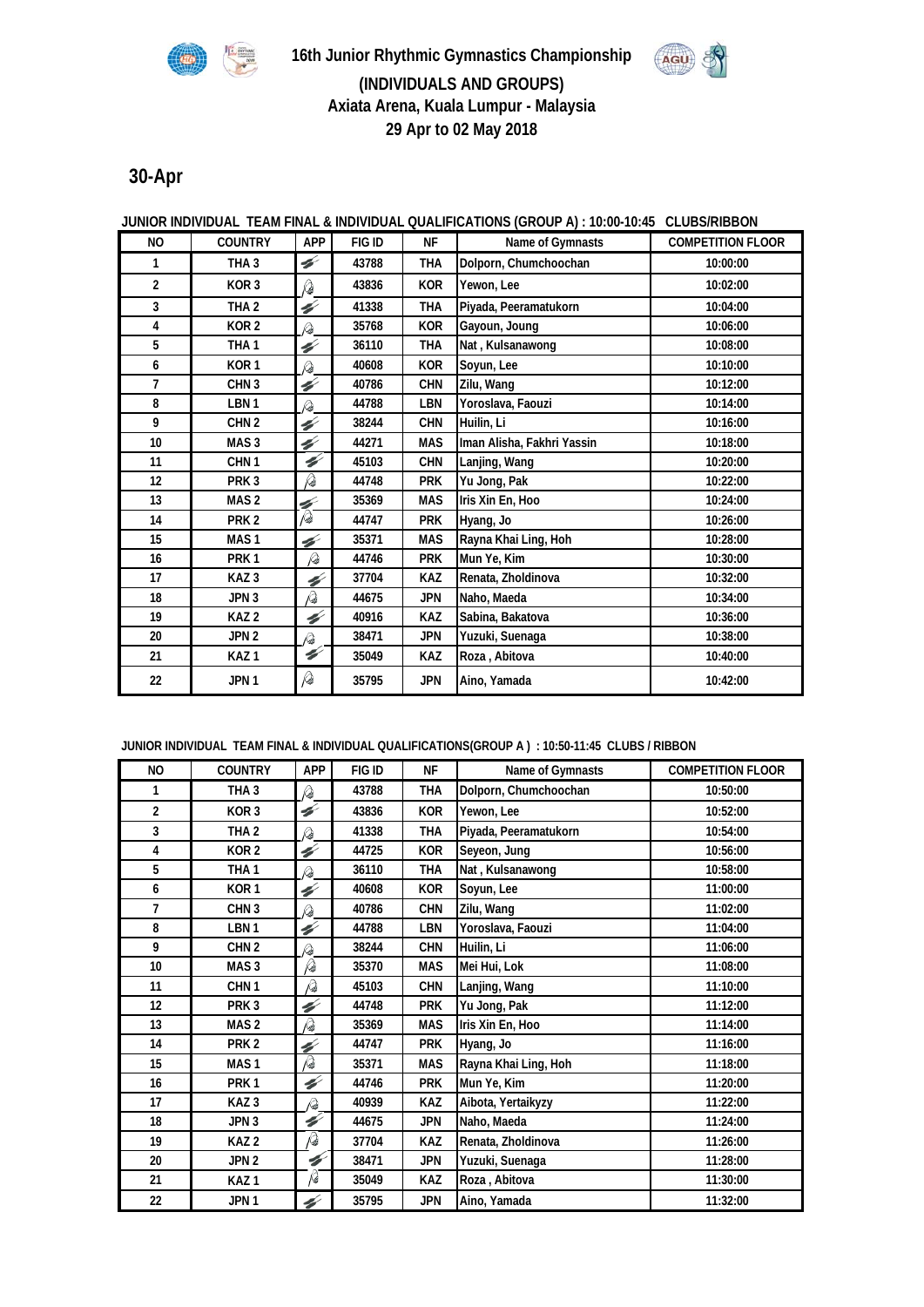



## **(INDIVIDUALS AND GROUPS) Axiata Arena, Kuala Lumpur - Malaysia 29 Apr to 02 May 2018**

**30 Apr**

| NO.              | <b>COUNTRY</b>   | <b>APP</b>    | FIG ID | <b>NF</b>  | Name of Gymnasts       | <b>COMPETITION FLOOR</b> |
|------------------|------------------|---------------|--------|------------|------------------------|--------------------------|
| 1                | UZB <sub>3</sub> | H             | 35514  | <b>UZB</b> | Ekaterina, Fetisova    | 12:30:00                 |
| $\overline{2}$   | HKG <sub>3</sub> | R₩            | 34986  | <b>HKG</b> | Darynne Qingyan, Lee   | 12:32:00                 |
| 3                | UZB <sub>2</sub> | H             | 35146  | <b>UZB</b> | Milana, Tyan           | 12:34:00                 |
| 4                | HKG <sub>2</sub> | Pa            | 34987  | <b>HKG</b> | Sun Yi, Ali            | 12:36:00                 |
| 5                | UZB <sub>1</sub> | $\mathscr{C}$ | 33089  | <b>UZB</b> | Lola, Zakirova         | 12:38:00                 |
| 6                | HKG1             | Þ             | 44774  | <b>HKG</b> | Hei Thung, Cheung      | 12:40:00                 |
| $\overline{1}$   | VIE <sub>2</sub> | H             | 41052  | <b>VIE</b> | Truc Phuong, Nguyen    | 12:42:00                 |
| 8                | TPE <sub>3</sub> | Þ             | 44605  | <b>TPE</b> | Yu-Wen, Lee            | 12:44:00                 |
| 9                | VIE <sub>1</sub> | V             | 36673  | <b>VIE</b> | Ha My, Nguyen          | 12:46:00                 |
| 10 <sup>10</sup> | TPE <sub>2</sub> | Þ             | 40718  | <b>TPE</b> | Ying-Hsuan, Liu        | 12:48:00                 |
| 11               | SGP <sub>3</sub> | H             | 38983  | <b>SGP</b> | Sarah, Ow              | 12:50:00                 |
| $12 \,$          | TPE <sub>1</sub> | P             | 44741  | <b>TPE</b> | Wan-Ling, Tseng        | 12:52:00                 |
| 13               | SGP <sub>2</sub> | ◢             | 40490  | <b>SGP</b> | Jordan, Prem           | 12:54:00                 |
| 14               | MGL <sub>3</sub> | $\sqrt{2}$    |        |            |                        | 12:56:00                 |
| 15               | SGP <sub>1</sub> | H             | 44782  | SGP        | Yu Yenn, Low           | 12:58:00                 |
| 16               | MGL <sub>2</sub> | Q,            | 34890  | <b>MGL</b> | Enkhjin, Sod-Od        | 13:00:00                 |
| 17               | <b>TKM1</b>      | 4             |        |            |                        | 13:02:00                 |
| 18               | MGL <sub>1</sub> | p             | 34892  | <b>MGL</b> | Enkhdalai, Enkhtuvshin | 13:04:00                 |
| 19               | IND <sub>3</sub> | p             | 45124  | <b>IND</b> | Bhumika, Dhone         | 13:06:00                 |
| 20               | KGZ <sub>3</sub> | H             | 43244  | <b>KGZ</b> | Karina, Mustafina      | 13:08:00                 |
| 21               | IND <sub>2</sub> | P             | 44958  | <b>IND</b> | Shriya, Kulkarni       | 13:10:00                 |
| 22               | KGZ <sub>2</sub> | H             | 35914  | <b>KGZ</b> | Saule, Ashimova        | 13:12:00                 |
| 23               | IND <sub>1</sub> | B             | 44801  | IND        | Priyanka, Acharya      | 13:14:00                 |
| 24               | KGZ <sub>1</sub> | V             | 34991  | KGZ        | Aisha, Izabekova       | 13:16:00                 |

## **JUNIOR INDIVIDUAL TEAM FINAL & INDIVIDUAL QUALIFICATIONS (GROUP B) : 12:30-13:15 CLUBS/ RIBBON**

**JUNIOR INDIVIDUAL TEAM FINAL & INDIVIDUAL QUALIFICATIONS (GROUP B ) : 13:20-14:15 CLUBS / RIBBON** 

| N <sub>O</sub>   | <b>COUNTRY</b>   | <b>APP</b>               | FIG ID | <b>NF</b>  | Name of Gymnasts       | <b>COMPETITION FLOOR</b> |
|------------------|------------------|--------------------------|--------|------------|------------------------|--------------------------|
| 1                | UZB <sub>3</sub> | P)                       | 35514  | <b>UZB</b> | Ekaterina, Fetisova    | 13:20:00                 |
| $\overline{2}$   | HKG <sub>3</sub> | H                        | 34986  | <b>HKG</b> | Darynne Qingyan, Lee   | 13:22:00                 |
| 3                | UZB <sub>2</sub> | Þ                        | 35146  | <b>UZB</b> | Milana, Tyan           | 13:24:00                 |
| 4                | HKG <sub>2</sub> | H                        | 34987  | <b>HKG</b> | Sun Yi, Ali            | 13:26:00                 |
| 5                | UZB <sub>1</sub> | P#                       | 33089  | <b>UZB</b> | Lola, Zakirova         | 13:28:00                 |
| 6                | HKG <sub>1</sub> | $\mathscr{C}$            | 44774  | <b>HKG</b> | Hei Thung, Cheung      | 13:30:00                 |
| $\overline{1}$   | VIE <sub>2</sub> | R                        | 41052  | <b>VIE</b> | Truc Phuong, Nguyen    | 13:32:00                 |
| 8                | TPE <sub>3</sub> | ¥                        | 44605  | <b>TPE</b> | Yu-Wen, Lee            | 13:34:00                 |
| 9                | VIE <sub>1</sub> | Þ                        | 36673  | <b>VIE</b> | Ha My, Nguyen          | 13:36:00                 |
| 10 <sup>10</sup> | TPE <sub>2</sub> | H                        | 40718  | <b>TPE</b> | Ying-Hsuan, Liu        | 13:38:00                 |
| 11               | SGP <sub>3</sub> | p                        | 39794  | <b>SGP</b> | Angeline, Lin          | 13:40:00                 |
| 12               | TPE <sub>1</sub> | H                        | 44741  | <b>TPE</b> | Wan-Ling, Tseng        | 13:42:00                 |
| 13               | SGP <sub>2</sub> | p                        | 40490  | <b>SGP</b> | Jordan, Prem           | 13:44:00                 |
| 14               | MGL <sub>3</sub> | Ø.                       |        |            |                        | 13:46:00                 |
| 15               | SGP <sub>1</sub> | p                        | 44782  | <b>SGP</b> | Yu Yenn, Low           | 13:48:00                 |
| 16               | MGL <sub>2</sub> | ¥                        | 34890  | <b>MGL</b> | Enkhjin, Sod-Od        | 13:50:00                 |
| 17               | TKM <sub>1</sub> | $\overline{\mathscr{P}}$ |        |            |                        | 13:52:00                 |
| 18               | MGL <sub>1</sub> | ¥                        | 34892  | <b>MGL</b> | Enkhdalai, Enkhtuvshin | 13:54:00                 |
| 19               | IND <sub>3</sub> | ¥                        | 44732  | <b>IND</b> | Asmi, Badade           | 13:56:00                 |
| 20               | KGZ <sub>3</sub> | B                        | 43244  | KGZ        | Karina, Mustafina      | 13:58:00                 |
| 21               | IND <sub>2</sub> | ¥                        | 44958  | <b>IND</b> | Shriya, Kulkarni       | 14:00:00                 |
| 22               | KGZ <sub>2</sub> | p                        | 35914  | KGZ        | Saule, Ashimova        | 14:02:00                 |
| 23               | IND <sub>1</sub> | ⇙                        | 44801  | <b>IND</b> | Priyanka, Acharya      | 14:04:00                 |
| 24               | KGZ <sub>1</sub> | p                        | 34991  | <b>KGZ</b> | Aisha, Izabekova       | 14:06:00                 |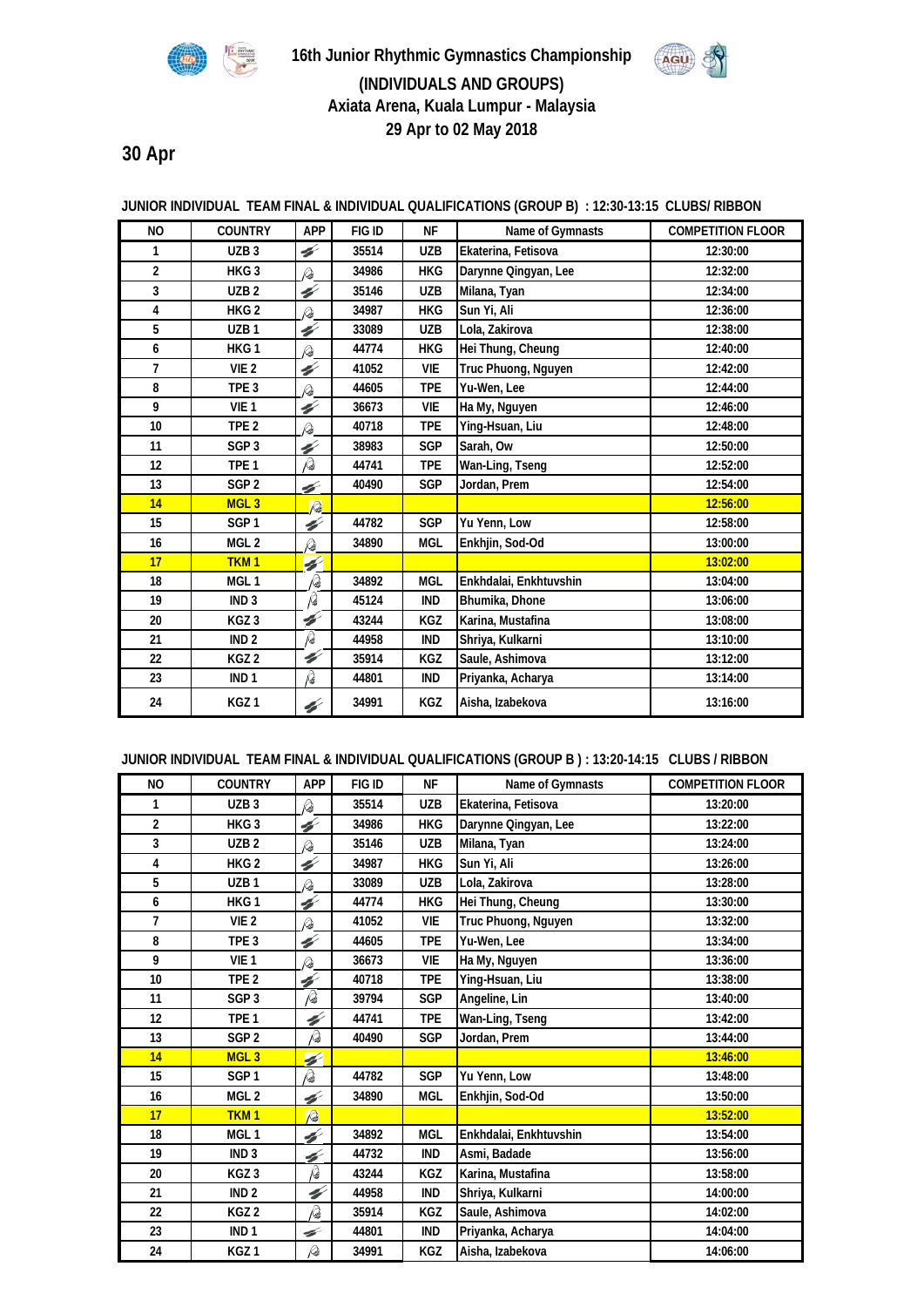

**16th Junior Rhythmic Gymnastics Championship**



**(INDIVIDUALS AND GROUPS) Axiata Arena, Kuala Lumpur - Malaysia 29 Apr to 02 May 2018**

**30-Apr**

## **JUNIOR GROUP QUALIFICATION ( 10 CLUBS ) 14:30 - 15:00**

| NO. | ΝF         | Name of Country | <b>COMPETITION FLOOR</b> |
|-----|------------|-----------------|--------------------------|
|     | <b>KAZ</b> | Kazakhstan      | 14:30:00                 |
|     | <b>MGL</b> | Mongolia        | 14:33:00                 |
|     | <b>JPN</b> | Japan           | 14:36:00                 |
|     | <b>SGP</b> | Singapore       | 14:39:00                 |
|     | <b>CHN</b> | China           | 14:42:00                 |
|     | IND        | India           | 14:45:00                 |
|     | <b>MAS</b> | Malaysia        | 14:48:00                 |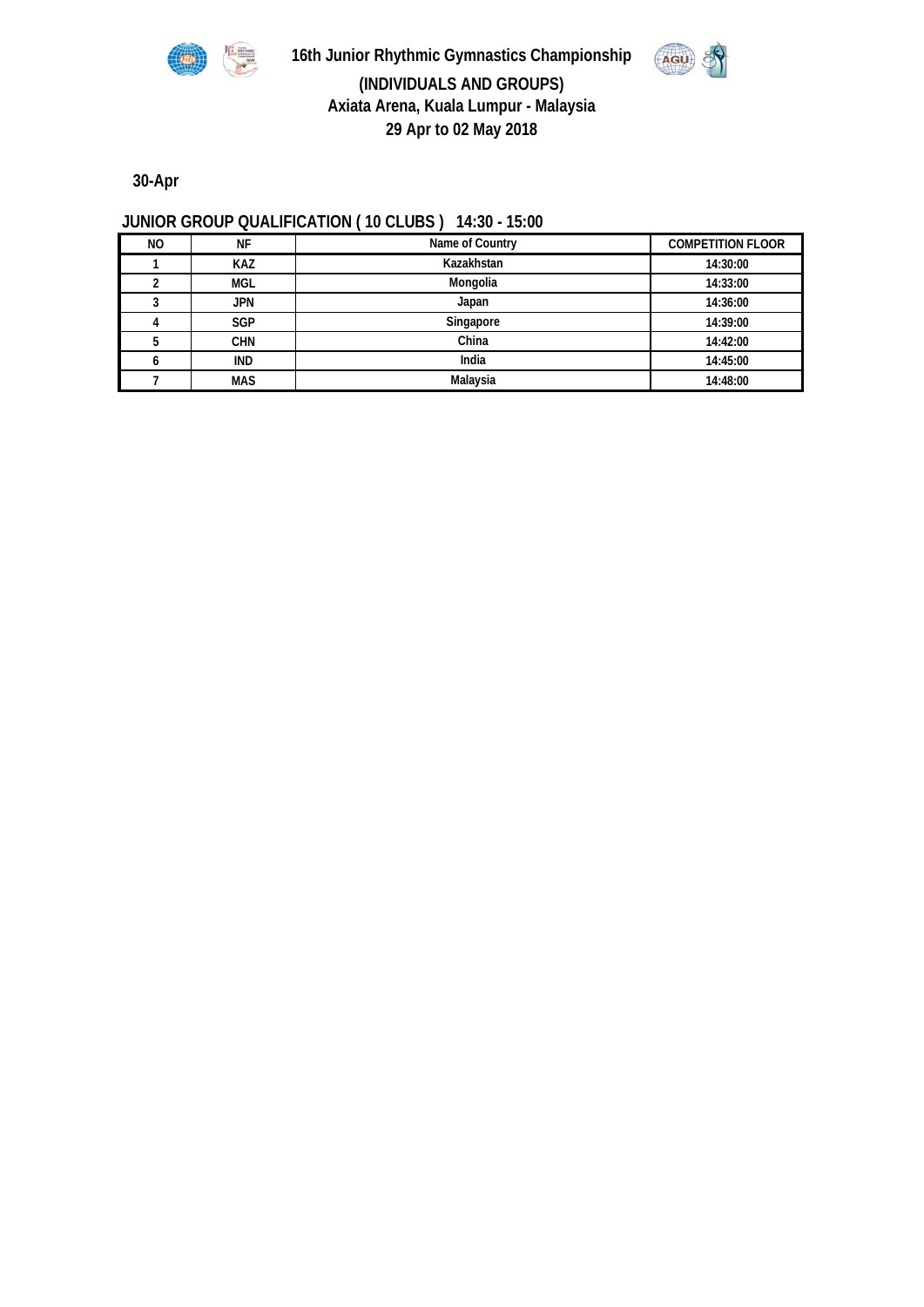

# **16th Junior Rhythmic Gymnastics Championship (INDIVIDUALS AND GROUPS)**



# **Axiata Arena, Kuala Lumpur - Malaysia 29 Apr to 02 May 2018**

## **1-May**

| NO.            | <b>COUNTRY</b> | <b>APP</b> | FIG ID | ΝF         | Name of Gymnasts     | <b>COMPETITION FLOOR</b> |
|----------------|----------------|------------|--------|------------|----------------------|--------------------------|
| 1              | 4              | 11 11      | 35795  | JPN        | Aino, Yamada         | 10:00:00                 |
| $\overline{2}$ | $\overline{ }$ |            | 44746  | <b>PRK</b> | Mun Ye, Kim          | 10:02:00                 |
| 3              | 6              | V          | 33089  | UZB        | Lola, Zakirova       | 10:04:00                 |
| 4              | 13             | ᢙ          | 43836  | <b>KOR</b> | Yewon, Lee           | 10:06:00                 |
| 5              | 5              |            | 35049  | <b>KAZ</b> | Roza, Abitova        | 10:08:00                 |
| 6              | 8              |            | 38244  | <b>CHN</b> | Huilin, Li           | 10:10:00                 |
| 7              | 10             | V          | 43244  | KGZ        | Karina, Mustafina    | 10:12:00                 |
| 8              | 12             | Þ          | 35369  | <b>MAS</b> | Iris Xin En, Hoo     | 10:14:00                 |
| 9              | $\overline{2}$ |            | 35371  | <b>MAS</b> | Rayna Khai Ling, Hoh | 10:16:00                 |
| 10             | 14             |            | 34991  | <b>KGZ</b> | Aisha, Izabekova     | 10:18:00                 |
| 11             | 9              | ¥          | 40786  | <b>CHN</b> | Zilu, Wang           | 10:20:00                 |
| 12             | 15             | Q          | 40608  | <b>KOR</b> | Soyun, Lee           | 10:22:00                 |
| 13             | 16             |            | 40718  | <b>TPE</b> | Ying-Hsuan, Liu      | 10:24:00                 |
| 14             | 1              |            | 35514  | UZB        | Ekaterina, Fetisova  | 10:26:00                 |
| 15             | 11             | V          | 44675  | JPN        | Naho, Maeda          | 10:28:00                 |
| 16             | 3              | p          | 40916  | <b>KAZ</b> | Sabina, Bakatova     | 10:30:00                 |

**JUNIOR INDIVIDUAL IAAF : 10:00-10:45** 

**JUNIOR INDIVIDUAL IAAF : 10:50-11:25** 

| <b>NO</b>                | <b>COUNTRY</b> | <b>APP</b> | FIG ID | ΝF         | Name of Gymnasts     | <b>COMPETITION FLOOR</b> |
|--------------------------|----------------|------------|--------|------------|----------------------|--------------------------|
| 1                        | 4              |            | 35795  | <b>JPN</b> | Aino, Yamada         | 10:50:00                 |
| $\overline{2}$           | 7              | V          | 44746  | <b>PRK</b> | Mun Ye, Kim          | 10:52:00                 |
| 3                        | 6              | Q          | 33089  | <b>UZB</b> | Lola, Zakirova       | 10:54:00                 |
| 4                        | 13             |            | 43836  | <b>KOR</b> | Yewon, Lee           | 10:56:00                 |
| 5                        | 5              |            | 35049  | <b>KAZ</b> | Roza, Abitova        | 10:58:00                 |
| 6                        | 8              | V          | 38244  | <b>CHN</b> | Huilin, Li           | 11:00:00                 |
| $\overline{\phantom{a}}$ | 10             | Q          | 43244  | <b>KGZ</b> | Karina, Mustafina    | 11:02:00                 |
| 8                        | 12             |            | 35369  | <b>MAS</b> | Iris Xin En, Hoo     | 11:04:00                 |
| 9                        | $\overline{2}$ |            | 35371  | <b>MAS</b> | Rayna Khai Ling, Hoh | 11:06:00                 |
| 10                       | 14             | V          | 34991  | <b>KGZ</b> | Aisha, Izabekova     | 11:08:00                 |
| 11                       | 9              | Q          | 40786  | <b>CHN</b> | Zilu, Wang           | 11:10:00                 |
| 12                       | 15             |            | 40608  | <b>KOR</b> | Soyun, Lee           | 11:12:00                 |
| 13                       | 16             |            | 40718  | <b>TPE</b> | Ying-Hsuan, Liu      | 11:14:00                 |
| 14                       | 1              | V          | 35514  | <b>UZB</b> | Ekaterina, Fetisova  | 11:16:00                 |
| 15                       | 11             | Q          | 44675  | <b>JPN</b> | Naho, Maeda          | 11:18:00                 |
| 16                       | 3              |            | 40916  | <b>KAZ</b> | Sabina, Bakatova     | 11:20:00                 |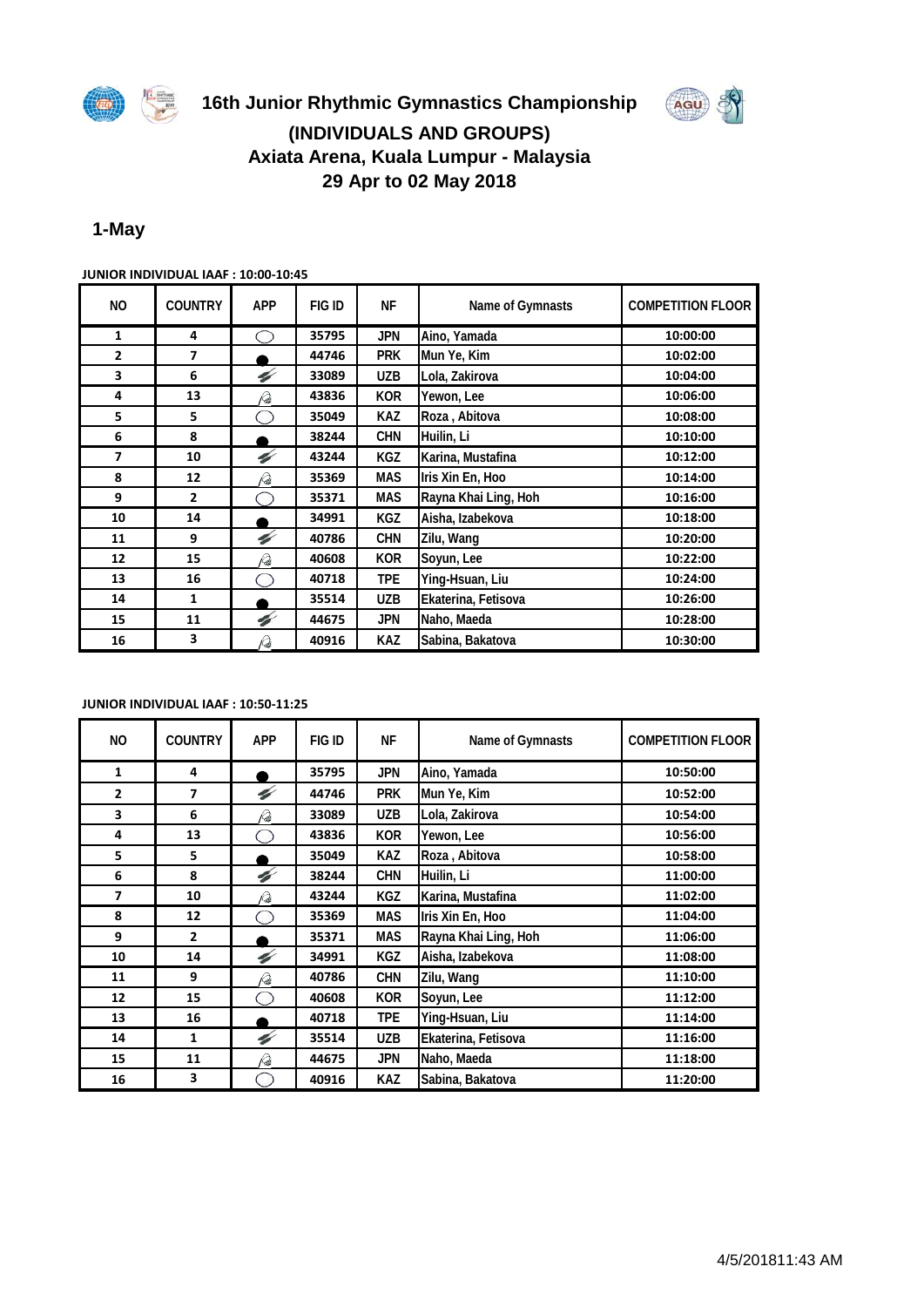



# **Axiata Arena, Kuala Lumpur - Malaysia 29 Apr to 02 May 2018**

## **1-May**

| NO.            | <b>COUNTRY</b> | <b>APP</b> | FIG ID | <b>NF</b>  | Name of Gymnasts     | <b>COMPETITION FLOOR</b> |  |  |
|----------------|----------------|------------|--------|------------|----------------------|--------------------------|--|--|
| $\mathbf{1}$   | 4              | V          | 35795  | <b>JPN</b> | Aino, Yamada         | 11:25:00                 |  |  |
| $\overline{2}$ | 7              | R₹         | 44746  | <b>PRK</b> | Mun Ye, Kim          | 11:27:00                 |  |  |
| 3              | 6              | 11 X       | 33089  | <b>UZB</b> | Lola, Zakirova       | 11:29:00                 |  |  |
| 4              | 13             |            | 43836  | <b>KOR</b> | Yewon, Lee           | 11:31:00                 |  |  |
| 5              | 5              | V          | 35049  | <b>KAZ</b> | Roza, Abitova        | 11:33:00                 |  |  |
| 6              | 8              | p          | 38244  | <b>CHN</b> | Huilin, Li           | 11:35:00                 |  |  |
| $\overline{ }$ | 10             |            | 43244  | KGZ        | Karina, Mustafina    | 11:37:00                 |  |  |
| 8              | 12             |            | 35369  | <b>MAS</b> | Iris Xin En, Hoo     | 11:39:00                 |  |  |
| 9              | $\overline{2}$ | V          | 35371  | <b>MAS</b> | Rayna Khai Ling, Hoh | 11:41:00                 |  |  |
| 10             | 14             | Þ          | 34991  | <b>KGZ</b> | Aisha, Izabekova     | 11:43:00                 |  |  |
| 11             | 9              | iН         | 40786  | <b>CHN</b> | Zilu, Wang           | 11:45:00                 |  |  |
| 12             | 15             |            | 40608  | <b>KOR</b> | Soyun, Lee           | 11:47:00                 |  |  |
| 13             | 16             | V          | 40718  | <b>TPE</b> | Ying-Hsuan, Liu      | 11:49:00                 |  |  |
| 14             | 1              | p          | 35514  | <b>UZB</b> | Ekaterina, Fetisova  | 11:51:00                 |  |  |
| 15             | 11             | m          | 44675  | <b>JPN</b> | Naho, Maeda          | 11:53:00                 |  |  |
| 16             | 3              |            | 40916  | <b>KAZ</b> | Sabina, Bakatova     | 11:55:00                 |  |  |

#### **JUNIOR INDIVIDUAL IAAF : 11:20:00-11:55:00**

#### **JUNIOR INDIVIDUAL IAAF : 12:00:00-12:30:00**

| NO.            | <b>COUNTRY</b>           | <b>APP</b> | FIG ID | NF         | Name of Gymnasts     | <b>COMPETITION FLOOR</b> |
|----------------|--------------------------|------------|--------|------------|----------------------|--------------------------|
| 1              | 4                        | Q          | 35795  | <b>JPN</b> | Aino, Yamada         | 12:00:00                 |
| $\overline{2}$ | $\overline{\phantom{a}}$ |            | 44746  | <b>PRK</b> | Mun Ye, Kim          | 12:02:00                 |
| 3              | 6                        |            | 33089  | <b>UZB</b> | Lola, Zakirova       | 12:04:00                 |
| 4              | 13                       | V          | 43836  | <b>KOR</b> | Yewon, Lee           | 12:06:00                 |
| 5              | 5                        | rð         | 35049  | <b>KAZ</b> | Roza, Abitova        | 12:08:00                 |
| 6              | 8                        |            | 38244  | <b>CHN</b> | Huilin, Li           | 12:10:00                 |
| 7              | 10                       |            | 43244  | <b>KGZ</b> | Karina, Mustafina    | 12:12:00                 |
| 8              | 12                       | V          | 35369  | <b>MAS</b> | Iris Xin En, Hoo     | 12:14:00                 |
| 9              | $\overline{2}$           | rð         | 35371  | <b>MAS</b> | Rayna Khai Ling, Hoh | 12:16:00                 |
| 10             | 14                       | 11 7       | 34991  | <b>KGZ</b> | Aisha, Izabekova     | 12:18:00                 |
| 11             | 9                        |            | 40786  | <b>CHN</b> | Zilu, Wang           | 12:20:00                 |
| 12             | 15                       | V          | 40608  | <b>KOR</b> | Soyun, Lee           | 12:22:00                 |
| 13             | 16                       | rð         | 40718  | <b>TPE</b> | Ying-Hsuan, Liu      | 12:24:00                 |
| 14             | 1                        | ◠          | 35514  | <b>UZB</b> | Ekaterina, Fetisova  | 12:26:00                 |
| 15             | 11                       |            | 44675  | <b>JPN</b> | Naho, Maeda          | 12:28:00                 |
| 16             | 3                        | V          | 40916  | <b>KAZ</b> | Sabina, Bakatova     | 12:30:00                 |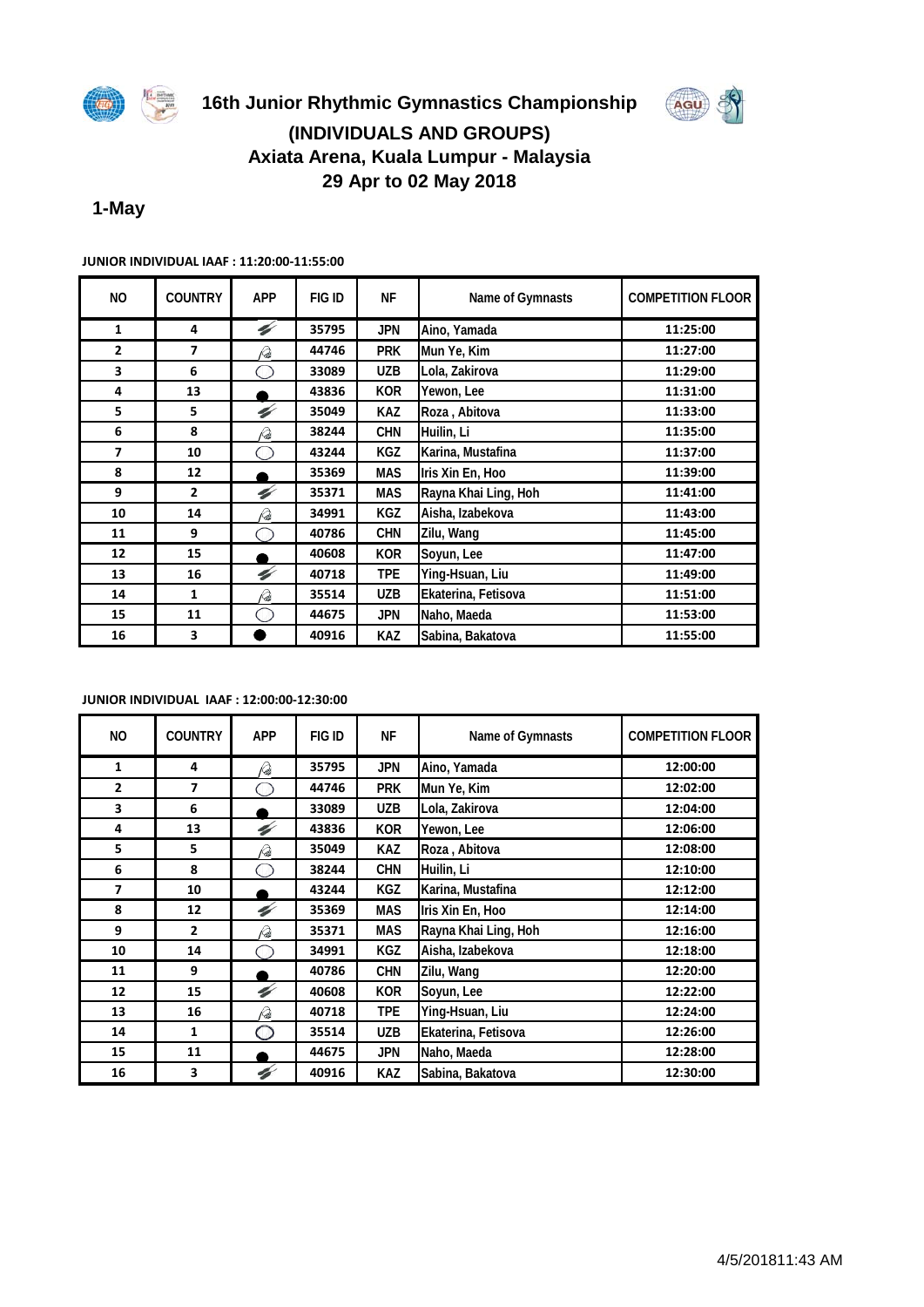

## **16th Junior Rhythmic Gymnastics Championship (INDIVIDUALS AND GROUPS) Axiata Arena, Kuala Lumpur - Malaysia 29 Apr to 02 May 2018**

AGU



| NO.            | Qualifying<br>Ranking | Name of Country   | <b>COMPETITION FLOOR</b> |
|----------------|-----------------------|-------------------|--------------------------|
| 1              | $\overline{2}$        | Japan             | 13:30:00                 |
| $\overline{2}$ | 1                     | China             | 13:33:00                 |
| 3              | 7                     |                   | 13:36:00                 |
| 4              | 4                     | <b>Malaysia</b>   | 13:39:00                 |
| 5              | 6                     | <b>India</b>      | 13:42:00                 |
| 6              | 5                     | <b>Mongolia</b>   | 13:45:00                 |
| 7              | 3                     | <b>Kazakhstan</b> | 13:48:00                 |

**JUNIOR GROUP FINAL ( 5 ROPES ) 13:30-13:50**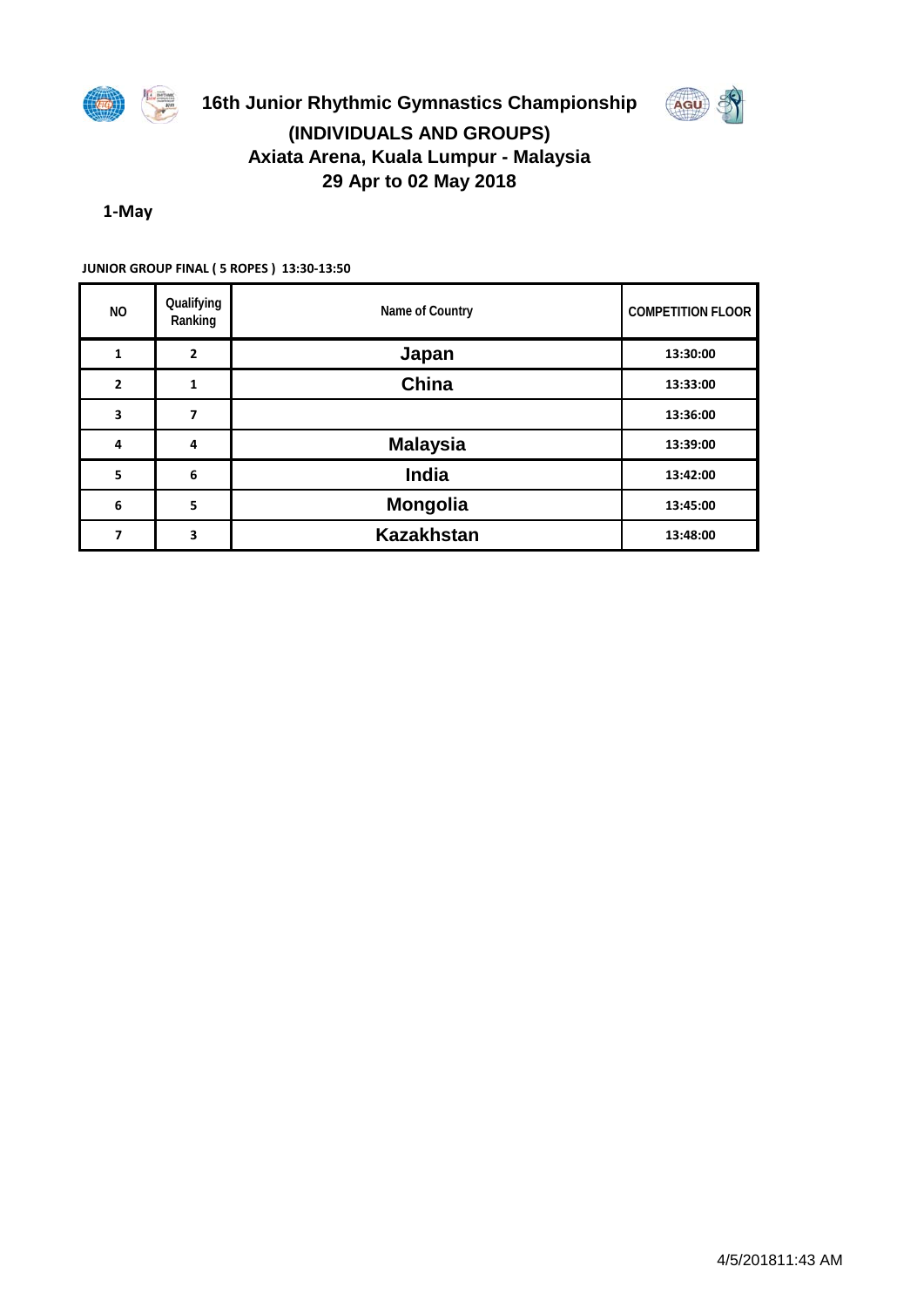

AGU S



## **2-May**

**JUNIOR INDIVIDUAL FINAL : 10:00-10:19 HOOP** 

| <b>NO</b>      | <b>RANKING</b> | FIG ID | ΝF         | Name of Gymnasts     | <b>COMPETITION FLOOR</b> |  |  |
|----------------|----------------|--------|------------|----------------------|--------------------------|--|--|
| 1              | 4              | 40786  | <b>CHN</b> | Zilu, Wang           | 10:00:00                 |  |  |
| $\overline{2}$ |                | 44746  | <b>PRK</b> | Mun Ye, Kim          | 10:02:00                 |  |  |
| 3              | 6              | 38244  | <b>CHN</b> | Huilin, Li           | 10:04:00                 |  |  |
| 4              | 8              | 33089  | <b>UZB</b> | Lola, Zakirova       | 10:06:00                 |  |  |
| 5              |                | 35371  | <b>MAS</b> | Rayna Khai Ling, Hoh | 10:08:00                 |  |  |
| 6              | 2              | 35514  | <b>UZB</b> | Ekaterina, Fetisova  | 10:10:00                 |  |  |
|                | 3              | 35049  | <b>KAZ</b> | Roza, Abitova        | 10:12:00                 |  |  |
| 8              | 5              | 35795  | <b>JPN</b> | Aino, Yamada         | 10:14:00                 |  |  |

#### **JUNIOR INDIVIDUAL FINAL: 10:20-10:39 BALL**

| <b>NO</b>    | <b>RANKING</b> | <b>FIG ID</b> | NF         | Name of Gymnasts     | <b>COMPETITION FLOOR</b> |  |  |
|--------------|----------------|---------------|------------|----------------------|--------------------------|--|--|
| 1            | 8              | 34991         | KGZ        | Aisha, Izabekova     | 10:20:00                 |  |  |
| $\mathbf{2}$ |                | 40916         | <b>KAZ</b> | Sabina, Bakatova     | 10:22:00                 |  |  |
| 3            | 3              | 35514         | <b>UZB</b> | Ekaterina, Fetisova  | 10:24:00                 |  |  |
| 4            | 2              | 35049         | <b>KAZ</b> | Roza, Abitova        | 10:26:00                 |  |  |
| 5            | 5.             | 35371         | <b>MAS</b> | Rayna Khai Ling, Hoh | 10:28:00                 |  |  |
| 6            | 6              | 35795         | <b>JPN</b> | Aino, Yamada         | 10:30:00                 |  |  |
|              | 4              | 44675         | <b>JPN</b> | Naho, Maeda          | 10:32:00                 |  |  |
| 8            |                | 35146         | <b>UZB</b> | Milana, Tyan         | 10:34:00                 |  |  |

#### **JUNIOR INDIVIDUAL FINAL : 10:40-10:59 CLUBS**

| <b>NO</b>    | <b>RANKING</b> | <b>FIG ID</b> | ΝF         | Name of Gymnasts     | <b>COMPETITION FLOOR</b> |
|--------------|----------------|---------------|------------|----------------------|--------------------------|
|              | 6              | 38244         | <b>CHN</b> | Huilin, Li           | 10:40:00                 |
| $\mathbf{2}$ | 8              | 43244         | <b>KGZ</b> | Karina, Mustafina    | 10:42:00                 |
| 3            |                | 35514         | <b>UZB</b> | Ekaterina, Fetisova  | 10:44:00                 |
| 4            | 3              | 37704         | <b>KAZ</b> | Renata, Zholdinova   | 10:46:00                 |
| 5            |                | 33089         | <b>UZB</b> | Lola, Zakirova       | 10:48:00                 |
| 6            | 4              | 40916         | <b>KAZ</b> | Sabina, Bakatova     | 10:50:00                 |
|              | $\overline{2}$ | 35795         | <b>JPN</b> | Aino, Yamada         | 10:52:00                 |
| 8            | 5              | 35371         | <b>MAS</b> | Rayna Khai Ling, Hoh | 10:54:00                 |

#### **JUNIOR INDIVIDUAL FINAL : 11::00-11:20 RIBBON**

| <b>NO</b>    | <b>RANKING</b> | FIG ID | ΝF         | Name of Gymnasts     | <b>COMPETITION FLOOR</b> |
|--------------|----------------|--------|------------|----------------------|--------------------------|
| 1            | 3              | 37704  | <b>KAZ</b> | Renata, Zholdinova   | 11:00:00                 |
| $\mathbf{2}$ | 4              | 33089  | <b>UZB</b> | Lola, Zakirova       | 11:02:00                 |
| 3            | 8              | 43244  | KGZ        | Karina, Mustafina    | 11:04:00                 |
| 4            |                | 40939  | <b>KAZ</b> | Aibota, Yertaikyzy   | 11:06:00                 |
| 5            | 2              | 35795  | <b>JPN</b> | Aino, Yamada         | 11:08:00                 |
| 6            |                | 35514  | <b>UZB</b> | Ekaterina, Fetisova  | 11:10:00                 |
|              | 5              | 35371  | <b>MAS</b> | Rayna Khai Ling, Hoh | 11:12:00                 |
| 8            | 6              | 34991  | KGZ        | Aisha, Izabekova     | 11:14:00                 |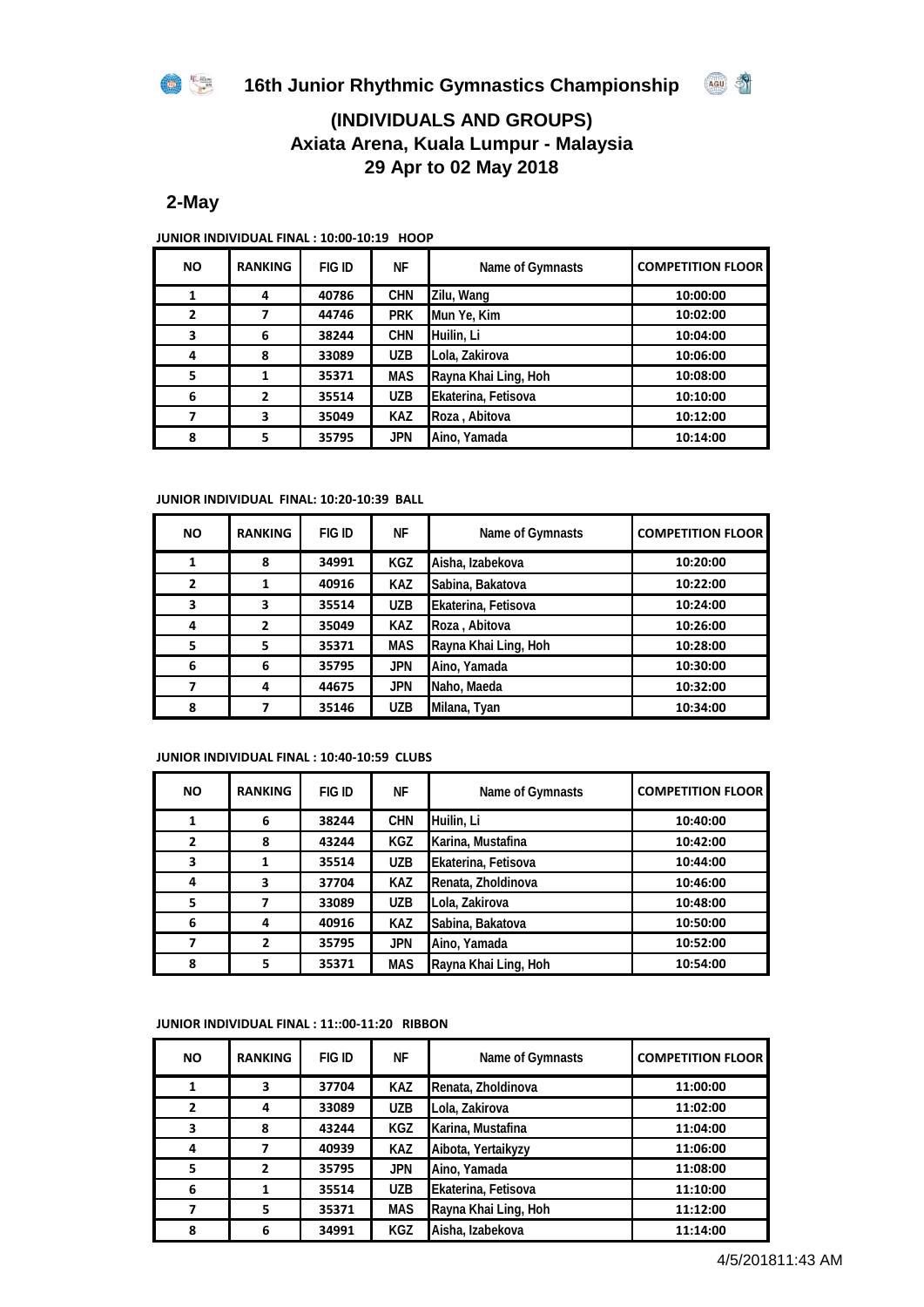

AGU S

## **(INDIVIDUALS AND GROUPS) Axiata Arena, Kuala Lumpur - Malaysia 29 Apr to 02 May 2018**

**2-May**

**2-May**

### **JUNIOR GROUP FINAL ( 10 CLUBSS ) 11:40-12:05**

| <b>NO</b>      | Qualifying<br>Ranking    | <b>Name of Country</b> | <b>COMPETITION FLOOR</b> |
|----------------|--------------------------|------------------------|--------------------------|
| 1              | 1                        | Japan                  | 11:40:00                 |
| $\overline{2}$ | 7                        | <b>India</b>           | 11:43:00                 |
| 3              | 3                        | <b>Kazakhstan</b>      | 11:46:00                 |
| 4              | 4                        | <b>Malaysia</b>        | 11:49:00                 |
| 5              | 5                        | <b>Mongolia</b>        | 11:52:00                 |
| 6              | 6                        | <b>Singapore</b>       | 11:55:00                 |
| 7              | $\overline{\phantom{a}}$ | China                  | 11:58:00                 |



**10th Senior Rhythmic Gymnastics Championship** 

**(GROUPS)**

#### **SENIOR GROUP FINAL ( 3 BALLS + 2 ROPES ) 13:00-13:25**

| <b>NO</b>                | Qualifying<br>Ranking | <b>Country</b>        | <b>COMPETITION FLOOR</b> |
|--------------------------|-----------------------|-----------------------|--------------------------|
| $\mathbf{1}$             | 1                     | Japan                 | 13:00:00                 |
| $\overline{2}$           | 8                     | <b>Singapore</b>      | 13:03:00                 |
| 3                        | 3                     | <b>Malaysia</b>       | 13:06:00                 |
| 4                        | 6                     | <b>Chinese Taipei</b> | 13:09:00                 |
| 5                        | 5                     | <b>Korea</b>          | 13:12:00                 |
| 6                        | 7                     | <b>Thailand</b>       | 13:15:00                 |
| $\overline{\phantom{a}}$ | $\overline{2}$        | China                 | 13:18:00                 |
| 8                        | 4                     | <b>Kazakhstan</b>     | 13:21:00                 |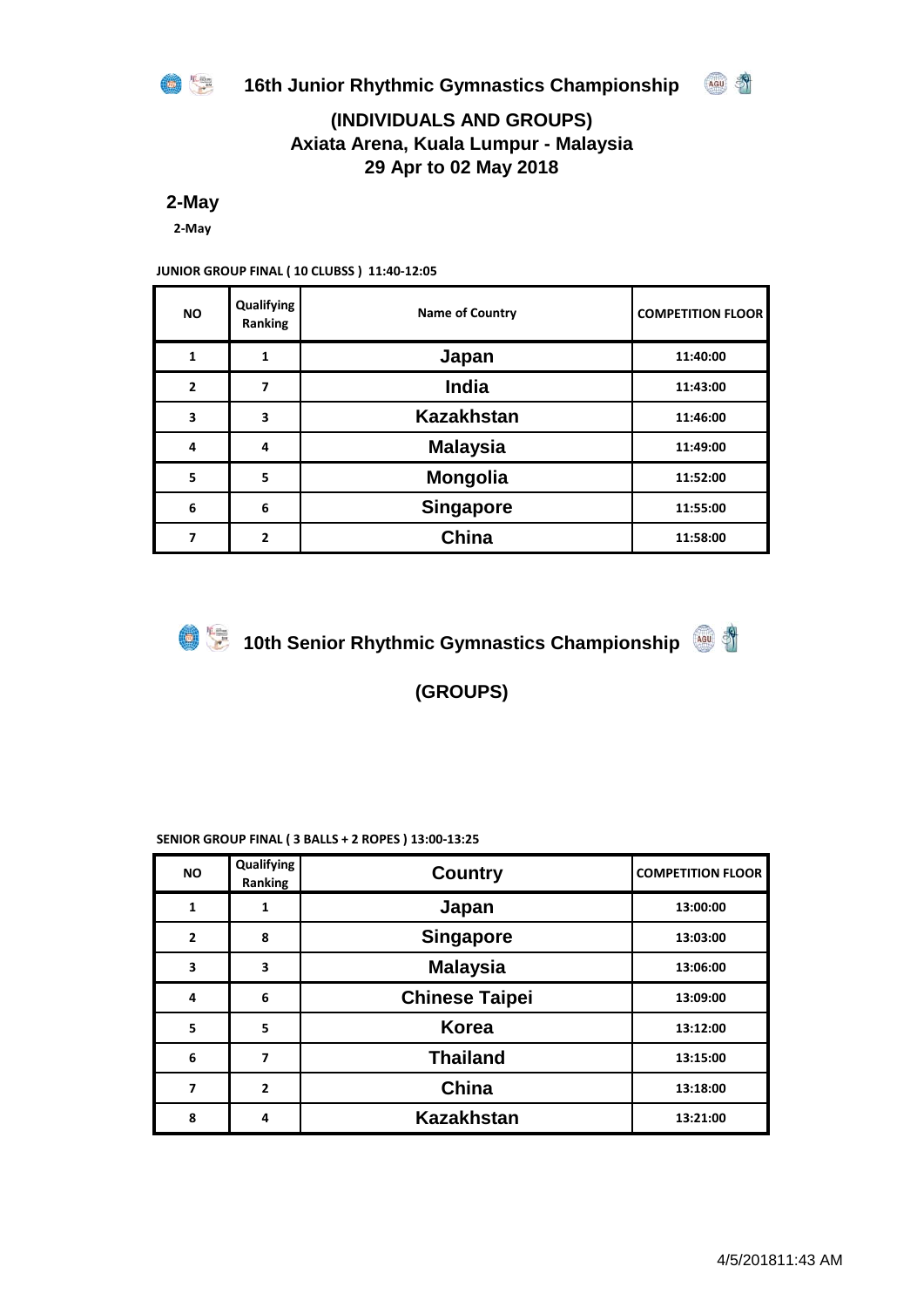|                |      |                          | 16th Junior Rhythmic Gymnastics<br><b>Asian Championship 2018</b><br>Axiata Arena, National Sports Complex<br>Bukit Jalil, Kuala Lumpur, Malaysia<br>29 - 30 April 2018 |                            |      |                       |            |  |  |  |
|----------------|------|--------------------------|-------------------------------------------------------------------------------------------------------------------------------------------------------------------------|----------------------------|------|-----------------------|------------|--|--|--|
| Comp. ID:      |      | 15496                    | <b>Qualifying &amp; Team Final (TF)</b>                                                                                                                                 |                            |      |                       |            |  |  |  |
|                |      |                          |                                                                                                                                                                         | <b>Judges' Assignments</b> |      |                       |            |  |  |  |
|                |      | Technical Delegate FIG : | TD                                                                                                                                                                      | Gyozal, Filippova          |      |                       | <b>UZB</b> |  |  |  |
|                |      | Competition Director:    | J43                                                                                                                                                                     | Lai Hun, LOW               |      |                       | <b>MAS</b> |  |  |  |
|                | Hoop |                          |                                                                                                                                                                         |                            | Ball |                       |            |  |  |  |
| Role           | ID   | Name of Judge            | <b>NOC</b>                                                                                                                                                              | <b>Role</b>                | ID   | Name of Judge         | <b>NOC</b> |  |  |  |
| D1             | J15  | Talia, Abduramanova      | <b>UZB</b>                                                                                                                                                              | D1                         | J15  | Talia, Abduramanova   | UZB        |  |  |  |
| D <sub>2</sub> | J29  | Yekaterina, Yessikova    | <b>KAZ</b>                                                                                                                                                              | D <sub>2</sub>             | J29  | Yekaterina, Yessikova | KAZ        |  |  |  |
| D <sub>3</sub> | J23  | Erdenezaya, Baatarjav    | <b>MGL</b>                                                                                                                                                              | D <sub>3</sub>             | J23  | Erdenezaya, Baatarjav | <b>MGL</b> |  |  |  |
| D <sub>4</sub> | J10  | Man Yin, Yeung           | <b>HKG</b>                                                                                                                                                              | D4                         | J10  | Man Yin, Yeung        | <b>HKG</b> |  |  |  |
| E <sub>1</sub> | J22  | Yoko, Hasegawa           | <b>JPN</b>                                                                                                                                                              | E <sub>1</sub>             | J22  | Yoko, Hasegawa        | <b>JPN</b> |  |  |  |
| E <sub>2</sub> | J25  | Xiaoqin, Zhou            | <b>CHN</b>                                                                                                                                                              | E <sub>2</sub>             | J25  | Xiaoqin, Zhou         | <b>CHN</b> |  |  |  |
| E <sub>3</sub> | J13  | Heajung, Suh             | <b>KOR</b>                                                                                                                                                              | E3                         | J13  | Heajung, Suh          | <b>KOR</b> |  |  |  |
| E4             | J33  | Kim Lian, CHOO           | <b>MAS</b>                                                                                                                                                              | E4                         | J33  | Kim Lian, CHOO        | <b>MAS</b> |  |  |  |
| E <sub>5</sub> | J19  | Cherrie, Kwek            | SGP                                                                                                                                                                     | E <sub>5</sub>             | J19  | Cherrie, Kwek         | SGP        |  |  |  |
| E <sub>6</sub> | J48  | Akshata, Shete           | <b>IND</b>                                                                                                                                                              | E <sub>6</sub>             | J48  | Akshata, Shete        | <b>IND</b> |  |  |  |
| LJ1            | J5   | Cam Linh, Huynh          | <b>VIE</b>                                                                                                                                                              | LJ1                        | J5   | Cam Linh, Huynh       | <b>VIE</b> |  |  |  |
| LJ2            | J7   | Nannicha, Senachai       | <b>THA</b>                                                                                                                                                              | LJ2                        | J7   | Nannicha, Senachai    | <b>THA</b> |  |  |  |
| TJ1            | J3   | Hsin-Yu, Huang           | <b>TPE</b>                                                                                                                                                              | TJ1                        | J3   | Hsin-Yu, Huang        | <b>TPE</b> |  |  |  |
| <b>RJ</b>      | J12  | Un Suk, Jang             | <b>PRK</b>                                                                                                                                                              | <b>RJ</b>                  | J12  | Un Suk, Jang          | <b>PRK</b> |  |  |  |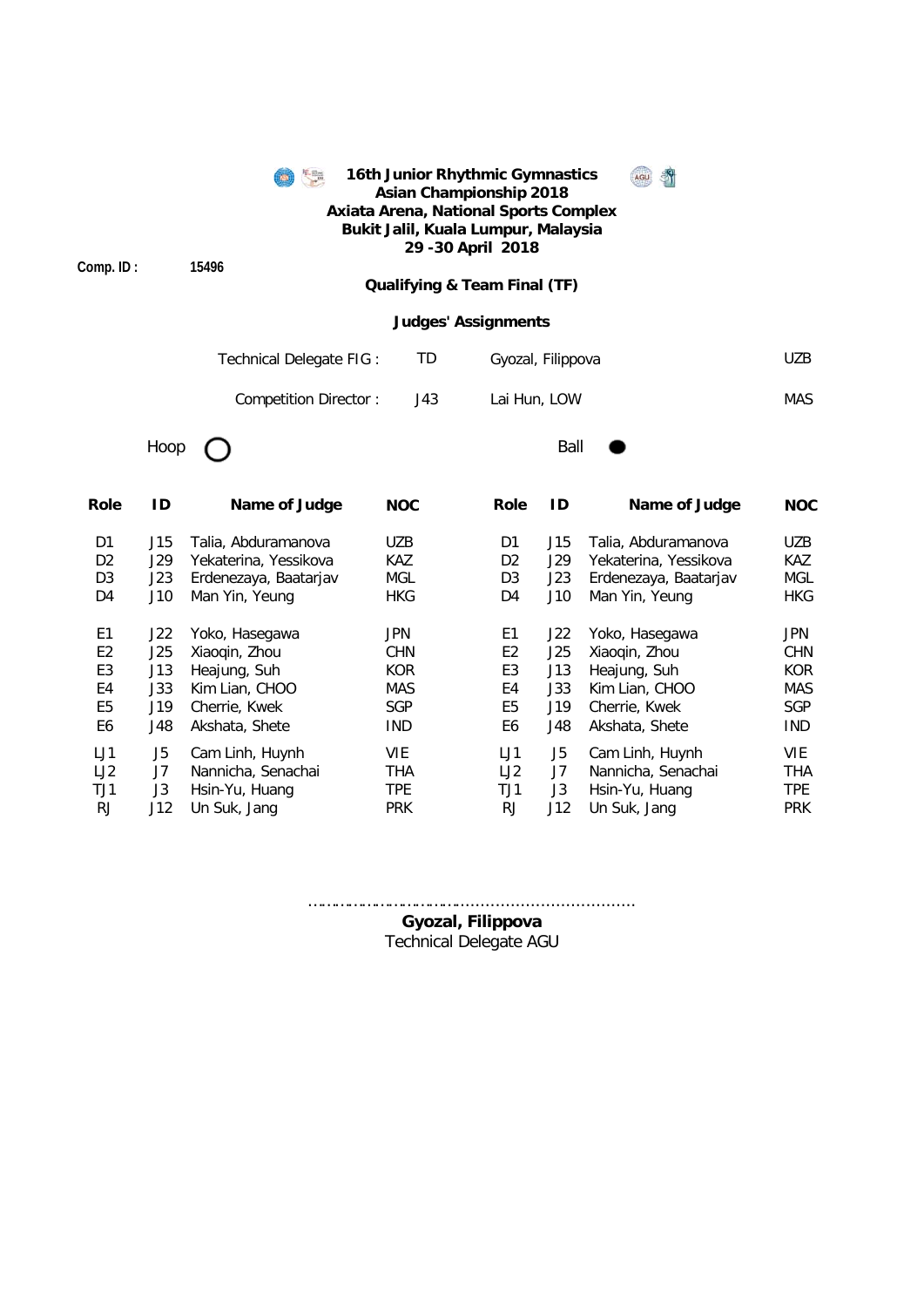|                | 16th Junior Rhythmic Gymnastics<br>毛黒<br>AGU<br><b>Asian Championship 2018</b><br><b>Axiata Arena, National Sports Complex</b><br>Bukit Jalil, Kuala Lumpur, Malaysia<br>29 - 30 April 2018 |                                                  |            |                            |                   |                       |            |  |  |  |  |  |
|----------------|---------------------------------------------------------------------------------------------------------------------------------------------------------------------------------------------|--------------------------------------------------|------------|----------------------------|-------------------|-----------------------|------------|--|--|--|--|--|
| Comp. ID:      |                                                                                                                                                                                             | 15496<br><b>Qualifying &amp; Team Final (TF)</b> |            |                            |                   |                       |            |  |  |  |  |  |
|                |                                                                                                                                                                                             |                                                  |            | <b>Judges' Assignments</b> |                   |                       |            |  |  |  |  |  |
|                |                                                                                                                                                                                             | Technical Delegate FIG :                         |            | TD                         | Gyozal, Filippova |                       | <b>UZB</b> |  |  |  |  |  |
|                |                                                                                                                                                                                             | <b>Competition Director:</b>                     |            | J43                        | Lai Hun, LOW      |                       | <b>MAS</b> |  |  |  |  |  |
|                | Clubs                                                                                                                                                                                       |                                                  |            |                            | Ribbon            |                       |            |  |  |  |  |  |
| Role           | ID                                                                                                                                                                                          | Name of Judge                                    | <b>NOC</b> | <b>Role</b>                | ID                | Name of Judge         | <b>NOC</b> |  |  |  |  |  |
| D <sub>1</sub> | J29                                                                                                                                                                                         | Yekaterina, Yessikova                            | <b>KAZ</b> | D <sub>1</sub>             | J29               | Yekaterina, Yessikova | KAZ        |  |  |  |  |  |
| D <sub>2</sub> | J23                                                                                                                                                                                         | Erdenezaya, Baatarjav                            | <b>MGL</b> | D <sub>2</sub>             | J23               | Erdenezaya, Baatarjav | <b>MGL</b> |  |  |  |  |  |
| D <sub>3</sub> | J15                                                                                                                                                                                         | Talia, Abduramanova                              | <b>UZB</b> | D <sub>3</sub>             | J15               | Talia, Abduramanova   | <b>UZB</b> |  |  |  |  |  |
| D <sub>4</sub> | J2                                                                                                                                                                                          | Natalia, Rentel                                  | <b>KGZ</b> | D4                         | J2                | Natalia, Rentel       | <b>KGZ</b> |  |  |  |  |  |
| E <sub>1</sub> | J48                                                                                                                                                                                         | Akshata, Shete                                   | <b>IND</b> | E <sub>1</sub>             | J48               | Akshata, Shete        | <b>IND</b> |  |  |  |  |  |
| E <sub>2</sub> | J25                                                                                                                                                                                         | Xiaoqin, Zhou                                    | <b>CHN</b> | E <sub>2</sub>             | J25               | Xiaoqin, Zhou         | <b>CHN</b> |  |  |  |  |  |
| E <sub>3</sub> | J22                                                                                                                                                                                         | Yoko, Hasegawa                                   | <b>JPN</b> | E <sub>3</sub>             | J22               | Yoko, Hasegawa        | <b>JPN</b> |  |  |  |  |  |
| E <sub>4</sub> | J17                                                                                                                                                                                         | Yi Lin, Phaan                                    | SGP        | E4                         | J17               | Yi Lin, Phaan         | SGP        |  |  |  |  |  |
| E <sub>5</sub> | J10                                                                                                                                                                                         | Man Yin, Yeung                                   | <b>HKG</b> | E <sub>5</sub>             | J10               | Man Yin, Yeung        | <b>HKG</b> |  |  |  |  |  |
| E <sub>6</sub> | J33                                                                                                                                                                                         | Kim Lian, CHOO                                   | <b>MAS</b> | E <sub>6</sub>             | J33               | Kim Lian, CHOO        | <b>MAS</b> |  |  |  |  |  |
| LJ1            | J5                                                                                                                                                                                          | Cam Linh, Huynh                                  | <b>VIE</b> | LJ1                        | J <sub>5</sub>    | Cam Linh, Huynh       | <b>VIE</b> |  |  |  |  |  |
| LJ2            | J6                                                                                                                                                                                          | Nina, Sutresna                                   | <b>INA</b> | LJ2                        | J6                | Nina, Sutresna        | INA        |  |  |  |  |  |
| TJ1            | J7                                                                                                                                                                                          | Nannicha, Senachai                               | <b>THA</b> | TJ1                        | J7                | Nannicha, Senachai    | <b>THA</b> |  |  |  |  |  |

Technical Delegate AGU …………………………….................................... **Gyozal, Filippova**

RJ J13 Heajung, Suh KOR RJ J13 Heajung, Suh KOR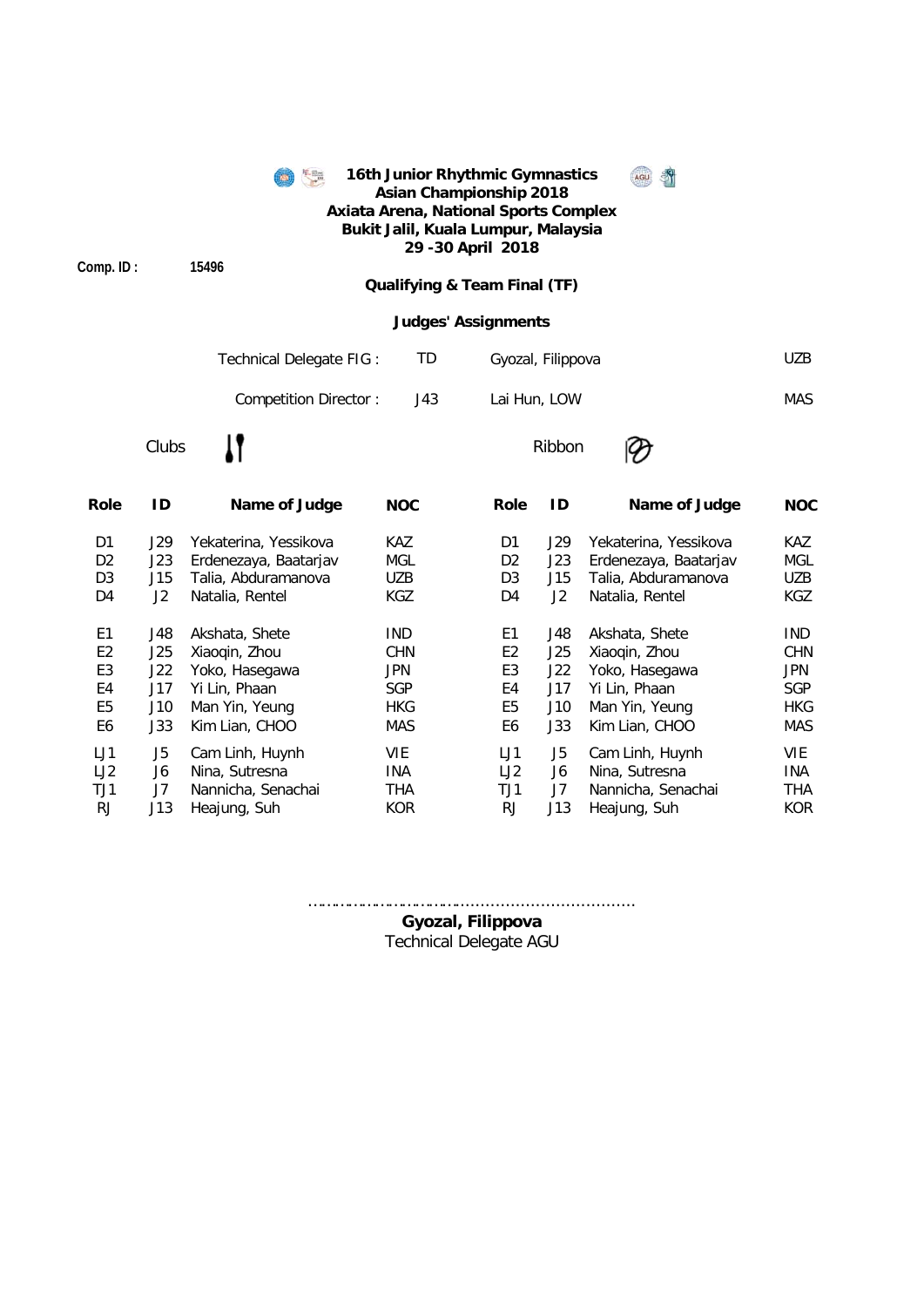

**Qualifying & Team Final (TF)**



**Comp. ID : 15496**

|        | <b>Judges' Detail Score Sheet</b> |                            |         |       |         |                |                |     |                |                |              |         |                        |      |                |                |
|--------|-----------------------------------|----------------------------|---------|-------|---------|----------------|----------------|-----|----------------|----------------|--------------|---------|------------------------|------|----------------|----------------|
| FIG ID | NF                                | Name of Gymnast            | $D1-D2$ | D3-D4 | D-score | Ded<br>$E1-E2$ | E <sub>3</sub> | E4  | E <sub>5</sub> | E <sub>6</sub> | Ded<br>E3-E6 | E-score | D & E Scores Penalties |      | Final<br>Score | Rank           |
| 35371  | <b>MAS</b>                        | Rayna Khai Ling, Hoh       | 3.60    | 3.65  | 7.250   | 1.20           | 1.9            | 1.2 | 1.4            | 1.7            | 1.55         | 7.250   | 14.500                 |      | 14.500         | 1              |
| 35514  | <b>UZB</b>                        | Ekaterina, Fetisova        | 3.70    | 3.80  | 7.500   | 1.40           | 2.2            | 1.7 | 1.6            | 2.0            | 1.85         | 6.750   | 14.250                 |      | 14.250         | $\overline{2}$ |
| 35049  | KAZ                               | Roza, Abitova              | 4.20    | 3.35  | 7.550   | 1.50           | 2.4            | 1.8 | 1.8            | 2.1            | 1.95         | 6.550   | 14.100                 |      | 14.100         | $\overline{3}$ |
| 40786  | <b>CHN</b>                        | Zilu, Wang                 | 3.80    | 3.40  | 7.200   | 1.20           | 2.2            | 2.0 | 2.3            | 2.0            | 2.10         | 6.700   | 13.900                 |      | 13.900         | 4              |
| 35795  | <b>JPN</b>                        | Aino, Yamada               | 3.70    | 2.75  | 6.450   | 1.00           | 1.5            | 1.6 | 1.8            | 1.7            | 1.65         | 7.350   | 13.800                 |      | 13.800         | 5              |
| 38244  | <b>CHN</b>                        | Huilin, Li                 | 3.50    | 3.55  | 7.050   | 1.40           | 2.1            | 1.8 | 2.9            | 2.1            | 2.10         | 6.500   | 13.550                 |      | 13.550         | 6              |
| 44746  | <b>PRK</b>                        | Mun Ye, Kim                | 3.00    | 3.30  | 6.300   | 1.10           | 1.8            | 1.8 | 1.6            | 1.5            | 1.70         | 7.200   | 13.500                 |      | 13.500         | $\overline{7}$ |
| 33089  | <b>UZB</b>                        | Lola, Zakirova             | 3.70    | 3.40  | 7.100   | 1.50           | 2.7            | 1.9 | 2.2            | 2.1            | 2.15         | 6.350   | 13.450                 | 0.05 | 13.400         | 8              |
| 40916  | KAZ                               | Sabina, Bakatova           | 3.40    | 3.90  | 7.300   | 1.60           | 2.7            | 2.5 | 1.9            | 2.3            | 2.40         | 6.000   | 13.300                 | 0.05 | 13.250         | 9              |
| 43836  | <b>KOR</b>                        | Yewon, Lee                 | 3.70    | 2.75  | 6.450   | 1.80           | 2.1            | 1.9 | 2.0            | 2.1            | 2.05         | 6.150   | 12.600                 |      | 12.600         | 10             |
| 44675  | <b>JPN</b>                        | Naho, Maeda                | 3.20    | 3.00  | 6.200   | 1.50           | 2.2            | 2.0 | 2.1            | 2.2            | 2.15         | 6.350   | 12.550                 |      | 12.550         | 11             |
| 43244  | KGZ                               | Karina, Mustafina          | 3.30    | 2.75  | 6.050   | 1.60           | 2.8            | 2.4 | 2.1            | 2.0            | 2.25         | 6.150   | 12.200                 |      | 12.200         | 12             |
| 35369  | <b>MAS</b>                        | Iris Xin En, Hoo           | 3.00    | 3.30  | 6.300   | 1.90           | 2.9            | 2.0 | 2.1            | 2.3            | 2.20         | 5.900   | 12.200                 |      | 12.200         | 13             |
| 37704  | KAZ                               | Renata, Zholdinova         | 3.30    | 2.95  | 6.250   | 1.90           | 2.0            | 2.0 | 2.0            | 2.0            | 2.00         | 6.100   | 12.350                 | 0.30 | 12.050         | 14             |
| 40718  | <b>TPE</b>                        | Ying-Hsuan, Liu            | 3.00    | 3.20  | 6.200   | 2.00           | 2.9            | 2.2 | 2.1            | 2.3            | 2.25         | 5.750   | 11.950                 |      | 11.950         | 15             |
| 38471  | <b>JPN</b>                        | Yuzuki, Suenaga            | 3.30    | 2.10  | 5.400   | 1.40           | 2.0            | 2.1 | 2.2            | 2.1            | 2.10         | 6.500   | 11.900                 |      | 11.900         | 16             |
| 40608  | <b>KOR</b>                        | Soyun, Lee                 | 3.00    | 3.20  | 6.200   | 2.00           | 2.5            | 2.3 | 2.4            | 2.5            | 2.45         | 5.550   | 11.750                 |      | 11.750         | 17             |
| 35914  | KGZ                               | Saule, Ashimova            | 3.10    | 3.00  | 6.100   | 2.00           | 2.5            | 2.0 | 2.5            | 2.3            | 2.40         | 5.600   | 11.700                 |      | 11.700         | 18             |
| 44271  | <b>MAS</b>                        | Iman Alisha, Fakhri Yassin | 3.00    | 2.95  | 5.950   | 2.20           | 3.0            | 2.1 | 1.5            | 2.7            | 2.40         | 5.400   | 11.350                 |      | 11.350         | 19             |
| 35146  | <b>UZB</b>                        | Milana, Tyan               | 3.60    | 2.10  | 5.700   | 1.90           | 2.7            | 2.4 | 2.2            | 3.1            | 2.55         | 5.550   | 11.250                 |      | 11.250         | 20             |
| 34890  | <b>MGL</b>                        | Enkhjin, Sod-Od            | 2.00    | 3.45  | 5.450   | 2.10           | 3.6            | 2.6 | 2.4            | 2.6            | 2.60         | 5.300   | 10.750                 |      | 10.750         | 21             |
| 41338  | <b>THA</b>                        | Piyada, Peeramatukorn      | 3.00    | 2.50  | 5.500   | 2.20           | 2.8            | 2.5 | 2.6            | 2.0            | 2.55         | 5.250   | 10.750                 |      | 10.750         | 22             |
| 35768  | <b>KOR</b>                        | Gayoun, Joung              | 2.80    | 3.55  | 6.350   | 2.10           | 3.4            | 3.2 | 3.8            | 3.7            | 3.55         | 4.350   | 10.700                 |      | 10.700         | 23             |
| 34892  | <b>MGL</b>                        | Enkhdalai, Enkhtuvshin     | 2.20    | 3.10  | 5.300   | 2.10           | 2.6            | 2.6 | 2.5            | 2.2            | 2.55         | 5.350   | 10.650                 |      | 10.650         | 24             |

**Hoop**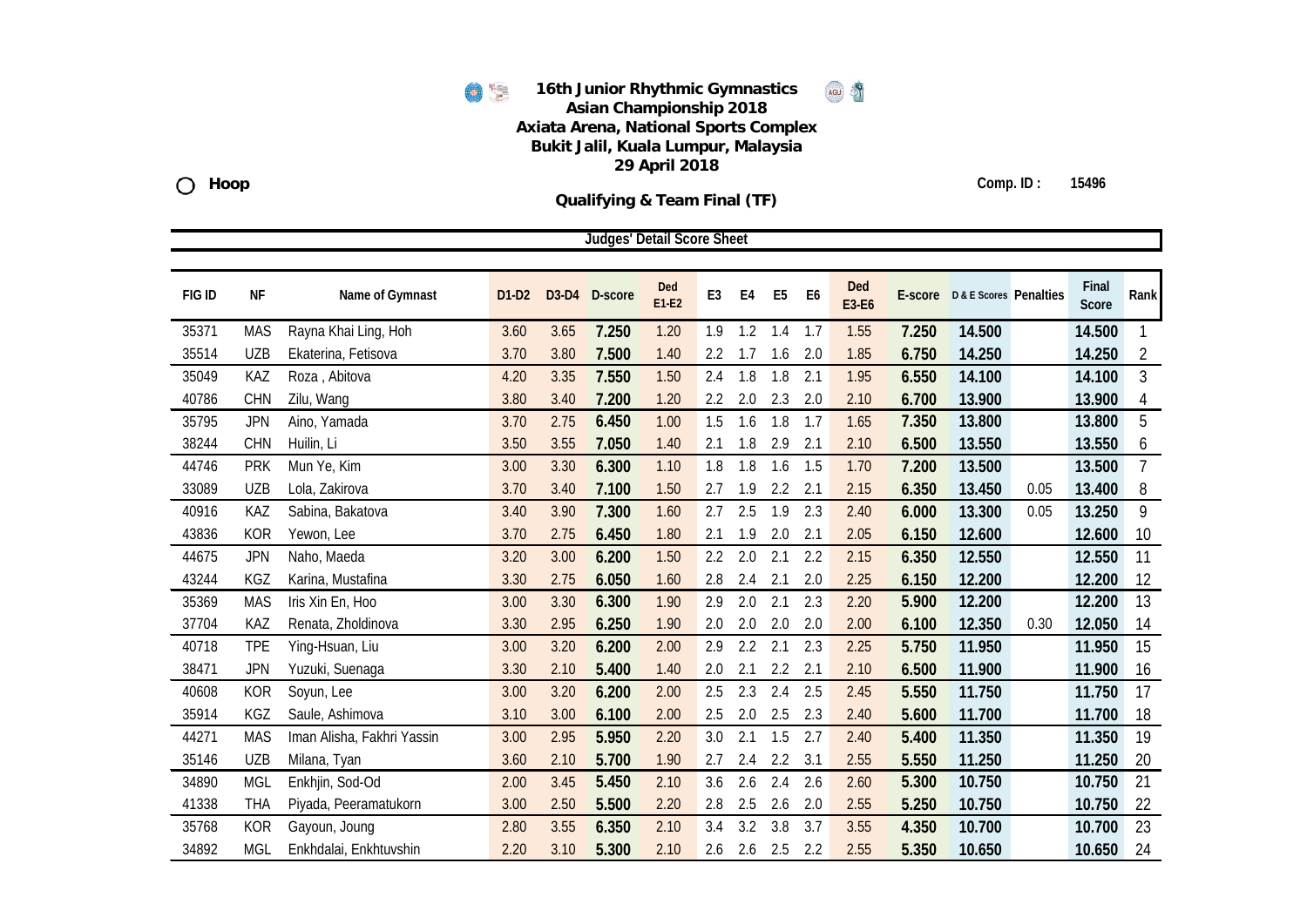

**Qualifying & Team Final (TF)**



**Comp. ID : 15496**

|               |            |                       |         |      | Judges' Detail Score Sheet |                |                |     |                |                |                     |         |                        |      |                |      |
|---------------|------------|-----------------------|---------|------|----------------------------|----------------|----------------|-----|----------------|----------------|---------------------|---------|------------------------|------|----------------|------|
|               |            |                       |         |      |                            |                |                |     |                |                |                     |         |                        |      |                |      |
| <b>FIG ID</b> | <b>NF</b>  | Name of Gymnast       | $D1-D2$ |      | D3-D4 D-score              | Ded<br>$E1-E2$ | E <sub>3</sub> | E4  | E <sub>5</sub> | E <sub>6</sub> | <b>Ded</b><br>E3-E6 | E-score | D & E Scores Penalties |      | Final<br>Score | Rank |
| 45104         | <b>CHN</b> | Yueqing, Zhang        | 2.80    | 2.80 | 5.600                      | 1.90           | 3.2            | 2.6 | 3.0            | 3.1            | 3.05                | 5.050   | 10.650                 |      | 10.650         | 25   |
| 34991         | <b>KGZ</b> | Aisha, Izabekova      | 3.40    | 2.35 | 5.750                      | 1.70           | 3.5            | 3.1 | 3.5            | 3.5            | 3.50                | 4.800   | 10.550                 |      | 10.550         | 26   |
| 44748         | <b>PRK</b> | Yu Jong, Pak          | 3.10    | 1.45 | 4.550                      | 1.70           | 2.5            | 2.4 | 2.5            | 2.5            | 2.50                | 5.800   | 10.350                 |      | 10.350         | 27   |
| 44747         | <b>PRK</b> | Hyang, Jo             | 2.10    | 2.40 | 4.500                      | 2.00           | 2.4            | 2.0 | 2.3            | 2.1            | 2.20                | 5.800   | 10.300                 | 0.05 | 10.250         | 28   |
| 44801         | <b>IND</b> | Priyanka, Acharya     | 2.40    | 2.90 | 5.300                      | 2.50           | 3.0            | 2.6 | 2.4            | 2.7            | 2.65                | 4.850   | 10.150                 |      | 10.150         | 29   |
| 36673         | <b>VIE</b> | Ha My, Nguyen         | 3.30    | 2.25 | 5.550                      | 2.50           | 3.2            | 2.9 | 3.3            | 2.6            | 3.05                | 4.450   | 10.000                 |      | 10.000         | 30   |
| 40490         | SGP        | Jordan, Prem          | 2.70    | 1.70 | 4.400                      | 2.30           | 3.0            | 2.6 | 2.3            | 2.7            | 2.65                | 5.050   | 9.450                  | 0.15 | 9.300          | 31   |
| 44543         | <b>TPE</b> | Chieh-Yi, Wang        | 3.00    | 1.40 | 4.400                      | 2.30           | 3.3            | 2.9 | 2.4            | 2.8            | 2.85                | 4.850   | 9.250                  |      | 9.250          | 32   |
| 39794         | SGP        | Angeline, Lin         | 2.40    | 1.40 | 3.800                      | 2.20           | 2.5            | 2.5 | 2.5            | 2.5            | 2.50                | 5.300   | 9.100                  |      | 9.100          | 33   |
| 36110         | <b>THA</b> | Nat, Kulsanawong      | 2.70    | 1.60 | 4.300                      | 2.20           | 3.4            | 3.2 | 2.8            | 3.0            | 3.10                | 4.700   | 9.000                  |      | 9.000          | 34   |
| 44958         | <b>IND</b> | Shriya, Kulkarni      | 2.60    | 1.65 | 4.250                      | 2.70           | 3.5            | 3.0 | 2.8            | 2.0            | 2.90                | 4.400   | 8.650                  |      | 8.650          | 35   |
| 43788         | <b>THA</b> | Dolporn, Chumchoochan | 2.20    | 1.80 | 4.000                      | 2.20           | 3.3            | 3.0 | 3.2            | 3.2            | 3.20                | 4.600   | 8.600                  |      | 8.600          | 36   |
| 44732         | <b>IND</b> | Asmi, Badade          | 2.00    | 2.25 | 4.250                      | 2.90           | 3.4            | 3.1 | 3.2            | 3.3            | 3.25                | 3.850   | 8.100                  |      | 8.100          | 37   |
| 44788         | LBN        | Yoroslava, Faouzi     | 2.00    | 1.90 | 3.900                      | 3.00           | 2.9            | 3.2 | 3.1            | 3.6            | 3.15                | 3.850   | 7.750                  |      | 7.750          | 38   |
| 34986         | <b>HKG</b> | Darynne Qingyan, Lee  | 1.50    | 2.00 | 3.500                      | 2.60           | 3.3            | 3.4 | 3.7            | 3.0            | 3.35                | 4.050   | 7.550                  |      | 7.550          | 39   |
| 41052         | <b>VIE</b> | Truc Phuong, Nguyen   | 1.80    | 1.50 | 3.300                      | 2.90           | 3.5            | 3.2 | 3.3            | 3.3            | 3.30                | 3.800   | 7.100                  |      | 7.100          | 40   |
| 34987         | <b>HKG</b> | Sun Yi, Ali           | 1.30    | 1.90 | 3.200                      | 2.60           | 3.7            | 3.7 | 3.7            | 3.7            | 3.70                | 3.700   | 6.900                  |      | 6.900          | 41   |
| 44741         | <b>TPE</b> | Wan-Ling, Tseng       | 1.80    | 1.45 | 3.250                      | 2.70           | 4.3            | 4.0 | 3.7            | 3.0            | 3.85                | 3.450   | 6.700                  |      | 6.700          | 42   |
| 44782         | SGP        | Yu Yenn, Low          | 1.80    | 1.05 | 2.850                      | 2.80           | 4.0            | 3.8 | 3.6            | 3.0            | 3.70                | 3.500   | 6.350                  |      | 6.350          | 43   |
| 44774         | <b>HKG</b> | Hei Thung, Cheung     | 1.80    | 0.70 | 2.500                      | 3.10           | 5.0            | 5.0 | 5.0            | 5.0            | 5.00                | 1.900   | 4.400                  |      | 4.400          | 44   |

**Hoop**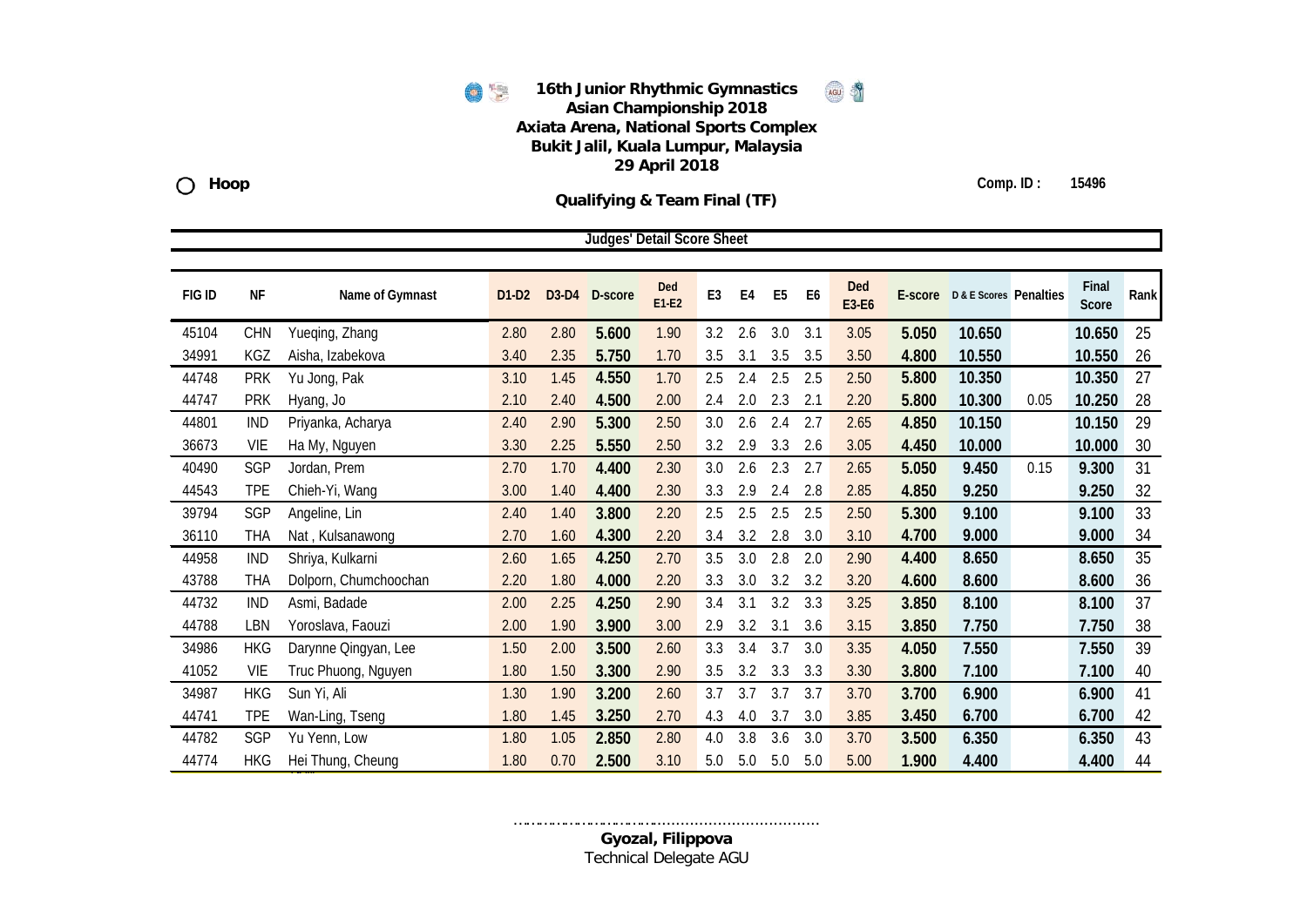**Ball** 

**Comp. ID : 15496**

**Qualifying & Team Final (TF)**

|        |            |                            |      |             | <b>Judges' Detail Score Sheet</b> |                |                |                 |                |                |                     |         |                                 |           |                |                |
|--------|------------|----------------------------|------|-------------|-----------------------------------|----------------|----------------|-----------------|----------------|----------------|---------------------|---------|---------------------------------|-----------|----------------|----------------|
| FIG ID | NF         | Name of Gymnast            |      | D1-D2 D3-D4 | D-score                           | Ded<br>$E1-E2$ | E <sub>3</sub> | E <sub>4</sub>  | E <sub>5</sub> | E <sub>6</sub> | <b>Ded</b><br>E3-E6 | E-score | <b>D&amp;E</b><br><b>Scores</b> | Penalties | Final<br>Score | Rank           |
| 40916  | KAZ        | Sabina, Bakatova           | 4.20 | 3.60        | 7.800                             | 1.40           | 2.0            | 1.9             | 1.8            | 2.0            | 1.95                | 6.650   | 14.450                          |           | 14.450         | 1              |
| 35049  | KAZ        | Roza, Abitova              | 3.90 | 2.85        | 6.750                             | 1.00           | 1.4            | 1.4             | 1.6            | 1.8            | 1.50                | 7.500   | 14.250                          | 0.05      | 14.200         | 2              |
| 35514  | <b>UZB</b> | Ekaterina, Fetisova        | 3.60 | 3.45        | 7.050                             | 1.80           | 1.5            | 1.5             | 2.0            | 2.0            | 1.75                | 6.450   | 13.500                          |           | 13.500         | $\mathfrak{Z}$ |
| 44675  | <b>JPN</b> | Naho, Maeda                | 3.80 | 2.65        | 6.450                             | 1.20           | 1.9            | 1.7             | 1.5            | 2.0            | 1.80                | 7.000   | 13.450                          |           | 13.450         | 4              |
| 35371  | <b>MAS</b> | Rayna Khai Ling, Hoh       | 3.40 | 2.80        | 6.200                             | 1.20           | 1.7            | 1.3             | 1.6            | 2.0            | 1.65                | 7.150   | 13.350                          |           | 13.350         | 5              |
| 35795  | <b>JPN</b> | Aino, Yamada               | 3.60 | 2.60        | 6.200                             | 1.20           | 2.1            | 1.7             | 2.1            | 1.8            | 1.95                | 6.850   | 13.050                          |           | 13.050         | 6              |
| 35146  | <b>UZB</b> | Milana, Tyan               | 4.00 | 2.85        | 6.850                             | 1.80           | 2.6            | 2.1             | 2.0            | 2.0            | 2.05                | 6.150   | 13.000                          |           | 13.000         | $\overline{7}$ |
| 34991  | KGZ        | Aisha, Izabekova           | 3.60 | 3.25        | 6.850                             | 1.70           | 2.2            | 2.2             | 2.8            | 2.2            | 2.20                | 6.100   | 12.950                          |           | 12.950         | 8              |
| 37704  | KAZ        | Renata, Zholdinova         | 3.50 | 3.25        | 6.750                             | 1.70           | 2.4            | 1.9             | 2.0            | 2.6            | 2.20                | 6.100   | 12.850                          |           | 12.850         | 9              |
| 40786  | <b>CHN</b> | Zilu, Wang                 | 3.30 | 2.85        | 6.150                             | 1.00           | 2.8            | 2.1             | 2.1            | 2.4            | 2.25                | 6.750   | 12.900                          | 0.10      | 12.800         | 10             |
| 44746  | <b>PRK</b> | Mun Ye, Kim                | 3.40 | 3.70        | 7.100                             | 1.90           | 3.1            | 2.8             | 2.5            | 2.7            | 2.75                | 5.350   | 12.450                          |           | 12.450         | 11             |
| 33089  | <b>UZB</b> | Lola, Zakirova             | 3.70 | 3.20        | 6.900                             | 1.70           | 2.9            | 2.9             | 2.7            | 2.3            | 2.80                | 5.500   | 12.400                          |           | 12.400         | 12             |
| 43244  | <b>KGZ</b> | Karina, Mustafina          | 3.20 | 2.60        | 5.800                             | 1.70           | 2.2            | 2.0             | 1.8            | 1.8            | 1.90                | 6.400   | 12.200                          |           | 12.200         | 13             |
| 43836  | <b>KOR</b> | Yewon, Lee                 | 3.40 | 3.30        | 6.700                             | 2.00           | 2.2            | 2.9             | 2.7            | 3.4            | 2.80                | 5.200   | 11.900                          |           | 11.900         | 14             |
| 35914  | KGZ        | Saule, Ashimova            | 3.40 | 3.05        | 6.450                             | 2.00           | 2.5            | 2.3             | 3.1            | 2.7            | 2.60                | 5.400   | 11.850                          |           | 11.850         | 15             |
| 38244  | CHN        | Huilin, Li                 | 3.80 | 2.90        | 6.700                             | 1.70           | 3.3            | 3.5             | 3.8            | 3.5            | 3.50                | 4.800   | 11.500                          |           | 11.500         | 16             |
| 35369  | <b>MAS</b> | Iris Xin En, Hoo           | 3.30 | 2.25        | 5.550                             | 1.60           | 2.5            | 2.1             | 2.9            | 2.7            | 2.60                | 5.800   | 11.350                          |           | 11.350         | 17             |
| 38471  | <b>JPN</b> | Yuzuki, Suenaga            | 3.10 | 2.05        | 5.150                             | 1.60           | 2.5            | 2.3             | 2.3            | 2.0            | 2.30                | 6.100   | 11.250                          |           | 11.250         | 18             |
| 44748  | <b>PRK</b> | Yu Jong, Pak               | 3.20 | 2.70        | 5.900                             | 2.00           | 3.2            | 2.9             | 2.9            | 2.6            | 2.90                | 5.100   | 11.000                          |           | 11.000         | 19             |
| 40608  | <b>KOR</b> | Soyun, Lee                 | 2.90 | 3.20        | 6.100                             | 1.80           | 2.9            | 3.3             | 3.3            | 3.8            | 3.30                | 4.900   | 11.000                          |           | 11.000         | 20             |
| 44747  | <b>PRK</b> | Hyang, Jo                  | 3.00 | 2.40        | 5.400                             | 2.50           | 2.7            | 2.2             | 2.3            | 2.1            | 2.25                | 5.250   | 10.650                          |           | 10.650         | 21             |
| 44271  | <b>MAS</b> | Iman Alisha, Fakhri Yassin | 3.30 | 2.30        | 5.600                             | 2.50           | 2.9            | 2.4             | 2.3            | 2.5            | 2.45                | 5.050   | 10.650                          |           | 10.650         | 22             |
| 35768  | <b>KOR</b> | Gayoun, Joung              | 2.90 | 2.30        | 5.200                             | 1.70           | 2.9            | 3.1             | 2.9            | 3.2            | 3.00                | 5.300   | 10.500                          |           | 10.500         | 23             |
| 45104  | <b>CHN</b> | Yueqing, Zhang             | 2.50 | 3.20        | 5.700                             | 1.90           |                | $3.2 \quad 3.2$ | 3.4            | 3.5            | 3.30                | 4.800   | 10.500                          |           | 10.500         | 24             |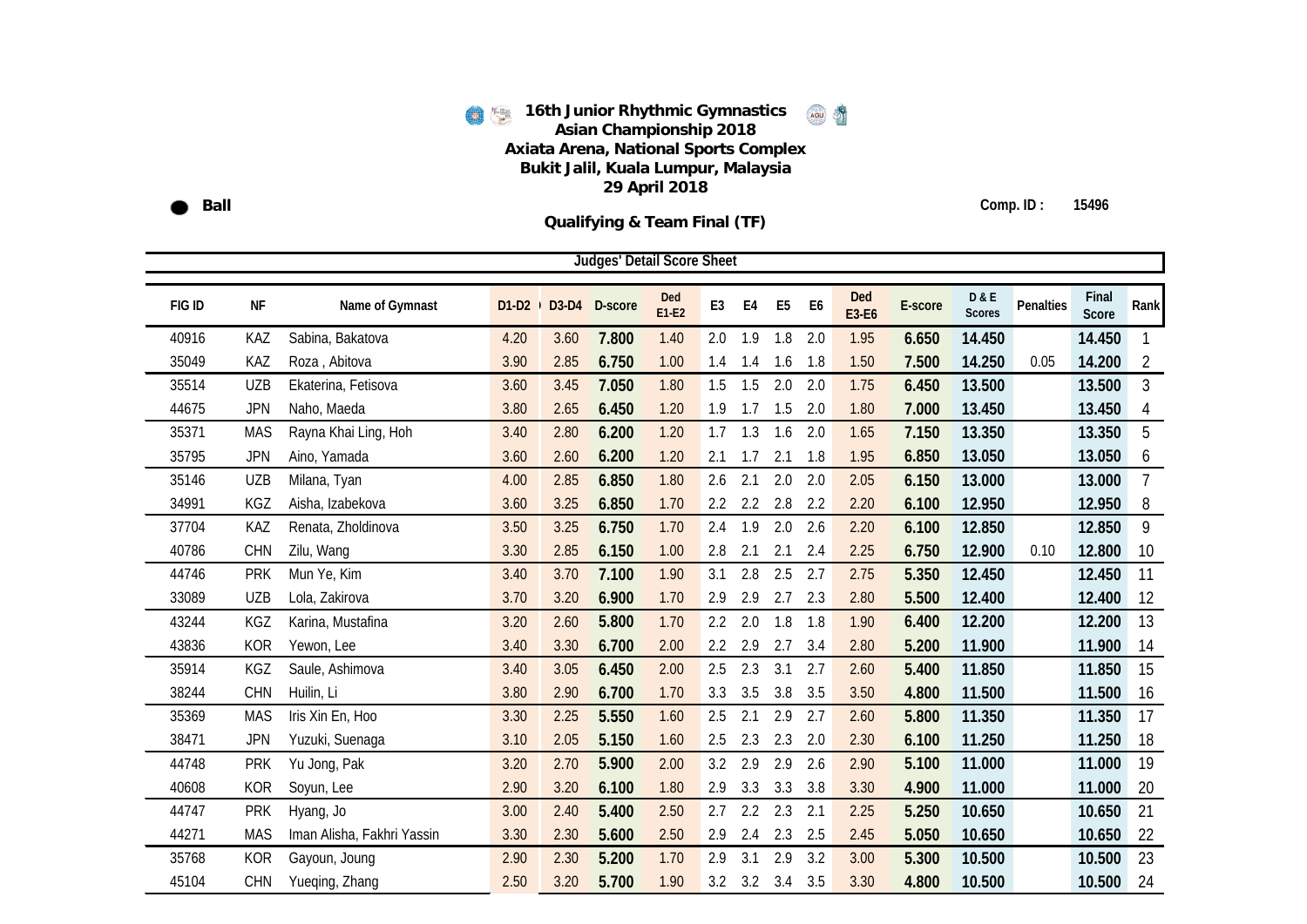**Ball** 

**Comp. ID : 15496**

**Qualifying & Team Final (TF)**

|        |            |                        |      |                 | <b>Judges' Detail Score Sheet</b> |                |     |     |                |                |                     |         |                                 |                  |                |      |
|--------|------------|------------------------|------|-----------------|-----------------------------------|----------------|-----|-----|----------------|----------------|---------------------|---------|---------------------------------|------------------|----------------|------|
| FIG ID | <b>NF</b>  | Name of Gymnast        |      | $D1-D2$ $D3-D4$ | D-score                           | Ded<br>$E1-E2$ | E3  | E4  | E <sub>5</sub> | E <sub>6</sub> | <b>Ded</b><br>E3-E6 | E-score | <b>D&amp;E</b><br><b>Scores</b> | <b>Penalties</b> | Final<br>Score | Rank |
| 36110  | THA        | Nat, Kulsanawong       | 2.00 | 2.90            | 4.900                             | 2.00           | 2.9 | 3.5 | 3.1            | 2.7            | 3.00                | 5.000   | 9.900                           |                  | 9.900          | 25   |
| 41338  | <b>THA</b> | Piyada, Peeramatukorn  | 2.40 | 2.40            | 4.800                             | 2.30           | 2.9 | 2.9 | 2.8            | 3.0            | 2.90                | 4.800   | 9.600                           |                  | 9.600          | 26   |
| 40718  | <b>TPE</b> | Ying-Hsuan, Liu        | 2.90 | 2.65            | 5.550                             | 2.50           | 4.2 | 3.3 | 3.6            | 3.1            | 3.45                | 4.050   | 9.600                           | 0.10             | 9.500          | 27   |
| 43788  | <b>THA</b> | Dolporn, Chumchoochan  | 2.20 | 2.00            | 4.200                             | 2.30           | 2.8 | 2.3 | 2.6            | 2.2            | 2.45                | 5.250   | 9.450                           |                  | 9.450          | 28   |
| 44543  | <b>TPE</b> | Chieh-Yi, Wang         | 2.80 | 1.50            | 4.300                             | 2.40           | 2.9 | 2.5 | 2.7            | 2.7            | 2.70                | 4.900   | 9.200                           |                  | 9.200          | 29   |
| 44741  | <b>TPE</b> | Wan-Ling, Tseng        | 2.20 | 2.70            | 4.900                             | 3.00           | 2.5 | 2.4 | 3.2            | 3.0            | 2.75                | 4.250   | 9.150                           |                  | 9.150          | 30   |
| 36673  | <b>VIE</b> | Ha My, Nguyen          | 2.50 | 2.35            | 4.850                             | 2.40           | 3.5 | 3.6 | 3.8            | 2.5            | 3.55                | 4.050   | 8.900                           |                  | 8.900          | 31   |
| 40490  | SGP        | Jordan, Prem           | 2.20 | 1.85            | 4.050                             | 2.60           | 3.2 | 2.8 | 2.9            | 3.0            | 2.95                | 4.450   | 8.500                           |                  | 8.500          | 32   |
| 39794  | SGP        | Angeline, Lin          | 2.00 | 1.45            | 3.450                             | 2.20           | 3.2 | 2.5 | 2.6            | 3.0            | 2.80                | 5.000   | 8.450                           |                  | 8.450          | 33   |
| 44801  | <b>IND</b> | Priyanka, Acharya      | 2.10 | 2.05            | 4.150                             | 2.90           | 3.3 | 3.0 | 2.8            | 3.5            | 3.15                | 3.950   | 8.100                           |                  | 8.100          | 34   |
| 44782  | SGP        | Yu Yenn, Low           | 1.90 | 1.85            | 3.750                             | 2.90           | 3.7 | 3.0 | 3.1            | 2.8            | 3.05                | 4.050   | 7.800                           | 0.10             | 7.700          | 35   |
| 41052  | VIE        | Truc Phuong, Nguyen    | 1.80 | 1.15            | 2.950                             | 2.60           | 3.6 | 3.0 | 2.8            | 2.8            | 2.90                | 4.500   | 7.450                           |                  | 7.450          | 36   |
| 34986  | <b>HKG</b> | Darynne Qingyan, Lee   | 2.00 | 1.35            | 3.350                             | 2.40           | 3.9 | 3.5 | 3.1            | 4.0            | 3.70                | 3.900   | 7.250                           | 0.05             | 7.200          | 37   |
| 44958  | <b>IND</b> | Shriya, Kulkarni       | 2.00 | 1.35            | 3.350                             | 2.80           | 3.8 | 3.4 | 3.4            | 3.3            | 3.40                | 3.800   | 7.150                           |                  | 7.150          | 38   |
| 34890  | <b>MGL</b> | Enkhjin, Sod-Od        | 2.40 | 2.40            | 4.800                             | 3.00           | 4.5 | 4.1 | 4.4            | 4.2            | 4.30                | 2.700   | 7.500                           | 0.60             | 6.900          | 39   |
| 34892  | <b>MGL</b> | Enkhdalai, Enkhtuvshin | 1.70 | 2.15            | 3.850                             | 2.70           | 4.5 | 4.3 | 4.8            | 4.4            | 4.45                | 2.850   | 6.700                           |                  | 6.700          | 40   |
| 45124  | <b>IND</b> | Bhumika, Dhone         | 1.50 | 0.95            | 2.450                             | 3.80           | 3.5 | 3.5 | 3.1            | 2.9            | 3.30                | 2.900   | 5.350                           |                  | 5.350          | 41   |
| 34987  | <b>HKG</b> | Sun Yi, Ali            | 1.20 | 1.45            | 2.650                             | 3.00           | 5.2 | 4.8 | 4.8            | 4.8            | 4.80                | 2.200   | 4.850                           |                  | 4.850          | 42   |
| 44774  | <b>HKG</b> | Hei Thung, Cheung      | 1.40 | 0.60            | 2.000                             | 3.10           | 5.0 | 4.7 | 6.4            | 4.8            | 4.90                | 2.000   | 4.000                           |                  | 4.000          | 43   |
| 44788  | <b>LBN</b> | Yoroslava, Faouzi      | 1.10 | 1.00            | 2.100                             | 3.10           | 6.0 | 5.5 | 6.5            | 6.0            | 6.00                | 0.900   | 3.000                           |                  | 3.000          | 44   |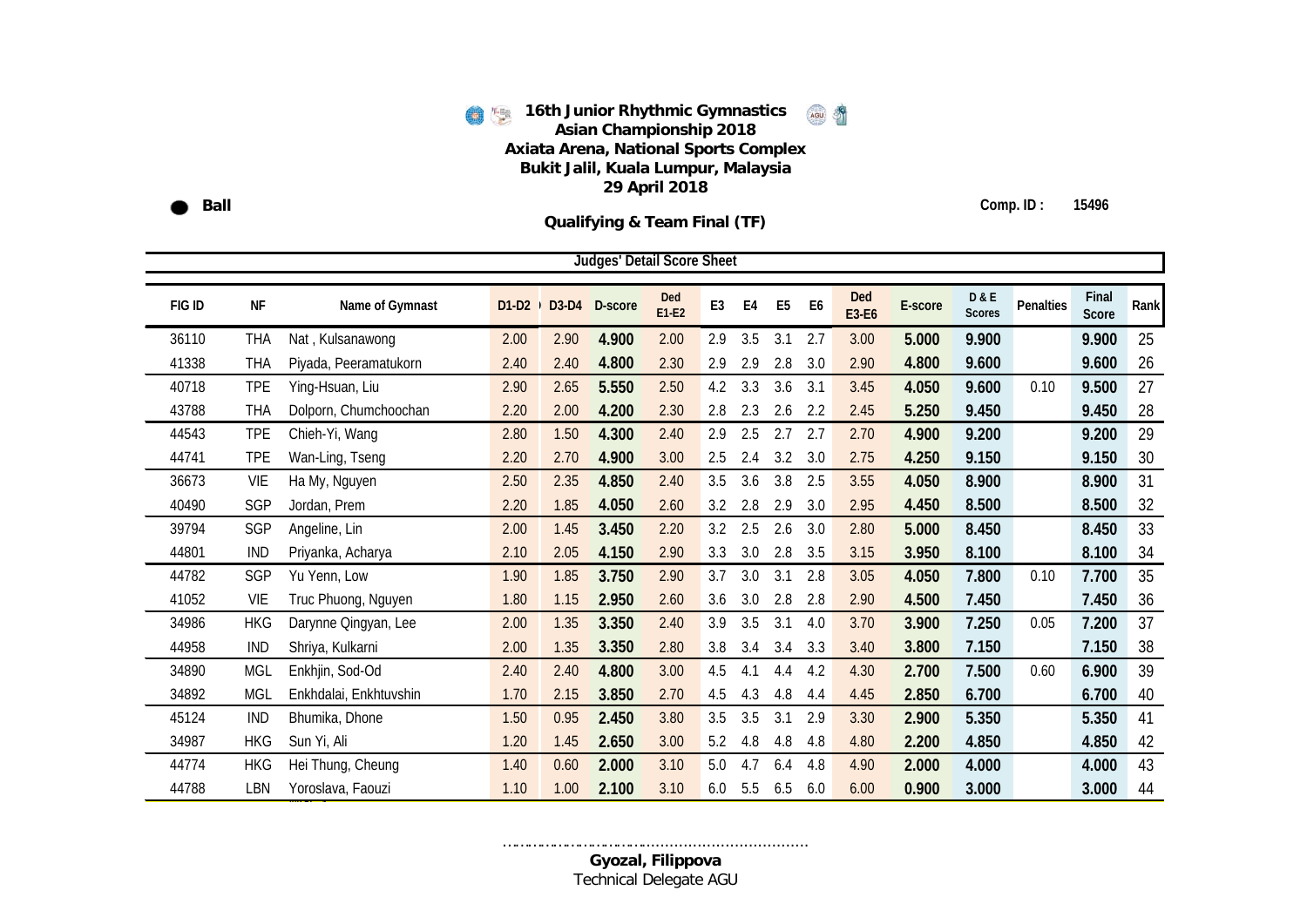6

**Clubs**

**Comp. ID : 15496**

**Qualifying & Team Final (TF)**

|        |            |                        |         |                |     |                     | <b>Judges' Detail Score Sheet</b> |                |                |                |                |     |              |       |                                |      |                       |                |
|--------|------------|------------------------|---------|----------------|-----|---------------------|-----------------------------------|----------------|----------------|----------------|----------------|-----|--------------|-------|--------------------------------|------|-----------------------|----------------|
|        |            |                        |         |                |     |                     |                                   |                |                |                |                |     |              |       |                                |      |                       |                |
| FIG ID | <b>NF</b>  | Name of Gymnast        | $D1-D2$ | D <sub>3</sub> | D4  | Ave<br><b>D3-D4</b> | D-score                           | Ded<br>$E1-E2$ | E <sub>3</sub> | E <sub>4</sub> | E <sub>5</sub> | E6  | Ded<br>E3-E6 |       | E-score D & E Scores Penalties |      | <b>Total</b><br>Score | Rank           |
| 35514  | <b>UZB</b> | Ekaterina, Fetisova    | 4.00    | 4.1            | 4.1 | 4.10                | 8.100                             | 1.00           | 1.2            | 1.3            | 1.8            | 1.5 | 1.40         | 7.600 | 15.700                         |      | 15.700                |                |
| 35795  | <b>JPN</b> | Aino, Yamada           | 4.00    | 2.7            | 2.7 | 2.70                | 6.700                             | 1.30           | 1.2            | 1.2            | 1.8            | 1.2 | 1.20         | 7.500 | 14.200                         |      | 14.200                | $\overline{2}$ |
| 37704  | <b>KAZ</b> | Renata, Zholdinova     | 3.70    | 3.1            | 3.1 | 3.10                | 6.800                             | 1.70           | 1.2            | 1.4            | 1.3            | 1.5 | 1.35         | 6.950 | 13.750                         |      | 13.750                | 3              |
| 40916  | KAZ        | Sabina, Bakatova       | 4.00    | 3.4            | 3.4 | 3.40                | 7.400                             | 1.50           | 2.5            | 2.1            | 1.7            | 2.5 | 2.30         | 6.200 | 13.600                         |      | 13.600                | 4              |
| 35371  | <b>MAS</b> | Rayna Khai Ling, Hoh   | 3.20    | 3.3            | 3.3 | 3.30                | 6.500                             | 1.40           | 1.5            | 1.7            | 2.2            | 1.4 | 1.60         | 7.000 | 13.500                         |      | 13.500                | 5              |
| 38244  | <b>CHN</b> | Huilin, Li             | 3.80    | 2.8            | 2.8 | 2.80                | 6.600                             | 1.40           | 1.8            | 2.1            | 2.3            | 1.8 | 1.95         | 6.650 | 13.250                         |      | 13.250                | 6              |
| 33089  | <b>UZB</b> | Lola, Zakirova         | 3.30    | 3.4            | 3.4 | 3.40                | 6.700                             | 1.40           | 2.6            | 2.1            | 2.5            | 1.7 | 2.30         | 6.300 | 13.000                         |      | 13.000                | $\overline{7}$ |
| 43244  | KGZ        | Karina, Mustafina      | 3.50    | 3.4            | 3.4 | 3.40                | 6.900                             | 2.20           | 1.8            | 1.8            | 2.0            | 1.7 | 1.80         | 6.000 | 12.900                         | 0.05 | 12.850                | 8              |
| 35049  | <b>KAZ</b> | Roza, Abitova          | 4.40    | 3.6            | 3.6 | 3.60                | 8.000                             | 1.70           | 2.8            | 3.5            | 3.1            | 3.8 | 3.30         | 5.000 | 13.000                         | 0.30 | 12.700                | 9              |
| 40608  | <b>KOR</b> | Soyun, Lee             | 3.20    | 3.5            | 3.5 | 3.50                | 6.700                             | 2.10           | 1.8            | 2.0            | 2.5            | 2.0 | 2.00         | 5.900 | 12.600                         |      | 12.600                | 10             |
| 44746  | <b>PRK</b> | Mun Ye, Kim            | 3.30    | 2.7            | 2.7 | 2.70                | 6.000                             | 1.50           | 1.7            | 1.7            | 2.2            | 2.0 | 1.85         | 6.650 | 12.650                         | 0.10 | 12.550                | 11             |
| 35369  | <b>MAS</b> | Iris Xin En, Hoo       | 3.80    | 2.8            | 2.8 | 2.80                | 6.600                             | 2.10           | 2.0            | 2.1            | 1.9            | 1.8 | 1.95         | 5.950 | 12.550                         |      | 12.550                | 12             |
| 45103  | <b>CHN</b> | Lanjing, Wang          | 3.20    | 3.1            | 3.1 | 3.10                | 6.300                             | 1.70           | 2.8            | 2.8            | 2.3            | 2.3 | 2.55         | 5.750 | 12.050                         |      | 12.050                | 13             |
| 38471  | <b>JPN</b> | Yuzuki, Suenaga        | 3.10    | 2.8            | 2.8 | 2.80                | 5.900                             | 1.70           | 2.0            | 2.3            | 2.6            | 2.2 | 2.25         | 6.050 | 11.950                         | 0.05 | 11.900                | 14             |
| 35146  | <b>UZB</b> | Milana, Tyan           | 3.50    | 2.6            | 2.6 | 2.60                | 6.100                             | 2.00           | 2.8            | 2.1            | 2.3            | 2.1 | 2.20         | 5.800 | 11.900                         |      | 11.900                | 15             |
| 40718  | <b>TPE</b> | Ying-Hsuan, Liu        | 2.70    | 2.5            | 2.5 | 2.50                | 5.200                             | 1.70           | 1.9            | 1.8            | 1.9            | 1.8 | 1.85         | 6.450 | 11.650                         |      | 11.650                | 16             |
| 44725  | <b>KOR</b> | Seyeon, Jung           | 3.30    | 2.5            | 2.5 | 2.50                | 5.800                             | 2.30           | 2.2            | 1.9            | 2.4            | 1.8 | 2.05         | 5.650 | 11.450                         |      | 11.450                | 17             |
| 43836  | <b>KOR</b> | Yewon, Lee             | 2.90    | 3.1            | 3.1 | 3.10                | 6.000                             | 2.30           | 2.2            | 2.0            | 2.2            | 2.3 | 2.20         | 5.500 | 11.500                         | 0.05 | 11.450                | 18             |
| 34892  | <b>MGL</b> | Enkhdalai, Enkhtuvshin | 2.70    | 2.7            | 2.7 | 2.70                | 5.400                             | 1.90           | 2.3            | 2.2            | 1.7            | 2.9 | 2.25         | 5.850 | 11.250                         |      | 11.250                | 19             |
| 44675  | <b>JPN</b> | Naho, Maeda            | 3.70    | 2.7            | 2.7 | 2.70                | 6.400                             | 2.00           | 2.6            | 2.8            | 2.6            | 2.3 | 2.60         | 5.400 | 11.800                         | 0.60 | 11.200                | 20             |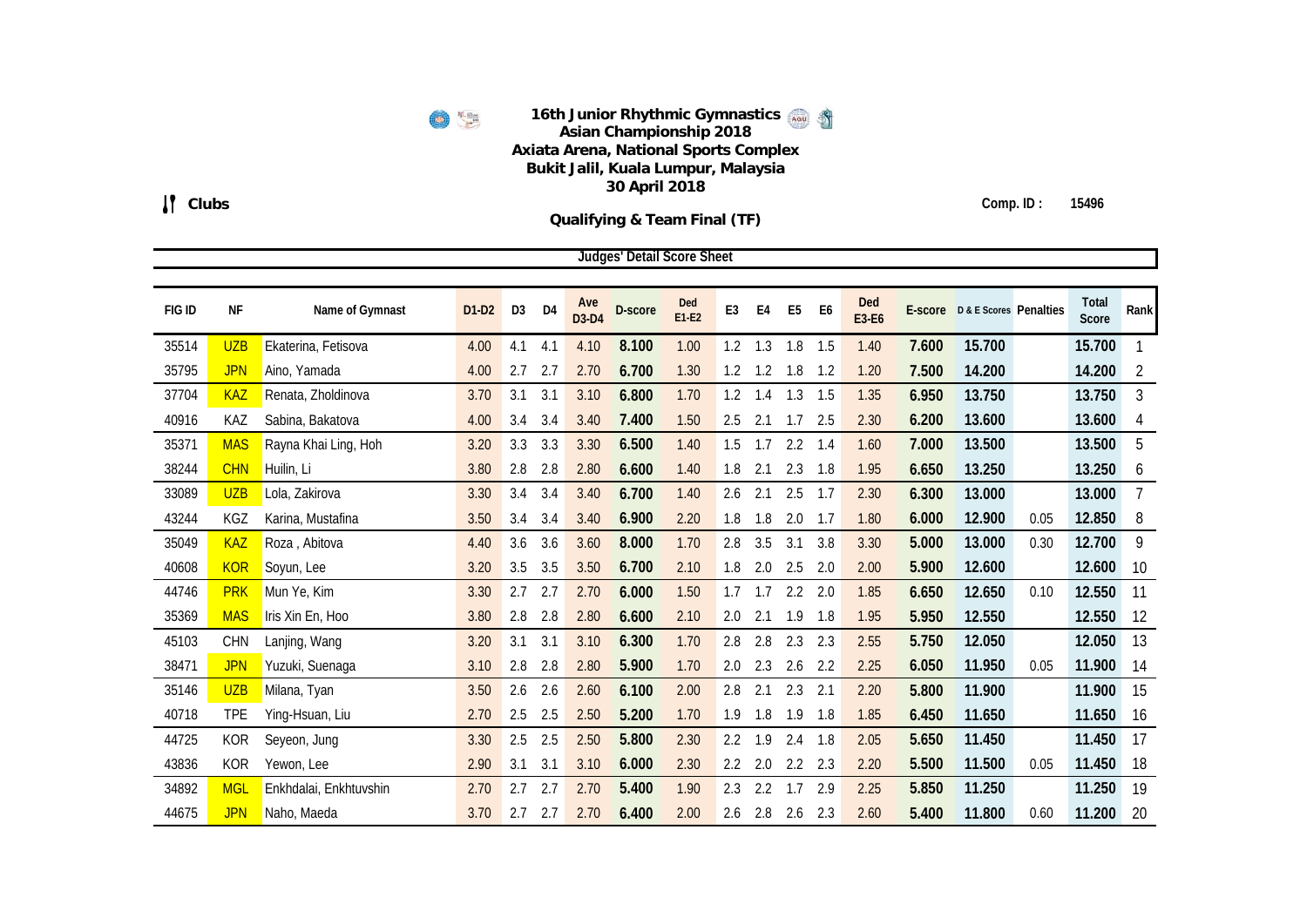| 40786 | <b>CHN</b> | Zilu, Wang                 | 3.00 | 2.6 | 2.6 | 2.60 | 5.600 | 1.40 | 2.9<br>3.4 |     | 2.9<br>3.2 | 3.05 | 5.550 | 11.150 | 0.05 | 11.100 | 21     |
|-------|------------|----------------------------|------|-----|-----|------|-------|------|------------|-----|------------|------|-------|--------|------|--------|--------|
| 44271 | <b>MAS</b> | Iman Alisha, Fakhri Yassin | 3.00 | 2.1 | 2.1 | 2.10 | 5.100 | 2.10 | 2.0<br>2.0 |     | 1.8<br>1.9 | 1.95 | 5.950 | 11.050 |      | 11.050 | 22     |
| 36673 | <b>VIE</b> | Ha My, Nguyen              | 3.40 | 2.1 | 2.1 | 2.10 | 5.500 | 2.10 | 3.0<br>2.4 |     | 2.6<br>2.3 | 2.50 | 5.400 | 10.900 |      | 10.900 | 23     |
| 44747 | <b>PRK</b> | Hyang, Jo                  | 2.70 | 2.2 | 2.2 | 2.20 | 4.900 | 2.20 | 1.8<br>2.0 |     | 2.1<br>1.7 | 1.90 | 5.900 | 10.800 |      | 10.800 | 24     |
| 44801 | <b>IND</b> | Priyanka, Acharya          | 2.60 | 2.3 | 2.3 | 2.30 | 4.900 | 1.80 | 2.5<br>2.5 | 2.1 | 2.2        | 2.35 | 5.850 | 10.750 |      | 10.750 | 25     |
| 44605 | <b>TPE</b> | Yu-Wen, Lee                | 2.80 | 2.0 | 2.0 | 2.00 | 4.800 | 2.10 | 2.1<br>2.0 |     | 2.3<br>2.1 | 2.10 | 5.800 | 10.600 |      | 10.600 | 26     |
| 44958 | <b>IND</b> | Shriya, Kulkarni           | 2.30 | 2.3 | 2.3 | 2.30 | 4.600 | 1.70 | 2.5<br>2.5 |     | 3.8<br>2.7 | 2.60 | 5.700 | 10.300 |      | 10.300 | 27     |
| 35914 | <b>KGZ</b> | Saule, Ashimova            | 3.20 | 2.9 | 2.9 | 2.90 | 6.100 | 2.00 | 2.9<br>3.6 |     | 3.5<br>2.9 | 3.20 | 4.800 | 10.900 | 0.60 | 10.300 | 28     |
| 41338 | THA        | Piyada, Peeramatukorn      | 2.80 | 2.1 | 2.1 | 2.10 | 4.900 | 2.25 | 2.9<br>2.6 |     | 2.9<br>2.4 | 2.75 | 5.000 | 9.900  |      | 9.900  | 29     |
| 34890 | <b>MGL</b> | Enkhjin, Sod-Od            | 3.00 | 2.6 | 2.6 | 2.60 | 5.600 | 2.20 | 3.7<br>3.5 |     | 4.0<br>3.3 | 3.60 | 4.200 | 9.800  |      | 9.800  | $30\,$ |
| 44748 | <b>PRK</b> | Yu Jong, Pak               | 3.20 | 1.9 | 1.9 | 1.90 | 5.100 | 2.30 | 3.0<br>2.6 |     | 3.2<br>3.3 | 3.10 | 4.600 | 9.700  |      | 9.700  | 31     |
| 34991 | <b>KGZ</b> | Aisha, Izabekova           | 2.60 | 1.8 | 1.8 | 1.80 | 4.400 | 2.00 | 3.0<br>3.6 |     | 3.0<br>3.1 | 3.05 | 4.950 | 9.350  |      | 9.350  | 32     |
| 38983 | SGP        | Sarah, Ow                  | 2.60 | 1.9 | 1.9 | 1.90 | 4.500 | 2.50 | 3.1<br>2.6 |     | 3.2<br>2.8 | 2.95 | 4.550 | 9.050  |      | 9.050  | 33     |
| 44732 | <b>IND</b> | Asmi, Badade               | 2.10 | 2.1 | 2.1 | 2.10 | 4.200 | 2.50 | 2.9<br>2.6 |     | 3.3<br>3.0 | 2.95 | 4.550 | 8.750  |      | 8.750  | 34     |
| 40490 | <b>SGP</b> | Jordan, Prem               | 2.80 | 1.5 | 1.5 | 1.50 | 4.300 | 2.60 | 2.8<br>2.8 |     | 3.3<br>3.0 | 2.90 | 4.500 | 8.800  | 0.10 | 8.700  | 35     |
| 43788 | THA        | Dolporn, Chumchoochan      | 2.30 | 1.2 | 1.2 | 1.20 | 3.500 | 2.70 | 2.3<br>2.1 |     | 2.3<br>2.7 | 2.30 | 5.000 | 8.500  |      | 8.500  | 36     |
| 41052 | <b>VIE</b> | Truc Phuong, Nguyen        | 2.40 | 1.0 | 1.0 | 1.00 | 3.400 | 2.20 | 3.2<br>3.0 |     | 3.2<br>2.5 | 3.10 | 4.700 | 8.100  |      | 8.100  | 37     |
| 36110 | <b>THA</b> | Nat, Kulsanawong           | 2.60 | 0.9 | 0.9 | 0.90 | 3.500 | 2.35 | 3.2<br>3.5 |     | 2.5<br>3.0 | 3.10 | 4.550 | 8.050  |      | 8.050  | 38     |
| 44741 | <b>TPE</b> | Wan-Ling, Tseng            | 1.50 | 1.9 | 1.9 | 1.90 | 3.400 | 2.40 | 3.3<br>2.9 |     | 3.2<br>3.1 | 3.15 | 4.450 | 7.850  |      | 7.850  | 39     |
| 44782 | SGP        | Yu Yenn, Low               | 2.00 | 1.7 | 1.7 | 1.70 | 3.700 | 3.00 | 3.0<br>2.7 |     | 3.0<br>3.3 | 3.00 | 4.000 | 7.700  |      | 7.700  | 40     |
| 44774 | <b>HKG</b> | Hei Thung, Cheung          | 2.00 | 1.9 | 1.9 | 1.90 | 3.900 | 2.60 | 3.7<br>3.5 |     | 4.0<br>3.7 | 3.70 | 3.700 | 7.600  |      | 7.600  | 41     |
| 34986 | <b>HKG</b> | Darynne Qingyan, Lee       | 2.00 | 2.2 | 2.2 | 2.20 | 4.200 | 2.60 | 3.0<br>3.7 |     | 3.9<br>4.1 | 3.80 | 3.600 | 7.800  | 0.30 | 7.500  | 42     |
| 34987 | <b>HKG</b> | Sun Yi, Ali                | 1.50 | 2.0 | 2.0 | 2.00 | 3.500 | 2.60 | 3.9<br>3.5 |     | 3.8<br>4.0 | 3.85 | 3.550 | 7.050  |      | 7.050  | 43     |
| 44788 | LBN        | Yoroslava, Faouzi          | 1.70 | 1.5 | 1.5 | 1.50 | 3.200 | 3.00 | 4.8<br>5.0 |     | 4.0<br>4.8 | 4.80 | 2.200 | 5.400  | 0.35 | 5.050  | 44     |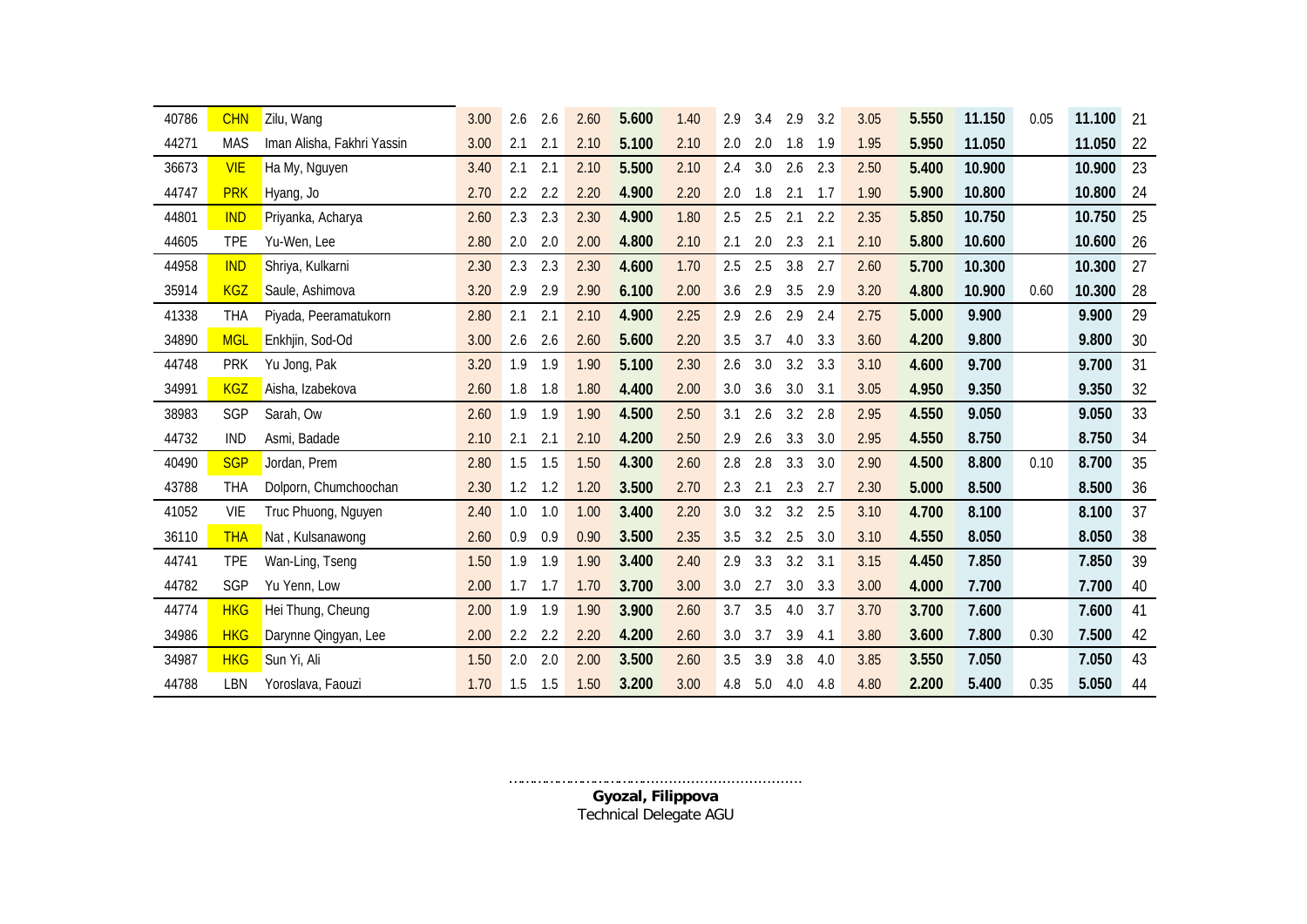6

**Qualifying & Team Final (TF)**

**Ribbon**

**Comp. ID : 15496**

|        |            |                       |         |                |     |              | <b>Judges' Detail Score Sheet</b> |              |                |     |                |                |              |                       |       |                                |      |                |                |
|--------|------------|-----------------------|---------|----------------|-----|--------------|-----------------------------------|--------------|----------------|-----|----------------|----------------|--------------|-----------------------|-------|--------------------------------|------|----------------|----------------|
|        |            |                       |         |                |     |              |                                   |              |                |     |                |                |              |                       |       |                                |      |                |                |
| FIG ID | NF         | Name of Gymnast       | $D1-D2$ | D <sub>3</sub> | D4  | Ave<br>D3-D4 | D-score                           | Ded<br>E1-E2 | E <sub>3</sub> | E4  | E <sub>5</sub> | E <sub>6</sub> | Ded<br>E3-E6 | <b>Total</b><br>E-Ded |       | E-score D & E Scores Penalties |      | Total<br>Score | Rank           |
| 35514  | <b>UZB</b> | Ekaterina, Fetisova   | 3.60    | 3.2            | 3.2 | 3.20         | 6.800                             | 1.20         | 1.8            | 2.0 | 1.8            | 2.0            | 1.90         | 3.100                 | 6.900 | 13.700                         |      | 13.700         | $\mathbf{1}$   |
| 35795  | <b>JPN</b> | Aino, Yamada          | 3.80    | 2.4            | 2.4 | 2.40         | 6.200                             | 1.40         | 1.7            | 1.8 | 2.0            | 2.1            | 1.90         | 3.300                 | 6.700 | 12.900                         |      | 12.900         | $\overline{2}$ |
| 37704  | <b>KAZ</b> | Renata, Zholdinova    | 3.80    | 2.7            | 2.7 | 2.70         | 6.500                             | 1.50         | 2.2            | 2.4 | 2.1            | 2.2            | 2.20         | 3.700                 | 6.300 | 12.800                         |      | 12.800         | $\overline{3}$ |
| 33089  | <b>UZB</b> | Lola, Zakirova        | 2.80    | 3.1            | 3.1 | 3.10         | 5.900                             | 1.30         | 2.1            | 2.3 | 2.0            | 2.0            | 2.05         | 3.350                 | 6.650 | 12.550                         |      | 12.550         | 4              |
| 35371  | <b>MAS</b> | Rayna Khai Ling, Hoh  | 2.60    | 2.7            | 2.7 | 2.70         | 5.300                             | 1.30         | 1.9            | 1.7 | 2.0            | 1.4            | 1.80         | 3.100                 | 6.900 | 12.200                         |      | 12.200         | 5              |
| 34991  | <b>KGZ</b> | Aisha, Izabekova      | 3.50    | 2.6            | 2.6 | 2.60         | 6.100                             | 1.50         | 2.2            | 2.6 | 2.4            | 2.8            | 2.50         | 4.000                 | 6.000 | 12.100                         |      | 12.100         | 6              |
| 40939  | KAZ        | Aibota, Yertaikyzy    | 3.80    | 1.9            | 1.9 | 1.90         | 5.700                             | 1.60         | 2.1            | 1.8 | 2.0            | 2.1            | 2.05         | 3.650                 | 6.350 | 12.050                         |      | 12.050         | $\overline{7}$ |
| 43244  | <b>KGZ</b> | Karina, Mustafina     | 3.80    | 2.5            | 2.5 | 2.50         | 6.300                             | 1.80         | 2.2            | 2.5 | 2.5            | 2.5            | 2.50         | 4.300                 | 5.700 | 12.000                         | 0.05 | 11.950         | 8              |
| 35146  | <b>UZB</b> | Milana, Tyan          | 3.50    | 2.8            | 2.8 | 2.80         | 6.300                             | 2.20         | 2.2            | 2.4 | 2.5            | 2.3            | 2.35         | 4.550                 | 5.450 | 11.750                         | 0.05 | 11.700         | 9              |
| 38244  | <b>CHN</b> | Huilin, Li            | 3.30    | 2.5            | 2.5 | 2.50         | 5.800                             | 1.70         | 2.6            | 2.2 | 2.8            | 2.7            | 2.65         | 4.350                 | 5.650 | 11.450                         | 0.05 | 11.400         | 10             |
| 45103  | <b>CHN</b> | Lanjing, Wang         | 3.20    | 2.6            | 2.6 | 2.60         | 5.800                             | 1.90         | 2.5            | 2.7 | 2.5            | 2.5            | 2.50         | 4.400                 | 5.600 | 11.400                         |      | 11.400         | 11             |
| 35369  | <b>MAS</b> | Iris Xin En, Hoo      | 3.60    | 1.9            | 1.9 | 1.90         | 5.500                             | 1.90         | 2.1            | 2.4 | 2.4            | 2.1            | 2.25         | 4.150                 | 5.850 | 11.350                         |      | 11.350         | 12             |
| 43836  | <b>KOR</b> | Yewon, Lee            | 3.00    | 2.6            | 2.6 | 2.60         | 5.600                             | 1.85         | 2.7            | 2.6 | 2.1            | 2.5            | 2.55         | 4.400                 | 5.600 | 11.200                         |      | 11.200         | 13             |
| 40786  | <b>CHN</b> | Zilu, Wang            | 3.30    | 1.9            | 1.9 | 1.90         | 5.200                             | 1.40         | 2.9            | 2.7 | 3.0            | 2.5            | 2.80         | 4.200                 | 5.800 | 11.000                         |      | 11.000         | 14             |
| 35049  | <b>KAZ</b> | Roza, Abitova         | 4.10    | 1.8            | 1.8 | 1.80         | 5.900                             | 1.60         | 3.1            | 3.0 | 2.7            | 3.2            | 3.05         | 4.650                 | 5.350 | 11.250                         | 0.30 | 10.950         | 15             |
| 35768  | <b>KOR</b> | Gayoun, Joung         | 3.40    | 2.0            | 2.0 | 2.00         | 5.400                             | 2.00         | 2.1            | 2.7 | 3.2            | 2.7            | 2.70         | 4.700                 | 5.300 | 10.700                         |      | 10.700         | 16             |
| 35370  | <b>MAS</b> | Mei Hui, Lok          | 2.80    | 1.9            | 1.9 | 1.90         | 4.700                             | 2.00         | 2.2            | 2.2 | 2.8            | 2.1            | 2.20         | 4.200                 | 5.800 | 10.500                         |      | 10.500         | 17             |
| 35914  | <b>KGZ</b> | Saule, Ashimova       | 2.50    | 2.1            | 2.1 | 2.10         | 4.600                             | 1.70         | 2.9            | 2.2 | 2.3            | 2.6            | 2.45         | 4.150                 | 5.850 | 10.450                         |      | 10.450         | 18             |
| 40608  | <b>KOR</b> | Soyun, Lee            | 3.50    | 1.8            | 1.8 | 1.80         | 5.300                             | 2.00         | 3.4            | 2.9 | 2.4            | 3.2            | 3.05         | 5.050                 | 4.950 | 10.250                         |      | 10.250         | 19             |
| 44675  | <b>JPN</b> | Naho, Maeda           | 3.30    | 1.7            | 1.7 | 1.70         | 5.000                             | 2.00         | 2.5            | 2.9 | 3.1            | 2.8            | 2.85         | 4.850                 | 5.150 | 10.150                         |      | 10.150         | 20             |
| 41338  | THA        | Piyada, Peeramatukorn | 2.80    | 1.5            | 1.5 | 1.50         | 4.300                             | 1.80         | 2.6            | 2.4 | 2.4            | 2.3            | 2.40         | 4.200                 | 5.800 | 10.100                         |      | 10.100         | 21             |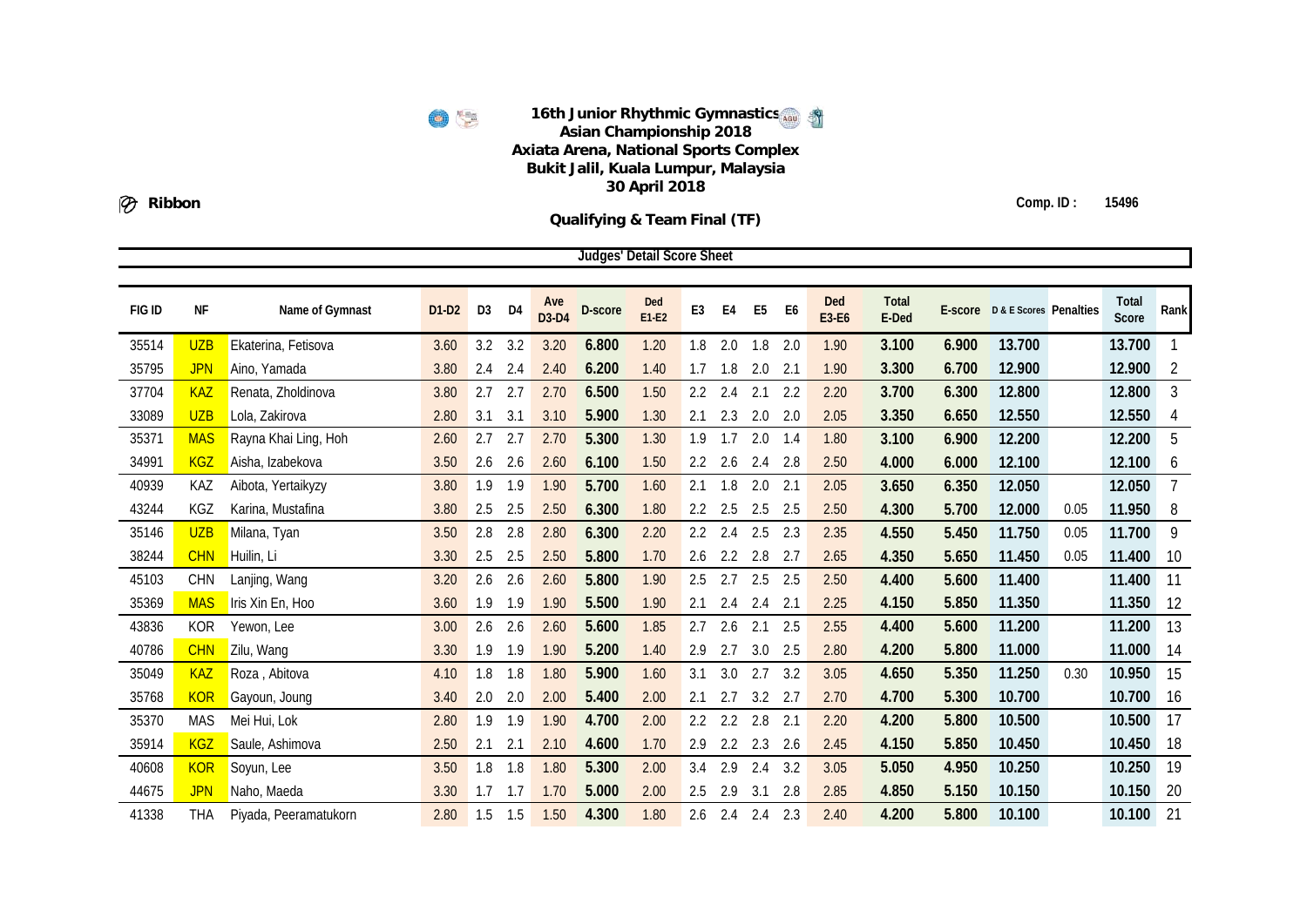| 40718 | <b>TPE</b> | Ying-Hsuan, Liu        | 2.70 | 1.8<br>1.8 | 1.80 | 4.500 | 1.60 | 2.9 | 2.6 | 2.8 | 2.8 | 2.80 | 4.400 | 5.600 | 10.100 | 0.05 | 10.050 | 22 |
|-------|------------|------------------------|------|------------|------|-------|------|-----|-----|-----|-----|------|-------|-------|--------|------|--------|----|
| 38471 | <b>JPN</b> | Yuzuki, Suenaga        | 3.20 | 1.8<br>1.8 | 1.80 | 5.000 | 2.00 | 3.0 | 2.9 | 3.2 | 3.0 | 3.00 | 5.000 | 5.000 | 10.000 |      | 10.000 | 23 |
| 44746 | <b>PRK</b> | Mun Ye, Kim            | 3.20 | 1.7<br>1.7 | 1.70 | 4.900 | 2.00 | 3.2 | 3.3 | 3.3 | 3.1 | 3.25 | 5.250 | 4.750 | 9.650  |      | 9.650  | 24 |
| 36673 | <b>VIE</b> | Ha My, Nguyen          | 3.00 | 2.0<br>2.0 | 2.00 | 5.000 | 1.90 | 3.6 | 4.0 | 3.6 | 3.3 | 3.60 | 5.500 | 4.500 | 9.500  |      | 9.500  | 25 |
| 34890 | <b>MGL</b> | Enkhjin, Sod-Od        | 3.00 | 1.7<br>1.7 | 1.70 | 4.700 | 2.00 | 3.7 | 3.9 | 3.2 | 4.1 | 3.80 | 5.800 | 4.200 | 8.900  |      | 8.900  | 26 |
| 34892 | <b>MGL</b> | Enkhdalai, Enkhtuvshin | 2.30 | 1.3<br>1.3 | 1.30 | 3.600 | 2.00 | 3.0 | 3.3 | 2.8 | 2.9 | 2.95 | 4.950 | 5.050 | 8.650  |      | 8.650  | 27 |
| 44958 | <b>IND</b> | Shriya, Kulkarni       | 2.40 | 1.2<br>1.2 | 1.20 | 3.600 | 1.90 | 2.5 | 3.0 | 3.6 | 3.2 | 3.10 | 5.000 | 5.000 | 8.600  |      | 8.600  | 28 |
| 44747 | <b>PRK</b> | Hyang, Jo              | 3.20 | 0.7<br>0.7 | 0.70 | 3.900 | 2.40 | 3.7 | 3.4 | 3.0 | 2.8 | 3.20 | 5.600 | 4.400 | 8.300  |      | 8.300  | 29 |
| 44605 | <b>TPE</b> | Yu-Wen, Lee            | 2.90 | 1.0<br>1.0 | 1.00 | 3.900 | 2.10 | 3.6 | 3.7 | 3.6 | 3.8 | 3.65 | 5.750 | 4.250 | 8.150  |      | 8.150  | 30 |
| 44748 | <b>PRK</b> | Yu Jong, Pak           | 2.30 | 1.1<br>1.1 | 1.10 | 3.400 | 2.30 | 3.1 | 3.0 | 2.8 | 3.0 | 3.00 | 5.300 | 4.700 | 8.100  |      | 8.100  | 31 |
| 41052 | VIE        | Truc Phuong, Nguyen    | 1.70 | 1.2<br>1.2 | 1.20 | 2.900 | 2.20 | 3.0 | 2.7 | 2.8 | 2.9 | 2.85 | 5.050 | 4.950 | 7.850  |      | 7.850  | 32 |
| 36110 | <b>THA</b> | Nat, Kulsanawong       | 2.40 | 0.9<br>0.9 | 0.90 | 3.300 | 2.50 | 2.9 | 2.7 | 3.1 | 3.0 | 2.95 | 5.450 | 4.550 | 7.850  |      | 7.850  | 33 |
| 44801 | <b>IND</b> | Priyanka, Acharya      | 1.90 | 1.2<br>1.2 | 1.20 | 3.100 | 2.30 | 3.1 | 3.1 | 3.3 | 2.9 | 3.10 | 5.400 | 4.600 | 7.700  |      | 7.700  | 34 |
| 40490 | <b>SGP</b> | Jordan, Prem           | 2.40 | 1.0<br>1.0 | 1.00 | 3.400 | 2.30 | 4.8 | 3.5 | 3.8 | 3.3 | 3.65 | 5.950 | 4.050 | 7.450  | 0.05 | 7.400  | 35 |
| 44782 | SGP        | Yu Yenn, Low           | 2.10 | 0.8<br>0.8 | 0.80 | 2.900 | 2.30 | 4.0 | 3.0 | 3.2 | 3.5 | 3.35 | 5.650 | 4.350 | 7.250  |      | 7.250  | 36 |
| 44741 | <b>TPE</b> | Wan-Ling, Tseng        | 1.90 | 1.8<br>1.8 | 1.80 | 3.700 | 2.60 | 3.8 | 4.0 | 3.9 | 3.6 | 3.85 | 6.450 | 3.550 | 7.250  |      | 7.250  | 37 |
| 39794 | SGP        | Angeline, Lin          | 2.30 | 1.1<br>1.1 | 1.10 | 3.400 | 2.50 | 4.9 | 4.2 | 3.8 | 3.9 | 4.05 | 6.550 | 3.450 | 6.850  |      | 6.850  | 38 |
| 44788 | LBN        | Yoroslava, Faouzi      | 2.50 | 0.5<br>0.5 | 0.50 | 3.000 | 2.60 | 3.9 | 3.7 | 3.5 | 4.5 | 3.80 | 6.400 | 3.600 | 6.600  | 0.05 | 6.550  | 39 |
| 34987 | <b>HKG</b> | Sun Yi, Ali            | 1.60 | 1.1<br>1.1 | 1.10 | 2.700 | 2.40 | 4.6 | 4.3 | 4.5 | 4.3 | 4.40 | 6.800 | 3.200 | 5.900  |      | 5.900  | 40 |
| 43788 | <b>THA</b> | Dolporn, Chumchoochan  | 2.00 | 0.2<br>0.2 | 0.20 | 2.200 | 2.80 | 3.9 | 3.5 | 4.2 | 3.5 | 3.70 | 6.500 | 3.500 | 5.700  |      | 5.700  | 41 |
| 34986 | <b>HKG</b> | Darynne Qingyan, Lee   | 1.10 | 0.8<br>0.8 | 0.80 | 1.900 | 2.60 | 4.0 | 4.3 | 3.8 | 4.7 | 4.15 | 6.750 | 3.250 | 5.150  | 0.05 | 5.100  | 42 |
| 45124 | <b>IND</b> | Bhumika, Dhone         | 1.40 | 0.5<br>0.5 | 0.50 | 1.900 | 3.00 | 4.3 | 4.0 | 4.0 | 4.5 | 4.15 | 7.150 | 2.850 | 4.750  |      | 4.750  | 43 |
| 44774 | <b>HKG</b> | Hei Thung, Cheung      | 1.30 | 0.5<br>0.5 | 0.50 | 1.800 | 2.40 | 4.5 | 5.0 | 5.3 | 5.2 | 5.10 | 7.500 | 2.500 | 4.300  |      | 4.300  | 44 |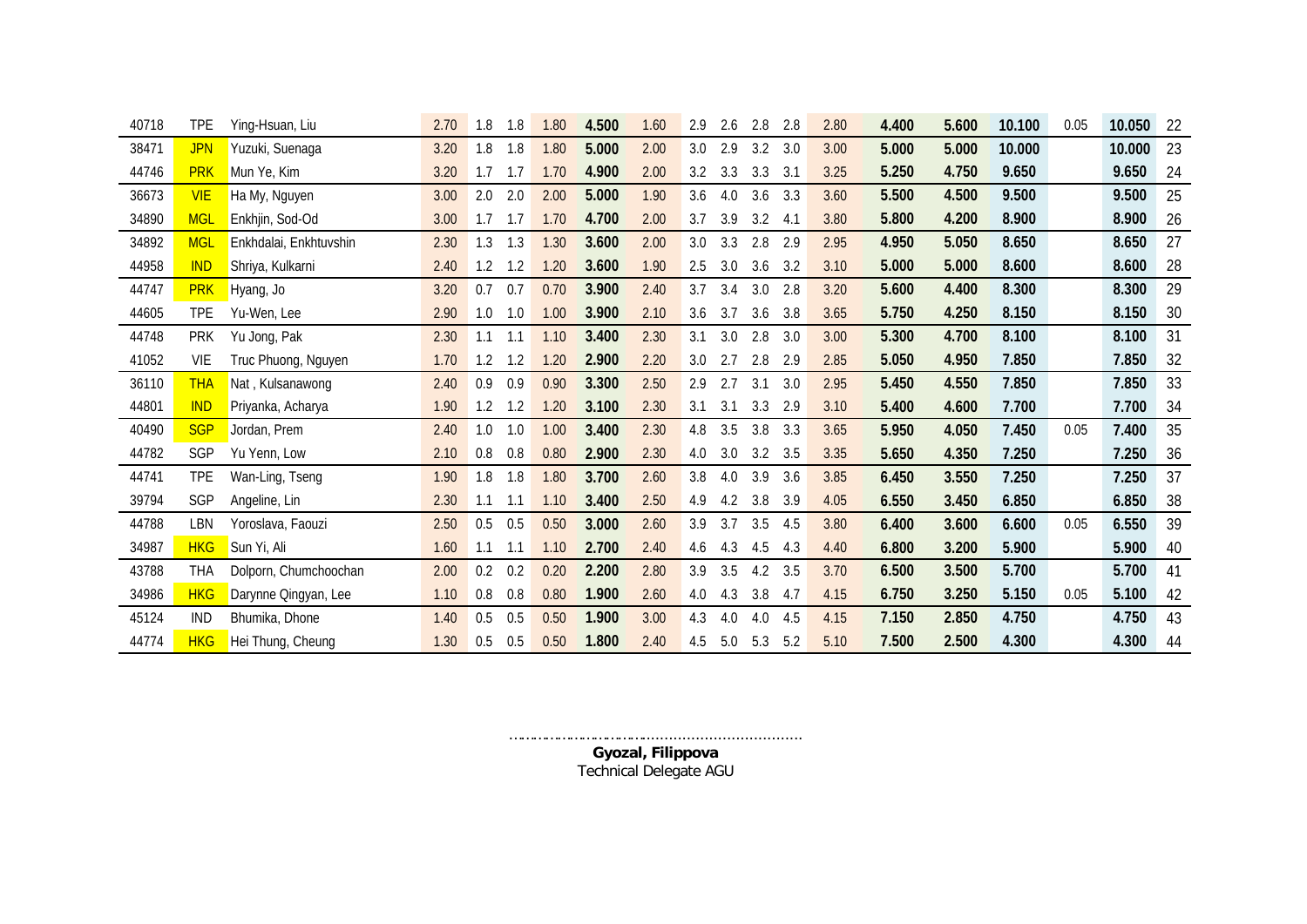

**16th Junior Rhythmic Gymnastics**



**Asian Championship 2018**

**Axiata Arena, National Sports Complex**

**Bukit Jalil, Kuala Lumpur, Malaysia**

**29 April 2018**

**Comp. ID : 15496**

# **Qualifying & Team Final (TF)**

### **OFFICIAL RESULTS**

**Hoop**

| Rank                    | FIG ID | <b>NOC</b> | Name of Gymnast            | D-Score            | Deduction |                    | E-Score | <b>Penalties</b> | Total  | Qualify         |
|-------------------------|--------|------------|----------------------------|--------------------|-----------|--------------------|---------|------------------|--------|-----------------|
|                         |        |            |                            |                    | EA        | ET                 |         |                  |        | AF              |
| 1                       | 35371  | <b>MAS</b> | Rayna Khai Ling, Hoh       | 7.250              | 1.200     | 1.550              | 7.250   |                  | 14.500 | 1               |
| $\overline{\mathbf{c}}$ | 35514  | UZB        | Ekaterina, Fetisova        | 7.500              | 1.400     | 1.850              | 6.750   |                  | 14.250 | 2               |
| $\overline{3}$          | 35049  | KAZ        | Roza, Abitova              | 7.550              | 1.500     | 1.950              | 6.550   |                  | 14.100 | $\overline{3}$  |
| 4                       | 40786  | CHN        | Zilu, Wang                 | 7.200              | 1.200     | 2.100              | 6.700   |                  | 13.900 | 4               |
| $\overline{5}$          | 35795  | <b>JPN</b> | Aino, Yamada               | 6.450              | 1.000     | 1.650              | 7.350   |                  | 13.800 | 5               |
| 6                       | 38244  | CHN        | Huilin, Li                 | 7.050              | 1.400     | 2.100              | 6.500   |                  | 13.550 | 6               |
| $\overline{7}$          | 44746  | <b>PRK</b> | Mun Ye, Kim                | 6.300              | 1.100     | 1.700              | 7.200   |                  | 13.500 | $\overline{7}$  |
| 8                       | 33089  | UZB        | Lola, Zakirova             | 7.100              | 1.500     | 2.150              | 6.350   | 0.050            | 13.400 | 8               |
| $\overline{9}$          | 40916  | KAZ        | Sabina, Bakatova           | 7.300              | 1.600     | 2.400              | 6.000   | 0.050            | 13.250 | $\overline{R1}$ |
| 10                      | 43836  | <b>KOR</b> | Yewon, Lee                 | 6.450              | 1.800     | 2.050              | 6.150   |                  | 12.600 | R <sub>2</sub>  |
| 11                      | 44675  | <b>JPN</b> | Naho, Maeda                | 6.200              | 1.500     | 2.150              | 6.350   |                  | 12.550 | R <sub>3</sub>  |
| 12                      | 43244  | KGZ        | Karina, Mustafina          | 6.050              | 1.600     | 2.250              | 6.150   |                  | 12.200 |                 |
| 13                      | 35369  | <b>MAS</b> | Iris Xin En, Hoo           | 6.300              | 1.900     | 2.200              | 5.900   |                  | 12.200 |                 |
| 14                      | 37704  | KAZ        | Renata, Zholdinova         | 6.250              | 1.900     | 2.000              | 6.100   | 0.300            | 12.050 |                 |
| 15                      | 40718  | <b>TPE</b> | Ying-Hsuan, Liu            | 6.200              | 2.000     | 2.250              | 5.750   |                  | 11.950 |                 |
| 16                      | 38471  | <b>JPN</b> | Yuzuki, Suenaga            | 5.400              | 1.400     | 2.100              | 6.500   |                  | 11.900 |                 |
| 17                      | 40608  | <b>KOR</b> | Soyun, Lee                 | 6.200              | 2.000     | 2.450              | 5.550   |                  | 11.750 |                 |
| 18                      | 35914  | KGZ        | Saule, Ashimova            | 6.100              | 2.000     | 2.400              | 5.600   |                  | 11.700 |                 |
| 19                      | 44271  | <b>MAS</b> | Iman Alisha, Fakhri Yassin | 5.950              | 2.200     | 2.400              | 5.400   |                  | 11.350 |                 |
| 20                      | 35146  | <b>UZB</b> | Milana, Tyan               | 5.700              | 1.900     | 2.550              | 5.550   |                  | 11.250 |                 |
| $\overline{21}$         | 34890  | <b>MGL</b> | Enkhjin, Sod-Od            | 5.450              | 2.100     | 2.600              | 5.300   |                  | 10.750 |                 |
| 22                      | 41338  | <b>THA</b> | Piyada, Peeramatukorn      | 5.500              | 2.200     | 2.550              | 5.250   |                  | 10.750 |                 |
| 23                      | 35768  | <b>KOR</b> | Gayoun, Joung              | 6.350              | 2.100     | $\overline{3.550}$ | 4.350   |                  | 10.700 |                 |
| 24                      | 34892  | <b>MGL</b> | Enkhdalai, Enkhtuvshin     | 5.300              | 2.100     | 2.550              | 5.350   |                  | 10.650 |                 |
| 25                      | 45104  | CHN        | Yueqing, Zhang             | 5.600              | 1.900     | $\overline{3.050}$ | 5.050   |                  | 10.650 |                 |
| 26                      | 34991  | KGZ        | Aisha, Izabekova           | 5.750              | 1.700     | 3.500              | 4.800   |                  | 10.550 |                 |
| 27                      | 44748  | <b>PRK</b> | Yu Jong, Pak               | 4.550              | 1.700     | 2.500              | 5.800   |                  | 10.350 |                 |
| 28                      | 44747  | <b>PRK</b> | Hyang, Jo                  | 4.500              | 2.000     | 2.200              | 5.800   | 0.050            | 10.250 |                 |
| 29                      | 44801  | <b>IND</b> | Priyanka, Acharya          | 5.300              | 2.500     | 2.650              | 4.850   |                  | 10.150 |                 |
| 30                      | 36673  | VIE        | Ha My, Nguyen              | 5.550              | 2.500     | 3.050              | 4.450   |                  | 10.000 |                 |
| 31                      | 40490  | SGP        | Jordan, Prem               | 4.400              | 2.300     | 2.650              | 5.050   | 0.150            | 9.300  |                 |
| 32                      | 44543  | <b>TPE</b> | Chieh-Yi, Wang             | 4.400              | 2.300     | 2.850              | 4.850   |                  | 9.250  |                 |
| 33                      | 39794  | SGP        | Angeline, Lin              | 3.800              | 2.200     | 2.500              | 5.300   |                  | 9.100  |                 |
| 34                      | 36110  | <b>THA</b> | Nat, Kulsanawong           | 4.300              | 2.200     | 3.100              | 4.700   |                  | 9.000  |                 |
| $\overline{35}$         | 44958  | <b>IND</b> | Shriya, Kulkarni           | 4.250              | 2.700     | 2.900              | 4.400   |                  | 8.650  |                 |
| 36                      | 43788  | <b>THA</b> | Dolporn, Chumchoochan      | 4.000              | 2.200     | 3.200              | 4.600   |                  | 8.600  |                 |
| 37                      | 44732  | <b>IND</b> | Asmi, Badade               | 4.250              | 2.900     | 3.250              | 3.850   |                  | 8.100  |                 |
| 38                      | 44788  | LBN        | Yoroslava, Faouzi          | 3.900              | 3.000     | 3.150              | 3.850   |                  | 7.750  |                 |
| 39                      | 34986  | <b>HKG</b> | Darynne Qingyan, Lee       | 3.500              | 2.600     | 3.350              | 4.050   |                  | 7.550  |                 |
| 40                      | 41052  | VIE        | Truc Phuong, Nguyen        | 3.300              | 2.900     | 3.300              | 3.800   |                  | 7.100  |                 |
| 41                      | 34987  | <b>HKG</b> | Sun Yi, Ali                | $\overline{3.200}$ | 2.600     | 3.700              | 3.700   |                  | 6.900  |                 |
| 42                      | 44741  | <b>TPE</b> | Wan-Ling, Tseng            | 3.250              | 2.700     | 3.850              | 3.450   |                  | 6.700  |                 |
| 43                      | 44782  | SGP        | Yu Yenn, Low               | 2.850              | 2.800     | 3.700              | 3.500   |                  | 6.350  |                 |
| 44                      | 44774  | <b>HKG</b> | Hei Thung, Cheung          | 2.500              | 3.100     | 5.000              | 1.900   |                  | 4.400  |                 |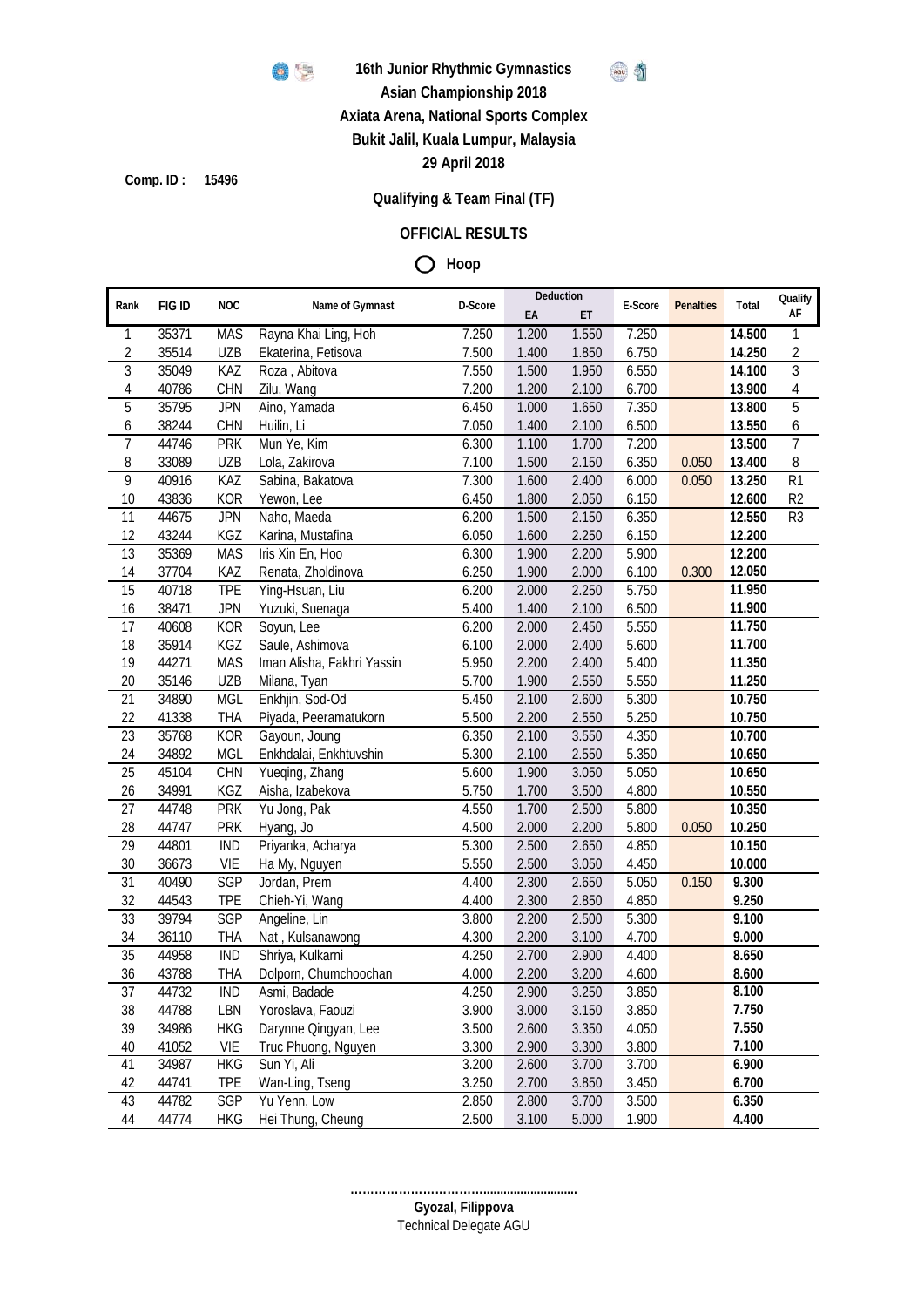

**16th Junior Rhythmic Gymnastics**



**Asian Championship 2018**

**Axiata Arena, National Sports Complex**

**Bukit Jalil, Kuala Lumpur, Malaysia**

**29 April 2018**

**15496 Comp. ID :**

## **Qualifying & Team Final (TF)**

## **OFFICIAL RESULTS**

#### **Ball**  $\bullet$

|                 |        |            |                            |         |       | Deduction |         |                  |        | Qualify        |
|-----------------|--------|------------|----------------------------|---------|-------|-----------|---------|------------------|--------|----------------|
| Rank            | FIG ID | <b>NOC</b> | Name of Gymnast            | D-Score | EA    | ET        | E-Score | <b>Penalties</b> | Total  | AF             |
| $\mathbf{1}$    | 40916  | <b>KAZ</b> | Sabina, Bakatova           | 7.800   | 1.400 | 1.950     | 6.650   |                  | 14.450 | 1              |
| $\overline{2}$  | 35049  | KAZ        | Roza, Abitova              | 6.750   | 1.000 | 1.500     | 7.500   | 0.050            | 14.200 | $\overline{2}$ |
| $\overline{3}$  | 35514  | <b>UZB</b> | Ekaterina, Fetisova        | 7.050   | 1.800 | 1.750     | 6.450   |                  | 13.500 | $\overline{3}$ |
| 4               | 44675  | <b>JPN</b> | Naho, Maeda                | 6.450   | 1.200 | 1.800     | 7.000   |                  | 13.450 | 4              |
| $\overline{5}$  | 35371  | <b>MAS</b> | Rayna Khai Ling, Hoh       | 6.200   | 1.200 | 1.650     | 7.150   |                  | 13.350 | $\overline{5}$ |
| 6               | 35795  | <b>JPN</b> | Aino, Yamada               | 6.200   | 1.200 | 1.950     | 6.850   |                  | 13.050 | 6              |
| 7               | 35146  | <b>UZB</b> | Milana, Tyan               | 6.850   | 1.800 | 2.050     | 6.150   |                  | 13.000 | $\overline{7}$ |
| 8               | 34991  | KGZ        | Aisha, Izabekova           | 6.850   | 1.700 | 2.200     | 6.100   |                  | 12.950 | 8              |
| $\overline{9}$  | 37704  | <b>KAZ</b> | Renata, Zholdinova         | 6.750   | 1.700 | 2.200     | 6.100   |                  | 12.850 |                |
| 10              | 40786  | CHN        | Zilu, Wang                 | 6.150   | 1.000 | 2.250     | 6.750   | 0.100            | 12.800 | R1             |
| $\overline{11}$ | 44746  | <b>PRK</b> | Mun Ye, Kim                | 7.100   | 1.900 | 2.750     | 5.350   |                  | 12.450 | R <sub>2</sub> |
| 12              | 33089  | <b>UZB</b> | Lola, Zakirova             | 6.900   | 1.700 | 2.800     | 5.500   |                  | 12.400 |                |
| 13              | 43244  | KGZ        | Karina, Mustafina          | 5.800   | 1.700 | 1.900     | 6.400   |                  | 12.200 | R <sub>3</sub> |
| 14              | 43836  | <b>KOR</b> | Yewon, Lee                 | 6.700   | 2.000 | 2.800     | 5.200   |                  | 11.900 |                |
| 15              | 35914  | <b>KGZ</b> | Saule, Ashimova            | 6.450   | 2.000 | 2.600     | 5.400   |                  | 11.850 |                |
| 16              | 38244  | CHN        | Huilin, Li                 | 6.700   | 1.700 | 3.500     | 4.800   |                  | 11.500 |                |
| 17              | 35369  | <b>MAS</b> | Iris Xin En, Hoo           | 5.550   | 1.600 | 2.600     | 5.800   |                  | 11.350 |                |
| 18              | 38471  | <b>JPN</b> | Yuzuki, Suenaga            | 5.150   | 1.600 | 2.300     | 6.100   |                  | 11.250 |                |
| 19              | 44748  | <b>PRK</b> | Yu Jong, Pak               | 5.900   | 2.000 | 2.900     | 5.100   |                  | 11.000 |                |
| 20              | 40608  | <b>KOR</b> | Soyun, Lee                 | 6.100   | 1.800 | 3.300     | 4.900   |                  | 11.000 |                |
| 21              | 44747  | <b>PRK</b> | Hyang, Jo                  | 5.400   | 2.500 | 2.250     | 5.250   |                  | 10.650 |                |
| 22              | 44271  | <b>MAS</b> | Iman Alisha, Fakhri Yassin | 5.600   | 2.500 | 2.450     | 5.050   |                  | 10.650 |                |
| $\overline{23}$ | 35768  | <b>KOR</b> | Gayoun, Joung              | 5.200   | 1.700 | 3.000     | 5.300   |                  | 10.500 |                |
| 24              | 45104  | <b>CHN</b> | Yueging, Zhang             | 5.700   | 1.900 | 3.300     | 4.800   |                  | 10.500 |                |
| 25              | 36110  | <b>THA</b> | Nat, Kulsanawong           | 4.900   | 2.000 | 3.000     | 5.000   |                  | 9.900  |                |
| 26              | 41338  | <b>THA</b> | Piyada, Peeramatukorn      | 4.800   | 2.300 | 2.900     | 4.800   |                  | 9.600  |                |
| $\overline{27}$ | 40718  | <b>TPE</b> | Ying-Hsuan, Liu            | 5.550   | 2.500 | 3.450     | 4.050   | 0.100            | 9.500  |                |
| 28              | 43788  | <b>THA</b> | Dolporn, Chumchoochan      | 4.200   | 2.300 | 2.450     | 5.250   |                  | 9.450  |                |
| 29              | 44543  | <b>TPE</b> | Chieh-Yi, Wang             | 4.300   | 2.400 | 2.700     | 4.900   |                  | 9.200  |                |
| 30              | 44741  | <b>TPE</b> | Wan-Ling, Tseng            | 4.900   | 3.000 | 2.750     | 4.250   |                  | 9.150  |                |
| $\overline{31}$ | 36673  | <b>VIE</b> | Ha My, Nguyen              | 4.850   | 2.400 | 3.550     | 4.050   |                  | 8.900  |                |
| 32              | 40490  | <b>SGP</b> | Jordan, Prem               | 4.050   | 2.600 | 2.950     | 4.450   |                  | 8.500  |                |
| 33              | 39794  | <b>SGP</b> | Angeline, Lin              | 3.450   | 2.200 | 2.800     | 5.000   |                  | 8.450  |                |
| 34              | 44801  | <b>IND</b> | Priyanka, Acharya          | 4.150   | 2.900 | 3.150     | 3.950   |                  | 8.100  |                |
| 35              | 44782  | <b>SGP</b> | Yu Yenn, Low               | 3.750   | 2.900 | 3.050     | 4.050   | 0.100            | 7.700  |                |
| 36              | 41052  | <b>VIE</b> | Truc Phuong, Nguyen        | 2.950   | 2.600 | 2.900     | 4.500   |                  | 7.450  |                |
| 37              | 34986  | HKG        | Darynne Qingyan, Lee       | 3.350   | 2.400 | 3.700     | 3.900   | 0.050            | 7.200  |                |
| <u>38</u>       | 44958  | <b>IND</b> | Shriya, Kulkarni           | 3.350   | 2.800 | 3.400     | 3.800   |                  | 7.150  |                |
| 39              | 34890  | MGL        | Enkhjin, Sod-Od            | 4.800   | 3.000 | 4.300     | 2.700   | 0.600            | 6.900  |                |
| 40              | 34892  | <b>MGL</b> | Enkhdalai, Enkhtuvshin     | 3.850   | 2.700 | 4.450     | 2.850   |                  | 6.700  |                |
| 41              | 45124  | <b>IND</b> | Bhumika, Dhone             | 2.450   | 3.800 | 3.300     | 2.900   |                  | 5.350  |                |
| 42              | 34987  | <b>HKG</b> | Sun Yi, Ali                | 2.650   | 3.000 | 4.800     | 2.200   |                  | 4.850  |                |
| 43              | 44774  | <b>HKG</b> | Hei Thung, Cheung          | 2.000   | 3.100 | 4.900     | 2.000   |                  | 4.000  |                |
| 44              | 44788  | LBN        | Yoroslava, Faouzi          | 2.100   | 3.100 | 6.000     | 0.900   |                  | 3.000  |                |

**Gyozal, Filippova** ……………………………............................ Technical Delegate AGU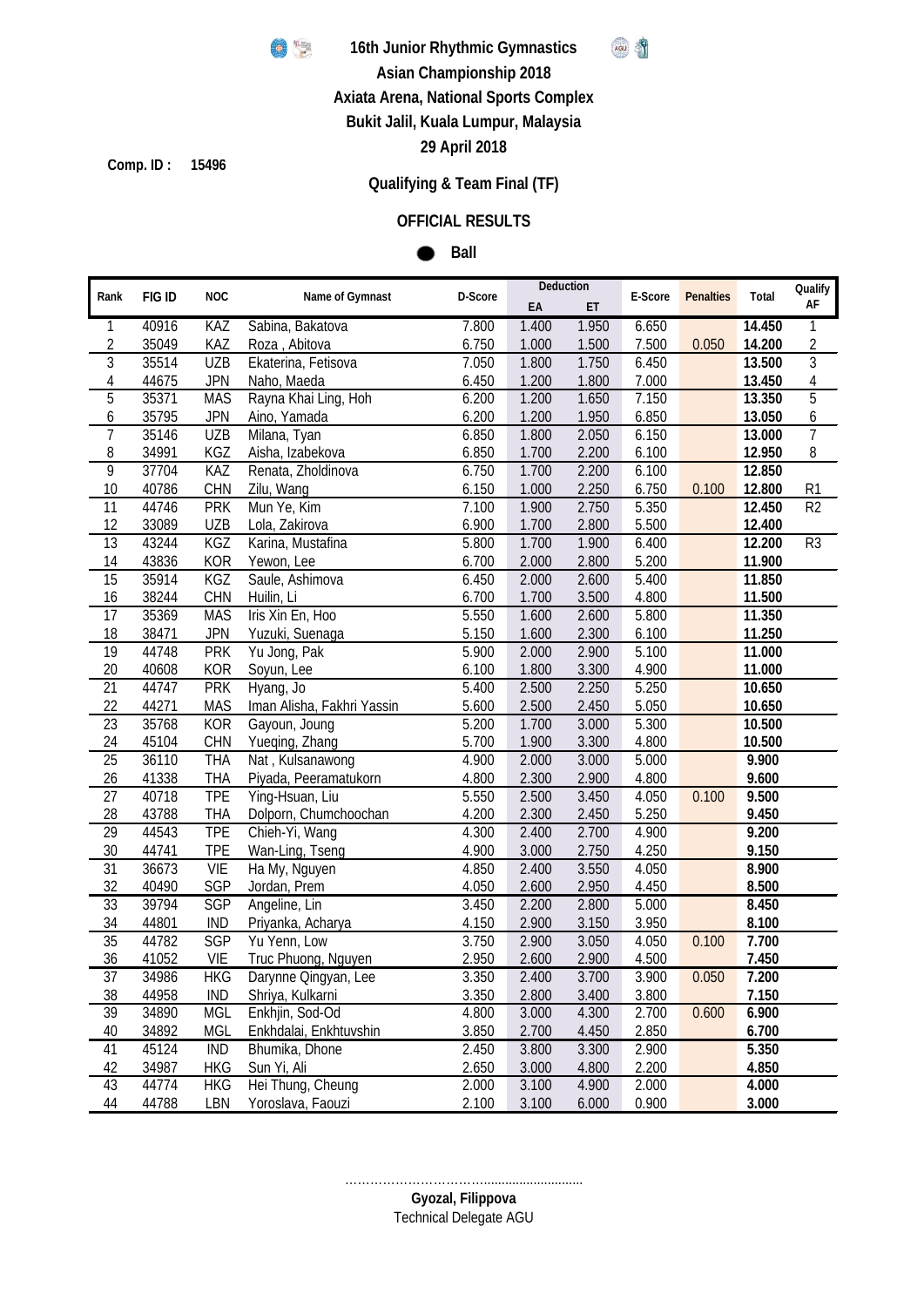

**Ref** K

**15496 Comp. ID :**

## **Qualifying & Team Final (TF)**

## **OFFICIAL RESULTS**

## **Clubs**

| Rank            | FIG ID | <b>NOC</b> | Name of Gymnast            | D-Score | Deduction |                         | E-Score | <b>Penalties</b> | Total  | Qualify        |
|-----------------|--------|------------|----------------------------|---------|-----------|-------------------------|---------|------------------|--------|----------------|
|                 |        |            |                            |         | EA        | ET                      |         |                  |        | AF             |
| 1               | 35514  | <b>UZB</b> | Ekaterina, Fetisova        | 8.100   | 1.000     | 1.400                   | 7.600   |                  | 15.700 | 1              |
| $\sqrt{2}$      | 35795  | <b>JPN</b> | Aino, Yamada               | 6.700   | 1.300     | 1.200                   | 7.500   |                  | 14.200 | 2              |
| 3               | 37704  | KAZ        | Renata, Zholdinova         | 6.800   | 1.700     | 1.350                   | 6.950   |                  | 13.750 | $\overline{3}$ |
| 4               | 40916  | KAZ        | Sabina, Bakatova           | 7.400   | 1.500     | 2.300                   | 6.200   |                  | 13.600 | $\overline{4}$ |
| 5               | 35371  | <b>MAS</b> | Rayna Khai Ling, Hoh       | 6.500   | 1.400     | 1.600                   | 7.000   |                  | 13.500 | 5              |
| 6               | 38244  | <b>CHN</b> | Huilin, Li                 | 6.600   | 1.400     | 1.950                   | 6.650   |                  | 13.250 | 6              |
| $\overline{7}$  | 33089  | <b>UZB</b> | Lola, Zakirova             | 6.700   | 1.400     | 2.300                   | 6.300   |                  | 13.000 | $\overline{7}$ |
| 8               | 43244  | KGZ        | Karina, Mustafina          | 6.900   | 2.200     | 1.800                   | 6.000   | 0.050            | 12.850 | 8              |
| 9               | 35049  | KAZ        | Roza, Abitova              | 8.000   | 1.700     | 3.300                   | 5.000   | 0.300            | 12.700 |                |
| 10              | 40608  | <b>KOR</b> | Soyun, Lee                 | 6.700   | 2.100     | 2.000                   | 5.900   |                  | 12.600 | R1             |
| 11              | 44746  | <b>PRK</b> | Mun Ye, Kim                | 6.000   | 1.500     | 1.850                   | 6.650   | 0.100            | 12.550 | R <sub>2</sub> |
| 12              | 35369  | <b>MAS</b> | Iris Xin En, Hoo           | 6.600   | 2.100     | 1.950                   | 5.950   |                  | 12.550 | R <sub>3</sub> |
| 13              | 45103  | CHN        | Lanjing, Wang              | 6.300   | 1.700     | 2.550                   | 5.750   |                  | 12.050 |                |
| 14              | 38471  | <b>JPN</b> | Yuzuki, Suenaga            | 5.900   | 1.700     | 2.250                   | 6.050   | 0.050            | 11.900 |                |
| 15              | 35146  | <b>UZB</b> | Milana, Tyan               | 6.100   | 2.000     | 2.200                   | 5.800   |                  | 11.900 |                |
| 16              | 40718  | <b>TPE</b> | Ying-Hsuan, Liu            | 5.200   | 1.700     | 1.850                   | 6.450   |                  | 11.650 |                |
| 17              | 44725  | <b>KOR</b> | Seyeon, Jung               | 5.800   | 2.300     | 2.050                   | 5.650   |                  | 11.450 |                |
| 18              | 43836  | <b>KOR</b> | Yewon, Lee                 | 6.000   | 2.300     | 2.200                   | 5.500   | 0.050            | 11.450 |                |
| 19              | 34892  | <b>MGL</b> | Enkhdalai, Enkhtuvshin     | 5.400   | 1.900     | 2.250                   | 5.850   |                  | 11.250 |                |
| 20              | 44675  | <b>JPN</b> | Naho, Maeda                | 6.400   | 2.000     | 2.600                   | 5.400   | 0.600            | 11.200 |                |
| 21              | 40786  | <b>CHN</b> | Zilu, Wang                 | 5.600   | 1.400     | 3.050                   | 5.550   | 0.050            | 11.100 |                |
| 22              | 44271  | <b>MAS</b> | Iman Alisha, Fakhri Yassin | 5.100   | 2.100     | 1.950                   | 5.950   |                  | 11.050 |                |
| $\overline{23}$ | 36673  | VIE        | Ha My, Nguyen              | 5.500   | 2.100     | 2.500                   | 5.400   |                  | 10.900 |                |
| 24              | 44747  | <b>PRK</b> | Hyang, Jo                  | 4.900   | 2.200     | 1.900                   | 5.900   |                  | 10.800 |                |
| 25              | 44801  | <b>IND</b> | Priyanka, Acharya          | 4.900   | 1.800     | 2.350                   | 5.850   |                  | 10.750 |                |
| 26              | 44605  | <b>TPE</b> | Yu-Wen, Lee                | 4.800   | 2.100     | 2.100                   | 5.800   |                  | 10.600 |                |
| 27              | 44958  | <b>IND</b> | Shriya, Kulkarni           | 4.600   | 1.700     | 2.600                   | 5.700   |                  | 10.300 |                |
| 28              | 35914  | KGZ        | Saule, Ashimova            | 6.100   | 2.000     | 3.200                   | 4.800   | 0.600            | 10.300 |                |
| 29              | 41338  | <b>THA</b> | Piyada, Peeramatukorn      | 4.900   | 2.250     | 2.750                   | 5.000   |                  | 9.900  |                |
| 30              | 34890  | <b>MGL</b> | Enkhjin, Sod-Od            | 5.600   | 2.200     | 3.600                   | 4.200   |                  | 9.800  |                |
| 31              | 44748  | <b>PRK</b> | Yu Jong, Pak               | 5.100   | 2.300     | 3.100                   | 4.600   |                  | 9.700  |                |
| 32              | 34991  | KGZ        | Aisha, Izabekova           | 4.400   | 2.000     | 3.050                   | 4.950   |                  | 9.350  |                |
| 33              | 38983  | <b>SGP</b> | Sarah, Ow                  | 4.500   | 2.500     | 2.950                   | 4.550   |                  | 9.050  |                |
| 34              | 44732  | <b>IND</b> | Asmi, Badade               | 4.200   | 2.500     | 2.950                   | 4.550   |                  | 8.750  |                |
| 35              | 40490  |            | SGP Jordan, Prem           |         |           | 4.300 2.600 2.900 4.500 |         | 0.100            | 8.700  |                |
| 36              | 43788  | <b>THA</b> | Dolporn, Chumchoochan      | 3.500   | 2.700     | 2.300                   | 5.000   |                  | 8.500  |                |
| 37              | 41052  | VIE        | Truc Phuong, Nguyen        | 3.400   | 2.200     | 3.100                   | 4.700   |                  | 8.100  |                |
| 38              | 36110  | <b>THA</b> | Nat, Kulsanawong           | 3.500   | 2.350     | 3.100                   | 4.550   |                  | 8.050  |                |
| 39              | 44741  | <b>TPE</b> | Wan-Ling, Tseng            | 3.400   | 2.400     | 3.150                   | 4.450   |                  | 7.850  |                |
| 40              | 44782  | SGP        | Yu Yenn, Low               | 3.700   | 3.000     | 3.000                   | 4.000   |                  | 7.700  |                |
| 41              | 44774  | <b>HKG</b> | Hei Thung, Cheung          | 3.900   | 2.600     | 3.700                   | 3.700   |                  | 7.600  |                |
| 42              | 34986  | <b>HKG</b> | Darynne Qingyan, Lee       | 4.200   | 2.600     | 3.800                   | 3.600   | 0.300            | 7.500  |                |
| 43              | 34987  | <b>HKG</b> | Sun Yi, Ali                | 3.500   | 2.600     | 3.850                   | 3.550   |                  | 7.050  |                |
| 44              | 44788  | LBN        | Yoroslava, Faouzi          | 3.200   | 3.000     | 4.800                   | 2.200   | 0.350            | 5.050  |                |

**Gyozal, Filippova ……………………………............................** Technical Delegate AGU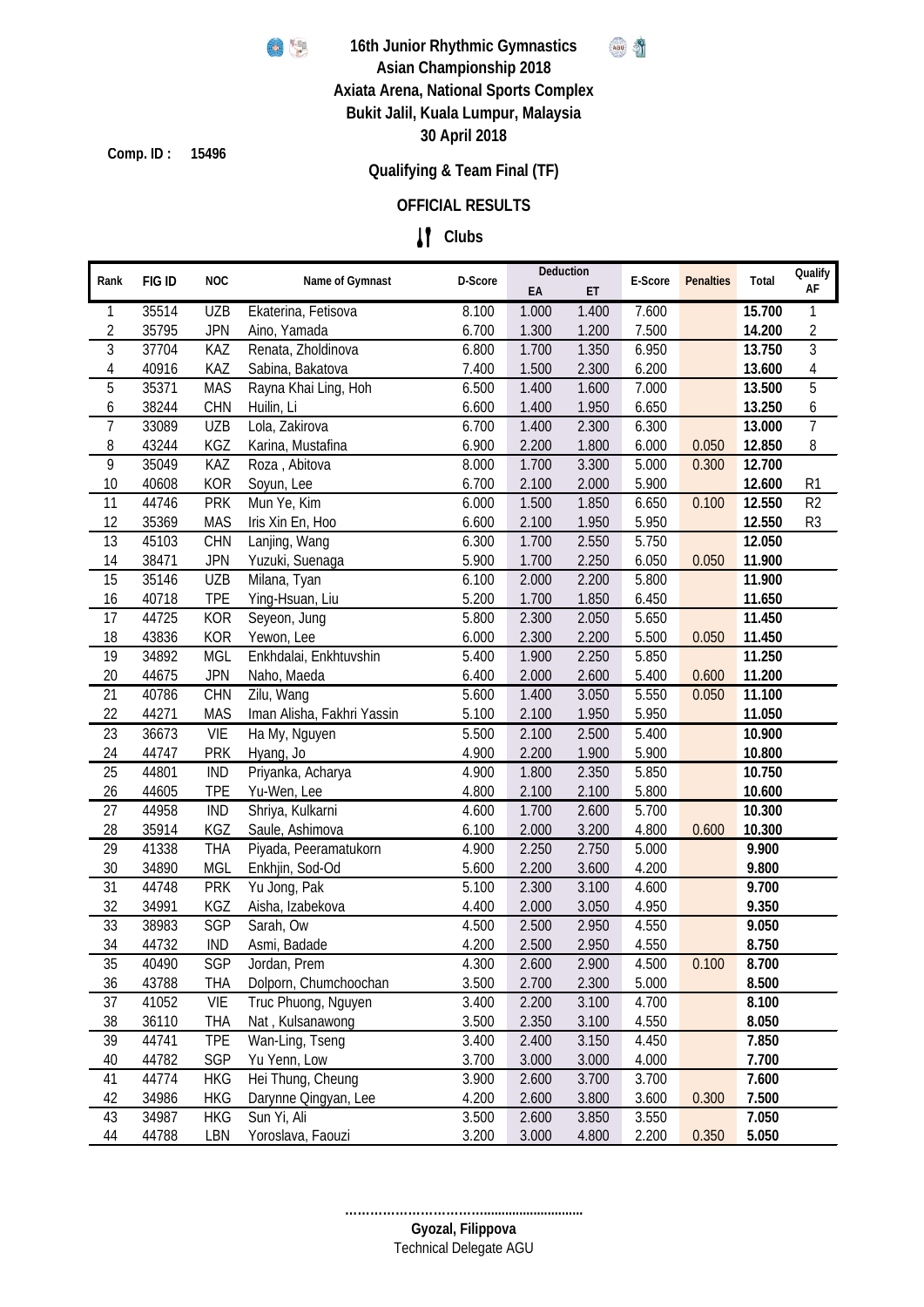

#### **16th Junior Rhythmic Gymnastics** AGU S

# **Asian Championship 2018**

**Axiata Arena, National Sports Complex Bukit Jalil, Kuala Lumpur, Malaysia**

**30 April 2018**

**15496 Comp. ID :**

## **Qualifying & Team Final (TF)**

### **OFFICIAL RESULTS**

## **Ribbon**

|                 |        |            |                        |                    | Deduction |       |         |                  |        | Qualify        |
|-----------------|--------|------------|------------------------|--------------------|-----------|-------|---------|------------------|--------|----------------|
| Rank            | FIG ID | <b>NOC</b> | Name of Gymnast        | D-Score            | EA        | ET    | E-Score | <b>Penalties</b> | Total  | AF             |
| 1               | 35514  | <b>UZB</b> | Ekaterina, Fetisova    | 6.800              | 1.200     | 1.900 | 6.900   |                  | 13.700 | 1              |
| $\sqrt{2}$      | 35795  | <b>JPN</b> | Aino, Yamada           | 6.200              | 1.400     | 1.900 | 6.700   |                  | 12.900 | $\overline{2}$ |
| 3               | 37704  | KAZ        | Renata, Zholdinova     | 6.500              | 1.500     | 2.200 | 6.300   |                  | 12.800 | $\overline{3}$ |
| 4               | 33089  | <b>UZB</b> | Lola, Zakirova         | 5.900              | 1.300     | 2.050 | 6.650   |                  | 12.550 | $\overline{4}$ |
| $\overline{5}$  | 35371  | <b>MAS</b> | Rayna Khai Ling, Hoh   | 5.300              | 1.300     | 1.800 | 6.900   |                  | 12.200 | $\overline{5}$ |
| 6               | 34991  | KGZ        | Aisha, Izabekova       | 6.100              | 1.500     | 2.500 | 6.000   |                  | 12.100 | 6              |
| $\overline{7}$  | 40939  | KAZ        | Aibota, Yertaikyzy     | 5.700              | 1.600     | 2.050 | 6.350   |                  | 12.050 | $\overline{7}$ |
| 8               | 43244  | KGZ        | Karina, Mustafina      | 6.300              | 1.800     | 2.500 | 5.700   | 0.050            | 11.950 | 8              |
| 9               | 35146  | <b>UZB</b> | Milana, Tyan           | 6.300              | 2.200     | 2.350 | 5.450   | 0.050            | 11.700 |                |
| 10              | 38244  | <b>CHN</b> | Huilin, Li             | 5.800              | 1.700     | 2.650 | 5.650   | 0.050            | 11.400 | R <sub>1</sub> |
| 11              | 45103  | <b>CHN</b> | Lanjing, Wang          | 5.800              | 1.900     | 2.500 | 5.600   |                  | 11.400 | R <sub>2</sub> |
| 12              | 35369  | <b>MAS</b> | Iris Xin En, Hoo       | 5.500              | 1.900     | 2.250 | 5.850   |                  | 11.350 |                |
| 13              | 43836  | <b>KOR</b> | Yewon, Lee             | 5.600              | 1.850     | 2.550 | 5.600   |                  | 11.200 | R <sub>3</sub> |
| 14              | 40786  | <b>CHN</b> | Zilu, Wang             | 5.200              | 1.400     | 2.800 | 5.800   |                  | 11.000 |                |
| $\overline{15}$ | 35049  | <b>KAZ</b> | Roza, Abitova          | 5.900              | 1.600     | 3.050 | 5.350   | 0.300            | 10.950 |                |
| 16              | 35768  | <b>KOR</b> | Gayoun, Joung          | 5.400              | 2.000     | 2.700 | 5.300   |                  | 10.700 |                |
| $\overline{17}$ | 35370  | <b>MAS</b> | Mei Hui, Lok           | 4.700              | 2.000     | 2.200 | 5.800   |                  | 10.500 |                |
| 18              | 35914  | KGZ        | Saule, Ashimova        | 4.600              | 1.700     | 2.450 | 5.850   |                  | 10.450 |                |
| 19              | 40608  | <b>KOR</b> | Soyun, Lee             | 5.300              | 2.000     | 3.050 | 4.950   |                  | 10.250 |                |
| 20              | 44675  | <b>JPN</b> | Naho, Maeda            | 5.000              | 2.000     | 2.850 | 5.150   |                  | 10.150 |                |
| 21              | 41338  | <b>THA</b> | Piyada, Peeramatukorn  | 4.300              | 1.800     | 2.400 | 5.800   |                  | 10.100 |                |
| 22              | 40718  | <b>TPE</b> | Ying-Hsuan, Liu        | 4.500              | 1.600     | 2.800 | 5.600   | 0.050            | 10.050 |                |
| 23              | 38471  | <b>JPN</b> | Yuzuki, Suenaga        | 5.000              | 2.000     | 3.000 | 5.000   |                  | 10.000 |                |
| 24              | 44746  | <b>PRK</b> | Mun Ye, Kim            | 4.900              | 2.000     | 3.250 | 4.750   |                  | 9.650  |                |
| 25              | 36673  | <b>VIE</b> | Ha My, Nguyen          | $\overline{5.000}$ | 1.900     | 3.600 | 4.500   |                  | 9.500  |                |
| 26              | 34890  | <b>MGL</b> | Enkhjin, Sod-Od        | 4.700              | 2.000     | 3.800 | 4.200   |                  | 8.900  |                |
| 27              | 34892  | <b>MGL</b> | Enkhdalai, Enkhtuvshin | 3.600              | 2.000     | 2.950 | 5.050   |                  | 8.650  |                |
| 28              | 44958  | <b>IND</b> | Shriya, Kulkarni       | 3.600              | 1.900     | 3.100 | 5.000   |                  | 8.600  |                |
| $\overline{29}$ | 44747  | <b>PRK</b> | Hyang, Jo              | 3.900              | 2.400     | 3.200 | 4.400   |                  | 8.300  |                |
| 30              | 44605  | <b>TPE</b> | Yu-Wen, Lee            | 3.900              | 2.100     | 3.650 | 4.250   |                  | 8.150  |                |
| $\overline{31}$ | 44748  | <b>PRK</b> | Yu Jong, Pak           | 3.400              | 2.300     | 3.000 | 4.700   |                  | 8.100  |                |
| 32              | 41052  | VIE        | Truc Phuong, Nguyen    | 2.900              | 2.200     | 2.850 | 4.950   |                  | 7.850  |                |
| $\overline{33}$ | 36110  | <b>THA</b> | Nat, Kulsanawong       | 3.300              | 2.500     | 2.950 | 4.550   |                  | 7.850  |                |
| 34              | 44801  | <b>IND</b> | Priyanka, Acharya      | 3.100              | 2.300     | 3.100 | 4.600   |                  | 7.700  |                |
| 35              | 40490  | <b>SGP</b> | Jordan, Prem           | 3.400              | 2.300     | 3.650 | 4.050   | 0.050            | 7.400  |                |
| 36              | 44782  | <b>TPE</b> | Yu Yenn, Low           | 2.900              | 2.300     | 3.350 | 4.350   |                  | 7.250  |                |
| 37              | 44741  | SGP        | Wan-Ling, Tseng        | 3.700              | 2.600     | 3.850 | 3.550   |                  | 7.250  |                |
| <u>38</u>       | 39794  | SGP        | Angeline, Lin          | 3.400              | 2.500     | 4.050 | 3.450   |                  | 6.850  |                |
| 39              | 44788  | LBN        | Yoroslava, Faouzi      | 3.000              | 2.600     | 3.800 | 3.600   | 0.050            | 6.550  |                |
| 40              | 34987  | <b>HKG</b> | Sun Yi, Ali            | 2.700              | 2.400     | 4.400 | 3.200   |                  | 5.900  |                |
| 41              | 43788  | <b>THA</b> | Dolporn, Chumchoochan  | $\overline{2.200}$ | 2.800     | 3.700 | 3.500   |                  | 5.700  |                |
| 42              | 34986  | <b>HKG</b> | Darynne Qingyan, Lee   | 1.900              | 2.600     | 4.150 | 3.250   | 0.050            | 5.100  |                |
| 43              | 45124  | <b>IND</b> | Bhumika, Dhone         | 1.900              | 3.000     | 4.150 | 2.850   |                  | 4.750  |                |
| 44              | 44774  | <b>HKG</b> | Hei Thung, Cheung      | 1.800              | 2.400     | 5.100 | 2.500   |                  | 4.300  |                |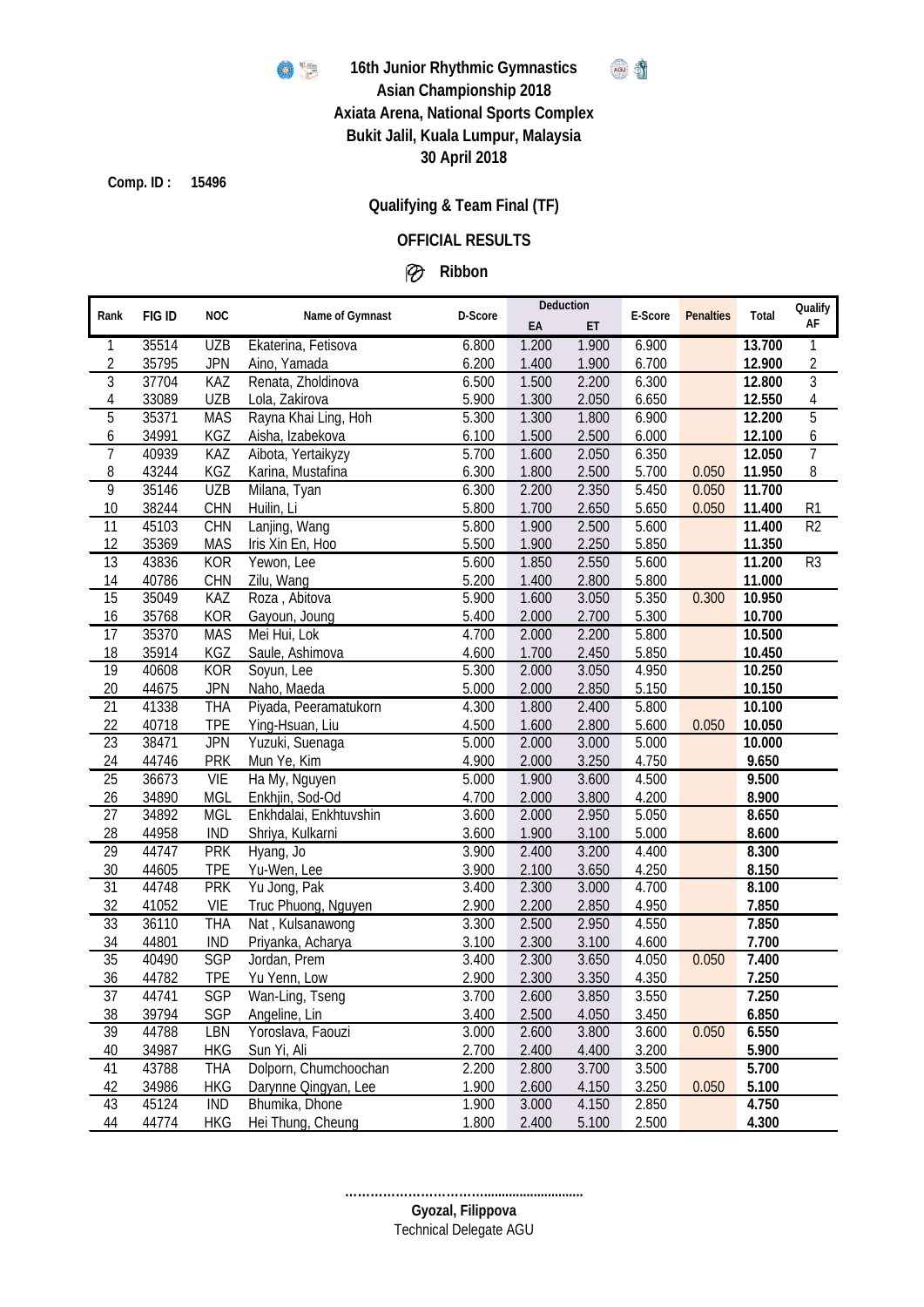

#### **16th Junior Rhythmic Gymnastics**



## **Asian Championship 2018**

**Axiata Arena, National Sports Complex**

**Bukit Jalil, Kuala Lumpur, Malaysia**

**29-30 April 2018**

**Comp. ID : 15496**

## **QUALIFIER: INDIVIDUAL ALL AROUND (IAAF)**

#### **OFFICIAL RESULTS**

|                       |                |                   |                                    |                  |              |                  |              |                  |                  | ℗      |              | Best 3           | Qualify               |
|-----------------------|----------------|-------------------|------------------------------------|------------------|--------------|------------------|--------------|------------------|------------------|--------|--------------|------------------|-----------------------|
| Rank                  | FIG ID         | ΝF                | Name of Gymnast                    | Hoop             | <b>Rk</b>    | Ball             | Rk           | Clubs            | <b>Rk</b>        | Ribbon | <b>Rk</b>    | <b>Scores</b>    | for AAF               |
|                       | 35514          | <b>UZB</b>        | Ekaterina, Fetisova                | 14.250           | (2)          | 13.500           | (3)          | 15.700           | (1)              | 13.700 | (1)          | 43.650           | 1                     |
| 2                     | 35371          | <b>MAS</b>        | Rayna Khai Ling, Hoh               | 14.500           | (1)          | 13.350           | (5)          | 13.500           | (5)              | 12.200 | (5)          | 41.350           | 2                     |
| 3                     | 40916          | KAZ               | Sabina, Bakatova                   | 13.250           | (9)          | 14.450           | (1)          | 13.600           | (4)              |        | (0)          | 41.300           | 3                     |
| 4                     | 35795          | <b>JPN</b>        | Aino, Yamada                       | 13.800           | (5)          | 13.050           | (6)          | 14.200           | (2)              | 12.900 | (2)          | 41.050           | 4                     |
| 5                     | 35049          | KAZ               | Roza, Abitova                      | 14.100           | (3)          | 14.200           | (2)          | 12.700           | (9)              | 10.950 | (15)         | 41.000           | 5                     |
| 6                     | 37704          | KAZ               | Renata, Zholdinova                 | 12.050           | (14)         | 12.850           | (9)          | 13.750           | (3)              | 12.800 | (3)          | 39.400           |                       |
| 7                     | 33089          | <b>UZB</b>        | Lola, Zakirova                     | 13.400           | (8)          | 12.400           | (12)         | 13.000           | (7)              | 12.550 | (4)          | 38.950           | 6                     |
| 8                     | 44746          | <b>PRK</b>        | Mun Ye, Kim                        | 13.500           | (7)          | 12.450           | (11)         | 12.550           | (11)             | 9.650  | (24)         | 38.500           | 7                     |
| 9                     | 38244          | CHN               | Huilin, Li                         | 13.550           | (6)          | 11.500           | (16)         | 13.250           | $\overline{(6)}$ | 11.400 | (10)         | 38.300           | 8                     |
| 10                    | 40786          | <b>CHN</b>        | Zilu, Wang                         | 13.900           | (4)          | 12.800           | (10)         | 11.100           | (21)             | 11.000 | (14)         | 37.800           | 9                     |
| $\overline{11}$       | 43244          | KGZ               | Karina, Mustafina                  | 12.200           | (12)         | 12.200           | (13)         | 12.850           | (8)              | 11.950 | (8)          | 37.250           | $\overline{10}$       |
| 12                    | 44675          | <b>JPN</b>        | Naho, Maeda                        | 12.550           | (11)         | 13.450           | (4)          | 11.200           | (20)             | 10.150 | (20)         | 37.200           | 11                    |
| 13                    | 35146          | <b>UZB</b>        | Milana, Tyan                       | 11.250           | (20)         | 13.000           | (7)          | 11.900           | (15)             | 11.700 | (9)          | 36.600           |                       |
| 14                    | 35369          | <b>MAS</b>        | Iris Xin En, Hoo                   | 12.200           | (13)         | 11.350           | (17)         | 12.550           | (12)             | 11.350 | (12)         | 36.100           | 12                    |
| $\overline{15}$       | 43836          | <b>KOR</b>        | Yewon, Lee                         | 12.600           | (10)         | 11.900           | (14)         | 11.450           | (18)             | 11.200 | (13)         | 35.950           | 13                    |
| 16<br>$\overline{17}$ | 34991<br>40608 | KGZ               | Aisha, Izabekova                   | 10.550           | (26)         | 12.950           | (8)          | 9.350<br>12.600  | (32)             | 12.100 | (6)          | 35.600           | 14<br>$\overline{15}$ |
|                       | 38471          | <b>KOR</b>        | Soyun, Lee                         | 11.750           | (17)         | 11.000           | (20)         |                  | (10)             | 10.250 | (19)         | 35.350           |                       |
| 18<br>19              | 35914          | <b>JPN</b><br>KGZ | Yuzuki, Suenaga<br>Saule, Ashimova | 11.900<br>11.700 | (16)<br>(18) | 11.250<br>11.850 | (18)<br>(15) | 11.900<br>10.300 | (14)<br>(28)     | 10.000 | (23)<br>(18) | 35.050<br>34.000 |                       |
| 20                    | 40718          | <b>TPE</b>        | Ying-Hsuan, Liu                    | 11.950           | (15)         | 9.500            | (27)         |                  | (16)             | 10.450 | (22)         | 33.650           | 16                    |
| $\overline{21}$       | 44271          | <b>MAS</b>        | Iman Alisha, Fakhri Yassin         | 11.350           | (19)         | 10.650           | (22)         | 11.650<br>11.050 | (22)             | 10.050 | (0)          | 33.050           |                       |
| 22                    | 35768          | <b>KOR</b>        | Gayoun, Joung                      | 10.700           | (23)         | 10.500           | (23)         |                  | (0)              | 10.700 | (16)         | 31.900           |                       |
| $\overline{23}$       | 44747          | <b>PRK</b>        | Hyang, Jo                          | 10.250           | (28)         | 10.650           | (21)         | 10.800           | (24)             | 8.300  | (29)         | 31.700           | R <sub>1</sub>        |
| 24                    | 44748          | <b>PRK</b>        | Yu Jong, Pak                       | 10.350           | (27)         | 11.000           | (19)         | 9.700            | (31)             | 8.100  | (31)         | 31.050           |                       |
| 25                    | 41338          | <b>THA</b>        | Piyada, Peeramatukorn              | 10.750           | (22)         | 9.600            | (26)         | 9.900            | (29)             | 10.100 | (21)         | 30.750           | R <sub>2</sub>        |
| 26                    | 34892          | <b>MGL</b>        | Enkhdalai, Enkhtuvshin             | 10.650           | (24)         | 6.700            | (40)         | 11.250           | (19)             | 8.650  | (27)         | 30.550           | R <sub>3</sub>        |
| $\overline{27}$       | 36673          | VIE               | Ha My, Nguyen                      | 10.000           | (30)         | 8.900            | (31)         | 10.900           | (23)             | 9.500  | (25)         | 30.400           |                       |
| 28                    | 34890          | <b>MGL</b>        | Enkhjin, Sod-Od                    | 10.750           | (21)         | 6.900            | (39)         | 9.800            | (30)             | 8.900  | (26)         | 29.450           |                       |
| 29                    | 44801          | <b>IND</b>        | Priyanka, Acharya                  | 10.150           | (29)         | 8.100            | (34)         | 10.750           | (25)             | 7.700  | (34)         | 29.000           |                       |
| 30                    | 44958          | <b>IND</b>        | Shriya, Kulkarni                   | 8.650            | (35)         | 7.150            | (38)         | 10.300           | (27)             | 8.600  | (28)         | 27.550           |                       |
| $\overline{31}$       | 36110          | <b>THA</b>        | Nat, Kulsanawong                   | 9.000            | (34)         | 9.900            | (25)         | 8.050            | (38)             | 7.850  | (33)         | 26.950           |                       |
| 32                    | 43788          | <b>THA</b>        | Dolporn, Chumchoochan              | 8.600            | (36)         | 9.450            | (28)         | 8.500            | (36)             | 5.700  | (41)         | 26.550           |                       |
| 33                    | 40490          | SGP               | Jordan, Prem                       | 9.300            | (31)         | 8.500            | (32)         | 8.700            | (35)             | 7.400  | (35)         | 26.500           |                       |
| 34                    | 39794          | SGP               | Angeline, Lin                      | 9.100            | (33)         | 8.450            | (33)         |                  | (0)              | 6.850  | (38)         | 24.400           |                       |
| $\overline{35}$       | 44741          | <b>TPE</b>        | Wan-Ling, Tseng                    | 6.700            | (42)         | 9.150            | (30)         | 7.850            | (39)             | 7.250  | (37)         | 24.250           |                       |
| 36                    | 41052          | VIE               | Truc Phuong, Nguyen                | 7.100            | (40)         | 7.450            | (36)         | 8.100            | (37)             | 7.850  | (32)         | 23.400           |                       |
| $\overline{37}$       | 44782          | SGP               | Yu Yenn, Low                       | 6.350            | (43)         | 7.700            | (35)         | 7.700            | (40)             | 7.250  | (36)         | 22.650           |                       |
| 38                    | 34986          | <b>HKG</b>        | Darynne Qingyan, Lee               | 7.550            | (39)         | 7.200            | (37)         | 7.500            | (42)             | 5.100  | (42)         | 22.250           |                       |
| $\overline{39}$       | 34987          | <b>HKG</b>        | Sun Yi, Ali                        | 6.900            | (41)         | 4.850            | (42)         | 7.050            | (43)             | 5.900  | (40)         | 19.850           |                       |
| 40                    | 44788          | LBN               | Yoroslava, Faouzi                  | 7.750            | (38)         | 3.000            | (44)         | 5.050            | (44)             | 6.550  | (39)         | 19.350           |                       |
| 41                    | 44774          | <b>HKG</b>        | Hei Thung, Cheung                  | 4.400            | (44)         | 4.000            | (43)         | 7.600            | (41)             | 4.300  | (44)         | 16.300           |                       |
|                       | 45104          | <b>CHN</b>        | Yueqing, Zhang                     | 10.650           | (25)         | 10.500           | (24)         |                  | (0)              |        | (0)          | 21.150           |                       |
|                       | 44543          | <b>TPE</b>        | Chieh-Yi, Wang                     | 9.250            | (32)         | 9.200            | (29)         |                  | (0)              |        | (0)          | 18.450           |                       |
|                       | 44732          | <b>IND</b>        | Asmi, Badade                       | 8.100            | (37)         |                  | (0)          | 8.750            | (34)             |        | (0)          | 16.850           |                       |
|                       | 45124          | IND               | Bhumika, Dhone                     |                  | (0)          | 5.350            | (41)         |                  | (0)              | 4.750  | (43)         | 10.100           |                       |
|                       | 40939          | KAZ               | Aibota, Yertaikyzy                 |                  | (0)          |                  | (0)          |                  | (0)              | 12.050 | (7)          | 12.050           |                       |
|                       | 35370          | <b>MAS</b>        | Mei Hui, Lok                       |                  | (0)          |                  | (0)          |                  | $\overline{(0)}$ | 10.500 | (17)         | 10.500           |                       |
|                       | 45103          | <b>CHN</b>        | Lanjing, Wang                      |                  | (0)          |                  | (0)          | 12.050           | (13)             | 11.400 | (11)         | 23.450           |                       |
|                       | 44725          | <b>KOR</b>        | Seyeon, Jung                       |                  | (0)          |                  | (0)          | 11.450           | (17)             |        | (0)          | 11.450           |                       |
|                       | 44605          | <b>TPE</b>        | Yu-Wen, Lee                        |                  | (0)          |                  | (0)          | 10.600           | (26)             | 8.150  | (30)         | 18.750           |                       |
|                       | 38983          | SGP               | Sarah, Ow                          |                  | (0)          |                  | (0)          | 9.050            | (33)             |        | (0)          | 9.050            |                       |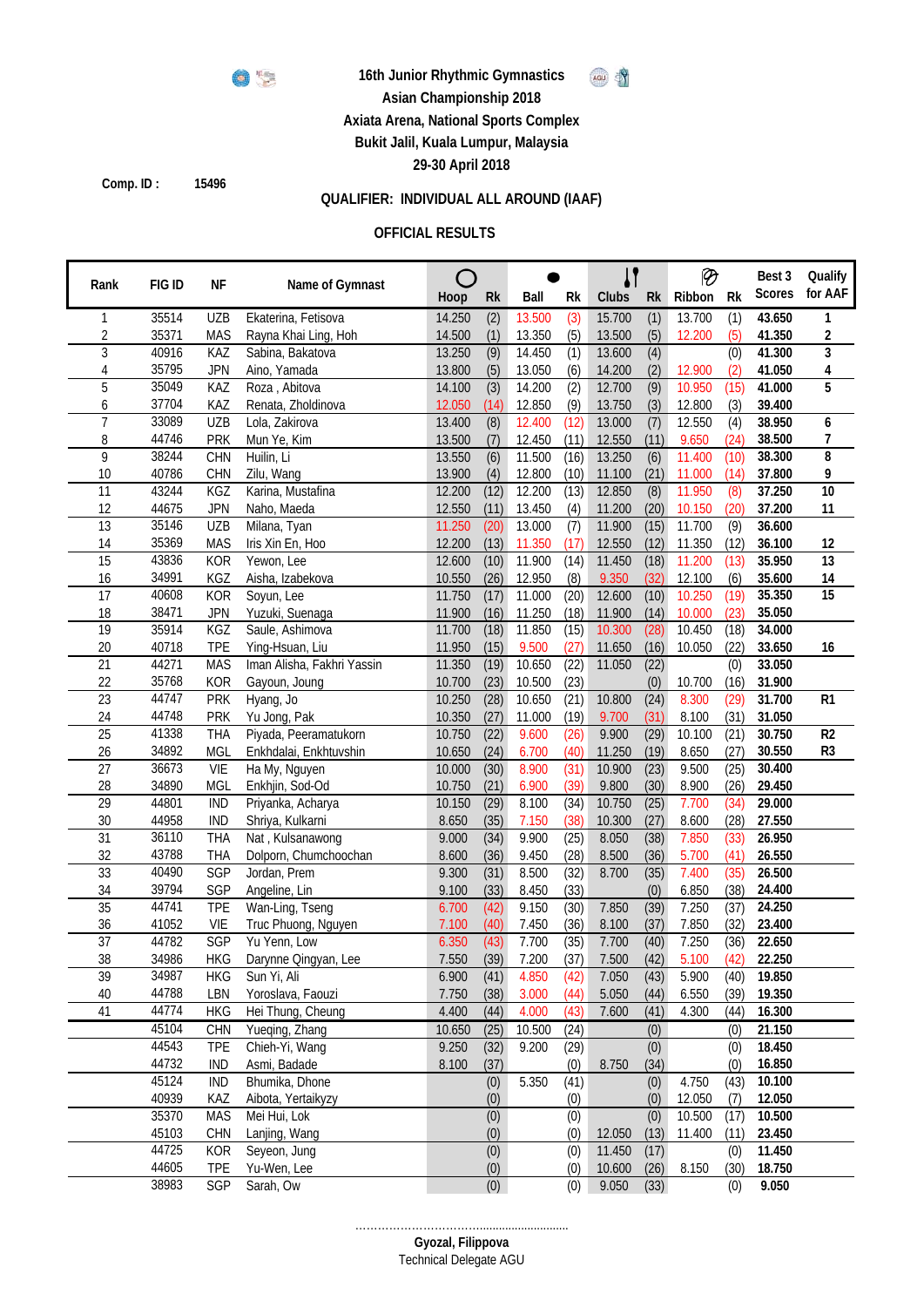

**15496 Comp. ID :**

#### **OFFICIAL RESULTS**

### **Qualifying & Team Final (TF)**

| Rank           | ID                               | <b>NF</b>  | Name of Gymnast                                                                        | ∩<br>Hoop                  | Ball                       | 11<br>Clubs                | ⊛<br>Ribbon                | <b>Total Best</b><br>10 Score |
|----------------|----------------------------------|------------|----------------------------------------------------------------------------------------|----------------------------|----------------------------|----------------------------|----------------------------|-------------------------------|
| 1              | 35049<br>37704<br>43282<br>43281 | KAZ        | Roza, Abitova<br>Renata, Zholdinova<br>Sabina, Bakatova<br>Aibota, Yertaikyzy          | 14.100<br>12.050<br>13.250 | 14.200<br>12.850<br>14.450 | 12.700<br>13.750<br>13.600 | 12.800                     | 133.750                       |
| $\overline{2}$ | 33089<br>35514<br>35146          | <b>UZB</b> | Lola, Zakirova<br>Ekaterina, Fetisova<br>Milana, Tyan                                  | 13.400<br>14.250           | 12.400<br>13.500<br>13.000 | 13.000<br>15.700<br>11.900 | 12.550<br>13.700           | 133.400                       |
| 3              | 35795<br>38471<br>44675          | <b>JPN</b> | Aino, Yamada<br>Yuzuki, Suenaga<br>Naho, Maeda                                         | 13.800<br>11.900<br>12.550 | 13.050<br>11.250<br>13.450 | 14.200<br>11.900<br>11.200 | 12.900                     | 126.200                       |
| 4              | 44271<br>35369<br>35370<br>35371 | <b>MAS</b> | Iman Alisha, Fakhri Yassin<br>Iris Xin En, Hoo<br>Mei Hui, Lok<br>Rayna Khai Ling, Hoh | 11.350<br>12.200<br>14.500 | 11.350<br>13.350           | 11.050<br>12.550<br>13.500 | 11.350<br>12.200           | 123.400                       |
| 5              | 40786<br>38244<br>45103<br>45104 | CHN        | Zilu, Wang<br>Huilin, Li<br>Lanjing, Wang<br>Yueging, Zhang                            | 13.900<br>13.550           | 12.800<br>11.500           | 11.100<br>13.250<br>12.050 | 11.000<br>11.400<br>11.400 | 121.950                       |
| 6              | 35914<br>43244<br>34991          | KGZ        | Saule, Ashimova<br>Karina, Mustafina<br>Aisha, Izabekova                               | 11.700<br>12.200<br>10.550 | 11.850<br>12.200<br>12.950 | 12.850                     | 10.450<br>11.950<br>12.100 | 118.800                       |
| 7              | 43836<br>40608<br>35768<br>44725 | <b>KOR</b> | Yewon, Lee<br>Soyun, Lee<br>Gayoun, Joung<br>Seyeon, Jung                              | 12.600<br>11.750<br>10.700 | 11.900<br>11.000           | 11.450<br>12.600<br>11.450 | 11.200<br>10.700           | 115.350                       |
| 8              | 44746<br>44747<br>44748          | <b>PRK</b> | Mun Ye, Kim<br>Hyang, Jo<br>Yu Jong, Pak                                               | 13.500<br>10.250<br>10.350 | 12.450<br>10.650<br>11.000 | 12.550<br>10.800<br>9.700  | 9.650                      | 110.900                       |
| 9              | 40/18<br>44741<br>44543<br>44605 | <b>TPE</b> | Ying-Hsuan, Liu<br>Wan-Ling, Tseng<br>Chieh-Yi, Wang<br>Yu-Wen, Lee                    | 11.950<br>9.250            | 9.500<br>9.150<br>9.200    | 11.650<br>7.850<br>10.600  | 10.050<br>8.150            | 97.350                        |
| 10             | 41338<br>36110<br>43788          | <b>THA</b> | Piyada, Peeramatukorn<br>Nat, Kulsanawong<br>Dolporn, Chumchoochan                     | 10.750<br>9.000<br>8.600   | 9.600<br>9.900<br>9.450    | 9.900<br>8.050<br>8.500    | 10.100                     | 93.850                        |
| 11             | 44801<br>44958<br>44732<br>45124 | <b>IND</b> | Priyanka, Acharya<br>Shriya, Kulkarni<br>Asmi, Badade<br>Bhumika, Dhone                | 10.150<br>8.650<br>8.100   | 8.100<br>7.150             | 10.750<br>10.300<br>8.750  | 7.700<br>8.600             | 88.250                        |
| 12             | 38983<br>40490<br>39794<br>44782 | SGP        | Sarah, Ow<br>Jordan, Prem<br>Angeline, Lin<br>Yu Yenn, Low                             | 9.300<br>9.100             | 8.500<br>8.450<br>7.700    | 9.050<br>8.700<br>7.700    | 7.400<br>7.250             | 83.150                        |
| 13             | 34986<br>34987<br>44774          | <b>HKG</b> | Darynne Qingyan, Lee<br>Sun Yi, Ali<br>Hei Thung, Cheung                               | 7.550<br>6.900<br>4.400    | 7.200<br>4.850             | 7.500<br>7.050<br>7.600    | 5.100<br>5.900             | 64.050                        |
|                | 40953<br>34892<br>34890          | MGL        | Enkh-ujin, Ganbat<br>Enkhdalai, Enkhtuvshin<br>Enkhjin, Sod-Od                         | 10.650<br>10.750           | 6.700<br>6.900             | 11.250<br>9.800            | 8.650<br>8.900             | 73.600                        |
|                | 36673<br>41052<br>44788          | VIE<br>LBN | Ha My, Nguyen<br>Truc Phuong, Nguyen<br><u>Yoroslava, Faouzi</u>                       | 10.000<br>7.100<br>7.750   | 8.900<br>7.450<br>3.000    | 10.900<br>8.100<br>5.050   | 9.500<br>7.850<br>6.550    | 39.300<br>22.350              |

Technical Delegate AGU **Gyozal, Filippova** ……………………………............................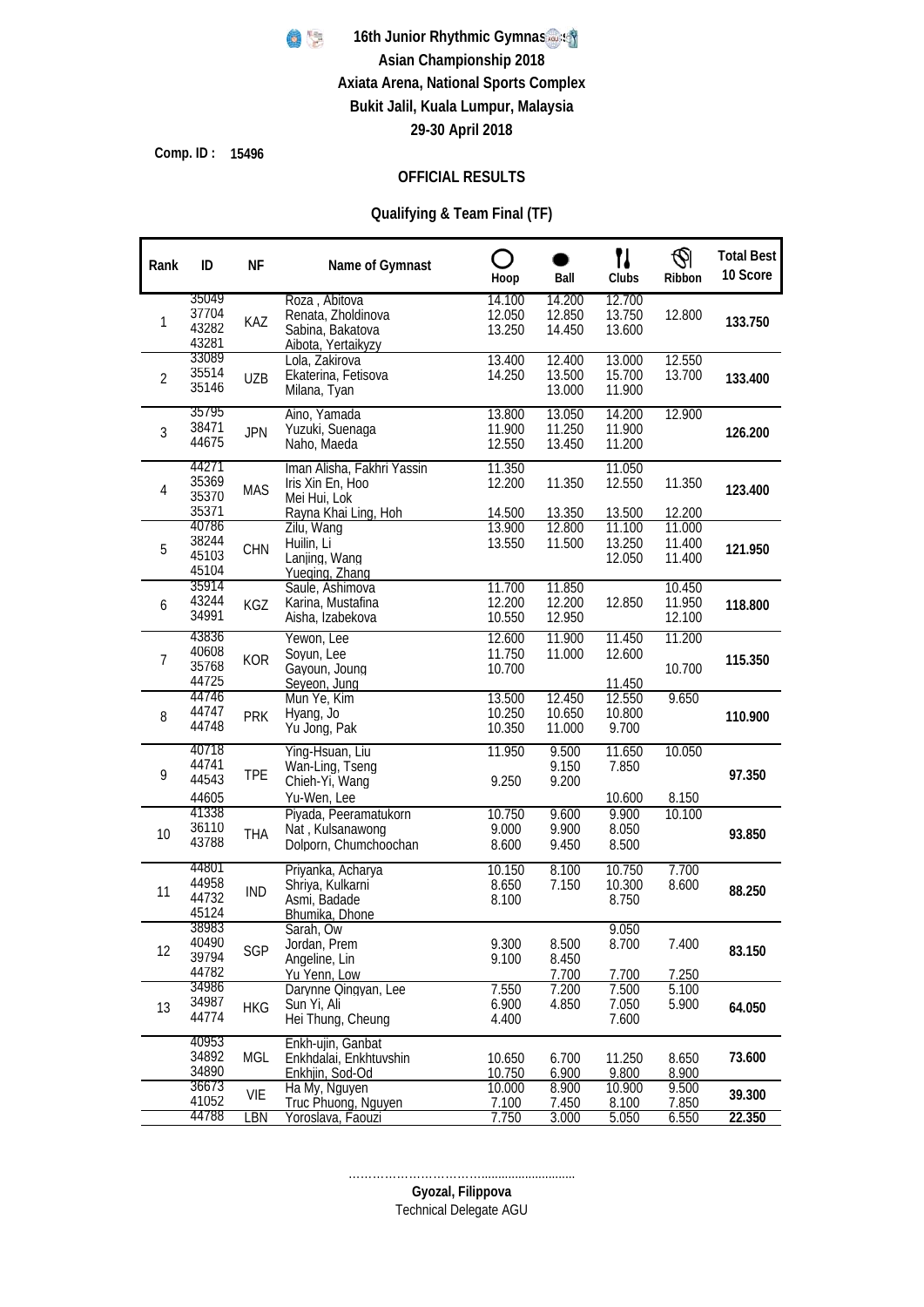

**Comp. ID : 15496**

### **AWARDS CEREMONY**

### **OFFICIAL RESULTS**

## **Team Final (TF)**

| <b>AWARDS</b> | ID    | ΝF         | Name of gymnasts    | Hoop   | Ball   | Clubs  | Ribbon | Best 10<br><b>Scores</b> |
|---------------|-------|------------|---------------------|--------|--------|--------|--------|--------------------------|
|               | 43282 |            | Roza, Abitova       | 14.100 | 14.200 | 12.700 |        |                          |
| <b>GOLD</b>   | 37704 | KAZ        | Renata, Zholdinova  | 12.050 | 12.850 | 13.750 | 12.800 | 133.750                  |
|               | 35049 |            | Sabina, Bakatova    | 13.250 | 14.450 | 13.600 |        |                          |
|               | 43281 |            | Aibota, Yertaikyzy  |        |        |        |        |                          |
|               | 33089 |            | Lola, Zakirova      | 13.400 | 12.400 | 13.000 | 12.550 |                          |
| <b>SILVER</b> | 35514 | <b>UZB</b> | Ekaterina, Fetisova | 14.250 | 13.500 | 15.700 | 13.700 | 133.400                  |
|               | 35146 |            | Milana, Tyan        |        | 13.000 | 11.900 |        |                          |
|               |       |            |                     |        |        |        |        |                          |
|               | 35795 |            | Aino, Yamada        | 13.800 | 13.050 | 14.200 | 12.900 |                          |
| <b>BRONZE</b> | 38471 | <b>JPN</b> | Yuzuki, Suenaga     | 11.900 | 11.250 | 11.900 |        | 126.200                  |
|               | 44675 |            | Naho, Maeda         | 12.550 | 13.450 | 11.200 |        |                          |
|               |       |            |                     |        |        |        |        |                          |

Technical Delegate AGU **Gyozal, Filippova** …………………………………………………………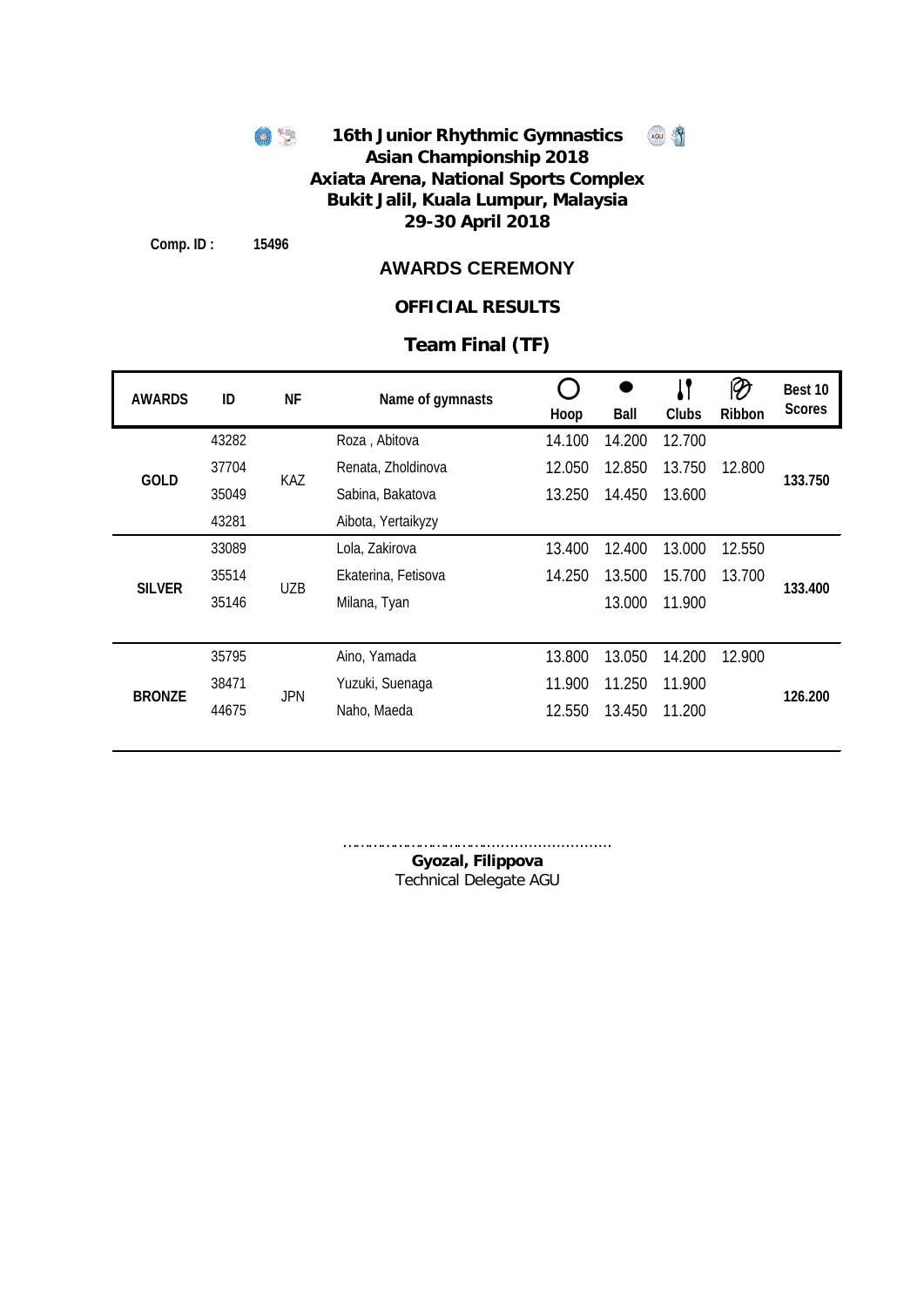



#### **INDIVIDUAL ALL AROUND FINALS (IAAF)**

**Comp. ID : 15496**

#### **JUDGES' ASSIGNMENTS**

| Technical Delegate:   |      | Gyozal, Filippova | UZB. |
|-----------------------|------|-------------------|------|
| Competition Director: | J43. | Lai Hun, LOW      | MAS  |

Hoop  $O$  Ball  $\bullet$ 

| Role           | ID  | Name of Judge             | <b>NOC</b> | <b>Role</b>    | ID   | Name of Judge             | <b>NOC</b> |
|----------------|-----|---------------------------|------------|----------------|------|---------------------------|------------|
| D1             |     | J29 Yekaterina, Yessikova | <b>KAZ</b> | D1             |      | J29 Yekaterina, Yessikova | <b>KAZ</b> |
| D <sub>2</sub> |     | J23 Erdenezaya, Baatarjav | MGL        | D <sub>2</sub> | J23  | Erdenezaya, Baatarjav     | MGL        |
| D <sub>3</sub> | J15 | Talia, Abduramanova       | <b>UZB</b> | D3             |      | J15 Talia, Abduramanova   | <b>UZB</b> |
| D4             | J2  | Natalia, Rentel           | <b>KGZ</b> | D4             | J2   | Natalia, Rentel           | KGZ        |
| E1             |     | J48 Akshata, Shete        | IND.       | E1             |      | J48 Akshata, Shete        | <b>IND</b> |
| E <sub>2</sub> |     | J25 Xiaoqin, Zhou         | <b>CHN</b> | E <sub>2</sub> |      | J25 Xiaoqin, Zhou         | <b>CHN</b> |
| E <sub>3</sub> |     | J22 Yoko, Hasegawa        | <b>JPN</b> | E3             |      | J22 Yoko, Hasegawa        | <b>JPN</b> |
| E4             |     | J17 Yi Lin, Phaan         | <b>SGP</b> | E4             |      | J17 Yi Lin, Phaan         | <b>SGP</b> |
| E5             | J10 | Man Yin, Yeung            | <b>HKG</b> | E5             | J10  | Man Yin, Yeung            | <b>HKG</b> |
| E6             |     | J33 Kim Lian, CHOO        | <b>MAS</b> | E6             | J33. | Kim Lian, CHOO            | MAS        |
| LJ1            | J5. | Cam Linh, Huynh           | VIE        | LJ1            | J5   | Cam Linh, Huynh           | <b>VIE</b> |
| LJ2            | J6  | Nina, Sutresna            | INA        | LJ2            | J6   | Nina, Sutresna            | INA        |
| TJ1            | J7  | Nannicha, Senachai        | <b>THA</b> | TJ1            | J7   | Nannicha, Senachai        | <b>THA</b> |
| RJ.            | J13 | Heajung, Suh              | <b>KOR</b> | <b>RJ</b>      | J13  | Heajung, Suh              | <b>KOR</b> |

…………………………….................................

Technical Delegate AGU **Gyozal, Filippova**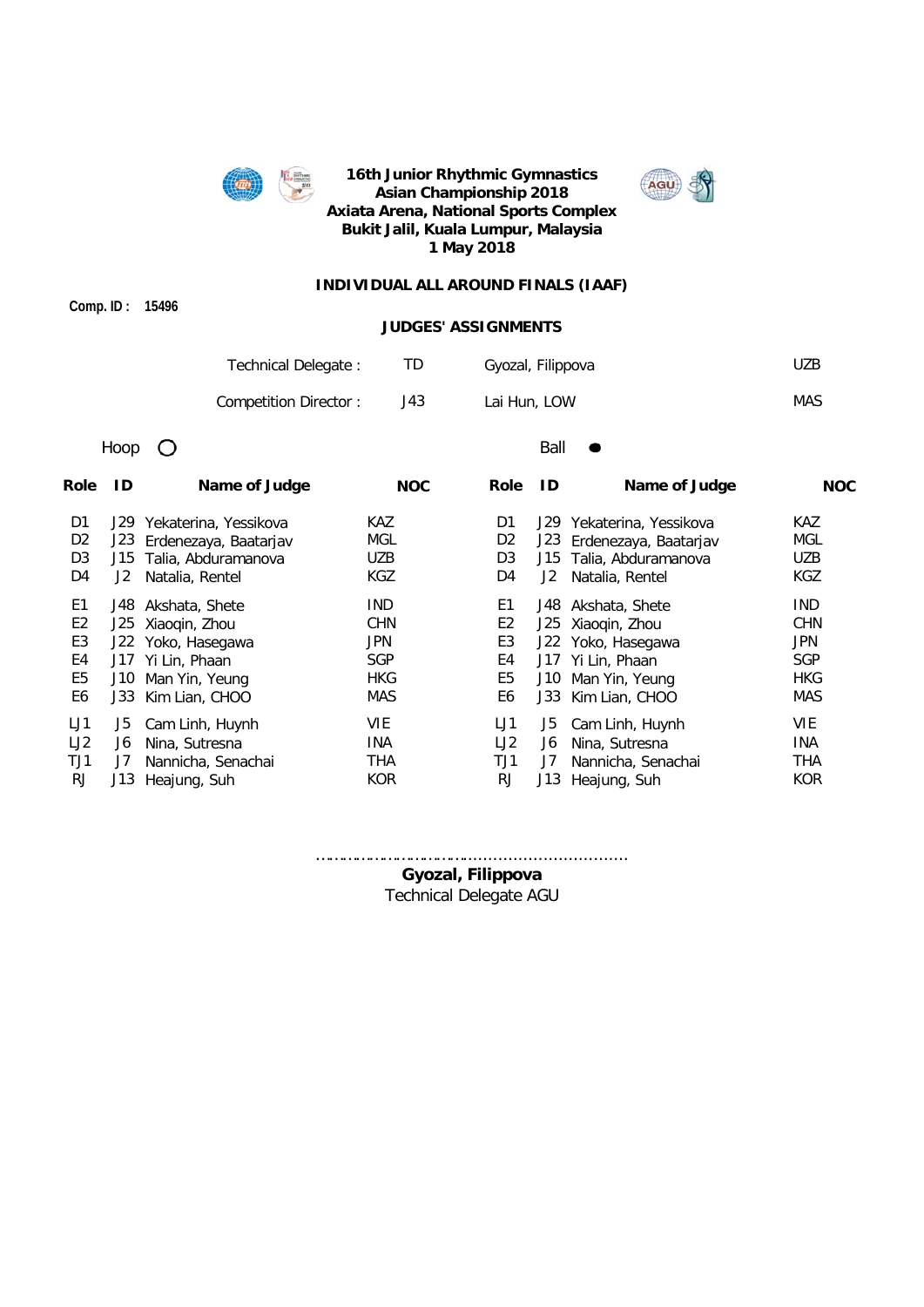



#### **INDIVIDUAL ALL AROUND FINALS (IAAF)**

**Comp. ID : 15496**

#### **JUDGES' ASSIGNMENTS**

| Technical Delegate:   |      | Gyozal, Filippova | UZB. |
|-----------------------|------|-------------------|------|
| Competition Director: | J43. | Lai Hun, LOW      | MAS  |

## Clubs  $\mathbf{I}$  Ribbon

Ø

| ID    | Name of Judge   | <b>NOC</b>                                                                                                                                                                                            | <b>Role</b>    | ID  | Name of Judge   | <b>NOC</b>                                                                                                                                                                                             |
|-------|-----------------|-------------------------------------------------------------------------------------------------------------------------------------------------------------------------------------------------------|----------------|-----|-----------------|--------------------------------------------------------------------------------------------------------------------------------------------------------------------------------------------------------|
|       |                 | <b>KAZ</b>                                                                                                                                                                                            | D1             |     |                 | KAZ.                                                                                                                                                                                                   |
| J23.  |                 | MGL                                                                                                                                                                                                   | D <sub>2</sub> |     |                 | MGL                                                                                                                                                                                                    |
|       |                 | <b>UZB</b>                                                                                                                                                                                            | D <sub>3</sub> |     |                 | UZB                                                                                                                                                                                                    |
| J2    | Natalia, Rentel | <b>KGZ</b>                                                                                                                                                                                            | D4             | J2  | Natalia, Rentel | <b>KGZ</b>                                                                                                                                                                                             |
| J48.  |                 | <b>IND</b>                                                                                                                                                                                            | E1             |     | Akshata, Shete  | <b>IND</b>                                                                                                                                                                                             |
|       |                 | <b>CHN</b>                                                                                                                                                                                            | E <sub>2</sub> |     |                 | <b>CHN</b>                                                                                                                                                                                             |
| J22 I | Yoko, Hasegawa  | JPN                                                                                                                                                                                                   | E3             |     |                 | <b>JPN</b>                                                                                                                                                                                             |
|       |                 | <b>SGP</b>                                                                                                                                                                                            | E4             |     |                 | <b>SGP</b>                                                                                                                                                                                             |
| J10.  | Man Yin, Yeung  | <b>HKG</b>                                                                                                                                                                                            | E <sub>5</sub> | J10 | Man Yin, Yeung  | <b>HKG</b>                                                                                                                                                                                             |
|       |                 | MAS                                                                                                                                                                                                   | E6             | J33 | Kim Lian, CHOO  | <b>MAS</b>                                                                                                                                                                                             |
| J5    | Cam Linh, Huynh | <b>VIE</b>                                                                                                                                                                                            | LJ1            | J5  | Cam Linh, Huynh | <b>VIE</b>                                                                                                                                                                                             |
| J6    | Nina, Sutresna  | <b>INA</b>                                                                                                                                                                                            | LJ2            | J6  | Nina, Sutresna  | <b>INA</b>                                                                                                                                                                                             |
| J7    |                 | <b>THA</b>                                                                                                                                                                                            | TJ1            | J7  |                 | <b>THA</b>                                                                                                                                                                                             |
| J13.  |                 | <b>KOR</b>                                                                                                                                                                                            | RJ.            |     |                 | <b>KOR</b>                                                                                                                                                                                             |
|       |                 | J29 Yekaterina, Yessikova<br>Erdenezaya, Baatarjav<br>J15 Talia, Abduramanova<br>Akshata, Shete<br>J25 Xiaoqin, Zhou<br>J17 Yi Lin, Phaan<br>J33 Kim Lian, CHOO<br>Nannicha, Senachai<br>Heajung, Suh |                |     |                 | J29 Yekaterina, Yessikova<br>J23<br>Erdenezaya, Baatarjav<br>J15 Talia, Abduramanova<br>J48.<br>J25 Xiaoqin, Zhou<br>J22 Yoko, Hasegawa<br>J17 Yi Lin, Phaan<br>Nannicha, Senachai<br>J13 Heajung, Suh |

…………………………….................................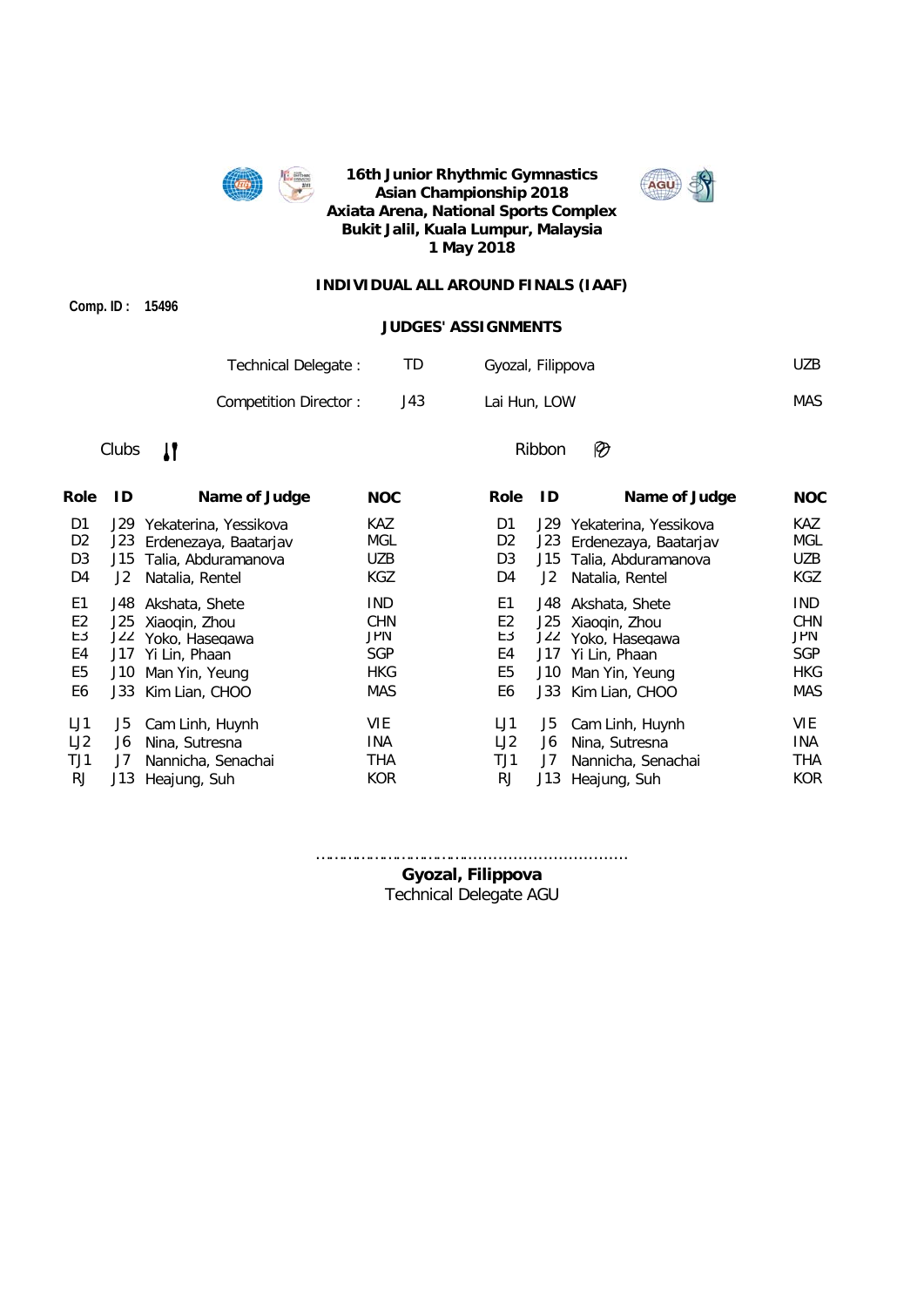

AGU

#### **Hoop Comp. ID : 15496**

#### **INDIVIDUAL ALL AROUND FINALS (IAAF)**

|        |            |                      |         |         |         | <b>Judges' Detail Score Sheet</b> |                |                |                |                |              |                       |       |                                |      |                |      |
|--------|------------|----------------------|---------|---------|---------|-----------------------------------|----------------|----------------|----------------|----------------|--------------|-----------------------|-------|--------------------------------|------|----------------|------|
|        |            |                      |         |         |         |                                   |                |                |                |                |              |                       |       |                                |      |                |      |
| FIG ID | <b>NF</b>  | Name of Gymnast      | $D1-D2$ | $D3-D4$ | D-score | Ded<br>$E1-E2$                    | E <sub>3</sub> | E <sub>4</sub> | E <sub>5</sub> | E <sub>6</sub> | Ded<br>E3-E6 | <b>Total</b><br>E-Ded |       | E-score D & E Scores Penalties |      | Total<br>Score | Rank |
| 40916  | KAZ        | Sabina, Bakatova     | 3.20    | 4.60    | 7.800   | 1.20                              | 1.2            | 1.4            | 1.5            | 1.3            | 1.35         | 2.550                 | 7.450 | 15.250                         |      | 15.250         |      |
| 35514  | <b>UZB</b> | Ekaterina, Fetisova  | 3.70    | 3.90    | 7.600   | 1.60                              | 1.4            | 1.5            | 1.3            | 1.4            | 1.40         | 3.000                 | 7.000 | 14.600                         |      | 14.600         | 2    |
| 35049  | KAZ        | Roza, Abitova        | 3.70    | 3.70    | 7.400   | 1.30                              | 1.5            | 1.7            | 2.0            | 1.7            | 1.70         | 3.000                 | 7.000 | 14.400                         |      | 14.400         | 3    |
| 40608  | <b>KOR</b> | Soyun, Lee           | 3.60    | 4.20    | 7.800   | 1.60                              | 1.8            | 1.9            | 1.8            | 1.8            | 1.80         | 3.400                 | 6.600 | 14.400                         |      | 14.400         | 4    |
| 33089  | <b>UZB</b> | Lola, Zakirova       | 4.30    | 3.50    | 7.800   | 1.50                              | 2.2            | 2.1            | 2.0            | 1.9            | 2.05         | 3.550                 | 6.450 | 14.250                         | 0.35 | 13.900         | 5    |
| 35371  | <b>MAS</b> | Rayna Khai Ling, Hoh | 3.30    | 3.50    | 6.800   | 1.20                              | 1.7            | 1.7            | 1.7            | 1.7            | 1.70         | 2.900                 | 7.100 | 13.900                         | 0.05 | 13.850         | 6    |
| 35795  | <b>JPN</b> | Aino, Yamada         | 3.90    | 3.00    | 6.900   | 1.70                              | 1.7            | 1.2            | 1.8            | 1.5            | 1.60         | 3.300                 | 6.700 | 13.600                         |      | 13.600         |      |
| 43244  | KGZ        | Karina, Mustafina    | 3.60    | 3.50    | 7.100   | 1.70                              | 1.8            | 1.8            | 1.8            | 1.9            | 1.80         | 3.500                 | 6.500 | 13.600                         |      | 13.600         | 8    |
| 44675  | <b>JPN</b> | Naho, Maeda          | 3.80    | 3.00    | 6.800   | 1.70                              | 1.8            | 1.5            | 1.9            | 1.5            | 1.65         | 3.350                 | 6.650 | 13.450                         |      | 13.450         | 9    |
| 40786  | <b>CHN</b> | Zilu, Wang           | 3.00    | 3.80    | 6.800   | 1.50                              | 1.9            | 1.8            | 1.8            | 1.9            | 1.85         | 3.350                 | 6.650 | 13.450                         | 0.05 | 13.400         | 10   |
| 38244  | <b>CHN</b> | Huilin, Li           | 3.20    | 3.50    | 6.700   | 1.60                              | 1.5            | 1.9            | 1.7            | 1.8            | 1.75         | 3.350                 | 6.650 | 13.350                         |      | 13.350         | 11   |
| 43836  | <b>KOR</b> | Yewon, Lee           | 3.40    | 3.30    | 6.700   | 1.70                              | 1.7            | 1.8            | 1.8            | 1.9            | 1.80         | 3.500                 | 6.500 | 13.200                         |      | 13.200         | 12   |
| 44746  | <b>PRK</b> | Mun Ye, Kim          | 3.00    | 3.30    | 6.300   | 1.60                              | 1.7            | 1.7            | 1.6            | 1.6            | 1.65         | 3.250                 | 6.750 | 13.050                         | 0.05 | 13.000         | 13   |
| 40718  | <b>TPE</b> | Ying-Hsuan, Liu      | 3.30    | 3.70    | 7.000   | 1.70                              | 2.5            | 2.2            | 2.5            | 2.0            | 2.35         | 4.050                 | 5.950 | 12.950                         |      | 12.950         | 14   |
| 34991  | KGZ        | Aisha, Izabekova     | 3.20    | 3.60    | 6.800   | 1.80                              | 2.1            | 2.2            | 2.3            | 2.5            | 2.25         | 4.050                 | 5.950 | 12.750                         |      | 12.750         | 15   |
| 35369  | <b>MAS</b> | Iris Xin En, Hoo     | 3.00    | 2.40    | 5.400   | 1.80                              | 2.0            | 1.8            | 1.7            | 1.8            | 1.80         | 3.600                 | 6.400 | 11.800                         | 0.05 | 11.750         | 16   |

…………………………………………………………………………… **Gyozal, Filippova** Technical Delegate AGU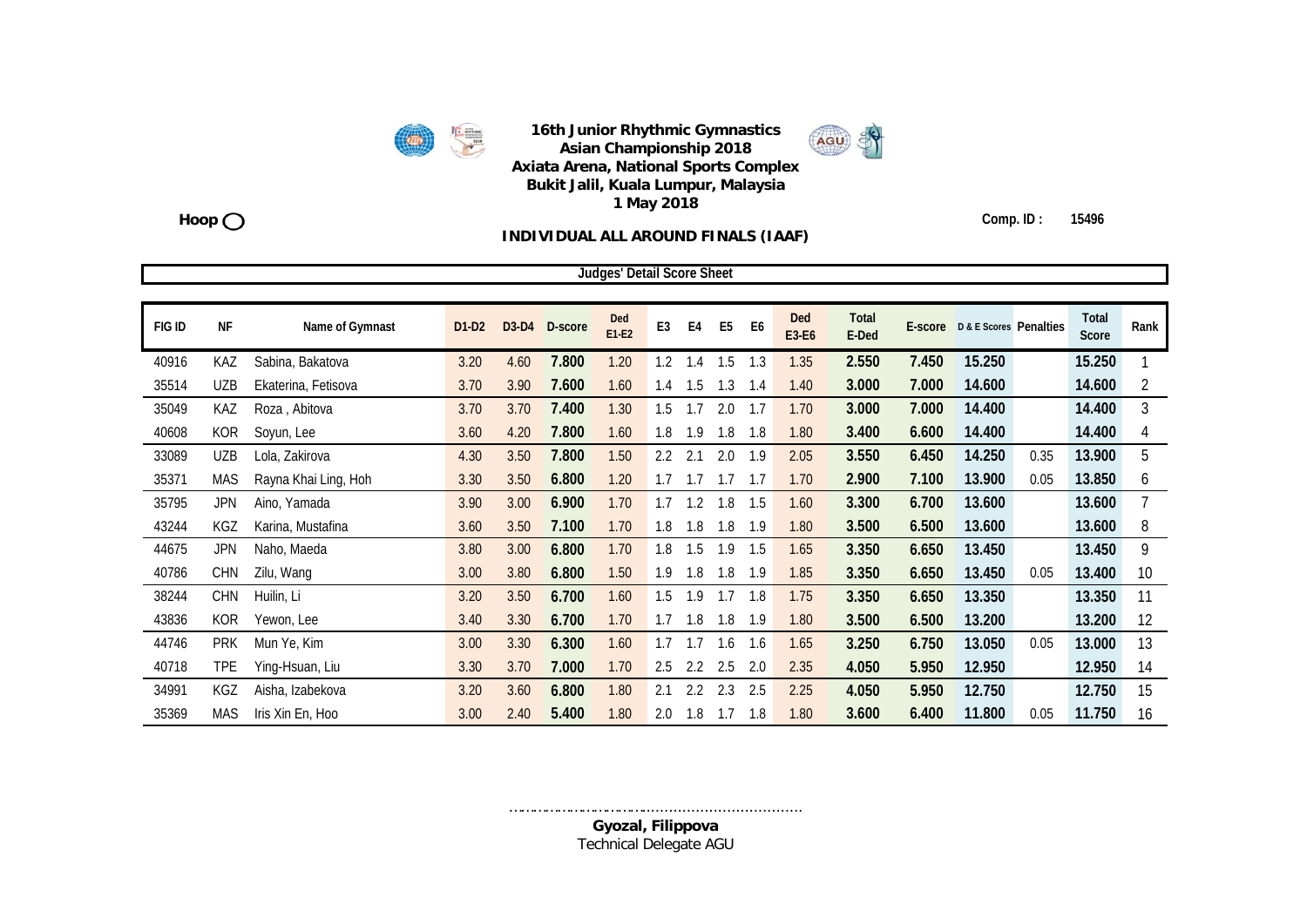

AGU

**Ball Comp. ID : 15496**

#### **INDIVIDUAL ALL AROUND FINALS (IAAF)**

|       |        |            |                      |      |             |         | <b>Judges' Detail Score Sheet</b> |                |                  |                |      |              |                       |         |                        |      |                |      |
|-------|--------|------------|----------------------|------|-------------|---------|-----------------------------------|----------------|------------------|----------------|------|--------------|-----------------------|---------|------------------------|------|----------------|------|
|       |        |            |                      |      |             |         |                                   |                |                  |                |      |              |                       |         |                        |      |                |      |
| Order | FIG ID | <b>NF</b>  | Name of Gymnast      |      | D1-D2 D3-D4 | D-score | Ded<br>E1-E2                      | E <sub>3</sub> | E <sub>4</sub>   | E <sub>5</sub> | E6   | Ded<br>E3-E6 | <b>Total</b><br>E-Ded | E-score | D & E Scores Penalties |      | Total<br>Score | Rank |
| 12    | 40916  | KAZ        | Sabina, Bakatova     | 3.70 | 4.00        | 7.700   | 1.40                              | 1.3            | 1.2              | 1.7            | 1.2  | 1.25         | 2.650                 | 7.350   | 15.050                 |      | 15.050         |      |
| 13    | 33089  | <b>UZB</b> | Lola, Zakirova       | 4.00 | 3.40        | 7.400   | 1.20                              | 1.7            | 1.7              | 1.6            | 1.3  | 1.65         | 2.850                 | 7.150   | 14.550                 |      | 14.550         | 2    |
|       | 35371  | MAS        | Rayna Khai Ling, Hoh | 3.70 | 3.50        | 7.200   | 1.30                              | 1.7            | 1.5              | 1.7            | 1.3  | 1.60         | 2.900                 | 7.100   | 14.300                 |      | 14.300         | 3    |
| 11    | 40608  | <b>KOR</b> | Soyun, Lee           | 3.40 | 3.90        | 7.300   | 1.70                              | 1.6            | 1.6              | 1.7            | 1.8  | 1.65         | 3.350                 | 6.650   | 13.950                 | 0.10 | 13.850         | 4    |
| 9     | 43836  | <b>KOR</b> | Yewon, Lee           | 3.40 | 3.60        | 7.000   | 1.50                              | 2.0            | 2.3              | 2.1            | 2.1  | 2.10         | 3.600                 | 6.400   | 13.400                 |      | 13.400         | 5    |
| 4     | 35514  | <b>UZB</b> | Ekaterina, Fetisova  | 3.50 | 3.10        | 6.600   | 1.60                              | 1.6            | 1.9              | 1.6            | 1.4  | 1.60         | 3.200                 | 6.800   | 13.400                 | 0.10 | 13.300         | 6    |
| 15    | 40786  | <b>CHN</b> | Zilu, Wang           | 3.60 | 2.90        | 6.500   | 1.60                              | 1.9            | 1.9              | 2.0            | 1.8  | 1.90         | 3.500                 | 6.500   | 13.000                 | 0.15 | 12.850         |      |
| 16    | 44675  | <b>JPN</b> | Naho, Maeda          | 3.50 | 2.80        | 6.300   | 1.80                              | 1.8            | 1.7              | 1.7            | 1.5  | 1.70         | 3.500                 | 6.500   | 12.800                 |      | 12.800         | 8    |
| 6     | 35049  | KAZ        | Roza, Abitova        | 3.70 | 2.80        | 6.500   | 1.50                              | 1.9            | $2.2\phantom{0}$ | 2.3            | 2.1  | 2.15         | 3.650                 | 6.350   | 12.850                 | 0.05 | 12.800         | 9    |
| 14    | 43244  | KGZ        | Karina, Mustafina    | 3.70 | 2.80        | 6.500   | 1.60                              | 2.1            | 2.1              | 2.1            | -2.1 | 2.10         | 3.700                 | 6.300   | 12.800                 | 0.05 | 12.750         | 10   |
| 5     | 35795  | <b>JPN</b> | Aino, Yamada         | 3.10 | 2.40        | 5.500   | 1.50                              | 2.3            | 1.7              | 2.0            | 1.6  | 1.85         | 3.350                 | 6.650   | 12.150                 |      | 12.150         | 11   |
|       | 38244  | <b>CHN</b> | Huilin, Li           | 3.30 | 3.20        | 6.500   | 1.70                              | 3.1            | 2.4              | 3.1            | 2.8  | 2.95         | 4.650                 | 5.350   | 11.850                 |      | 11.850         | 12   |
| 8     | 40718  | TPE        | Ying-Hsuan, Liu      | 2.60 | 3.00        | 5.600   | 1.90                              | 2.5            | 2.1              | 2.5            | 2.1  | 2.30         | 4.200                 | 5.800   | 11.400                 | 0.10 | 11.300         | 13   |
| 3     | 34991  | KGZ        | Aisha, Izabekova     | 2.70 | 2.60        | 5.300   | 1.80                              | 2.0            | 2.8              | 2.4            | -2.7 | 2.55         | 4.350                 | 5.650   | 10.950                 | 0.05 | 10.900         | 14   |
|       | 44746  | <b>PRK</b> | Mun Ye, Kim          | 2.80 | 3.50        | 6.300   | 2.00                              | 2.9            | 2.5              | 3.0            | 2.6  | 2.75         | 4.750                 | 5.250   | 11.550                 | 0.65 | 10.900         | 15   |
| 10    | 35369  | MAS        | Iris Xin En, Hoo     | 3.30 | 2.20        | 5.500   | 2.00                              | 3.2            | 3.3              | 3.3            | 3.4  | 3.30         | 5.300                 | 4.700   | 10.200                 | 0.30 | 9.900          | 16   |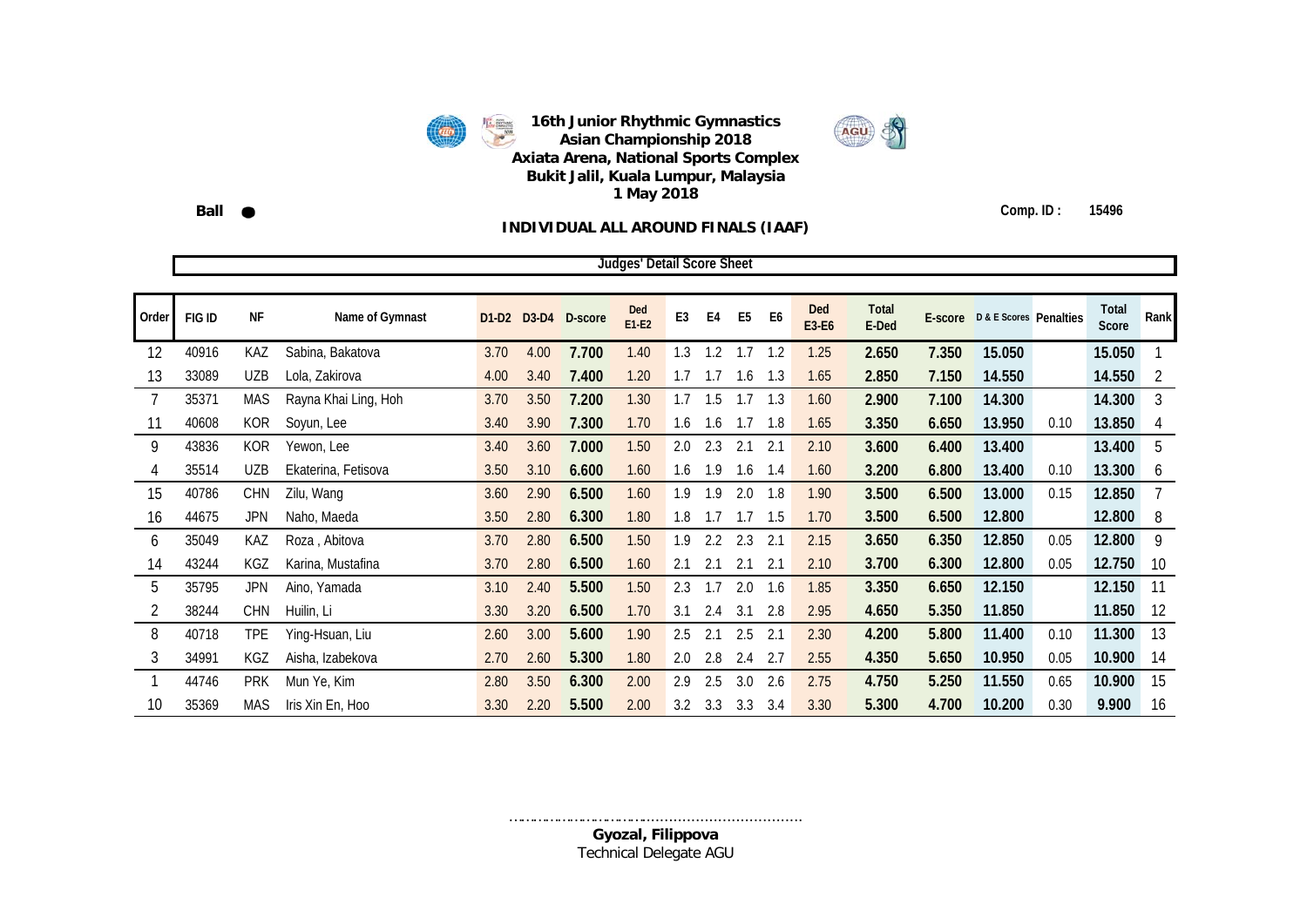

**Clubs Comp. ID : 15496**

#### **INDIVIDUAL ALL AROUND FINALS (IAAF)**

|        |            |                      |         |      |               | Judges' Detail Score Sheet |                |     |                |                |              |                       |       |                                |      |                |                |
|--------|------------|----------------------|---------|------|---------------|----------------------------|----------------|-----|----------------|----------------|--------------|-----------------------|-------|--------------------------------|------|----------------|----------------|
|        |            |                      |         |      |               |                            |                |     |                |                |              |                       |       |                                |      |                |                |
| FIG ID | <b>NF</b>  | Name of Gymnast      | $D1-D2$ |      | D3-D4 D-score | Ded<br>$E1-E2$             | E <sub>3</sub> | E4  | E <sub>5</sub> | E <sub>6</sub> | Ded<br>E3-E6 | <b>Total</b><br>E-Ded |       | E-score D & E Scores Penalties |      | Total<br>Score | Rank           |
| 35514  | <b>UZB</b> | Ekaterina, Fetisova  | 4.10    | 3.50 | 7.600         | 1.30                       | 1.4            | 1.3 | 1.3            | -1.4           | 1.35         | 2.650                 | 7.350 | 14.950                         |      | 14.950         |                |
| 33089  | <b>UZB</b> | Lola, Zakirova       | 3.90    | 3.70 | 7.600         | 1.40                       | 1.7            | 1.8 | 2.4            | 1.8            | 1.80         | 3.200                 | 6.800 | 14.400                         |      | 14.400         | $\overline{2}$ |
| 40916  | KAZ        | Sabina, Bakatova     | 3.70    | 3.90 | 7.600         | 1.90                       | 1.3            | 1.5 | 1.4            | 1.5            | 1.45         | 3.350                 | 6.650 | 14.250                         |      | 14.250         | 3              |
| 38244  | CHN        | Huilin, Li           | 3.90    | 3.40 | 7.300         | 1.60                       | 1.5            | 1.8 | 1.7            | 1.5            | 1.60         | 3.200                 | 6.800 | 14.100                         |      | 14.100         | 4              |
| 44675  | JPN        | Naho, Maeda          | 3.70    | 3.40 | 7.100         | 1.70                       | 1.9            | 1.9 | 2.2            | 1.7            | 1.90         | 3.600                 | 6.400 | 13.500                         |      | 13.500         | 5              |
| 35371  | <b>MAS</b> | Rayna Khai Ling, Hoh | 3.70    | 2.60 | 6.300         | 1.30                       | 2.0            | 1.7 | 1.9            | 1.7            | 1.80         | 3.100                 | 6.900 | 13.200                         |      | 13.200         | 6              |
| 40786  | <b>CHN</b> | Zilu, Wang           | 3.30    | 3.30 | 6.600         | 1.00                       | 2.3            | 2.6 | 2.8            | 2.1            | 2.45         | 3.450                 | 6.550 | 13.150                         | 0.05 | 13.100         |                |
| 40608  | <b>KOR</b> | Soyun, Lee           | 2.90    | 3.50 | 6.400         | 1.80                       | 1.7            | 1.6 | 1.6            | 1.9            | 1.65         | 3.450                 | 6.550 | 12.950                         |      | 12.950         | 8              |
| 43244  | KGZ        | Karina, Mustafina    | 3.70    | 3.00 | 6.700         | 1.80                       | 2.3            | 2.0 | 2.3            | 1.9            | 2.15         | 3.950                 | 6.050 | 12.750                         |      | 12.750         | 9              |
| 35369  | <b>MAS</b> | Iris Xin En, Hoo     | 3.40    | 2.50 | 5.900         | 1.70                       | 1.7            | 1.6 | 1.7            | 1.6            | 1.65         | 3.350                 | 6.650 | 12.550                         |      | 12.550         | 10             |
| 35049  | KAZ        | Roza, Abitova        | 4.00    | 3.40 | 7.400         | 2.00                       | 2.8            | 3.0 | 2.9            | 3.3            | 2.95         | 4.950                 | 5.050 | 12.450                         |      | 12.450         | 11             |
| 40718  | <b>TPE</b> | Ying-Hsuan, Liu      | 3.30    | 2.60 | 5.900         | 1.50                       | 2.0            | 2.0 | 2.0            | 1.9            | 2.00         | 3.500                 | 6.500 | 12.400                         |      | 12.400         | 12             |
| 35795  | <b>JPN</b> | Aino, Yamada         | 3.00    | 1.90 | 4.900         | 1.70                       | 1.5            | 1.4 | 1.6            | 1.4            | 1.45         | 3.150                 | 6.850 | 11.750                         |      | 11.750         | 13             |
| 34991  | KGZ        | Aisha, Izabekova     | 3.00    | 2.20 | 5.200         | 1.60                       | 2.1            | 2.1 | 2.0            | 2.2            | 2.10         | 3.700                 | 6.300 | 11.500                         |      | 11.500         | 14             |
| 43836  | KOR        | Yewon, Lee           | 3.10    | 2.50 | 5.600         | 1.90                       | 2.5            | 2.7 | 2.4            | 3.0            | 2.60         | 4.500                 | 5.500 | 11.100                         | 0.05 | 11.050         | 15             |
| 44746  | <b>PRK</b> | Mun Ye, Kim          | 3.90    | 2.30 | 6.200         | 2.00                       | 3.3            | 2.7 | 3.1            | 3.0            | 3.05         | 5.050                 | 4.950 | 11.150                         | 0.10 | 11.050         | 16             |

………………………………………………………………………………… **Gyozal, Filippova** Technical Delegate AGU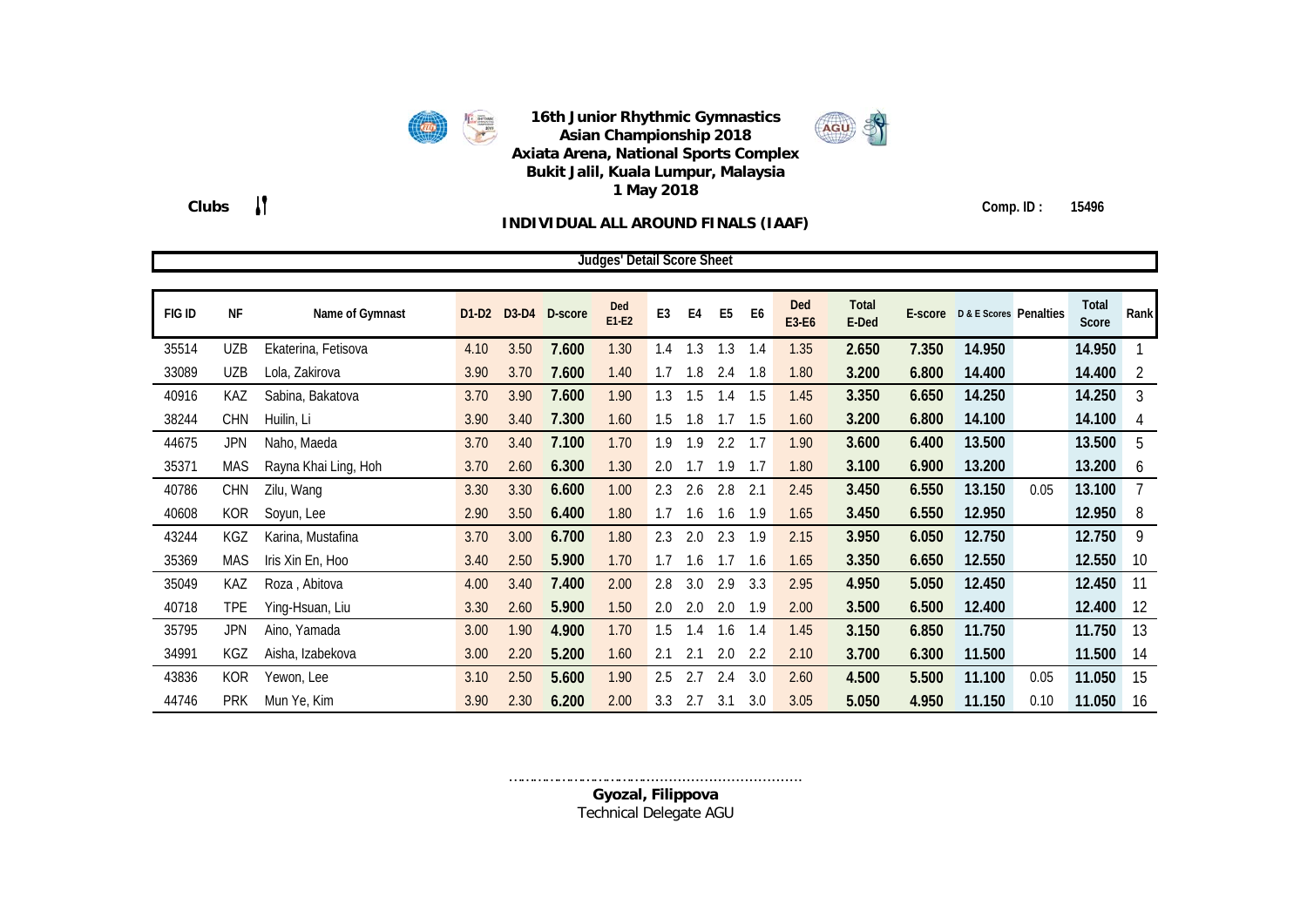



### **Ribbon Comp. ID : 15496**

#### **INDIVIDUAL ALL AROUND FINALS (IAAF)**

|        |            |                      |         |      |               | <b>Judges' Detail Score Sheet</b> |                |                |                |                |                     |                       |       |                                |       |                |                |
|--------|------------|----------------------|---------|------|---------------|-----------------------------------|----------------|----------------|----------------|----------------|---------------------|-----------------------|-------|--------------------------------|-------|----------------|----------------|
|        |            |                      |         |      |               |                                   |                |                |                |                |                     |                       |       |                                |       |                |                |
| FIG ID | <b>NF</b>  | Name of Gymnast      | $D1-D2$ |      | D3-D4 D-score | Ded<br>$E1-E2$                    | E <sub>3</sub> | E <sub>4</sub> | E <sub>5</sub> | E <sub>6</sub> | <b>Ded</b><br>E3-E6 | <b>Total</b><br>E-Ded |       | E-score D & E Scores Penalties |       | Total<br>Score | Rank           |
| 35514  | <b>UZB</b> | Ekaterina, Fetisova  | 4.00    | 3.00 | 7.000         | 1.40                              | 1.4            | 1.8            | 1.3            | 1.5            | 1.45                | 2.850                 | 7.150 | 14.150                         |       | 14.150         |                |
| 35371  | <b>MAS</b> | Rayna Khai Ling, Hoh | 3.30    | 2.60 | 5.900         | 1.20                              | 1.6            | 1.4            | 1.6            | 1.4            | 1.50                | 2.700                 | 7.300 | 13.200                         |       | 13.200         | $\overline{2}$ |
| 40786  | <b>CHN</b> | Zilu, Wang           | 3.70    | 2.80 | 6.500         | 1.40                              | 1.9            | 2.5            | 2.2            | 2.0            | 2.10                | 3.500                 | 6.500 | 13.000                         |       | 13.000         | 3              |
| 33089  | <b>UZB</b> | Lola, Zakirova       | 3.70    | 2.50 | 6.200         | 1.40                              | 2.0            | 2.0            | 2.4            | 2.0            | 2.00                | 3.400                 | 6.600 | 12.800                         |       | 12.800         | 4              |
| 44675  | <b>JPN</b> | Naho, Maeda          | 3.70    | 2.30 | 6.000         | 1.50                              | 1.9            | 2.0            | 2.2            | 2.2            | 2.10                | 3.600                 | 6.400 | 12.400                         |       | 12.400         | 5              |
| 35369  | <b>MAS</b> | Iris Xin En, Hoo     | 3.60    | 2.30 | 5.900         | 1.60                              | 1.9            | 1.8            | 2.0            | 2.0            | 1.95                | 3.550                 | 6.450 | 12.350                         |       | 12.350         | 6              |
| 38244  | CHN        | Huilin, Li           | 3.50    | 2.30 | 5.800         | 1.40                              | 2.1            | 2.1            | 2.4            | 2.0            | 2.10                | 3.500                 | 6.500 | 12.300                         |       | 12.300         | 7              |
| 44746  | <b>PRK</b> | Mun Ye, Kim          | 3.20    | 2.40 | 5.600         | 1.80                              | 1.9            | 1.9            | 1.9            | 2.0            | 1.90                | 3.700                 | 6.300 | 11.900                         |       | 11.900         | 8              |
| 35795  | <b>JPN</b> | Aino, Yamada         | 3.50    | 1.50 | 5.000         | 1.60                              | 2.3            | 2.2            | 2.2            | 2.0            | 2.20                | 3.800                 | 6.200 | 11.200                         |       | 11.200         | 9              |
| 40608  | <b>KOR</b> | Soyun, Lee           | 3.00    | 2.10 | 5.100         | 1.70                              | 2.1            | 2.4            | 2.5            | 2.6            | 2.45                | 4.150                 | 5.850 | 10.950                         |       | 10.950         | 10             |
| 40718  | TPE        | Ying-Hsuan, Liu      | 3.40    | 1.50 | 4.900         | 1.70                              | 2.3            | 2.3            | 2.7            | 2.1            | 2.30                | 4.000                 | 6.000 | 10.900                         | 0.05  | 10.850         | 11             |
| 43836  | <b>KOR</b> | Yewon, Lee           | 3.50    | 2.00 | 5.500         | 1.70                              | 2.8            | 3.6            | 2.9            | 3.2            | 3.05                | 4.750                 | 5.250 | 10.750                         | 0.050 | 10.700         | 12             |
| 34991  | KGZ        | Aisha, Izabekova     | 2.60    | 2.10 | 4.700         | 1.80                              | 2.2            | 2.4            | 2.5            | 2.4            | 2.40                | 4.200                 | 5.800 | 10.500                         |       | 10.500         | 13             |
| 40916  | KAZ        | Sabina, Bakatova     | 2.20    | 2.40 | 4.600         | 1.60                              | 2.3            | 3.4            | 3.5            | 3.3            | 3.35                | 4.950                 | 5.050 | 9.650                          |       | 9.650          | 14             |
| 43244  | KGZ        | Karina, Mustafina    | 2.00    | 1.40 | 3.400         | 2.30                              | 2.9            | 2.6            | 3.0            | 2.7            | 2.80                | 5.100                 | 4.900 | 8.300                          |       | 8.300          | 15             |
| 35049  | KAZ        | Roza, Abitova        | 0.50    | 0.80 | 1.300         | 1.80                              | 1.7            | 2.5            | 1.9            | 2.5            | 2.20                | 4.000                 | 6.000 | 7.300                          |       | 7.300          | 16             |

…………………………………………………………………………… **Gyozal, Filippova** Technical Delegate AGU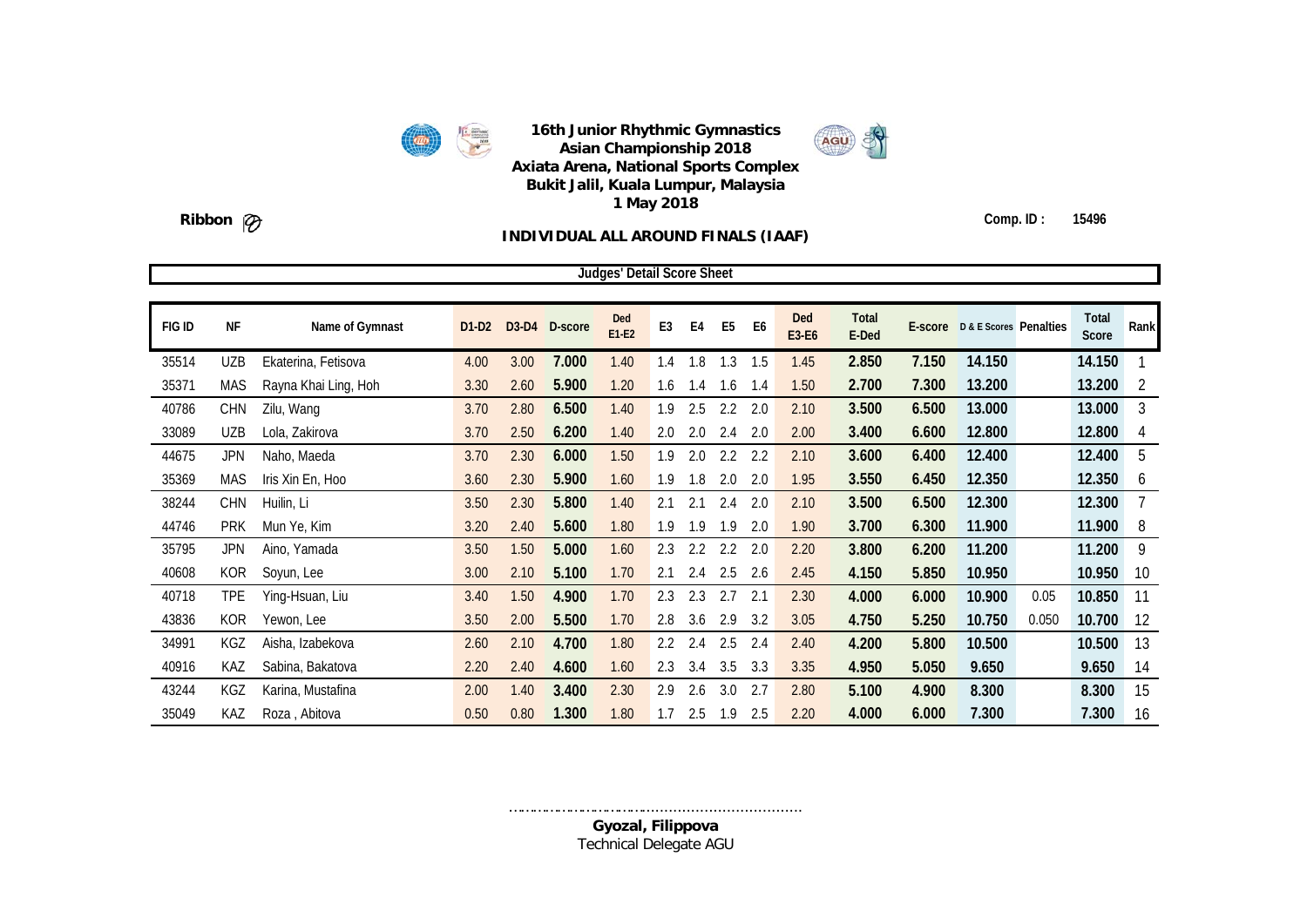

AGU

**Comp. ID : 15496**

### **INDIVIDUAL ALL AROUND FINALS (IAAF)**

## **OFFICIAL RESULTS**

## **Hoop**

| Rank           | FIG ID | <b>NOC</b> | Name of Gymnast      | D-Score | Deduction |       | E-Score | <b>Penalties</b> | Total  |
|----------------|--------|------------|----------------------|---------|-----------|-------|---------|------------------|--------|
|                |        |            |                      |         | EA        | ET    |         |                  |        |
| 1              | 40916  | <b>KAZ</b> | Sabina, Bakatova     | 7.800   | 1.200     | 1.350 | 7.450   |                  | 15.250 |
| $\overline{2}$ | 35514  | <b>UZB</b> | Ekaterina, Fetisova  | 7.600   | 1.600     | 1.400 | 7.000   |                  | 14.600 |
| 3              | 35049  | KAZ        | Roza, Abitova        | 7.400   | 1.300     | 1.700 | 7.000   |                  | 14.400 |
| $\overline{4}$ | 40608  | <b>KOR</b> | Soyun, Lee           | 7.800   | 1.600     | 1.800 | 6.600   |                  | 14.400 |
| 5              | 33089  | UZB        | Lola, Zakirova       | 7.800   | 1.500     | 2.050 | 6.450   | 0.350            | 13.900 |
| 6              | 35371  | <b>MAS</b> | Rayna Khai Ling, Hoh | 6.800   | 1.200     | 1.700 | 7.100   | 0.050            | 13.850 |
| 7              | 35795  | <b>JPN</b> | Aino, Yamada         | 6.900   | 1.700     | 1.600 | 6.700   |                  | 13.600 |
| 8              | 43244  | KGZ        | Karina, Mustafina    | 7.100   | 1.700     | 1.800 | 6.500   |                  | 13.600 |
| 9              | 44675  | <b>JPN</b> | Naho, Maeda          | 6.800   | 1.700     | 1.650 | 6.650   |                  | 13.450 |
| 10             | 40786  | <b>CHN</b> | Zilu, Wang           | 6.800   | 1.500     | 1.850 | 6.650   | 0.050            | 13.400 |
| 11             | 38244  | <b>CHN</b> | Huilin, Li           | 6.700   | 1.600     | 1.750 | 6.650   |                  | 13.350 |
| 12             | 43836  | KOR        | Yewon, Lee           | 6.700   | 1.700     | 1.800 | 6.500   |                  | 13.200 |
| 13             | 44746  | <b>PRK</b> | Mun Ye, Kim          | 6.300   | 1.600     | 1.650 | 6.750   | 0.050            | 13.000 |
| 14             | 40718  | <b>TPE</b> | Ying-Hsuan, Liu      | 7.000   | 1.700     | 2.350 | 5.950   |                  | 12.950 |
| 15             | 34991  | KGZ        | Aisha, Izabekova     | 6.800   | 1.800     | 2.250 | 5.950   |                  | 12.750 |
| 16             | 35369  | <b>MAS</b> | Iris Xin En, Hoo     | 5.400   | 1.800     | 1.800 | 6.400   | 0.050            | 11.750 |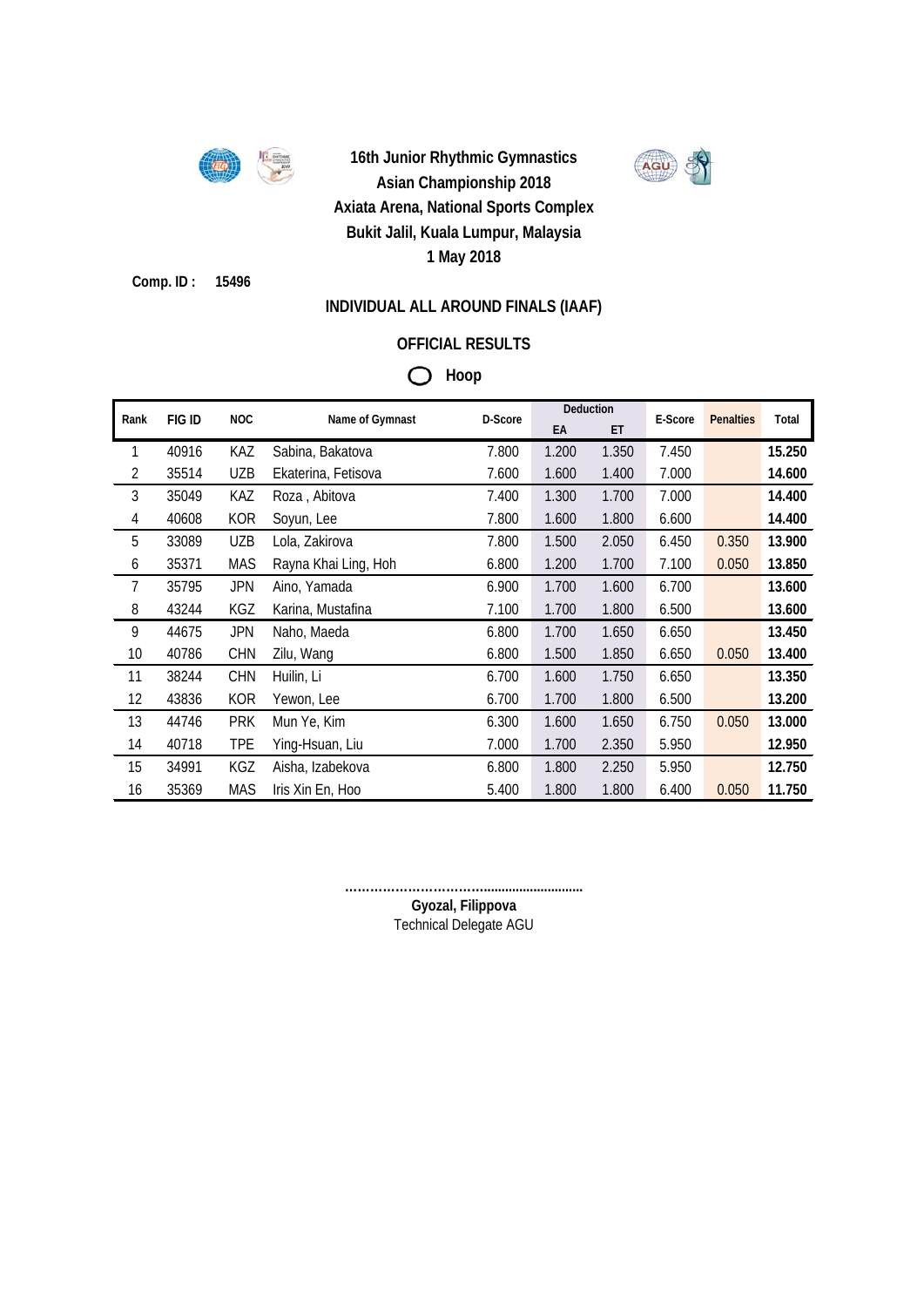

AGU

**Comp. ID : 15496**

### **INDIVIDUAL ALL AROUND FINALS (IAAF)**

### **OFFICIAL RESULTS**

 $B$ 

| Rank           | <b>FIG ID</b> | <b>NOC</b> | Name of Gymnast      | D-Score | Deduction |       | E-Score | <b>Penalties</b> | Total  |
|----------------|---------------|------------|----------------------|---------|-----------|-------|---------|------------------|--------|
|                |               |            |                      |         | EA        | ET    |         |                  |        |
| 1              | 40916         | KAZ        | Sabina, Bakatova     | 7.700   | 1.400     | 1.250 | 7.350   |                  | 15.050 |
| $\overline{2}$ | 33089         | <b>UZB</b> | Lola, Zakirova       | 7.400   | 1.200     | 1.650 | 7.150   |                  | 14.550 |
| 3              | 35371         | <b>MAS</b> | Rayna Khai Ling, Hoh | 7.200   | 1.300     | 1.600 | 7.100   |                  | 14.300 |
| $\overline{4}$ | 40608         | <b>KOR</b> | Soyun, Lee           | 7.300   | 1.700     | 1.650 | 6.650   | 0.100            | 13.850 |
| 5              | 43836         | <b>KOR</b> | Yewon, Lee           | 7.000   | 1.500     | 2.100 | 6.400   |                  | 13.400 |
| 6              | 35514         | <b>UZB</b> | Ekaterina, Fetisova  | 6.600   | 1.600     | 1.600 | 6.800   | 0.100            | 13.300 |
| 7              | 40786         | <b>CHN</b> | Zilu, Wang           | 6.500   | 1.600     | 1.900 | 6.500   | 0.150            | 12.850 |
| 8              | 44675         | JPN        | Naho, Maeda          | 6.300   | 1.800     | 1.700 | 6.500   |                  | 12.800 |
| 9              | 35049         | KAZ        | Roza, Abitova        | 6.500   | 1.500     | 2.150 | 6.350   | 0.050            | 12.800 |
| 10             | 43244         | KGZ        | Karina, Mustafina    | 6.500   | 1.600     | 2.100 | 6.300   | 0.050            | 12.750 |
| 11             | 35795         | <b>JPN</b> | Aino, Yamada         | 5.500   | 1.500     | 1.850 | 6.650   |                  | 12.150 |
| 12             | 38244         | <b>CHN</b> | Huilin, Li           | 6.500   | 1.700     | 2.950 | 5.350   |                  | 11.850 |
| 13             | 40718         | <b>TPE</b> | Ying-Hsuan, Liu      | 5.600   | 1.900     | 2.300 | 5.800   | 0.100            | 11.300 |
| 14             | 34991         | KGZ        | Aisha, Izabekova     | 5.300   | 1.800     | 2.550 | 5.650   | 0.050            | 10.900 |
| 15             | 44746         | <b>PRK</b> | Mun Ye, Kim          | 6.300   | 2.000     | 2.750 | 5.250   | 0.650            | 10.900 |
| 16             | 35369         | <b>MAS</b> | Iris Xin En, Hoo     | 5.500   | 2.000     | 3.300 | 4.700   | 0.300            | 9.900  |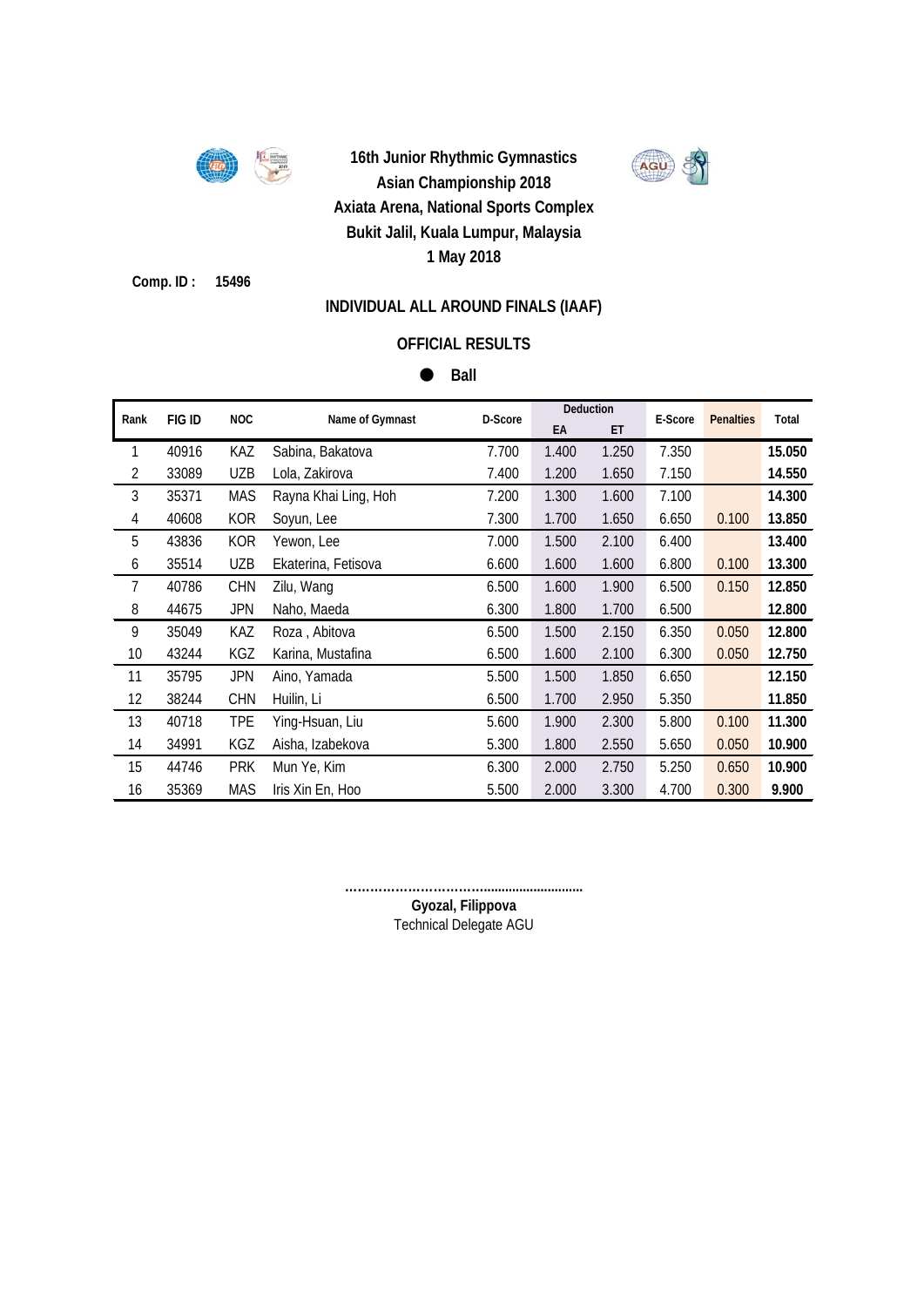

AGU

**Comp. ID : 15496**

### **INDIVIDUAL ALL AROUND FINALS (IAAF)**

## **OFFICIAL RESULTS**

## **Clubs**

|      |               |            |                      |         |       | Deduction |         |                  |        |
|------|---------------|------------|----------------------|---------|-------|-----------|---------|------------------|--------|
| Rank | <b>FIG ID</b> | <b>NOC</b> | Name of Gymnast      | D-Score | EA    | ET        | E-Score | <b>Penalties</b> | Total  |
| 1    | 35514         | <b>UZB</b> | Ekaterina, Fetisova  | 7.600   | 1.300 | 1.350     | 7.350   |                  | 14.950 |
| 2    | 33089         | <b>UZB</b> | Lola, Zakirova       | 7.600   | 1.400 | 1.800     | 6.800   |                  | 14.400 |
| 3    | 40916         | KAZ        | Sabina, Bakatova     | 7.600   | 1.900 | 1.450     | 6.650   |                  | 14.250 |
| 4    | 38244         | <b>CHN</b> | Huilin, Li           | 7.300   | 1.600 | 1.600     | 6.800   |                  | 14.100 |
| 5    | 44675         | JPN        | Naho, Maeda          | 7.100   | 1.700 | 1.900     | 6.400   |                  | 13.500 |
| 6    | 35371         | MAS        | Rayna Khai Ling, Hoh | 6.300   | 1.300 | 1.800     | 6.900   |                  | 13.200 |
| 7    | 40786         | <b>CHN</b> | Zilu, Wang           | 6.600   | 1.000 | 2.450     | 6.550   | 0.050            | 13.100 |
| 8    | 40608         | <b>KOR</b> | Soyun, Lee           | 6.400   | 1.800 | 1.650     | 6.550   |                  | 12.950 |
| 9    | 43244         | KGZ        | Karina, Mustafina    | 6.700   | 1.800 | 2.150     | 6.050   |                  | 12.750 |
| 10   | 35369         | <b>MAS</b> | Iris Xin En, Hoo     | 5.900   | 1.700 | 1.650     | 6.650   |                  | 12.550 |
| 11   | 35049         | KAZ        | Roza, Abitova        | 7.400   | 2.000 | 2.950     | 5.050   |                  | 12.450 |
| 12   | 40718         | <b>TPE</b> | Ying-Hsuan, Liu      | 5.900   | 1.500 | 2.000     | 6.500   |                  | 12.400 |
| 13   | 35795         | <b>JPN</b> | Aino, Yamada         | 4.900   | 1.700 | 1.450     | 6.850   |                  | 11.750 |
| 14   | 34991         | KGZ        | Aisha, Izabekova     | 5.200   | 1.600 | 2.100     | 6.300   |                  | 11.500 |
| 15   | 43836         | <b>KOR</b> | Yewon, Lee           | 5.600   | 1.900 | 2.600     | 5.500   | 0.050            | 11.050 |
| 16   | 44746         | <b>PRK</b> | Mun Ye, Kim          | 6.200   | 2.000 | 3.050     | 4.950   | 0.100            | 11.050 |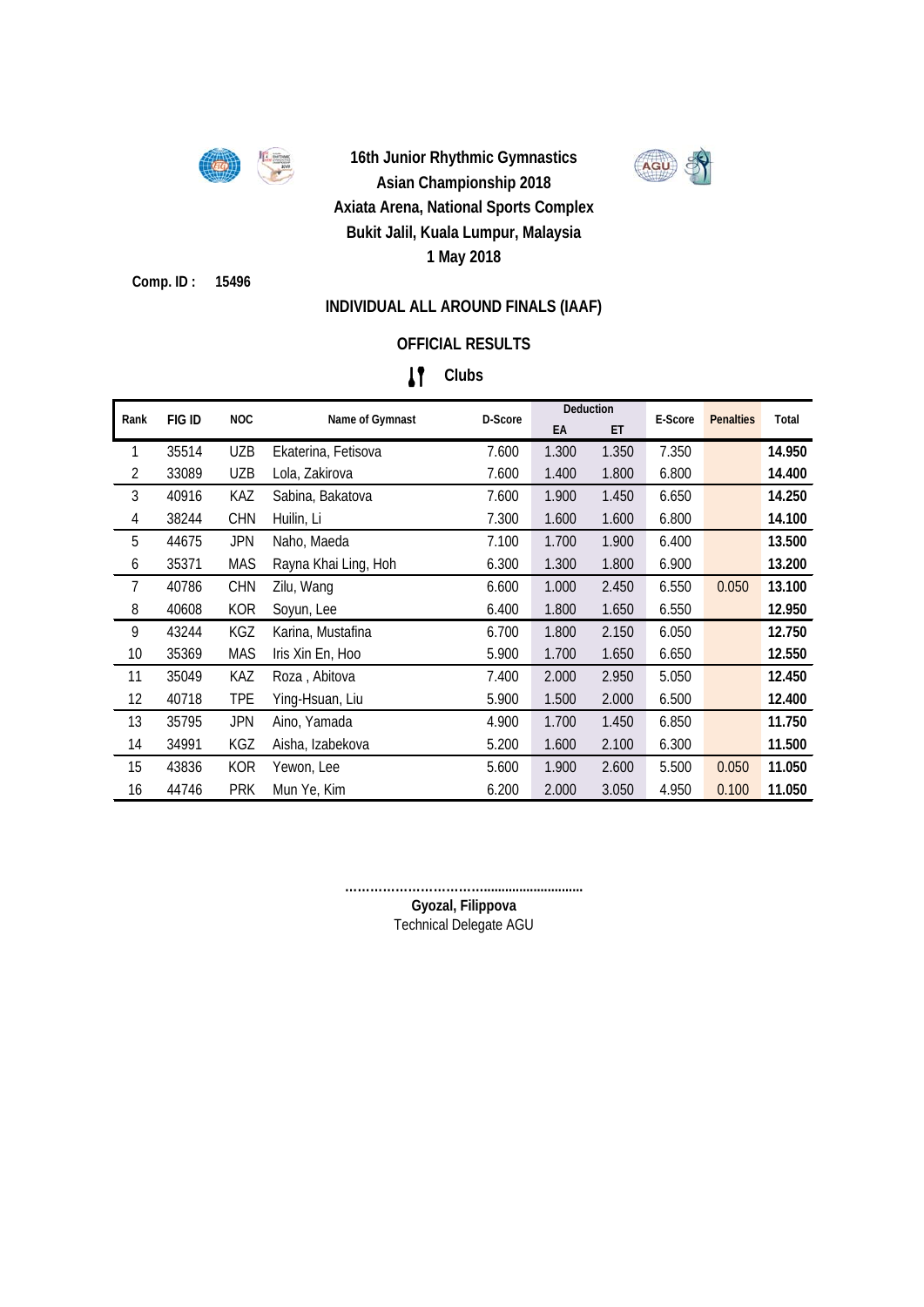

AGU

**Comp. ID : 15496**

### **INDIVIDUAL ALL AROUND FINALS (IAAF)**

### **OFFICIAL RESULTS**

## **Ribbon**

|                |        |            |                      | D-Score | Deduction |       | E-Score |                  | Total  |
|----------------|--------|------------|----------------------|---------|-----------|-------|---------|------------------|--------|
| Rank           | FIG ID | <b>NOC</b> | Name of Gymnast      |         | EA        | ET    |         | <b>Penalties</b> |        |
| 1              | 35514  | <b>UZB</b> | Ekaterina, Fetisova  | 7.000   | 1.400     | 1.450 | 7.150   |                  | 14.150 |
| $\overline{2}$ | 35371  | <b>MAS</b> | Rayna Khai Ling, Hoh | 5.900   | 1.200     | 1.500 | 7.300   |                  | 13.200 |
| 3              | 40786  | <b>CHN</b> | Zilu, Wang           | 6.500   | 1.400     | 2.100 | 6.500   |                  | 13.000 |
| $\overline{4}$ | 33089  | <b>UZB</b> | Lola, Zakirova       | 6.200   | 1.400     | 2.000 | 6.600   |                  | 12.800 |
| 5              | 44675  | <b>JPN</b> | Naho, Maeda          | 6.000   | 1.500     | 2.100 | 6.400   |                  | 12.400 |
| 6              | 35369  | <b>MAS</b> | Iris Xin En, Hoo     | 5.900   | 1.600     | 1.950 | 6.450   |                  | 12.350 |
| 7              | 38244  | <b>CHN</b> | Huilin, Li           | 5.800   | 1.400     | 2.100 | 6.500   |                  | 12.300 |
| 8              | 44746  | <b>PRK</b> | Mun Ye, Kim          | 5.600   | 1.800     | 1.900 | 6.300   |                  | 11.900 |
| 9              | 35795  | <b>JPN</b> | Aino, Yamada         | 5.000   | 1.600     | 2.200 | 6.200   |                  | 11.200 |
| 10             | 40608  | <b>KOR</b> | Soyun, Lee           | 5.100   | 1.700     | 2.450 | 5.850   |                  | 10.950 |
| 11             | 40718  | <b>TPE</b> | Ying-Hsuan, Liu      | 4.900   | 1.700     | 2.300 | 6.000   | 0.050            | 10.850 |
| 12             | 43836  | KOR        | Yewon, Lee           | 5.500   | 1.700     | 3.050 | 5.250   | 0.050            | 10.700 |
| 13             | 34991  | KGZ        | Aisha, Izabekova     | 4.700   | 1.800     | 2.400 | 5.800   |                  | 10.500 |
| 14             | 40916  | KAZ        | Sabina, Bakatova     | 4.600   | 1.600     | 3.350 | 5.050   |                  | 9.650  |
| 15             | 43244  | KGZ        | Karina, Mustafina    | 3.400   | 2.300     | 2.800 | 4.900   |                  | 8.300  |
| 16             | 35049  | KAZ        | Roza, Abitova        | 1.300   | 1.800     | 2.200 | 6.000   |                  | 7.300  |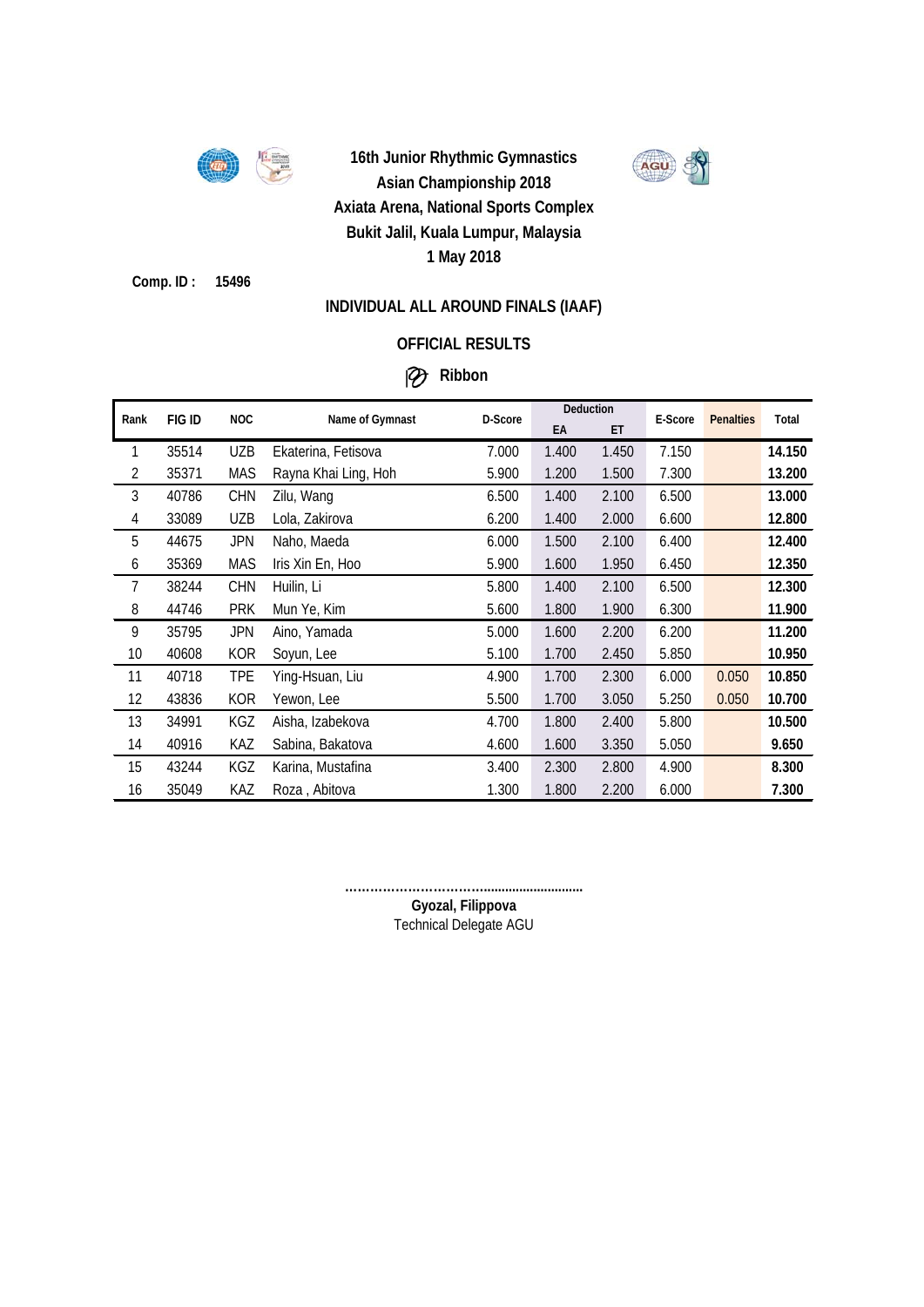

AGU

**Comp. ID : 15496**

## **INDIVIDUAL ALL AROUND FINALS (IAAF)**

### **OFFICIAL RESULTS**

| Rank | FIG ID | <b>NF</b>  | Name of Gymnast      | ∩      |           |             |           | $\mathbf{I}$ |           | $\circledR$ |           | Total  |
|------|--------|------------|----------------------|--------|-----------|-------------|-----------|--------------|-----------|-------------|-----------|--------|
|      |        |            |                      | Hoop   | <b>RK</b> | <b>Ball</b> | <b>RK</b> | Clubs        | <b>RK</b> | Ribbon      | <b>RK</b> |        |
| 1    | 35514  | <b>UZB</b> | Ekaterina, Fetisova  | 14.600 | (2)       | 13.300      | (6)       | 14.950       | (1)       | 14.150      | (1)       | 57.000 |
| 2    | 33089  | <b>UZB</b> | Lola, Zakirova       | 13.900 | (5)       | 14.550      | (2)       | 14.400       | (2)       | 12.800      | (4)       | 55.650 |
| 3    | 35371  | <b>MAS</b> | Rayna Khai Ling, Hoh | 13.850 | (6)       | 14.300      | (3)       | 13.200       | (6)       | 13.200      | (2)       | 54.550 |
| 4    | 40916  | KAZ        | Sabina, Bakatova     | 15.250 | (1)       | 15.050      | (1)       | 14.250       | (3)       | 9.650       | (14)      | 54.200 |
| 5    | 40786  | CHN        | Zilu, Wang           | 13.400 | (10)      | 12.850      | (7)       | 13.100       | (7)       | 13.000      | (3)       | 52.350 |
| 6    | 44675  | <b>JPN</b> | Naho, Maeda          | 13.450 | (9)       | 12.800      | (8)       | 13.500       | (5)       | 12.400      | (5)       | 52.150 |
| 7    | 40608  | <b>KOR</b> | Soyun, Lee           | 14.400 | (4)       | 13.850      | (4)       | 12.950       | (8)       | 10.950      | (10)      | 52.150 |
| 8    | 38244  | CHN        | Huilin, Li           | 13.350 | (11)      | 11.850      | (12)      | 14.100       | (4)       | 12.300      | (7)       | 51.600 |
| 9    | 35795  | <b>JPN</b> | Aino, Yamada         | 13.600 | (7)       | 12.150      | (11)      | 11.750       | (13)      | 11.200      | (9)       | 48.700 |
| 10   | 43836  | <b>KOR</b> | Yewon, Lee           | 13.200 | (12)      | 13.400      | (5)       | 11.050       | (15)      | 10.700      | (12)      | 48.350 |
| 11   | 40718  | <b>TPE</b> | Ying-Hsuan, Liu      | 12.950 | (14)      | 11.300      | (13)      | 12.400       | (12)      | 10.850      | (11)      | 47.500 |
| 12   | 43244  | KGZ        | Karina, Mustafina    | 13.600 | (8)       | 12.750      | (10)      | 12.750       | (9)       | 8.300       | (15)      | 47.400 |
| 13   | 35049  | KAZ        | Roza, Abitova        | 14.400 | (3)       | 12.800      | (9)       | 12.450       | (11)      | 7.300       | (16)      | 46.950 |
| 14   | 44746  | <b>PRK</b> | Mun Ye, Kim          | 13.000 | (13)      | 10.900      | (15)      | 11.050       | (16)      | 11.900      | (8)       | 46.850 |
| 15   | 35369  | <b>MAS</b> | Iris Xin En, Hoo     | 11.750 | (16)      | 9.900       | (16)      | 12.550       | (10)      | 12.350      | (6)       | 46.550 |
| 16   | 34991  | KGZ        | Aisha, Izabekova     | 12.750 | (15)      | 10.900      | (14)      | 11.500       | (14)      | 10.500      | (13)      | 45.650 |

**Gyozal, Filippova** ……………………………................................. Technical Delegate AGU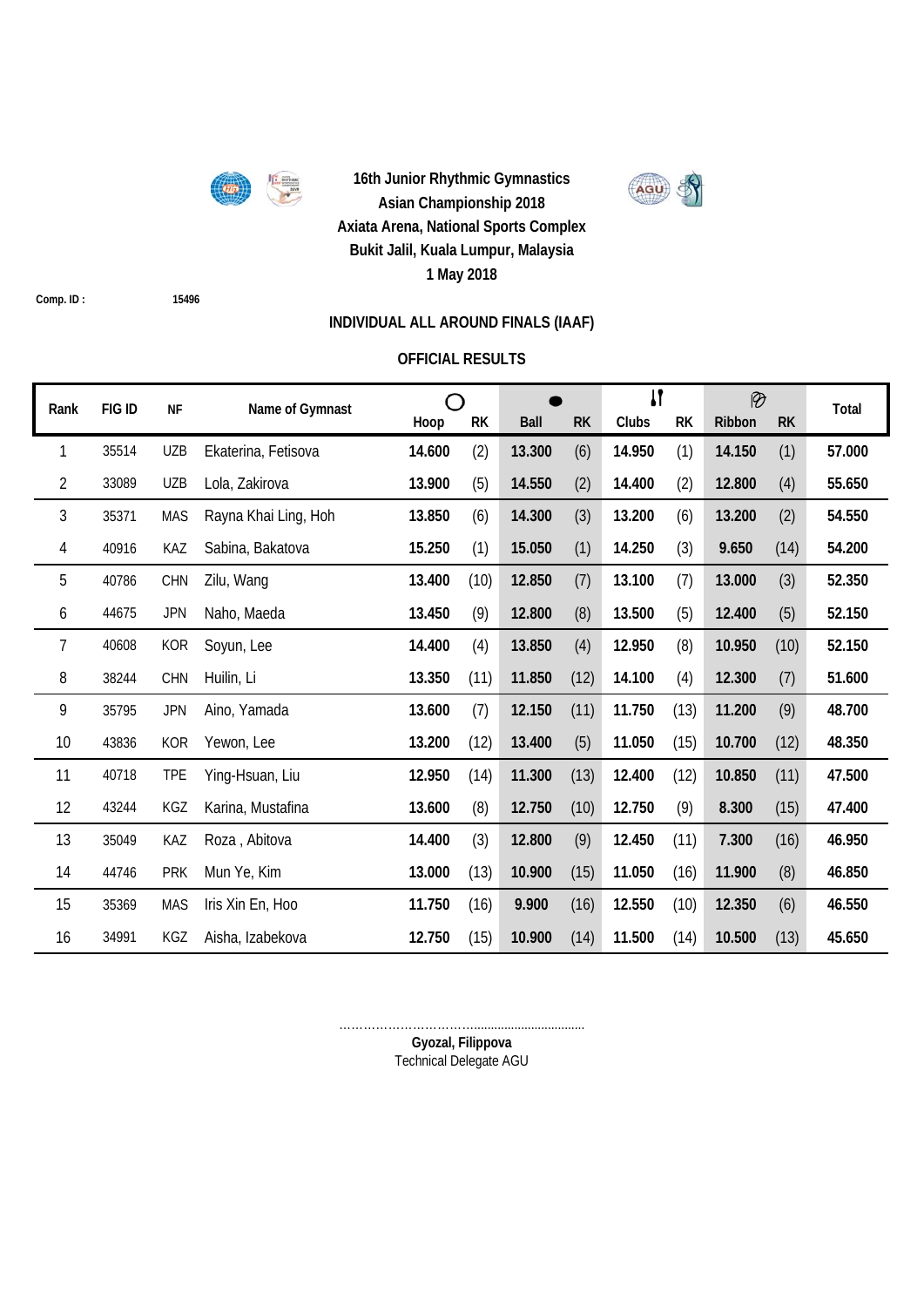



## **AWARDS CEREMONY**

## **INDIVIDUAL ALL AROUND FINALS (IAAF)**

| Awards        | <b>NF</b> | <b>Name of Gymnast</b> | Hoop   | Ball   | IJ<br>Clubs | $\vartheta$<br>Ribbon | <b>Total</b><br><b>Scores</b> |
|---------------|-----------|------------------------|--------|--------|-------------|-----------------------|-------------------------------|
| Gold          | UZB       | Ekaterina, Fetisova    | 14.600 | 13.300 | 14.950      | 14.150                | 57.000                        |
| Silver        | UZB       | Lola, Zakirova         | 13.900 | 14.550 | 14.400      | 12.800                | 55.650                        |
| <b>Bronze</b> | MAS       | Rayna Khai Ling, Hoh   | 13.850 | 14.300 | 13.200      | 13.200                | 54.550                        |

**Gyozal, Filippova** Technical Delegate AGU ……………………………..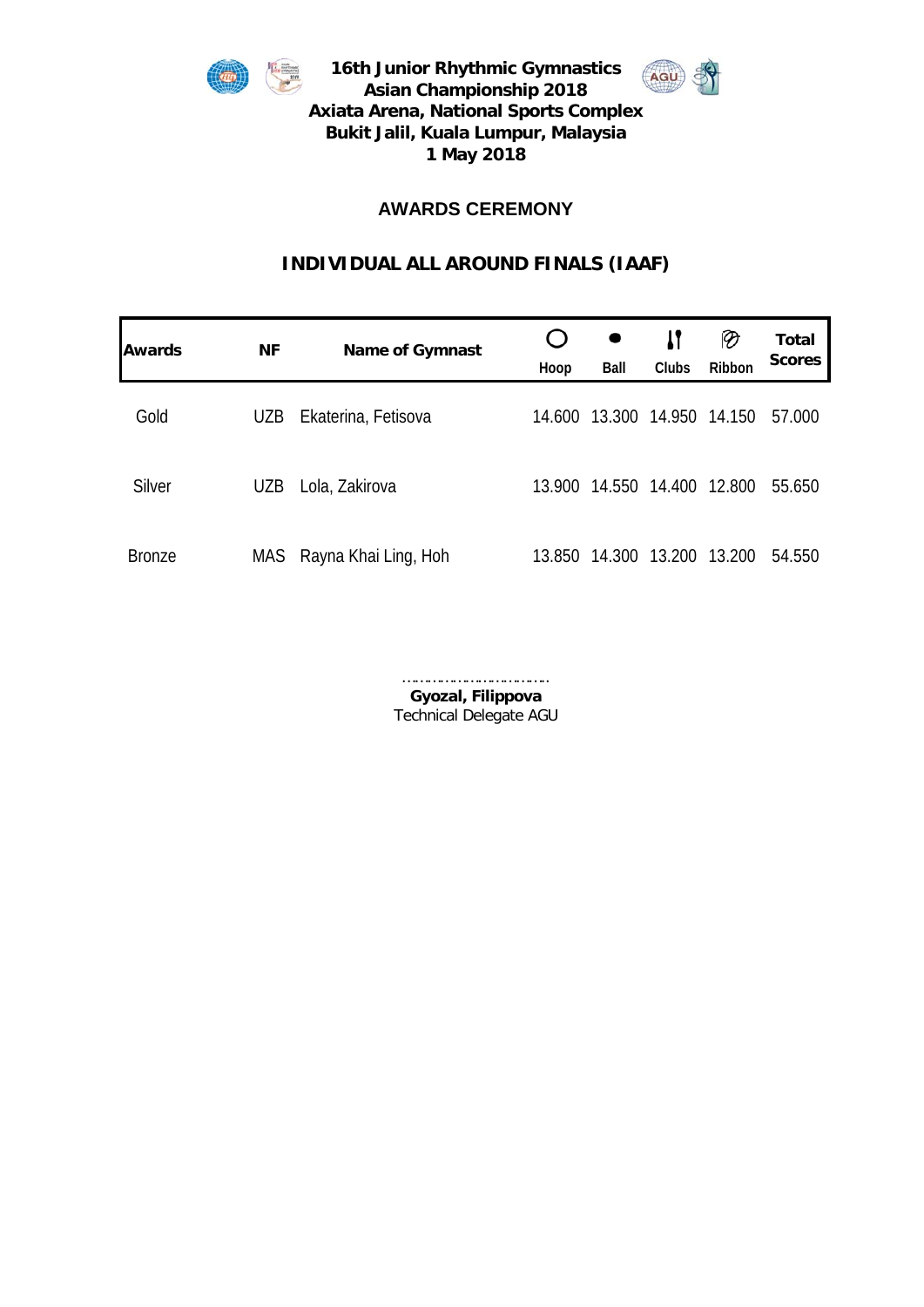



#### **INDIVIDUAL APPARATUS FINALS (IAF)**

#### **JUDGES' ASSIGNMENTS**

| Technical Delegate:   |      | Gyozal, Filippova | UZB. |
|-----------------------|------|-------------------|------|
| Competition Director: | J43. | Lai Hun, LOW      | MAS  |

Hoop  $\bigcap$ 

| Role           | ID  | Name of Judge         | <b>NOC</b> | Role           | ID  | Name of Judge         | <b>NOC</b> |
|----------------|-----|-----------------------|------------|----------------|-----|-----------------------|------------|
| D <sub>1</sub> | J15 | Talia, Abduramanova   | <b>UZB</b> | D <sub>1</sub> | J15 | Talia, Abduramanova   | <b>UZB</b> |
| D <sub>2</sub> | J29 | Yekaterina, Yessikova | <b>KAZ</b> | D <sub>2</sub> | J29 | Yekaterina, Yessikova | <b>KAZ</b> |
| D <sub>3</sub> | J23 | Erdenezaya, Baatarjav | MGL        | D <sub>3</sub> | J23 | Erdenezaya, Baatarjav | <b>MGL</b> |
| D4             | J1  | Zhanyl, Kaimazarova   | KGZ        | D4             | J1  | Zhanyl, Kaimazarova   | <b>KGZ</b> |
| E <sub>1</sub> | J22 | Yoko, Hasegawa        | <b>JPN</b> | E <sub>1</sub> | J22 | Yoko, Hasegawa        | JPN        |
| E <sub>2</sub> | J12 | Un Suk, Jang          | <b>PRK</b> | E <sub>2</sub> | J12 | Un Suk, Jang          | <b>PRK</b> |
| E <sub>3</sub> | J33 | Kim Lian, CHOO        | <b>MAS</b> | E <sub>3</sub> | J33 | Kim Lian, CHOO        | <b>MAS</b> |
| E4             | J25 | Xiaogin, Zhou         | <b>CHN</b> | E4             | J25 | Xiaogin, Zhou         | <b>CHN</b> |
| E <sub>5</sub> | J48 | Akshata, Shete        | <b>IND</b> | E <sub>5</sub> | J48 | Akshata, Shete        | <b>IND</b> |
| E6             | J3  | Hsin-Yu, Huang        | <b>TPE</b> | E6             | J3  | Hsin-Yu, Huang        | <b>TPE</b> |
| LJ1            | J21 | Misuzu, Hashizume     | <b>JPN</b> | LJ1            | J21 | Misuzu, Hashizume     | <b>JPN</b> |
| LJ2            | J27 | Junya, Huang          | <b>CHN</b> | LJ2            | J27 | Junya, Huang          | <b>CHN</b> |
| TJ1            | J4  | Hsiang-Chi, Chen      | <b>TPE</b> | TJ1            | J4  | Hsiang-Chi, Chen      | <b>TPE</b> |
| RJ             | J18 | Dian Chun, Choy       | <b>SGP</b> | <b>RJ</b>      | J18 | Dian Chun, Choy       | <b>SGP</b> |

...........................................................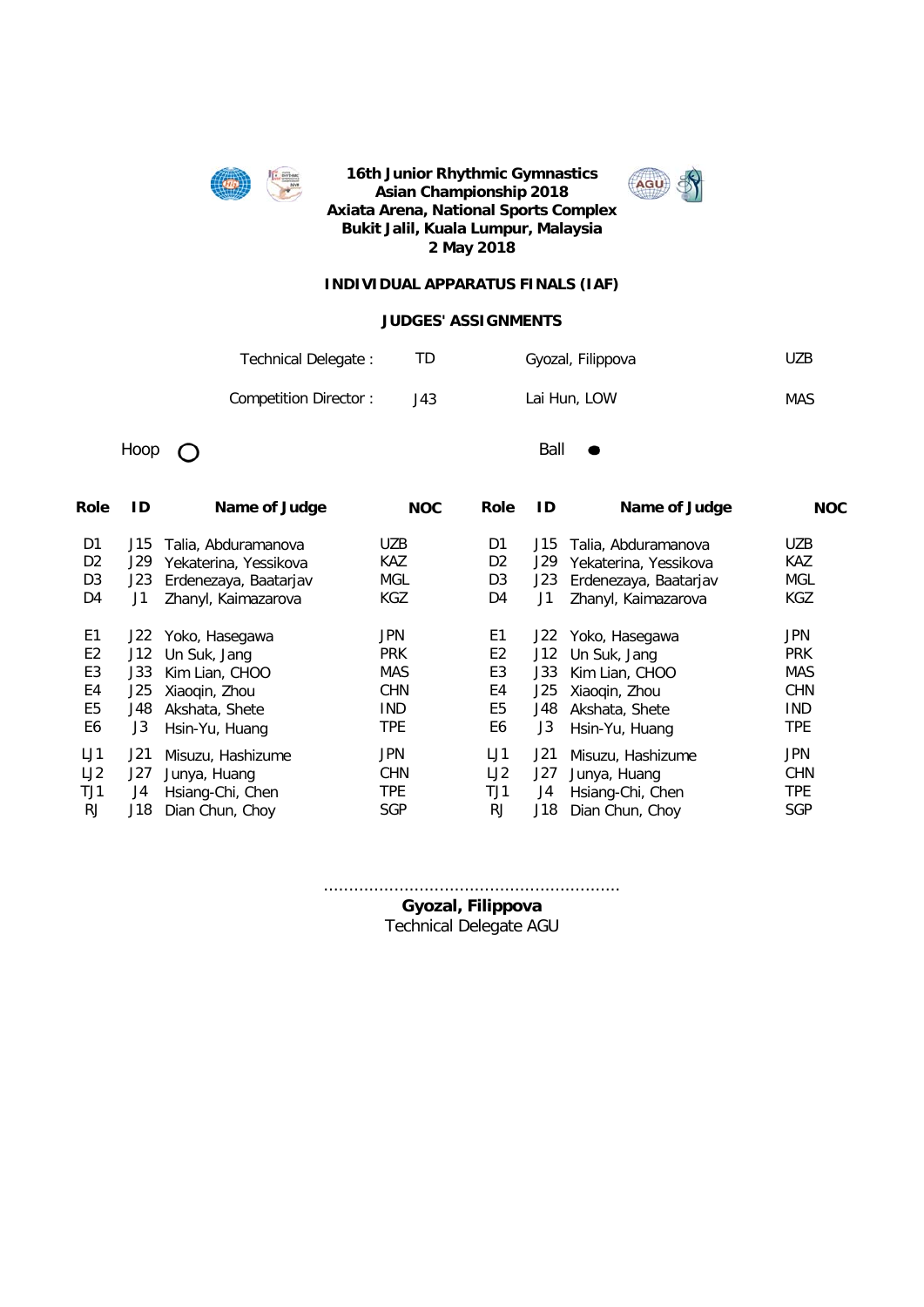



#### **INDIVIDUAL APPARATUS FINALS (IAF)**

#### **JUDGES' ASSIGNMENTS**

| Technical Delegate:   |     | Gyozal, Filippova | UZB. |
|-----------------------|-----|-------------------|------|
| Competition Director: | J43 | Lai Hun, LOW      | MAS  |

### Clubs **IT** Ribbon

 $\circledR$ 

| ID  | Name of Judge         | <b>NOC</b>                                                | <b>Role</b>    | ID   | Name of Judge         | <b>NOC</b>                         |
|-----|-----------------------|-----------------------------------------------------------|----------------|------|-----------------------|------------------------------------|
| J23 | Erdenezaya, Baatarjav | MGL                                                       | D1             | J23  | Erdenezaya, Baatarjav | MGL                                |
| J15 |                       | <b>UZB</b>                                                | D <sub>2</sub> | J15  | Talia, Abduramanova   | <b>UZB</b>                         |
| J29 | Yekaterina, Yessikova | <b>KAZ</b>                                                | D <sub>3</sub> | J29  | Yekaterina, Yessikova | <b>KAZ</b>                         |
| J22 | Yoko, Hasegawa        | <b>JPN</b>                                                | D4             | J22  | Yoko, Hasegawa        | <b>JPN</b>                         |
| J33 | Kim Lian, CHOO        | <b>MAS</b>                                                | E1             | J33  | Kim Lian, CHOO        | <b>MAS</b>                         |
| J25 | Xiaogin, Zhou         | <b>CHN</b>                                                | E <sub>2</sub> | J25. | Xiaogin, Zhou         | <b>CHN</b>                         |
| J2  | Natalia, Rentel       | KGZ                                                       | E3             | J2   | Natalia, Rentel       | KGZ                                |
| J12 | Un Suk, Jang          | <b>PRK</b>                                                | E4             | J12  | Un Suk, Jang          | <b>PRK</b>                         |
| J18 | Dian Chun, Choy       | <b>SGP</b>                                                | E <sub>5</sub> | J18  | Dian Chun, Choy       | <b>SGP</b>                         |
| J10 | Man Yin, Yeung        | <b>HKG</b>                                                | E6             | J10  | Man Yin, Yeung        | <b>HKG</b>                         |
| J7  | Nannicha, Senachai    | THA                                                       | LJ1            | J7   | Nannicha, Senachai    | <b>THA</b>                         |
| J24 |                       | MGL                                                       | LJ2            | J24  |                       | MGL                                |
| J6  |                       | <b>INA</b>                                                | TJ1            | J6   |                       | <b>INA</b>                         |
| J13 | Heajung, Suh          | <b>KOR</b>                                                | <b>RJ</b>      | J13  | Heajung, Suh          | <b>KOR</b>                         |
|     |                       | Talia, Abduramanova<br>Khaliun, Batbold<br>Nina, Sutresna |                |      |                       | Khaliun, Batbold<br>Nina, Sutresna |

...........................................................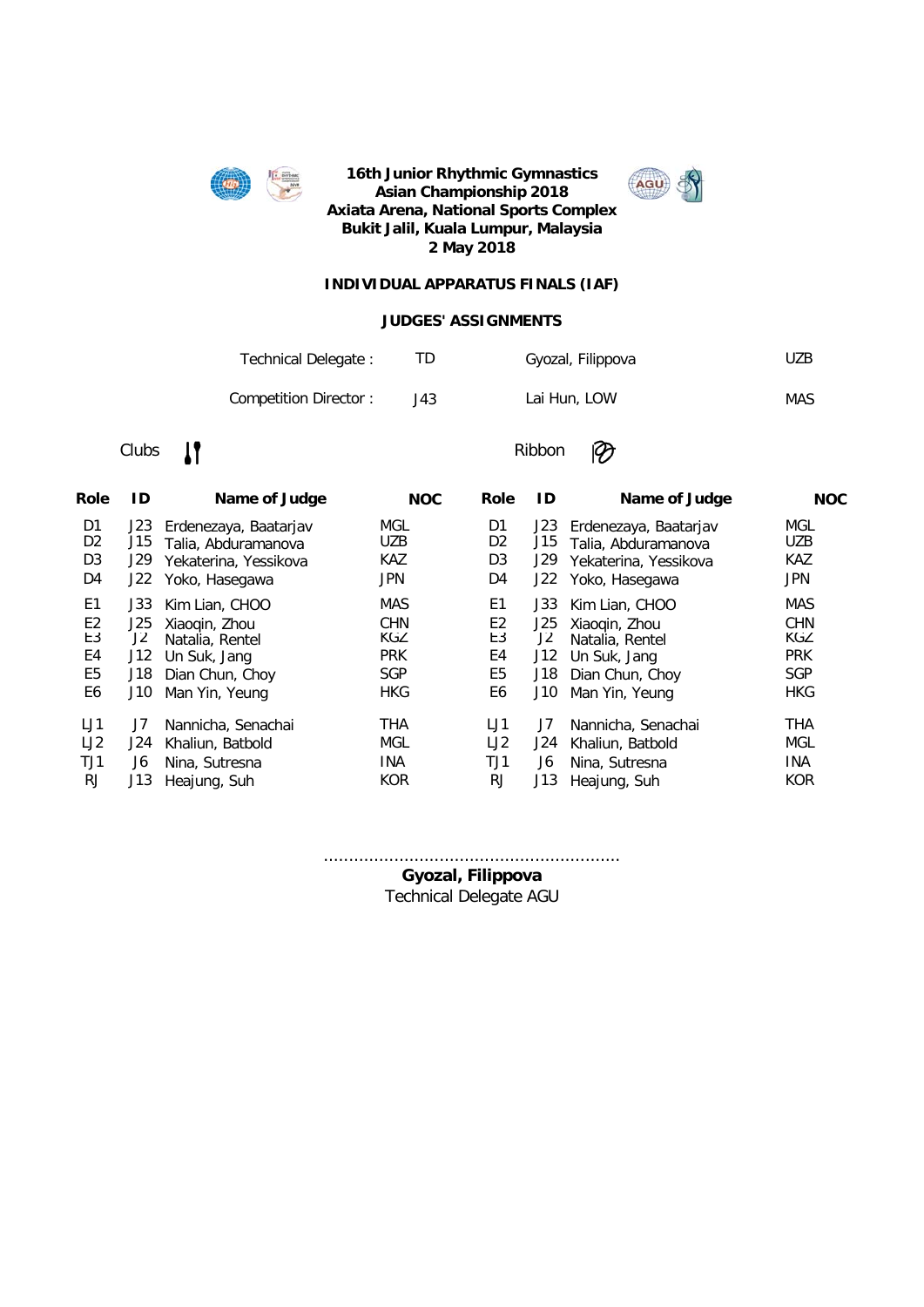



Hoop<sub>O</sub>

#### **INDIVIDUAL APPARATUS FINALS (IAF)**

**Comp. ID : 15496**

#### **Judges' Detail Score Sheet**

| <b>FIG ID</b> | <b>NF</b>  | Name of Gymnast      | D <sub>1</sub> -D <sub>2</sub> | $D3-D4$ | D-score | Ded<br>$E1-E2$ | E <sub>3</sub><br>E4 | E <sub>5</sub> | E <sub>6</sub> | Ded<br>E3-E6 | Total<br>E-Ded | E-score | <b>D &amp; E Scores</b> Penalties |       | Total<br><b>Score</b> | Rank |
|---------------|------------|----------------------|--------------------------------|---------|---------|----------------|----------------------|----------------|----------------|--------------|----------------|---------|-----------------------------------|-------|-----------------------|------|
| 35049         | KAZ        | Roza, Abitova        | 4.60                           | 3.50    | 8.100   | 1.50           | 1.8<br>1.8           | .9             | 1.7            | 1.80         | 3.300          | 6.700   | 14.800                            |       | 14.800                |      |
| 33089         | <b>UZB</b> | Lola, Zakirova       | 4.00                           | 3.20    | 7.200   | 1.20           | 1.5<br>1.6           | 1.2            | 1.5            | 1.50         | 2.700          | 7.300   | 14.500                            | 0.05  | 14.450                | -2   |
| 40786         | <b>CHN</b> | Zilu, Wang           | 3.30                           | 3.80    | 7.100   | 1.40           | 1.5<br>1.4           | .3             | 1.4            | 1.40         | 2.800          | 7.200   | 14.300                            | 0.050 | 14.250                | 3    |
| 35371         | MAS        | Rayna Khai Ling, Hoh | 3.40                           | 4.00    | 7.400   | 1.60           | 1.6<br>1.5           | $\cdot$        | 1.4            | 1.55         | 3.150          | 6.850   | 14.250                            |       | 14.250                |      |
| 38244         | <b>CHN</b> | Huilin, Li           | 3.30                           | 3.80    | 7.100   | 1.70           | 2.0<br>1.8           | .9             |                | 1.85         | 3.550          | 6.450   | 13.550                            |       | 13.550                | 5    |
| 35514         | <b>UZB</b> | Ekaterina, Fetisova  | 3.80                           | 3.30    | 7.100   | 1.70           | 2.6<br>2.5           | 1.8            | -2.8           | 2.55         | 4.250          | 5.750   | 12.850                            |       | 12.850                | 6    |
| 35795         | JPN        | Aino, Yamada         | 3.70                           | 2.10    | 5.800   | 1.50           | 2.9<br>2.1           | 2.6            | 2.1            | 2.35         | 3.850          | 6.150   | 11.950                            | 0.30  | 11.650                |      |
| 44746         | <b>PRK</b> | Mun Ye, Kim          | 3.30                           | 2.10    | 5.400   | 1.60           | 2.8<br>2.9           | 2.9            | 2.7            | 2.85         | 4.450          | 5.550   | 10.950                            | 0.300 | 10.650                | 8    |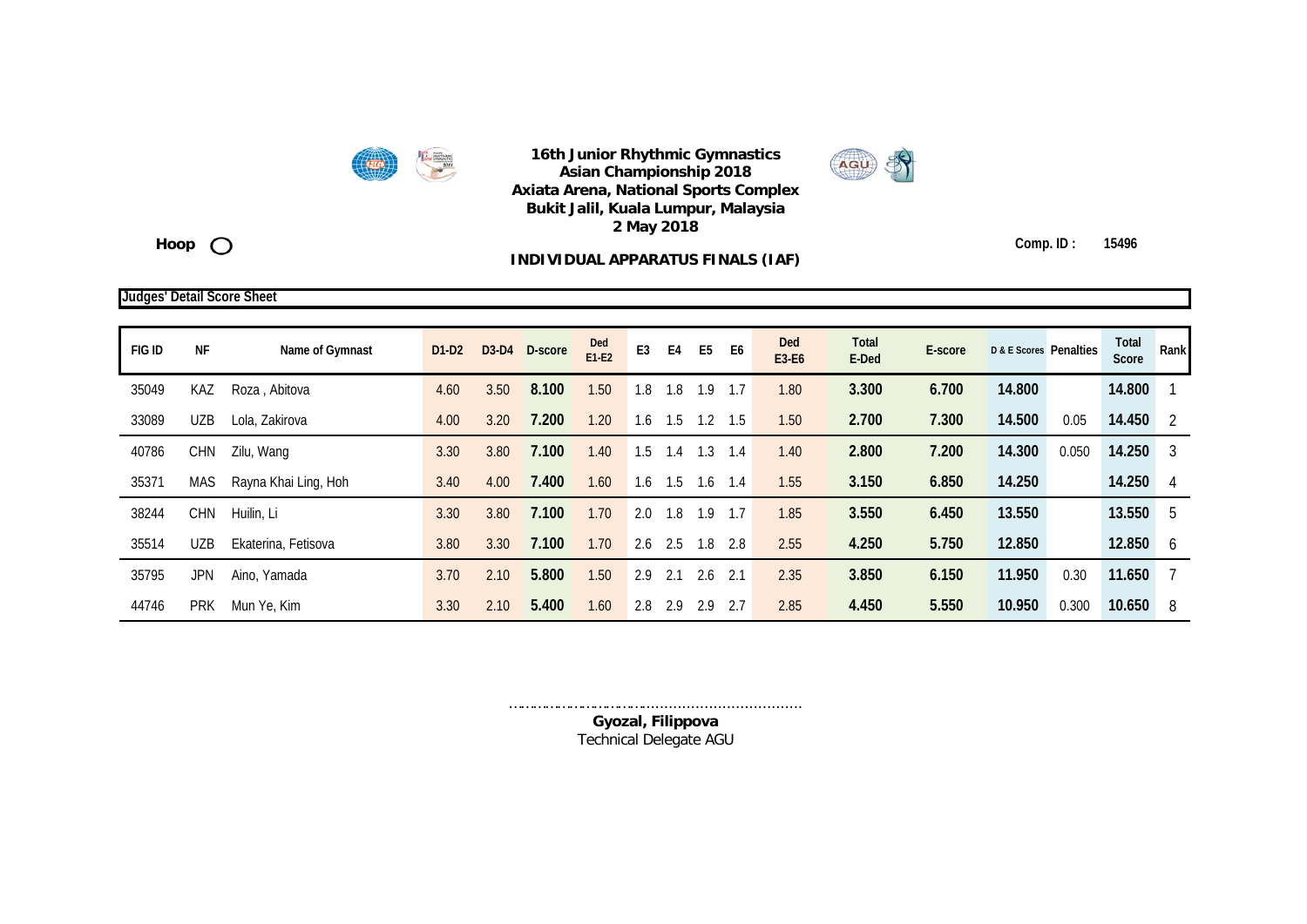



**Ball Comp. ID : 15496**

#### **INDIVIDUAL APPARATUS FINALS (IAF)**

**FIG ID NF Name of Gymnast D1-D2 D3-D4 D-score Ded E1-E2 E3 E4 E5 E6 Ded E3-E6 Total E-Ded E-score D & E Scores Penalties Total Score Rank** 35049 KAZ Roza , Abitova 4.40 3.60 **8.000** 1.30 1.6 1.2 1.0 1.2 1.20 **2.500 7.500 15.500 15.500** 1 44675 JPN Naho, Maeda 4.00 3.10 **7.100** 1.30 1.7 1.4 1.3 1.4 1.40 **2.700 7.300 14.400 14.400** 2 40916 KAZ Sabina, Bakatova 3.50 3.80 **7.300** 1.40 1.8 1.7 1.7 1.8 1.75 **3.150 6.850 14.150 14.150** 3 35795 JPN Aino, Yamada 3.80 2.60 **6.400** 1.30 1.7 1.5 1.3 1.5 1.50 **2.800 7.200 13.600 13.600** 4 35371 MAS Rayna Khai Ling, Hoh 3.80 2.90 **6.700** 1.70 1.6 1.3 1.7 1.2 1.45 **3.150 6.850 13.550 13.550** 5 35146 UZB Milana, Tyan 4.00 3.10 **7.100** 1.80 2.3 1.9 1.9 2.1 2.00 **3.800 6.200 13.300 13.300** 6 35514 UZB Ekaterina, Fetisova 3.70 2.10 **5.800** 1.80 1.9 1.7 1.4 1.8 1.75 **3.550 6.450 12.250** 0.10 **12.150** 7 34991 KGZ Aisha, Izabekova 3.40 3.20 **6.600** 2.00 3.5 2.9 4.2 3.0 3.25 **5.250 4.750 11.350 11.350** 8 **Judges' Detail Score Sheet**

> ………………………………………………………………………………… **Gyozal, Filippova** Technical Delegate AGU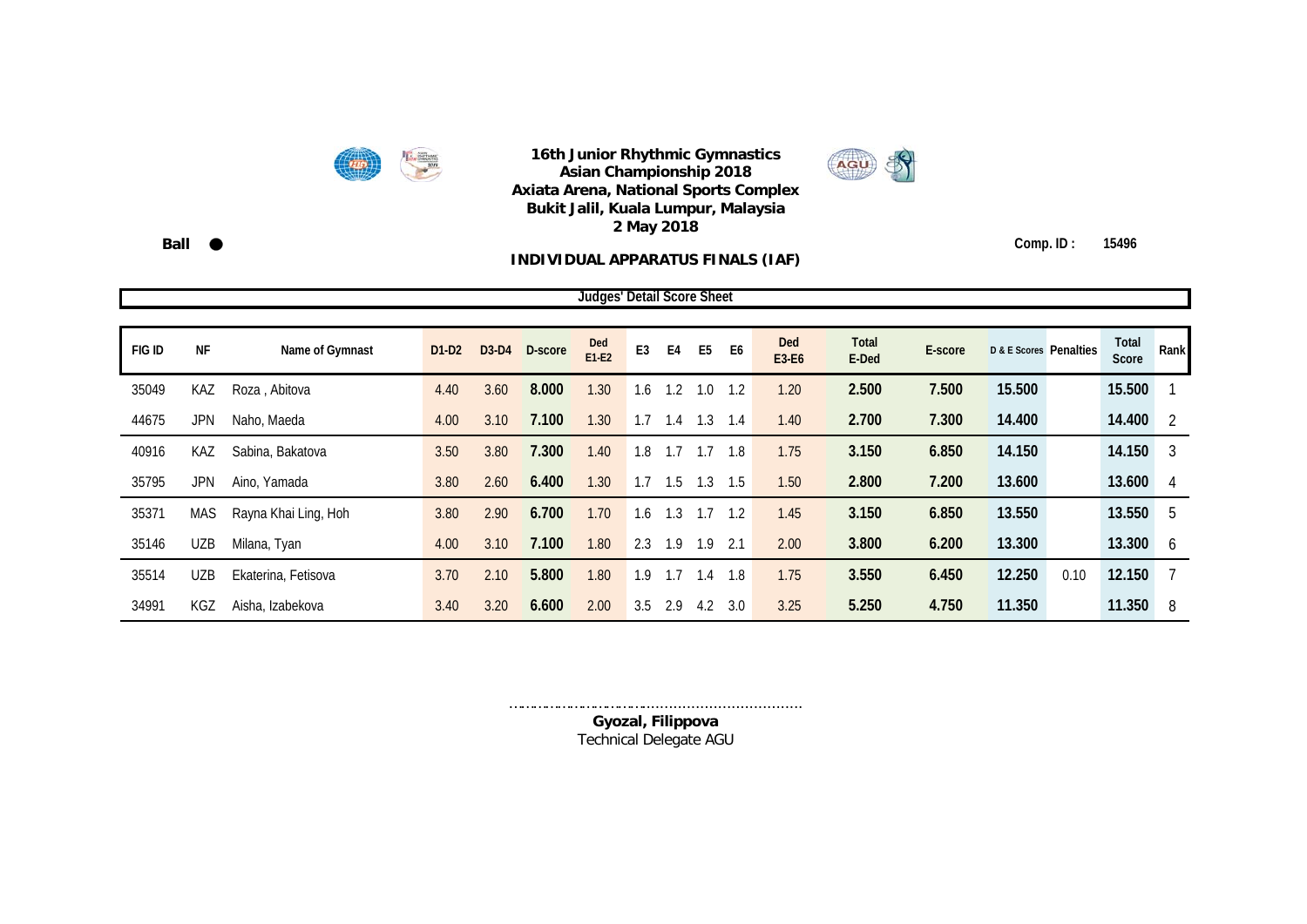

#### **INDIVIDUAL APPARATUS FINALS (IAF)**

**Clubs Comp. ID : 15496**

|        | Judges' Detail Score Sheet |                      |         |      |               |                |                |     |                |                |                     |                       |         |                        |                |      |
|--------|----------------------------|----------------------|---------|------|---------------|----------------|----------------|-----|----------------|----------------|---------------------|-----------------------|---------|------------------------|----------------|------|
| FIG ID | <b>NF</b>                  | Name of Gymnast      | $D1-D2$ |      | D3-D4 D-score | Ded<br>$E1-E2$ | E <sub>3</sub> | E4  | E <sub>5</sub> | E <sub>6</sub> | <b>Ded</b><br>E3-E6 | <b>Total</b><br>E-Ded | E-score | D & E Scores Penalties | Total<br>Score | Rank |
| 40916  | KAZ                        | Sabina, Bakatova     | 3.30    | 4.20 | 7.500         | 1.20           | 1.1            | 1.5 | 1.3            | 1.5            | 1.40                | 2.600                 | 7.400   | 14.900                 | 14.900         |      |
| 35514  | <b>UZB</b>                 | Ekaterina, Fetisova  | 3.90    | 3.20 | 7.100         | 1.20           | 1.2            | 1.2 | 1.2            | 1.4            | 1.20                | 2.400                 | 7.600   | 14.700                 | 14.700         | 2    |
| 35371  | MAS                        | Rayna Khai Ling, Hoh | 3.60    | 3.10 | 6.700         | 1.20           | 1.7            | 1.4 | 1.2            | 1.3            | 1.35                | 2.550                 | 7.450   | 14.150                 | 14.150         | 3    |
| 37704  | KAZ                        | Renata, Zholdinova   | 3.40    | 3.20 | 6.600         | 1.40           | 1.4            | 1.2 | $1.2$ 1.1      |                | 1.20                | 2.600                 | 7.400   | 14.000                 | 14.000         | 4    |
| 38244  | <b>CHN</b>                 | Huilin, Li           | 3.70    | 3.30 | 7.000         | 1.40           | 1.7            |     | 1.3            | 1.8            | 1.70                | 3.100                 | 6.900   | 13.900                 | 13.900         | 5    |
| 33089  | <b>UZB</b>                 | Lola, Zakirova       | 3.90    | 2.90 | 6.800         | 1.10           | 2.1            | 2.4 | $1.7$ 1.9      |                | 2.00                | 3.100                 | 6.900   | 13.700                 | 13.700         | 6    |
| 35795  | <b>JPN</b>                 | Aino, Yamada         | 3.40    | 3.00 | 6.400         | 1.40           | 1.7            |     | 1.1            | 1.7            | 1.70                | 3.100                 | 6.900   | 13.300                 | 13.300         |      |
| 43244  | KGZ                        | Karina, Mustafina    | 3.90    | 2.40 | 6.300         | 1.60           | 2.1            | 2.7 | 2.0            | 2.2            | 2.15                | 3.750                 | 6.250   | 12.550                 | 12.550         | 8    |

……………………………………………………………………………… **Gyozal, Filippova** Technical Delegate AGU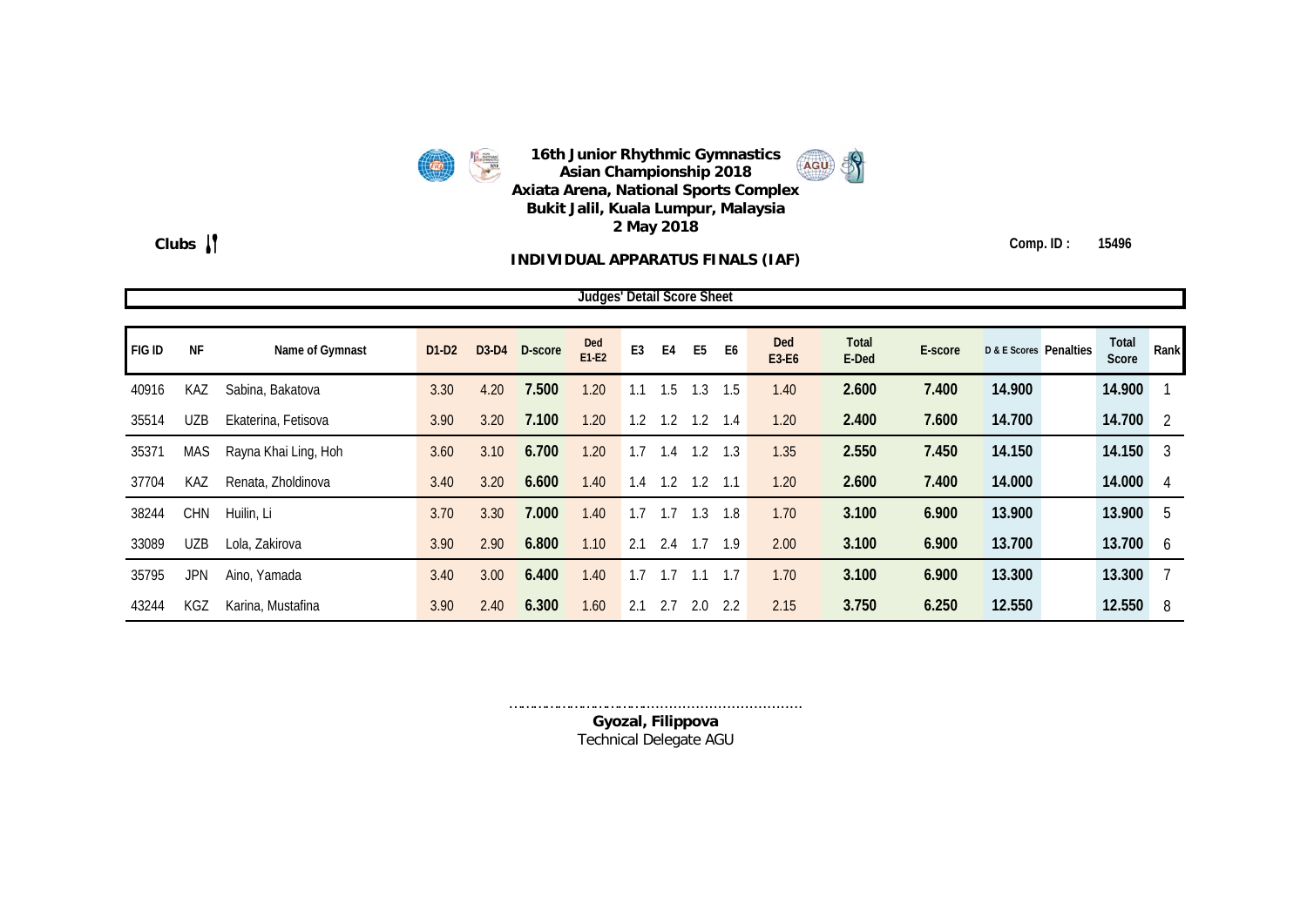



**Ribbon**  $\mathscr{D}$  Comp. ID : 15496

#### **INDIVIDUAL APPARATUS FINALS (IAF)**

**Judges' Detail Score Sheet**

**FIG ID NF Name of Gymnast D1-D2 D3-D4 D-score Ded E1-E2 E3 E4 E5 E6 Ded E3-E6 Total E-Score D & E Scores Penalties Fotal E-Ded Score Rank** 35514 UZB Ekaterina, Fetisova 4.10 3.40 **7.500** 1.00 1.7 1.6 1.7 1.6 1.65 **2.650 7.350 14.850 14.850** 1 33089 UZB Lola, Zakirova 4.40 2.60 **7.000** 1.20 1.9 2.2 1.7 2.5 2.05 **3.250 6.750 13.750 13.750** 2 40939 KAZ Aibota, Yertaikyzy 3.40 2.50 **5.900** 1.50 1.5 2.1 1.5 2.1 1.80 **3.300 6.700 12.600 12.600** 3 35795 JPN Aino, Yamada 3.30 2.50 **5.800** 1.50 1.9 2.1 1.4 2.2 2.00 **3.500 6.500 12.300 12.300** 4 35371 MAS Rayna Khai Ling, Hoh 3.30 2.20 **5.500** 1.40 2.0 1.9 1.9 1.9 1.90 **3.300 6.700 12.200 12.200** 5 43244 KGZ Karina, Mustafina 4.00 1.60 **5.600** 1.80 2.1 2.3 2.0 1.9 2.05 **3.850 6.150 11.750 11.750** 6 34991 KGZ Aisha, Izabekova 3.40 2.20 **5.600** 1.80 2.0 2.9 2.0 2.8 2.40 **4.200 5.800 11.400 11.400** 7 37704 KAZ Renata, Zholdinova 2.80 2.40 **5.200** 1.80 2.1 2.7 2.3 2.3 2.30 **4.100 5.900 11.100 11.100** 8

> ………………………………………………………………………………… **Gyozal, Filippova** Technical Delegate AGU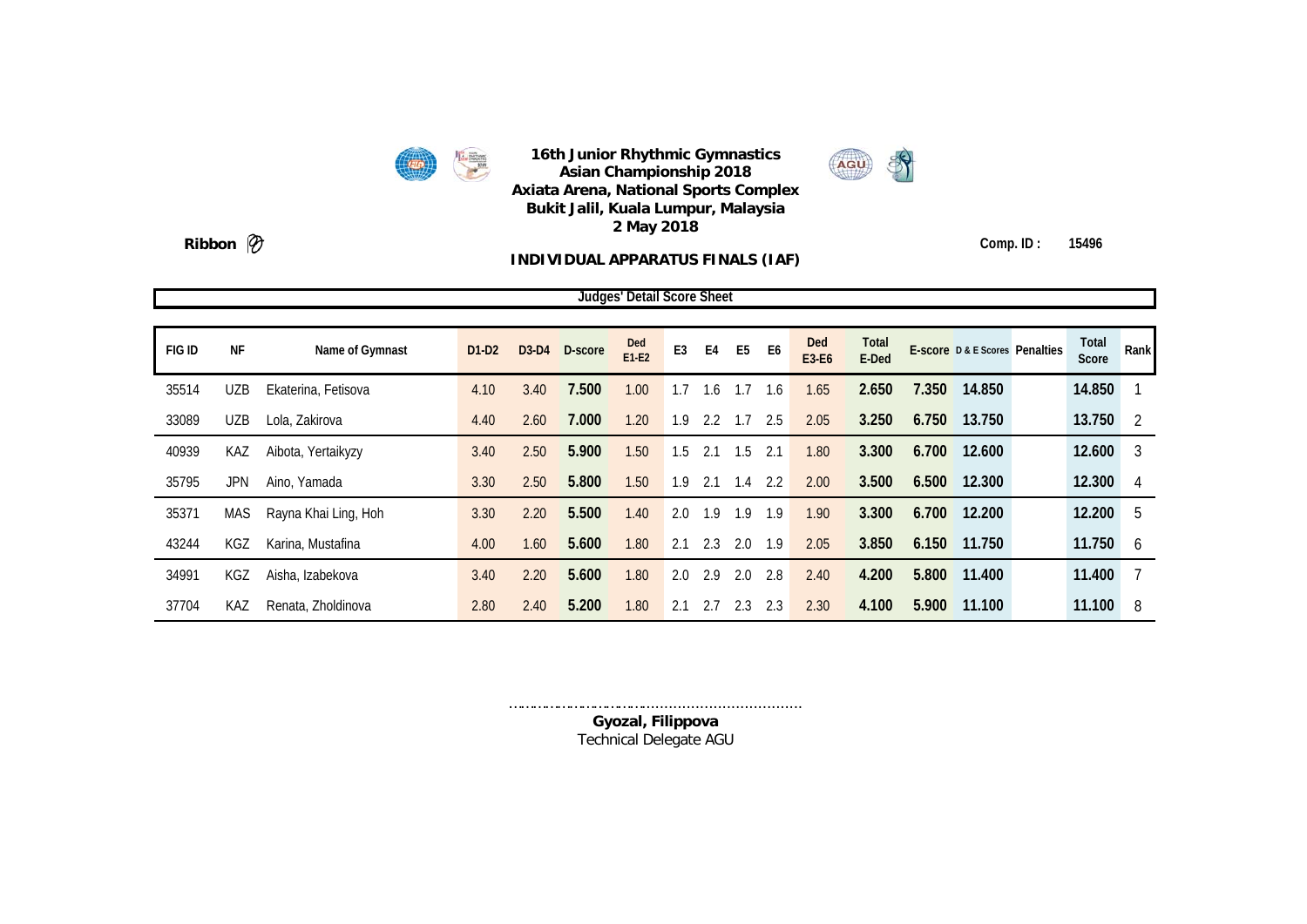

**Comp. ID : 15496**

### **INDIVIDUAL APPARATUS FINALS (IAF)**

## **OFFICIAL RESULTS**

## **Hoop**

| Rank           | FIG ID | <b>NOC</b> | Name of Gymnast      | D-Score |       | Deduction | E-Score | <b>Penalties</b> | Total  |
|----------------|--------|------------|----------------------|---------|-------|-----------|---------|------------------|--------|
|                |        |            |                      |         | EA    | ET        |         |                  |        |
| 1              | 35049  | KAZ        | Roza, Abitova        | 8.100   | 1.500 | 1.800     | 6.700   |                  | 14.800 |
| $\overline{2}$ | 33089  | <b>UZB</b> | Lola, Zakirova       | 7.200   | 1.200 | 1.500     | 7.300   | 0.050            | 14.450 |
| 3              | 40786  | <b>CHN</b> | Zilu, Wang           | 7.100   | 1.400 | 1.400     | 7.200   | 0.050            | 14.250 |
| $\overline{4}$ | 35371  | <b>MAS</b> | Rayna Khai Ling, Hoh | 7.400   | 1.600 | 1.550     | 6.850   |                  | 14.250 |
| 5              | 38244  | <b>CHN</b> | Huilin, Li           | 7.100   | 1.700 | 1.850     | 6.450   |                  | 13.550 |
| 6              | 35514  | <b>UZB</b> | Ekaterina, Fetisova  | 7.100   | 1.700 | 2.550     | 5.750   |                  | 12.850 |
| 7              | 35795  | <b>JPN</b> | Aino, Yamada         | 5.800   | 1.500 | 2.350     | 6.150   | 0.300            | 11.650 |
| 8              | 44746  | <b>PRK</b> | Mun Ye, Kim          | 5.400   | 1.600 | 2.850     | 5.550   | 0.300            | 10.650 |

**……………………………............................**

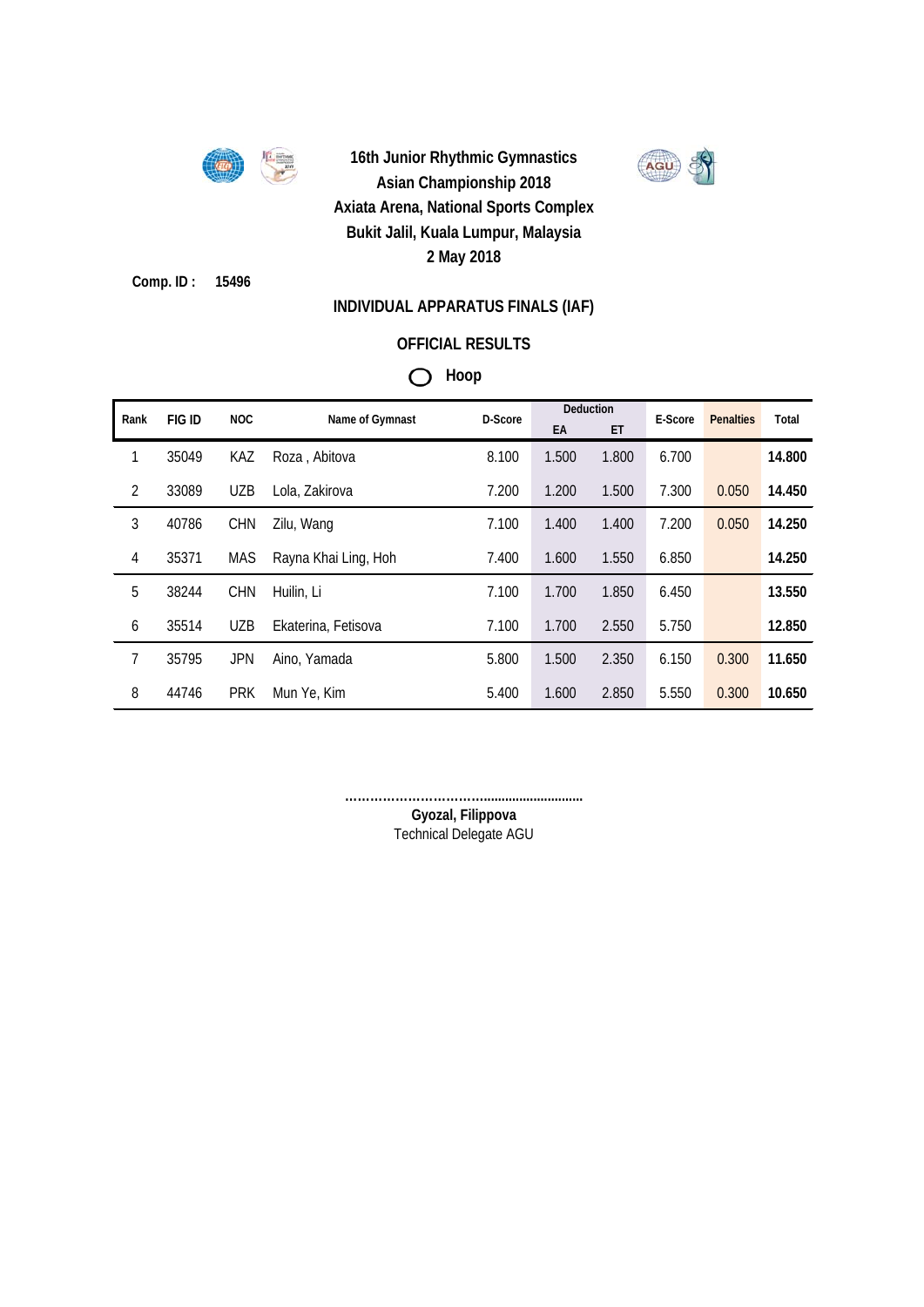

**Comp. ID : 15496**

### **INDIVIDUAL APPARATUS FINALS (IAF)**

### **OFFICIAL RESULTS**

### **Ball**

| Rank           | FIG ID | <b>NOC</b> | Name of Gymnast      | D-Score | <b>Deduction</b> |       | E-Score | <b>Penalties</b> | Total  |
|----------------|--------|------------|----------------------|---------|------------------|-------|---------|------------------|--------|
|                |        |            |                      |         | EA               | ET    |         |                  |        |
| 1              | 35049  | KAZ        | Roza, Abitova        | 8.000   | 1.300            | 1.200 | 7.500   |                  | 15.500 |
| $\overline{2}$ | 44675  | <b>JPN</b> | Naho, Maeda          | 7.100   | 1.300            | 1.400 | 7.300   |                  | 14.400 |
| 3              | 40916  | KAZ        | Sabina, Bakatova     | 7.300   | 1.400            | 1.750 | 6.850   |                  | 14.150 |
| 4              | 35795  | <b>JPN</b> | Aino, Yamada         | 6.400   | 1.300            | 1.500 | 7.200   |                  | 13.600 |
| 5              | 35371  | MAS        | Rayna Khai Ling, Hoh | 6.700   | 1.700            | 1.450 | 6.850   |                  | 13.550 |
| 6              | 35146  | <b>UZB</b> | Milana, Tyan         | 7.100   | 1.800            | 2.000 | 6.200   |                  | 13.300 |
| 7              | 35514  | UZB        | Ekaterina, Fetisova  | 5.800   | 1.800            | 1.750 | 6.450   | 0.100            | 12.150 |
| 8              | 34991  | KGZ        | Aisha, Izabekova     | 6.600   | 2.000            | 3.250 | 4.750   |                  | 11.350 |

**……………………………............................**

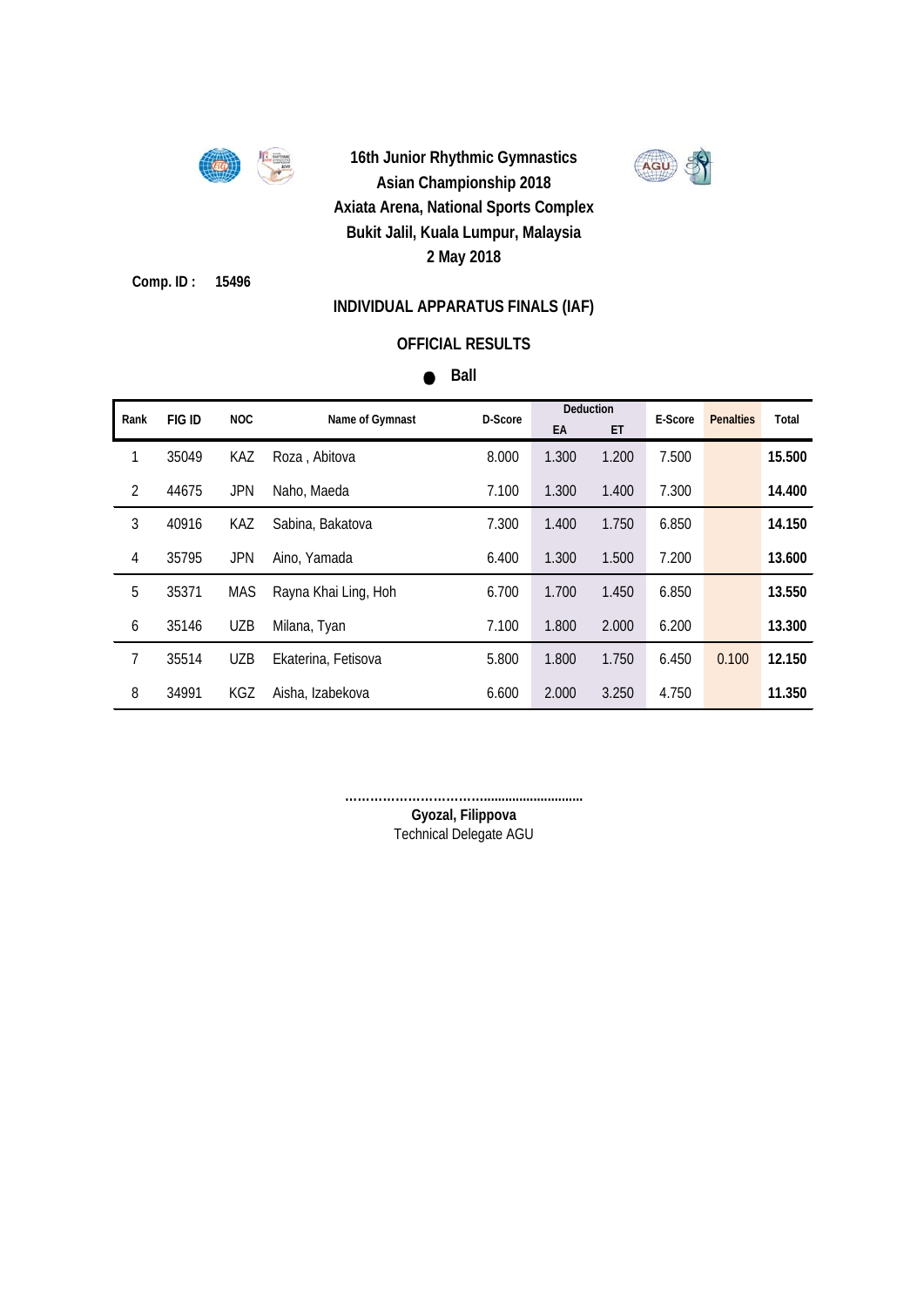

**Comp. ID : 15496**

## **INDIVIDUAL APPARATUS FINALS (IAF)**

### **OFFICIAL RESULTS**

# **Clubs**

| Rank           | FIG ID | <b>NOC</b> | Name of Gymnast      | D-Score | Deduction |       | E-Score | <b>Penalties</b> | Total  |
|----------------|--------|------------|----------------------|---------|-----------|-------|---------|------------------|--------|
|                |        |            |                      |         | EA        | ET    |         |                  |        |
| 1              | 40916  | <b>KAZ</b> | Sabina, Bakatova     | 7.500   | 1.200     | 1.400 | 7.400   |                  | 14.900 |
| $\overline{2}$ | 35514  | <b>UZB</b> | Ekaterina, Fetisova  | 7.100   | 1.200     | 1.200 | 7.600   |                  | 14.700 |
| 3              | 35371  | MAS        | Rayna Khai Ling, Hoh | 6.700   | 1.200     | 1.350 | 7.450   |                  | 14.150 |
| $\overline{4}$ | 37704  | KAZ        | Renata, Zholdinova   | 6.600   | 1.400     | 1.200 | 7.400   |                  | 14.000 |
| 5              | 38244  | <b>CHN</b> | Huilin, Li           | 7.000   | 1.400     | 1.700 | 6.900   |                  | 13.900 |
| 6              | 33089  | <b>UZB</b> | Lola, Zakirova       | 6.800   | 1.100     | 2.000 | 6.900   |                  | 13.700 |
| 7              | 35795  | <b>JPN</b> | Aino, Yamada         | 6.400   | 1.400     | 1.700 | 6.900   |                  | 13.300 |
| 8              | 43244  | KGZ        | Karina, Mustafina    | 6.300   | 1.600     | 2.150 | 6.250   |                  | 12.550 |

**……………………………............................**

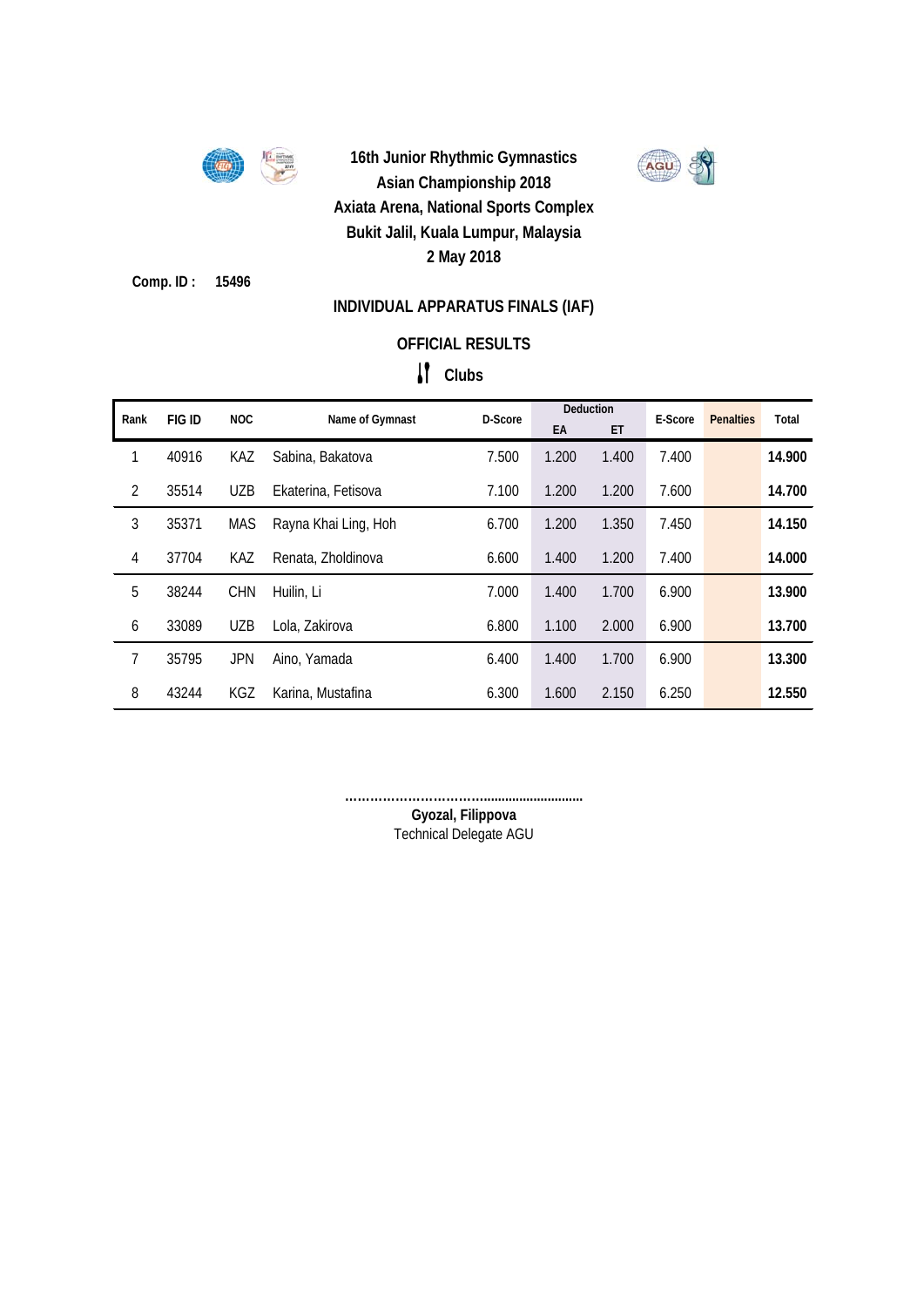

AGU

**Comp. ID : 15496**

### **INDIVIDUAL APPARATUS FINALS (IAF)**

### **OFFICIAL RESULTS**

## **Ribbon**

| Rank           | FIG ID | NOC.       | Name of Gymnast      | D-Score | Deduction |       | E-Score | <b>Penalties</b> | Total  |
|----------------|--------|------------|----------------------|---------|-----------|-------|---------|------------------|--------|
|                |        |            |                      |         | EA        | ET    |         |                  |        |
| 1              | 35514  | <b>UZB</b> | Ekaterina, Fetisova  | 7.500   | 1.000     | 1.650 | 7.350   |                  | 14.850 |
| $\overline{2}$ | 33089  | <b>UZB</b> | Lola, Zakirova       | 7.000   | 1.200     | 2.050 | 6.750   |                  | 13.750 |
| 3              | 40939  | KAZ        | Aibota, Yertaikyzy   | 5.900   | 1.500     | 1.800 | 6.700   |                  | 12.600 |
| 4              | 35795  | <b>JPN</b> | Aino, Yamada         | 5.800   | 1.500     | 2.000 | 6.500   |                  | 12.300 |
| 5              | 35371  | MAS        | Rayna Khai Ling, Hoh | 5.500   | 1.400     | 1.900 | 6.700   |                  | 12.200 |
| 6              | 43244  | KGZ        | Karina, Mustafina    | 5.600   | 1.800     | 2.050 | 6.150   |                  | 11.750 |
| 7              | 34991  | KGZ        | Aisha, Izabekova     | 5.600   | 1.800     | 2.400 | 5.800   |                  | 11.400 |
| 8              | 37704  | <b>KAZ</b> | Renata, Zholdinova   | 5.200   | 1.800     | 2.300 | 5.900   |                  | 11.100 |

**……………………………............................**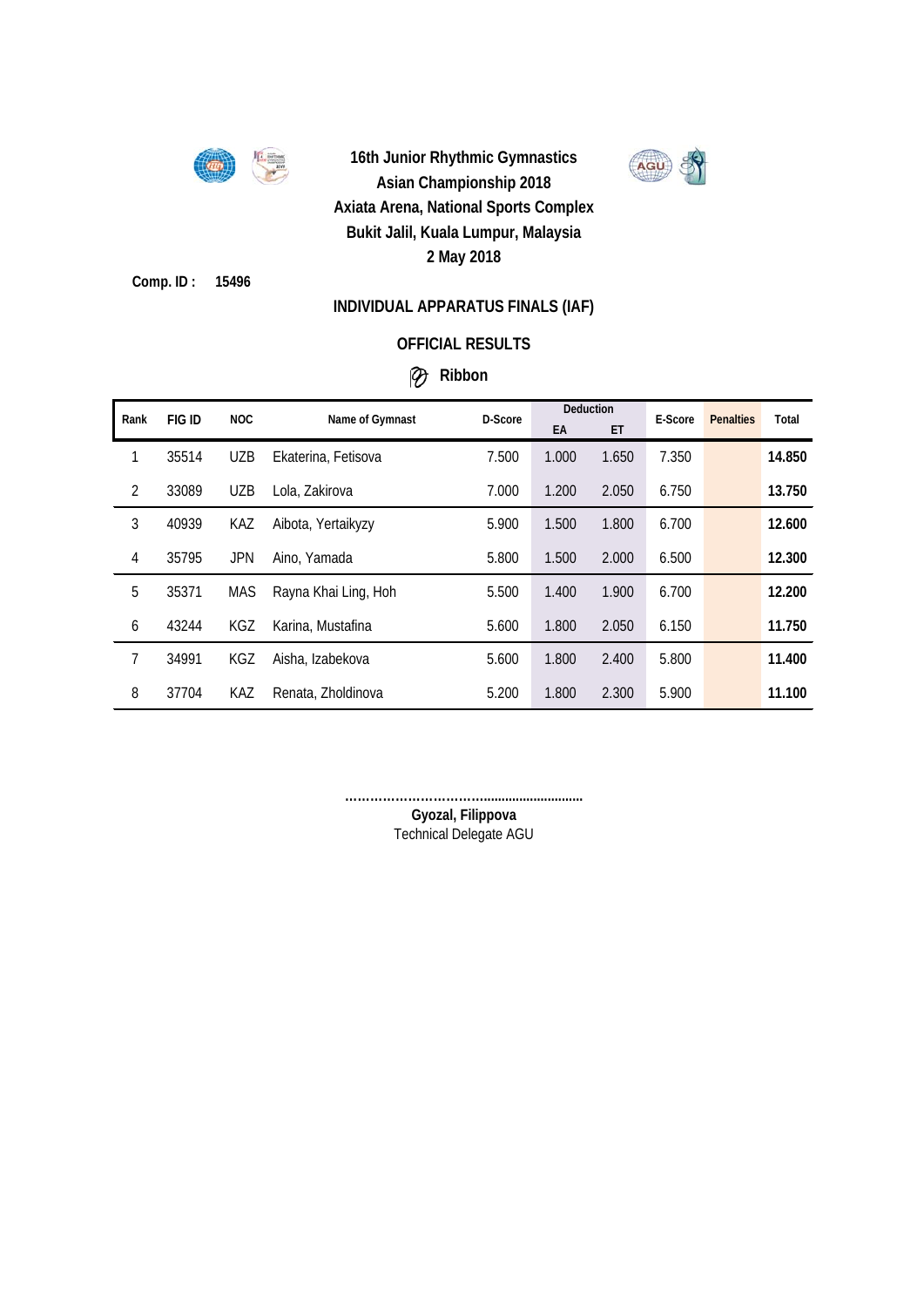



**Comp. ID : 15496**

## **AWARDS CEREMONY**

## **INDIVIDUAL APPARATUS FINALS (IAF)**

## **Hoop**

| <b>Awards</b> | <b>NF</b>  | <b>Name of Gymnast</b> | <b>Total Score</b> |
|---------------|------------|------------------------|--------------------|
| Gold          | KAZ        | Roza, Abitova          | 14.800             |
| Silver        | <b>UZB</b> | Lola, Zakirova         | 14.450             |
| <b>Bronze</b> | <b>CHN</b> | Zilu, Wang             | 14.250             |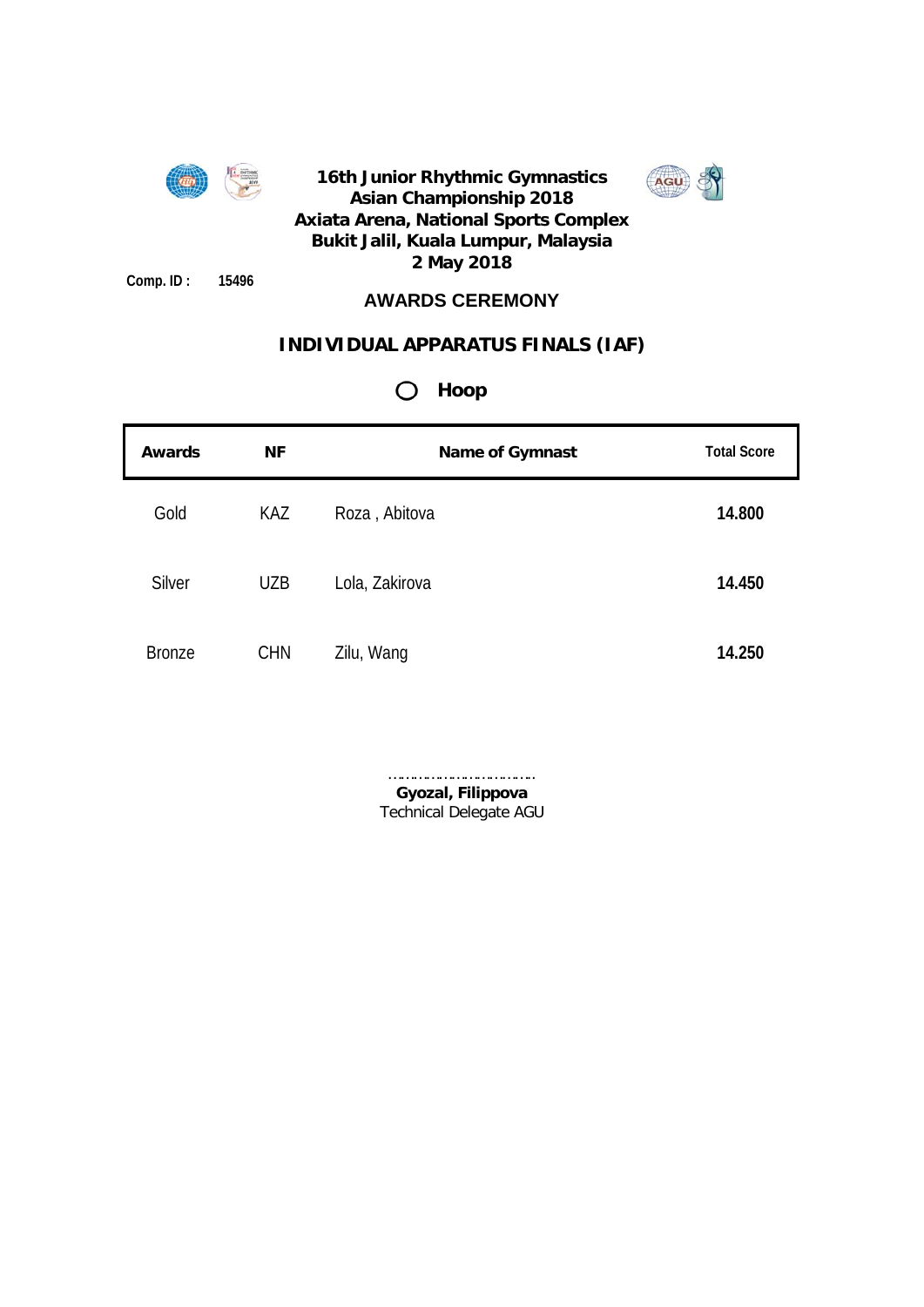

**Comp. ID : 15496**

## **16th Junior Rhythmic Gymnastics Asian Championship 2018 Axiata Arena, National Sports Complex Bukit Jalil, Kuala Lumpur, Malaysia 2 May 2018**



## **AWARDS CEREMONY**

## **INDIVIDUAL APPARATUS FINALS (IAF)**

#### **Ball**  $\bullet$

| <b>Awards</b> | <b>NF</b>  | <b>Name of Gymnast</b> | <b>Total Score</b> |
|---------------|------------|------------------------|--------------------|
| Gold          | KAZ        | Roza, Abitova          | 15.500             |
| Silver        | <b>JPN</b> | Naho, Maeda            | 14.400             |
| <b>Bronze</b> | <b>KAZ</b> | Sabina, Bakatova       | 14.150             |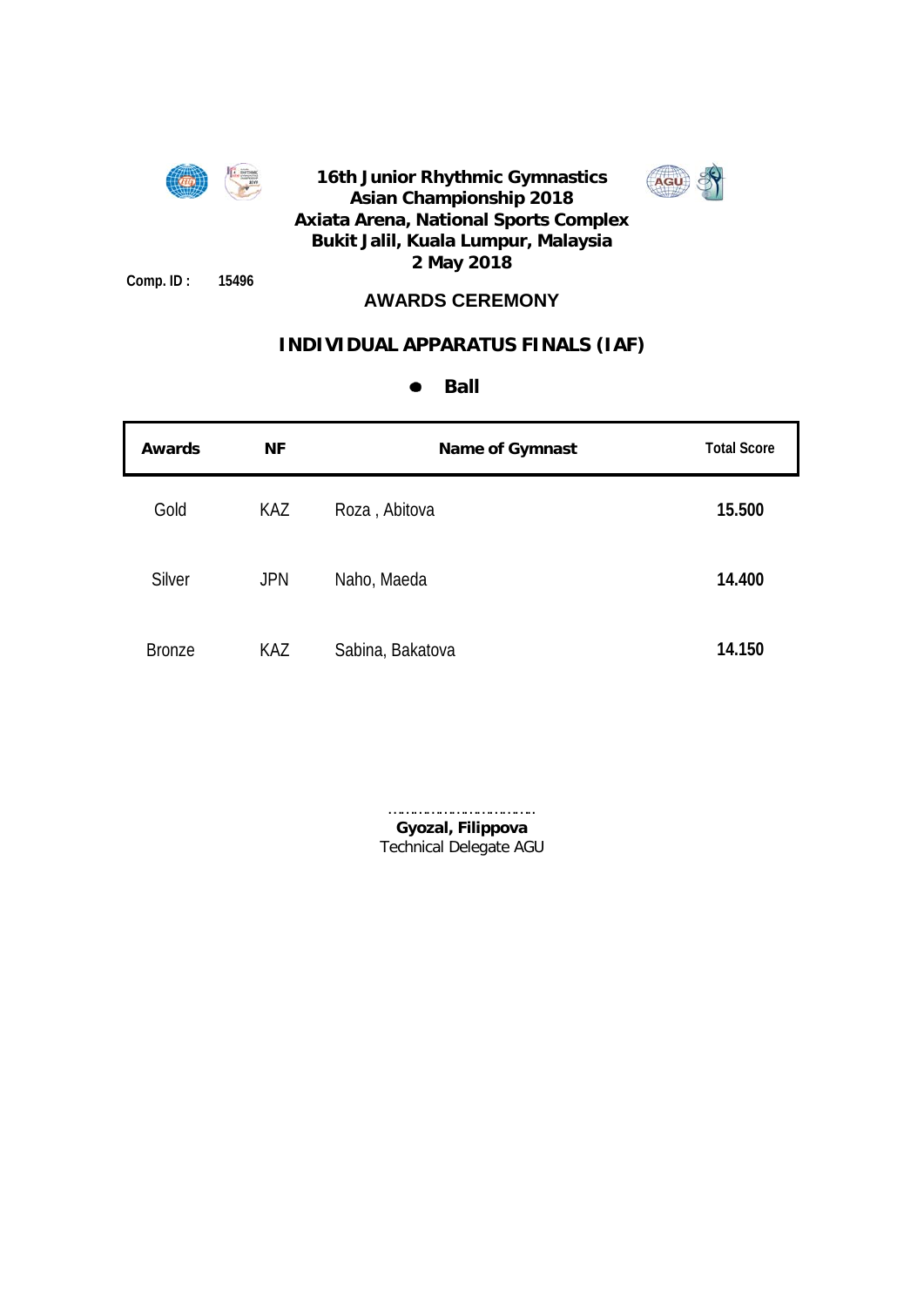

**Comp. ID : 15496**

## **16th Junior Rhythmic Gymnastics Asian Championship 2018 Axiata Arena, National Sports Complex Bukit Jalil, Kuala Lumpur, Malaysia 2 May 2018**



## **AWARDS CEREMONY**

## **INDIVIDUAL APPARATUS FINALS (IAF)**

| Awards        | <b>NF</b>  | <b>Name of Gymnast</b> | <b>Total Score</b> |
|---------------|------------|------------------------|--------------------|
| Gold          | KAZ        | Sabina, Bakatova       | 14.900             |
| <b>Silver</b> | <b>UZB</b> | Ekaterina, Fetisova    | 14.700             |
| <b>Bronze</b> | <b>MAS</b> | Rayna Khai Ling, Hoh   | 14.150             |

## **Clubs**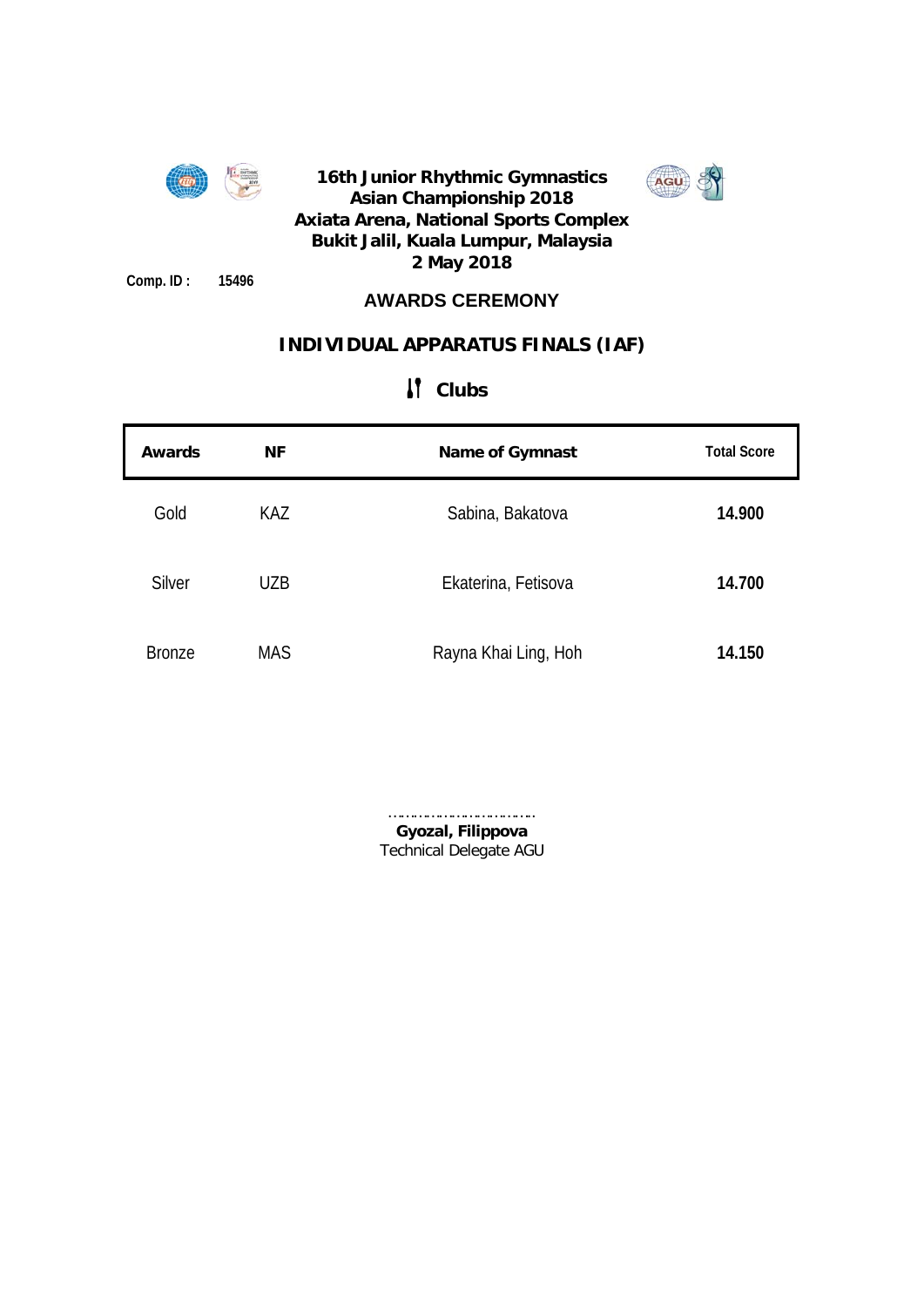

**Comp. ID : 15496**

## **AWARDS CEREMONY**

## **INDIVIDUAL APPARATUS FINALS (IAF)**

## **Ribbon**

| Awards        | <b>NF</b>  | Name of Gymnast     | <b>Total Score</b> |
|---------------|------------|---------------------|--------------------|
| Gold          | <b>UZB</b> | Ekaterina, Fetisova | 14.850             |
| <b>Silver</b> | <b>UZB</b> | Lola, Zakirova      | 13.750             |
| <b>Bronze</b> | KAZ        | Aibota, Yertaikyzy  | 12.600             |